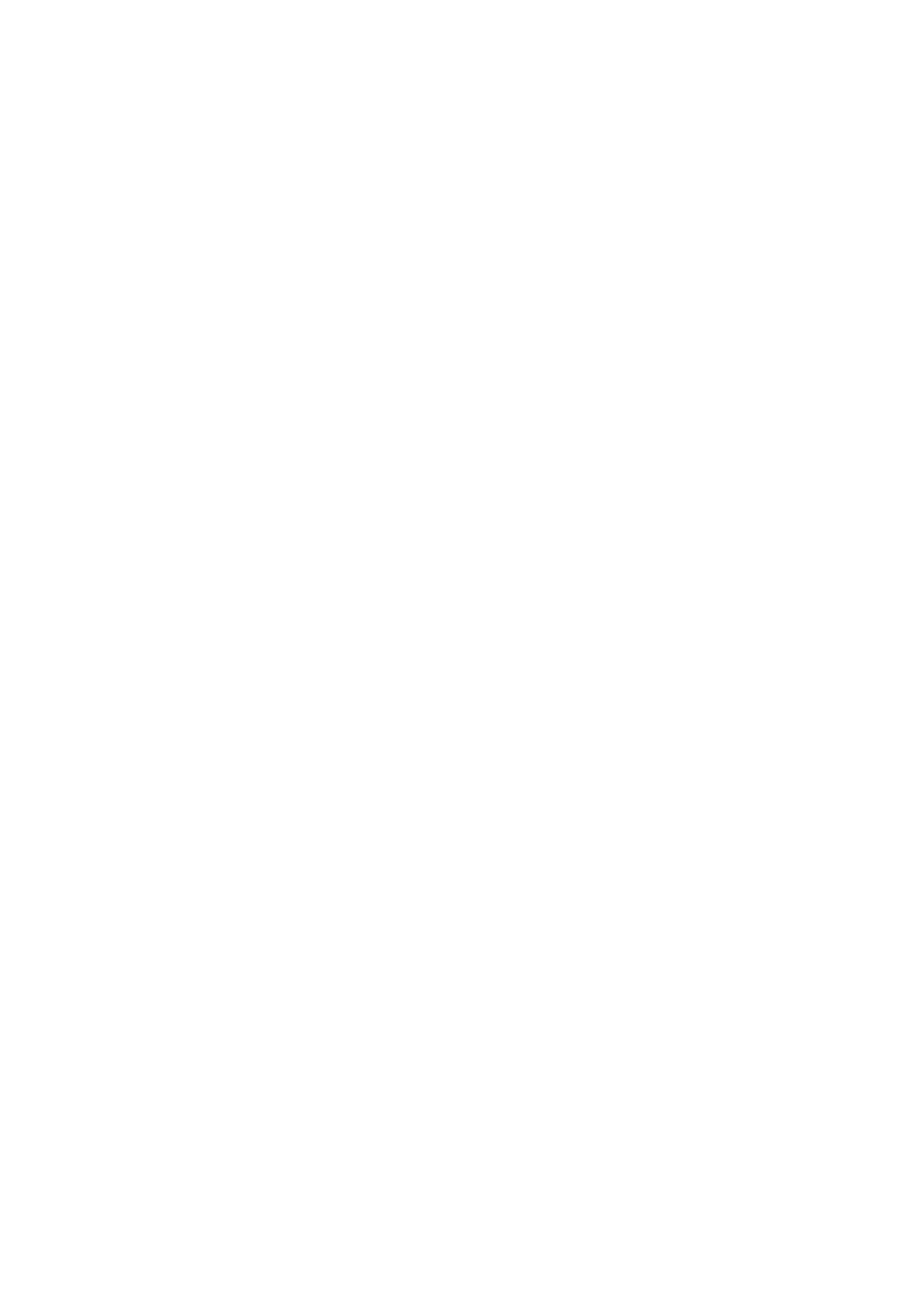## Unstable Molecules

 So my father takes a long, measured sip of his iced tea, looks at me over the rims of his glasses and says, "I need you to write something for me."

 It's about the last thing I'd expect him to say. Normally that over-the-glasses look is the prelude to something more along the lines of, "Your principal called this morning," or "I'd like to know a little more about this young man," or worst of all, "It's time we had a little talk." I find myself wondering if he's been replaced by a pod person or something. Still, I take my good fortune where I can get it and, quite admirably managing not to dribble lemonade out of my mouth, I come back with a snappy, "Okay."

 Now he gets technical on me. The "I need you to write something" part I understood. Beyond that, he might as well be speaking fluent Urdu. There's something about a correspondence between a guy in the fifth or so century and a guy around now. I don't think I want to know what they have to talk about, let alone how they got the letters back and forth. I understand that Mr. Fifth Century buries his letters in a pot in the ground. Dad says he buried them in Turkey, where he lived. I seem to remember they're always digging stuff up there, so it sounds all right to me. Now, Mr. 21st (or 20th, I guess) Century sends his to Mr. Fifth Century by means of a complicated set of quantum mechani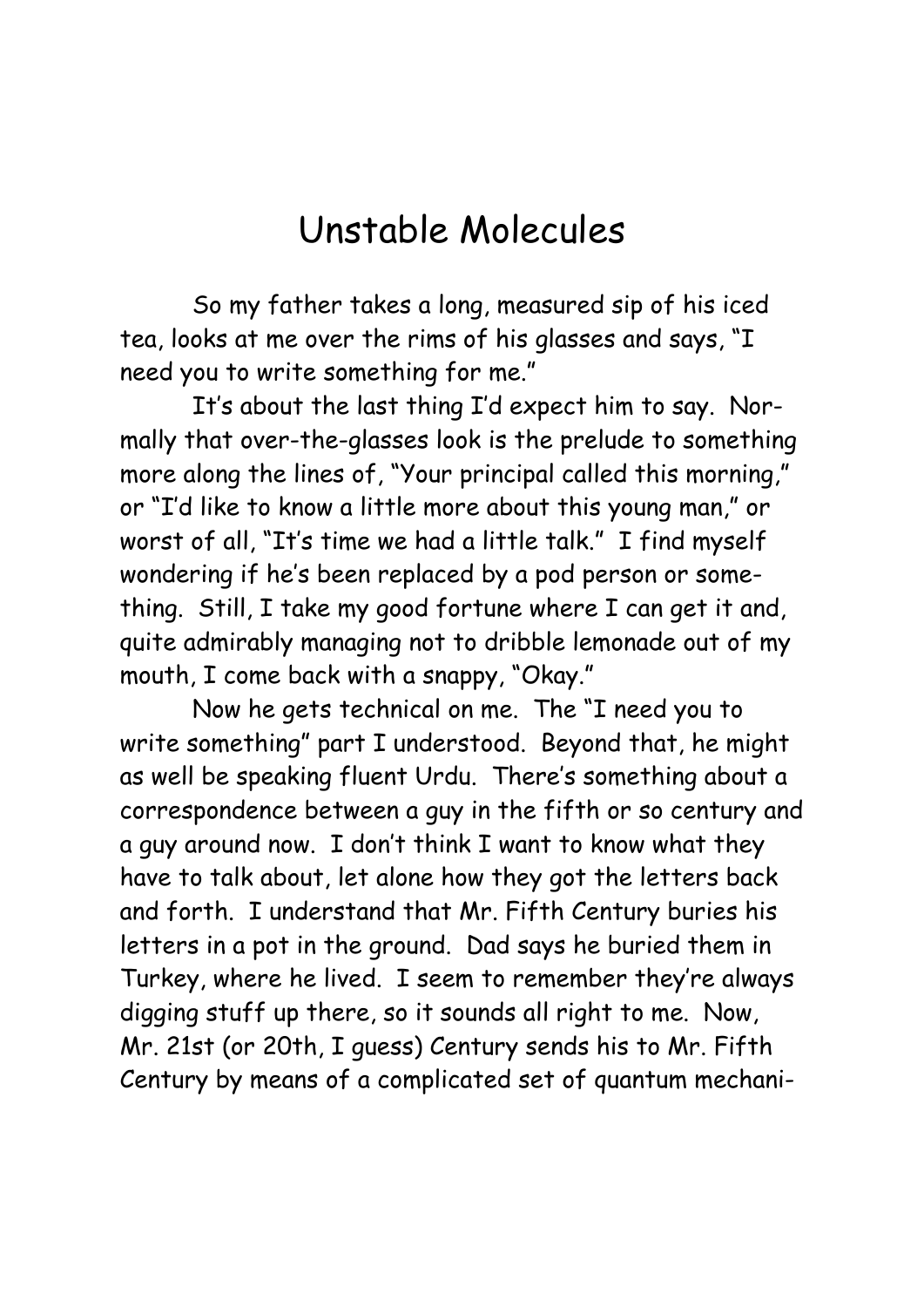cal equations. I get a brain itch just figuring up from down in these things. And it's my job, since these equations can't be printed properly by the publishing guy, to explain them to all of you, the readers. And he's telling me this over a Balboa Burger and lemonade in an airport café. Is this family great or what?

 So here's my explanation. After a careful examination of the facts I have concluded—unstable molecules. Gotta be. Just like in the comic books, right? How does the Human Torch's® costume keep from burning up when he bursts into flames? Unstable molecules. How does the Invisible Woman's® costume turn invisible when she does (and only when she does)? Unstable molecules. How come the Incredible Hulk's® shirt rips and falls off when he turns into the Hulk, but the 98-pound secret identity and the 500 -pound Hulk have the same pants size? Unstable molecules. So you want me to explain how Joe Blow from Kokomo sends his letters 1500 years back in time? Two words: unstable molecules. And that's all you're getting for a Balboa Burger. I'm holding out for the Frisco Burger.

R. M. Hendershot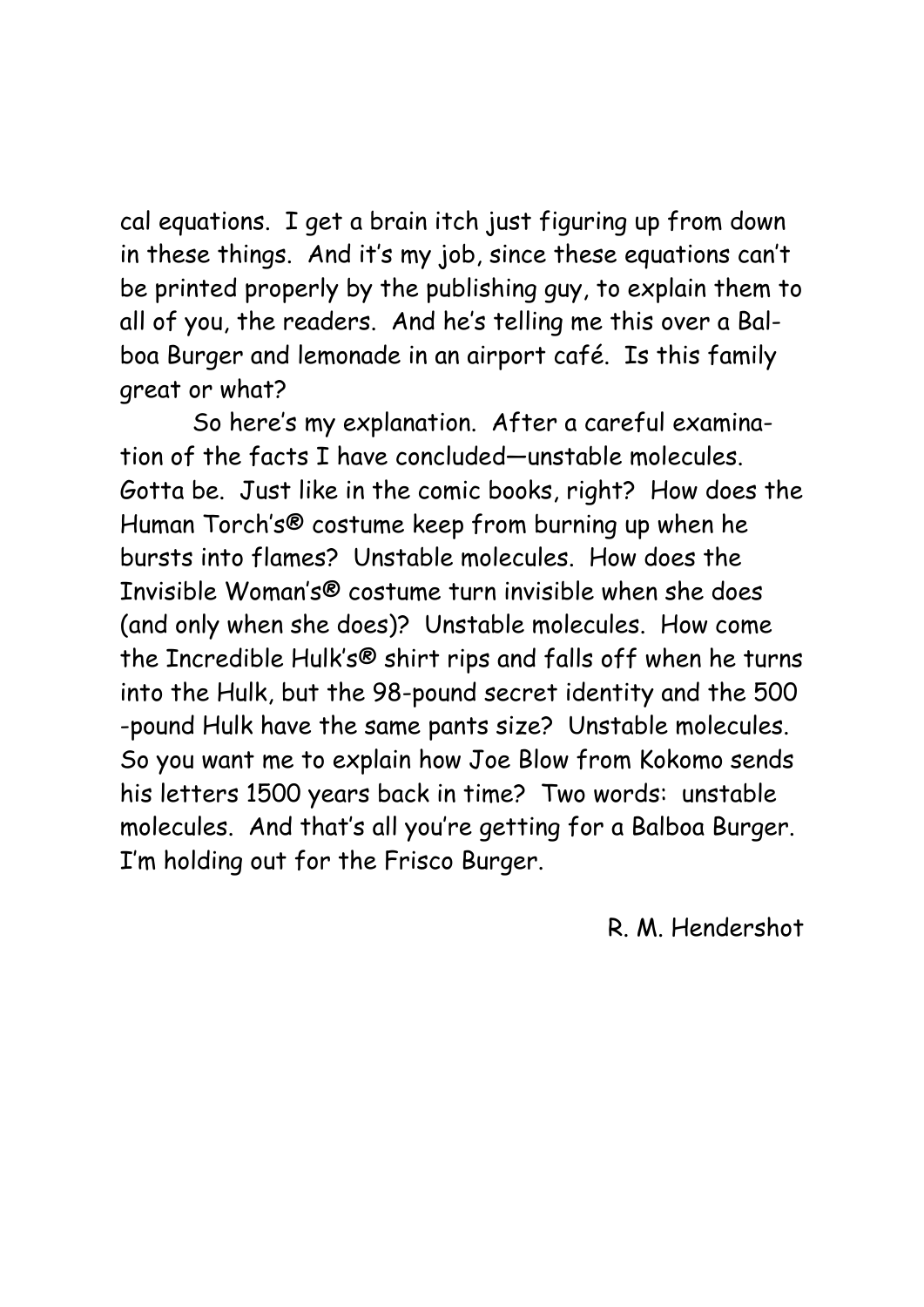## **Translator's Preface**

In translating a correspondence in which one has only half the letters—in this instance, the ones from the older time—certain difficulties must be borne. Evidently the choice of Latin as the language of communication between these two was a matter of mutual convenience, not native language. I say this for a number of reasons:

- It is unlikely that the modern correspondent speaks Latin with any fluency—or for that matter, any language other than English. As you will see, Isaac sometimes has difficulty with some of the words provided to him.
- From the context, and from some of the vocabulary used, it is most likely that Isaac's native language is Greek. Latin, to him, would be a commercial language. He handles it somewhat roughly.
- Some of the letters suggest that Isaac lived in the Roman Empire. If so, it is likely that he lived in the Eastern Roman Empire, with its capital at Constantinople, as opposed to Rome. He is evidently familiar with the Imperial Court, but his Latin is poor—hence the conclusion.

It should be noted that Isaac also bears the characteristic writing style of a man who has lost all fear of being impolite in his text. This is common to the period of Empire, hence the dating of the documents.

Isaac's Latin did need some correction, and there are a number of points (some noted in the marginalia) in which a precise translation would be offensive to the modern Christian. Put bluntly, Isaac can be quite crude at times. But it is a naïve crudity; that of a man familiar with the farm animal side of life. As he did not intend (generally) to offend, I have taken the liberty of making the translation somewhat more fit for modern eyes.

George Spelvin, translator.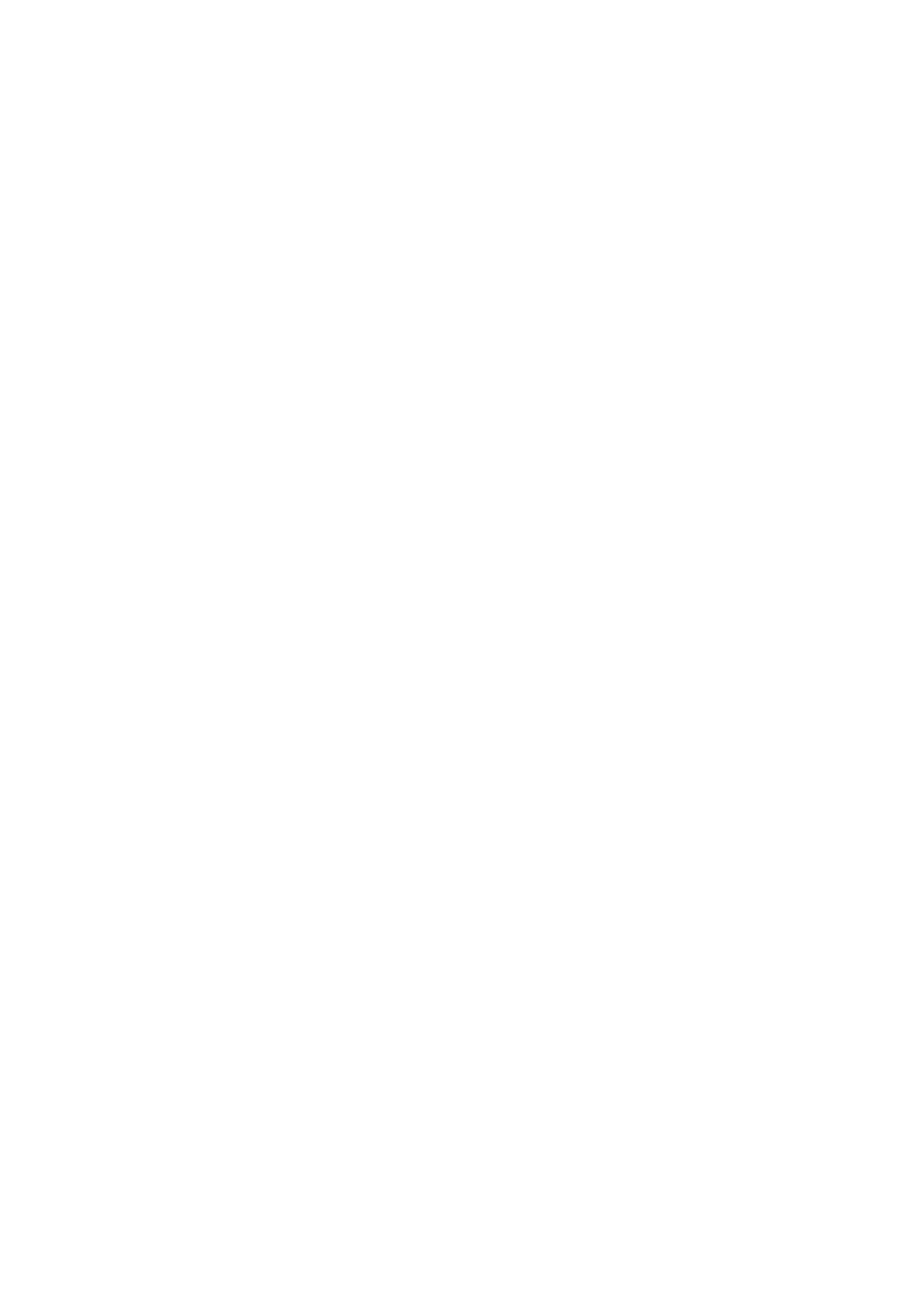*Concerning the troubles of Mr. Clinton with Ms. Lewinski.* 

Your description of the amours of your prince – I mean, your president – seems humorous beyond words. Have men become so pious that an amorous prince is now a rarity? I cannot believe it. Then why did you impeach him?

No doubt the fault lies with your method of governance. That you should allow your princes to be selected by the mob – and by women! – beggars my imagination. Is it not the case that your palaces are haunted by knaves, fools and idiots loving the sound of their own words? There are men who will blather on regarding their pet idea, and your democracy is no doubt filled with them. Have they become so numerous that a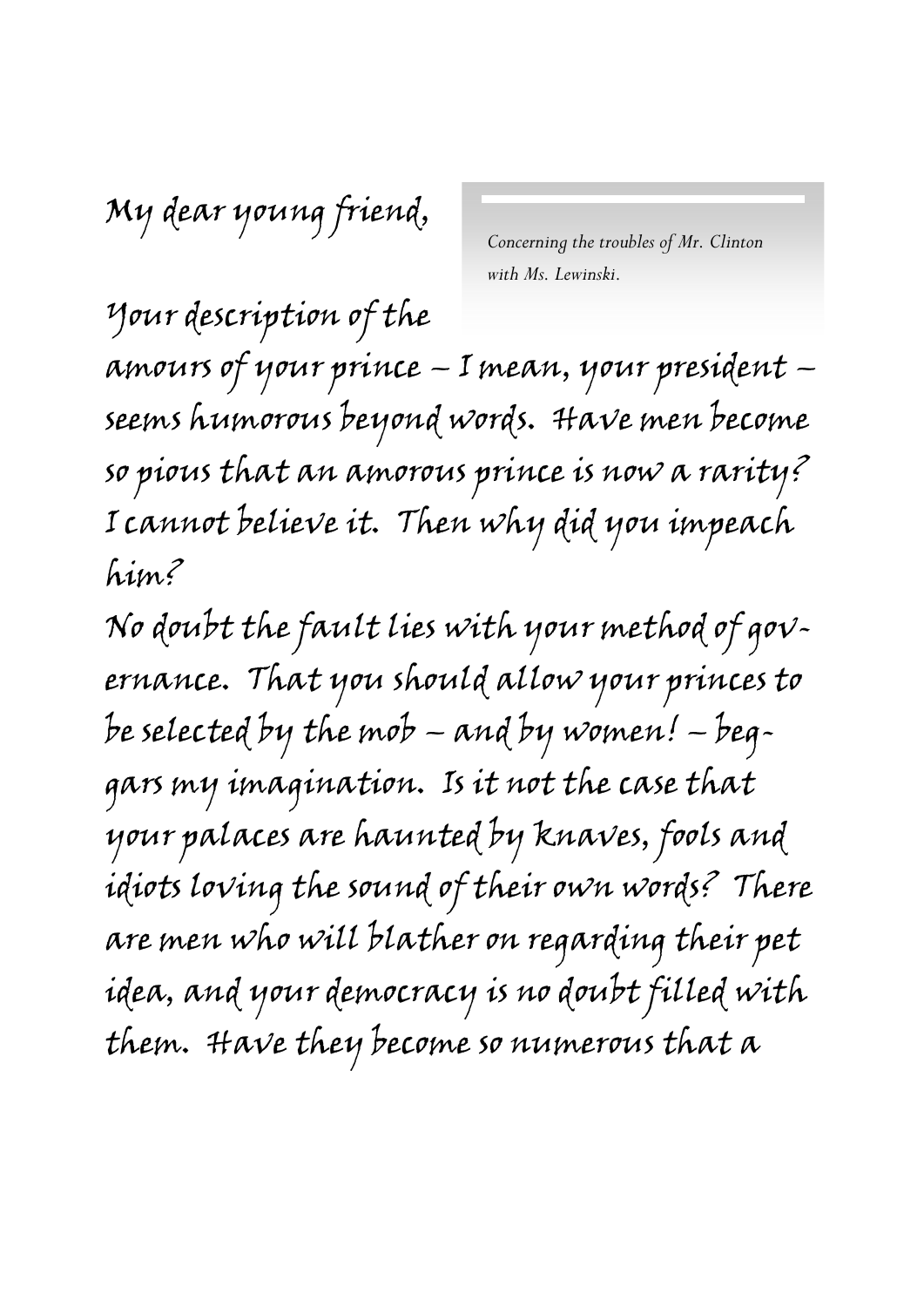prince is beheaded for his paramour? No doubt this will encourage marital fidelity in the others – which is a good thing – but is not the method a bit extreme? Surely the man's wife would be sufficient punishment! Of course, had you beheaded him for idiocy I could understand it. The man seems to have forgotten which end of the woman is for use. We have any number of elderly peasants who still know what to do with a wench; a pity we cannot send one to you. It would instruct the president and amuse the peasant.

I remain, As ever, Isaac the Alchemist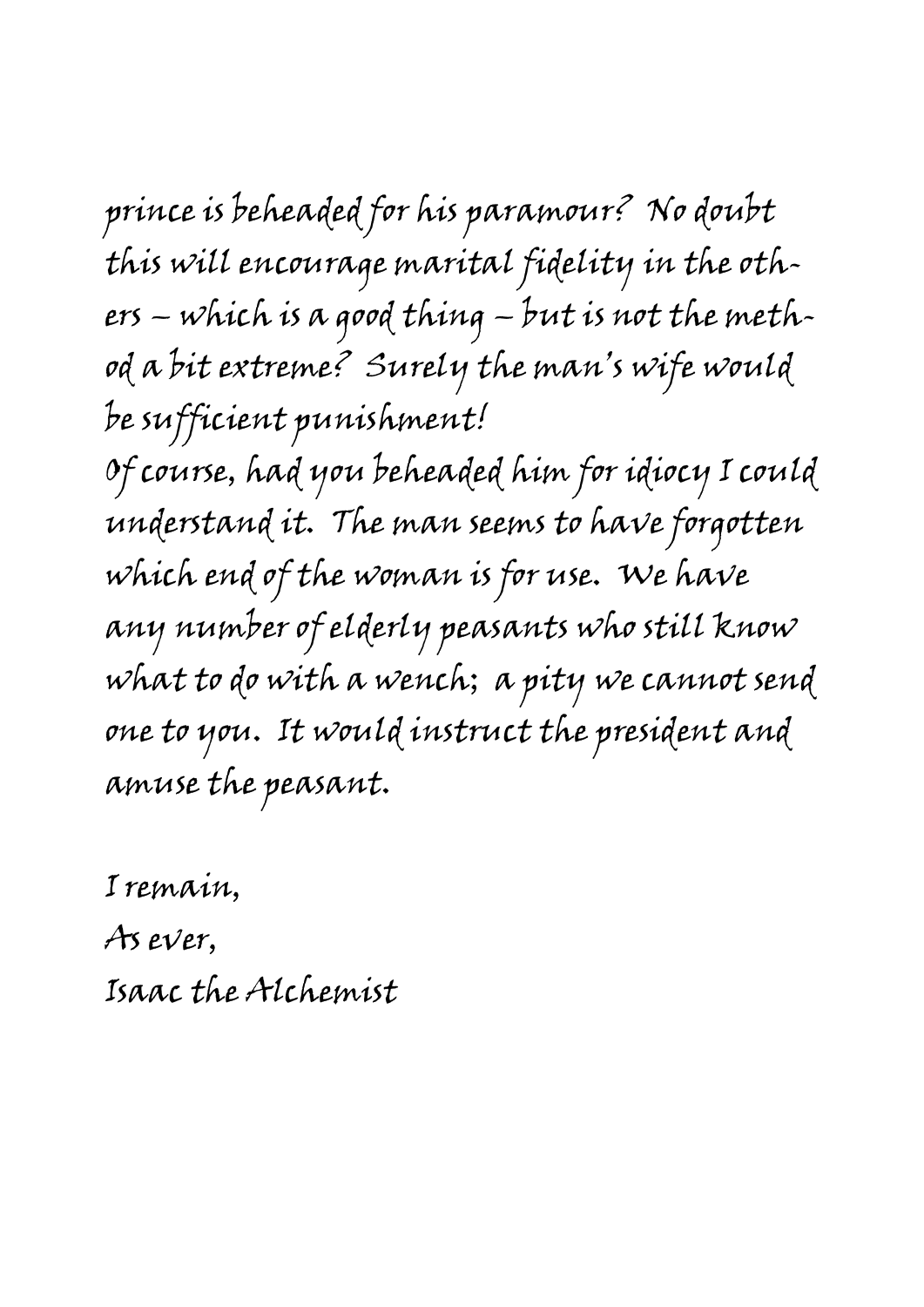*Concerning Mr. Clinton's word under oath, and the use of oaths in general.* 

My apologies about impeachment. Your word confused me. I thought you had beheaded the man. Your explanation makes it much clearer.

Indeed, I now see the point – and wonder that you do not. That a prince should have his paramour is common; that the old women should gossip about it more common. The common use is not an excuse, however. What is indeed disturbing is the matter of the oath.

You seem to treat the oath as if it were but a formality. If you but knew the peril! What is an oath? Is it not an appeal to Almighty God to stand as surety for your words? Would you so lightly invoke the name of God if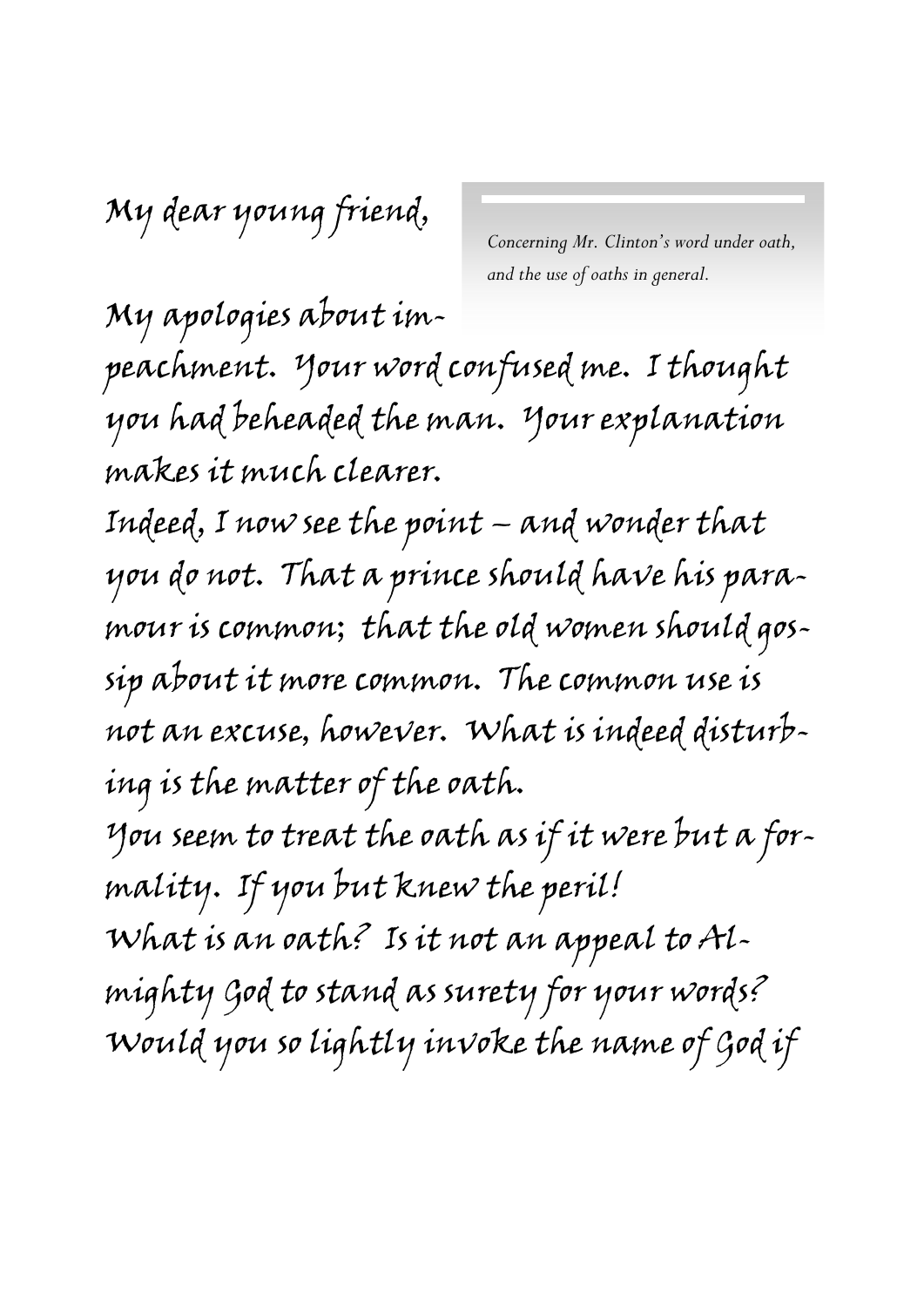you were perjuring yourself? No prince would fear a mere magistrate – but God rules over all. To take an oath knowing your words to be a lie is a deliberate offense against the Almighty, and He will not leave it unavenged. If your prince lies on oath so lightly, he has much to fear – and soon.

Indeed, the matter is so serious – in my time, at least – that men hire lawyers to put words in their mouths upon oath. These words are carefully crafted to say one thing and mean its opposite. God no doubt will deal with the lawyers in the next world; would God we could do without them in this.

Perhaps more telling is this: what kind of man would so perjure himself? It is not a matter for the lawyers but for the priest. To break an oath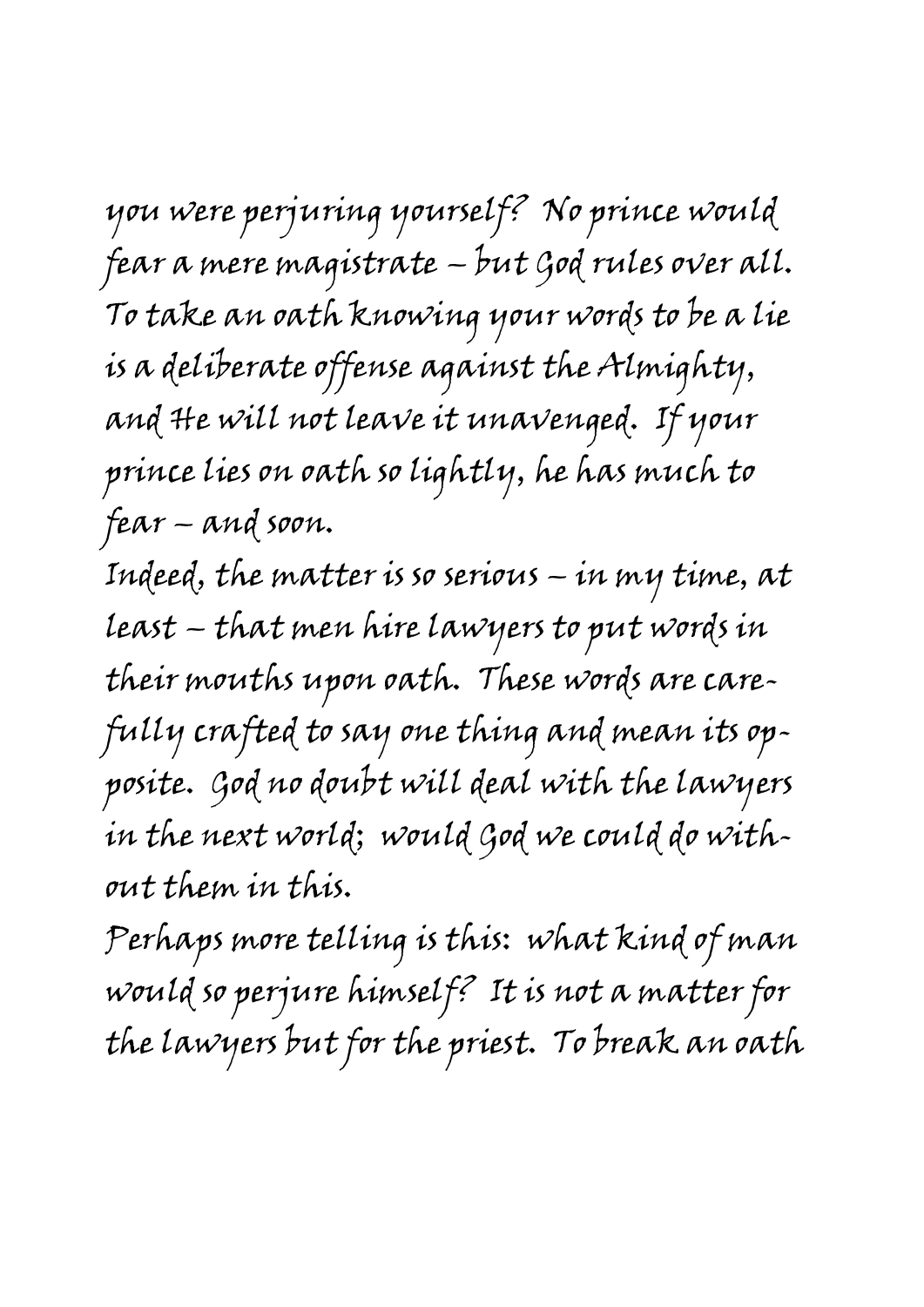so casually tells of a conscience so seared as to be completely dead. Such a man should not be selected prince or president.

Were our prince to be caught in such a lie – upon his oath, I mean – his vassals would desert him quickly. For if his sworn word will not stand, who then would trust his fortune or future to the man? Better robbed by a brigand than an oath-breaker. A brigand has your purse; an oath-breaker your soul.

I remain, With tongue of acid, Isaac the Alchemist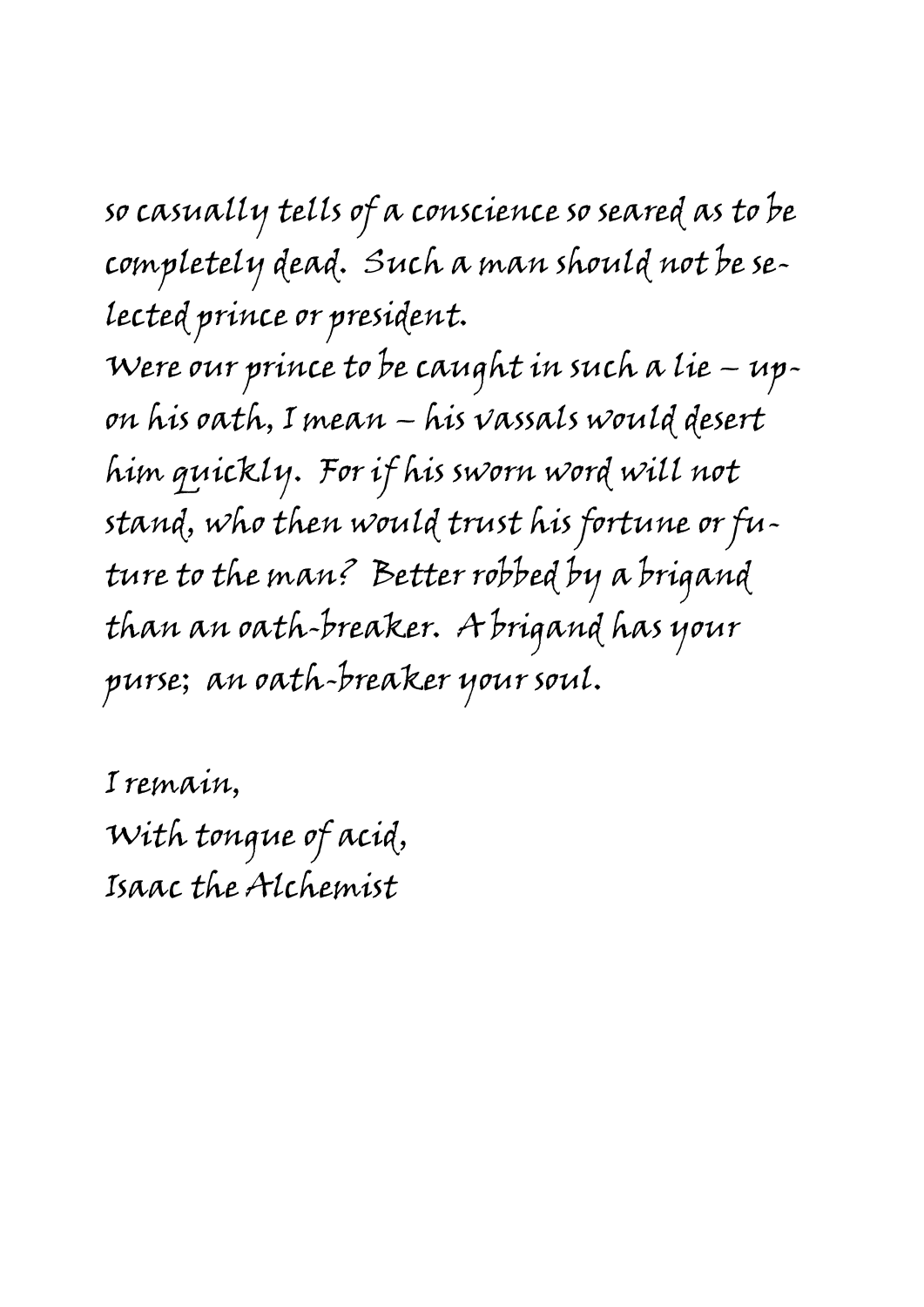*On marriage as an oath, and marital fidelity.* 

Since you ask an old man's opinion of the matter, I shall give it. You are wrong.

The demand of the Church is that a man have relations with none but his wedded wife. I will not pretend to you that all men are so pious in my day, but at least the sinner pays tribute to the virtuous by means of hypocrisy. You ask why.

You may recall my words about the matter of an oath. Consider, if you will, that nuptials are largely centered upon the exchange of vows – which are naught but an oath by another name. Bride and groom speak to each other such oaths, binding each to the other in this life. Did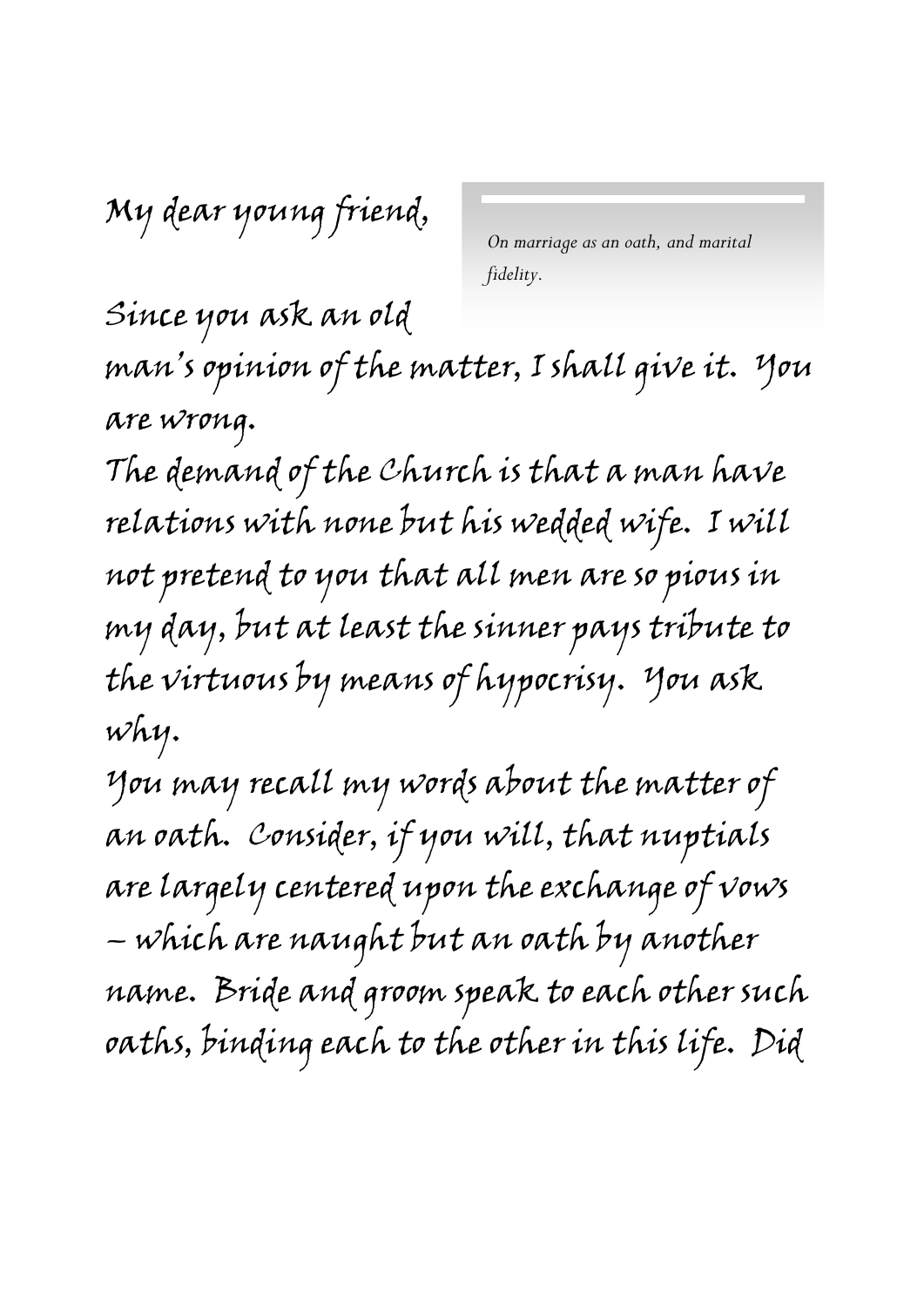they not take particular trouble to do this in front of kin and many friends? And in a holy place, with a priest of God to sanctify the occasion? Should a man then treat the Almighty so lightly as to break such a vow? Will he not visit him with swift punishment indeed? The matter, sir, is not one of passion but of honesty. If you will not keep your marriage oath, with what oath will you be trusted? I grant you that – of all oaths – this is the species most frequently defiled. There are no excuses for that. But the guilty in my time know that they are just that: guilty. Your view, it appears, is that no sin has been committed – as long as there is passion. If the breaking of a solemn oath is not a sin, then what is? Consider this matter of passion as excuse in an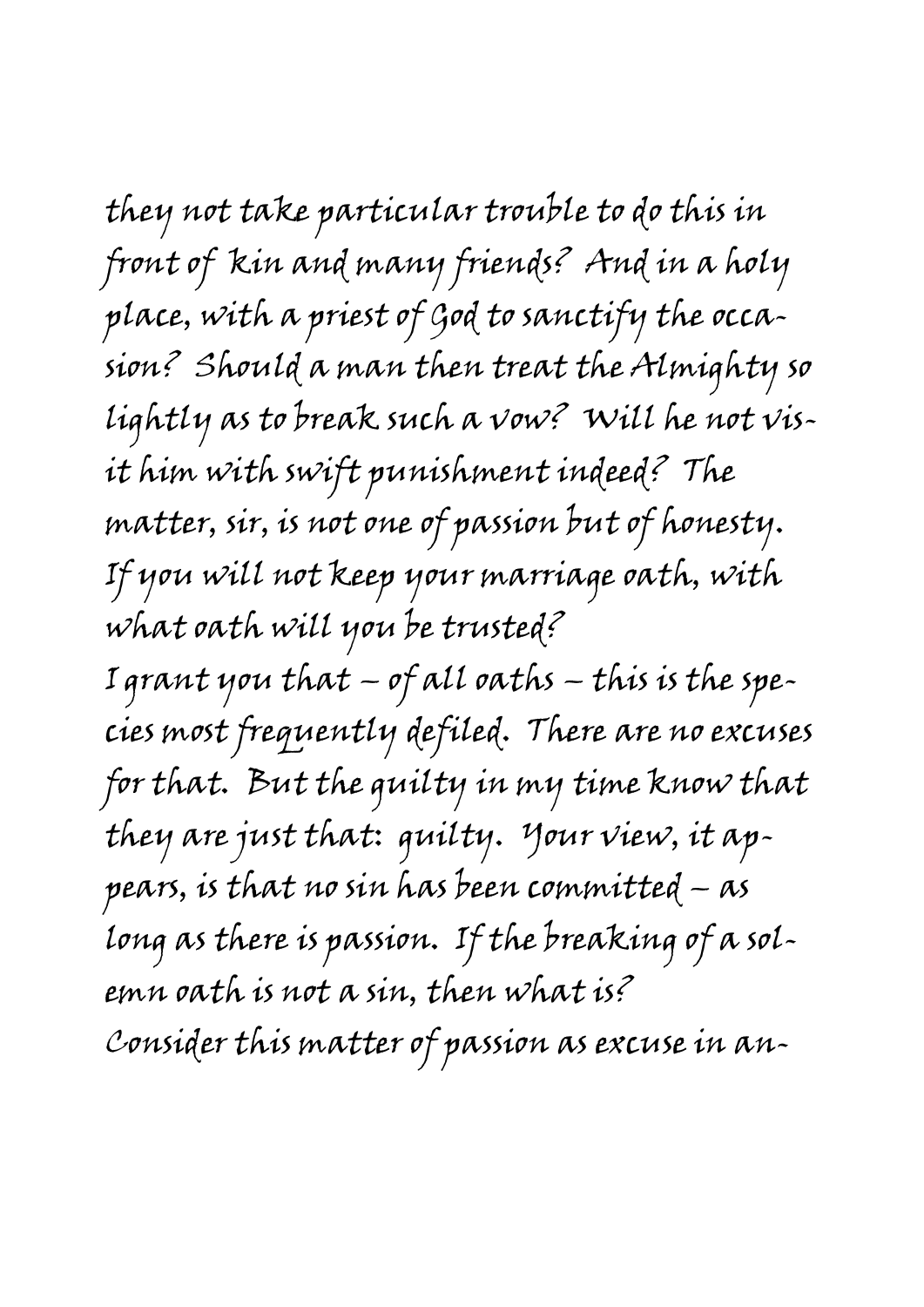other light. Peradventure I am a brigand – but a brigand of passion. With all my heart I desire your purse. Being so passionate, then, you would argue no doubt that my lightening of your fortune was no sin, but virtue. Indeed, I would consider it so; for is not virtue profitable? It is absurd.

Your argument does come with a proviso: "as long as no one gets hurt." This is beneath contempt. Look about you. In your time there surely are many women whose husbands have

abandoned them for a younger wench. It is the nature of men *"Wench" is the politest expression available in English which still conveys Isaac's meaning.* 

to desire beauty; it is the na-

ture of women to seek men of accomplishment. Thus a beautiful woman may snare an older man – but in her turn will give way to a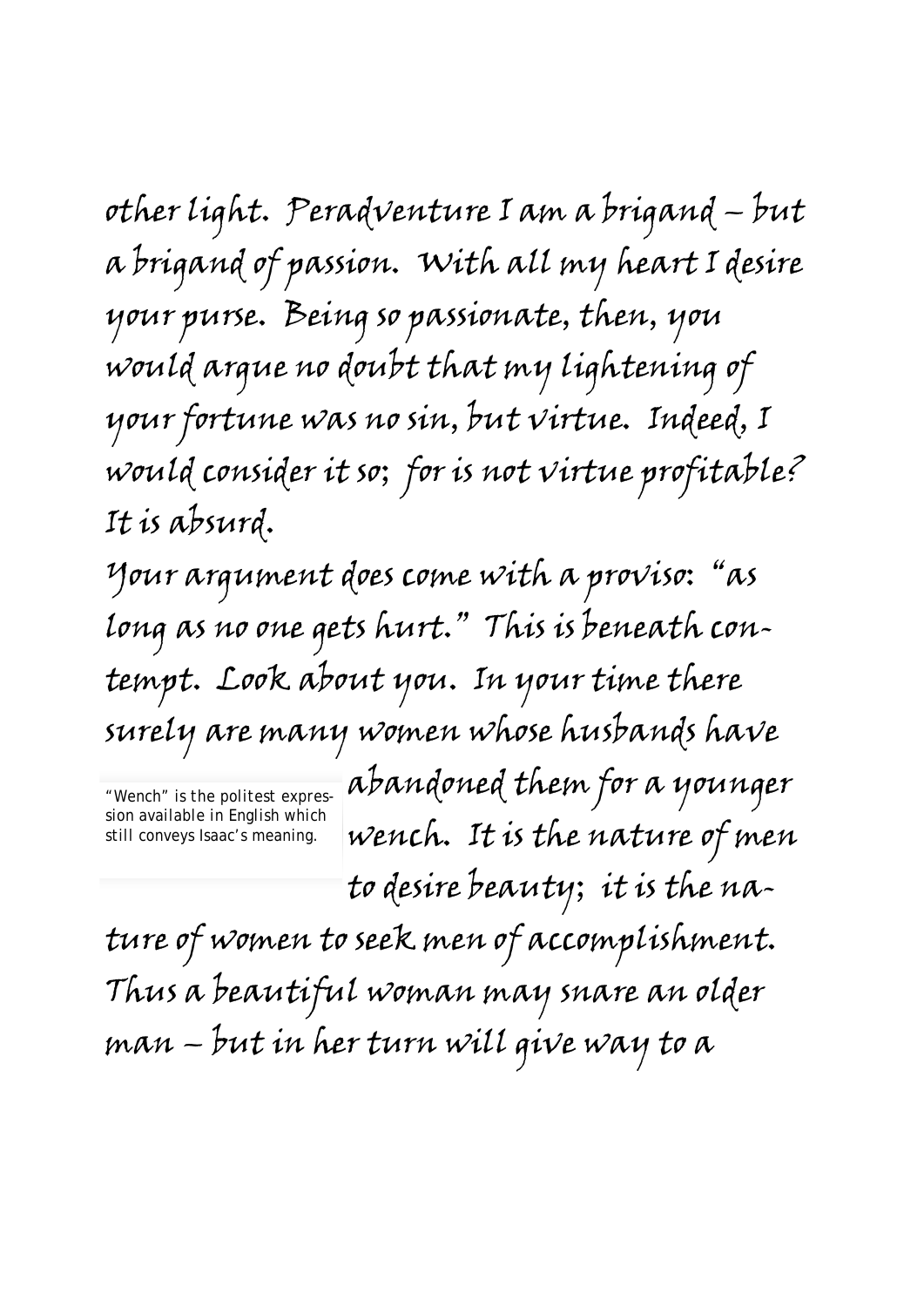younger. Have you not seen it often? You argue the matter as being one of happiness. Indeed, you think you are given happiness as a right. I cannot see how. If your fortune is good, it is just that: good fortune. If a man seeks happiness in his marriage, he will need to put forth effort. One does not drink the wine if one does not tend the vine.

As ever, Puzzled at your ways, Isaac the Alchemist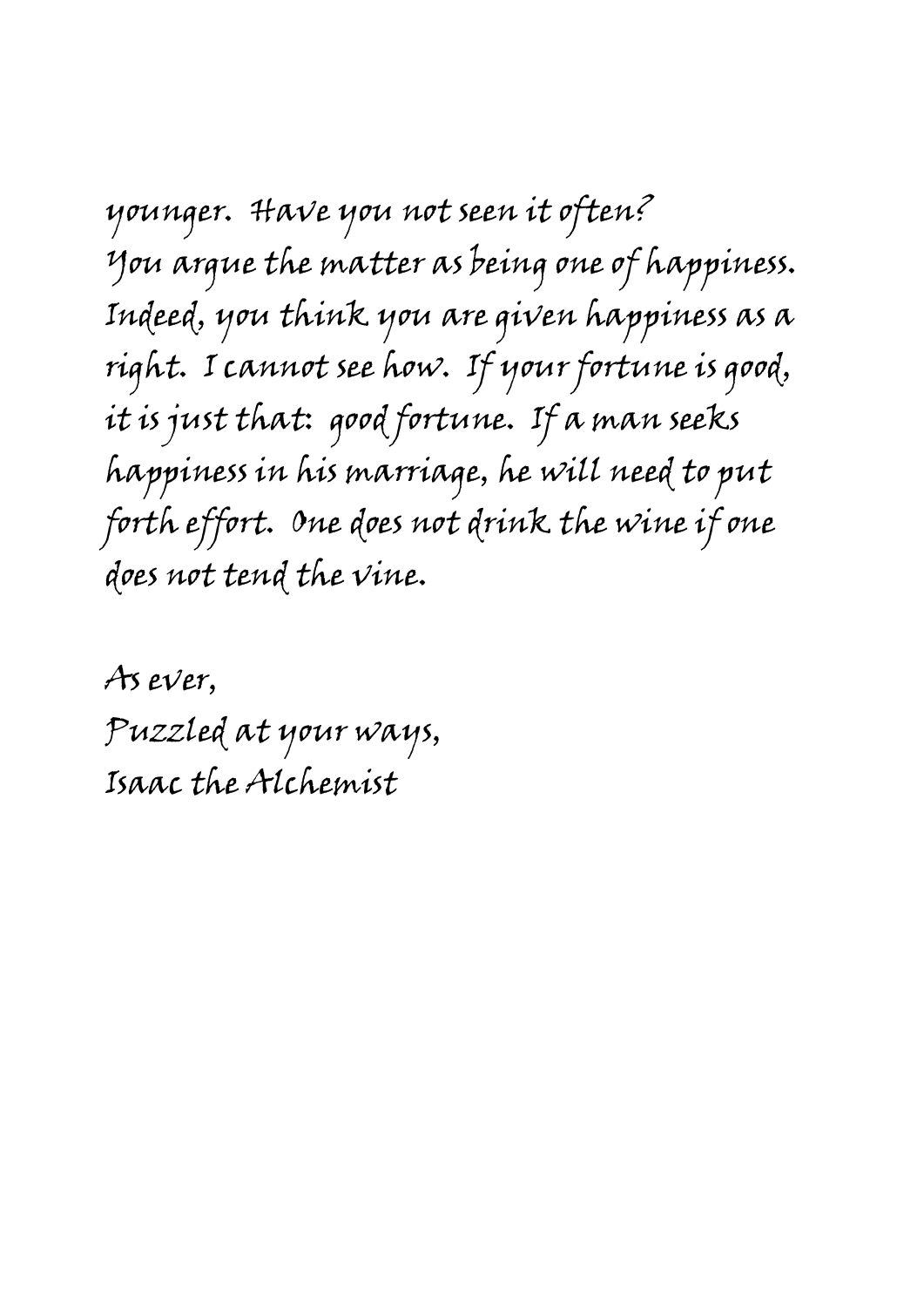*On Selecting a Wife* 

It is most kind of you to ask the advice of an old man. I presume from the invitation that you are an orphan, for which you have my condolences. But as you ask, I will give you this old Christian's advice on the selection of a wife. All depends upon one rule, and one principle. The rule is simply this: for the Christian, there is no divorce. One cannot change wives as one changes one's garments. The principle is likewise simple: your marriage is a portrayal of how Christ loves the church. If you will remember these in all your thinking, you will not go far astray.

As a primary example, ask yourself this: "Am I willing to deal with her faults, as Christ dealt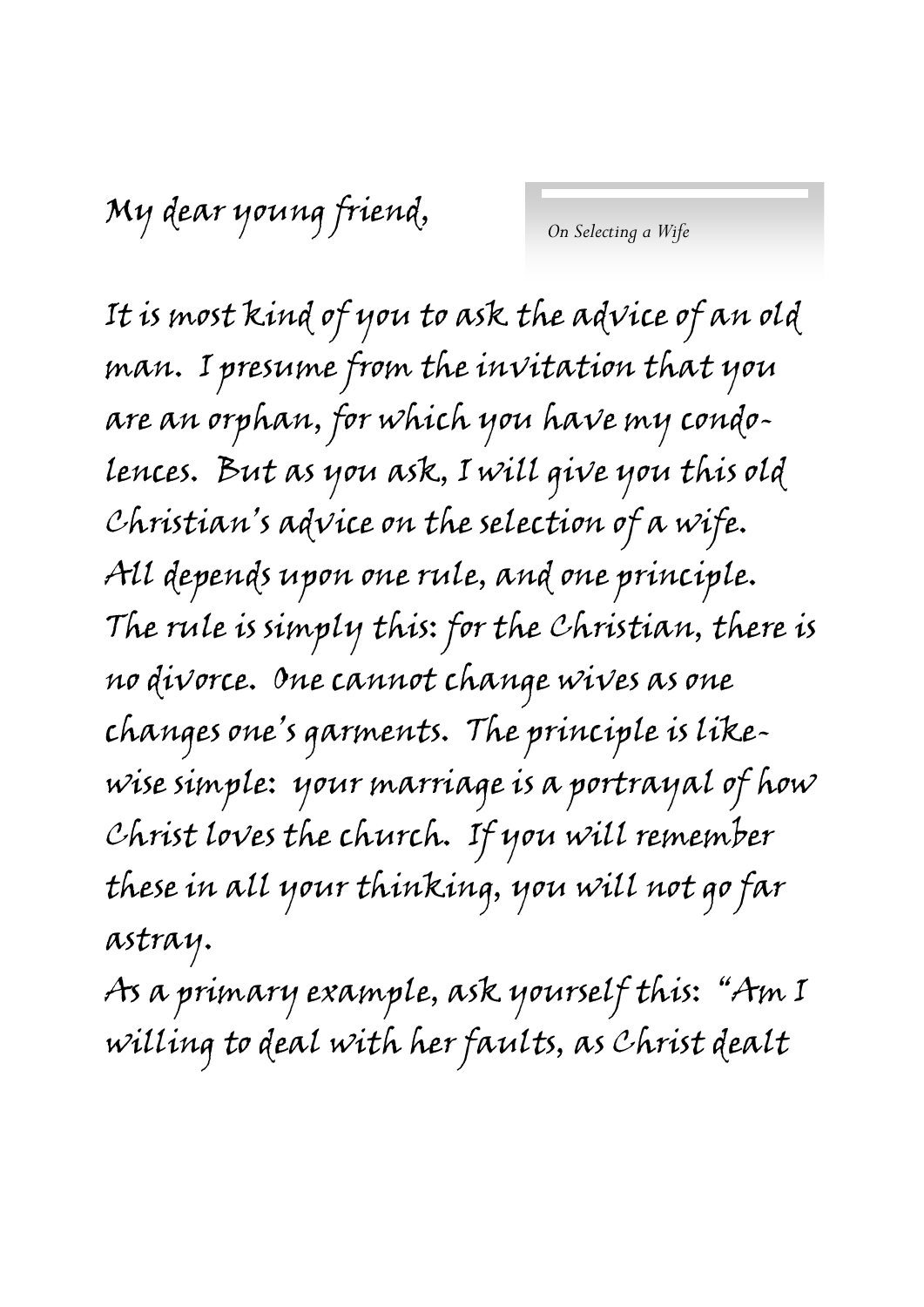with the faults of the church?" It is a grave mistake to believe that you can produce a change of character by the methods of this world. If you beat her, does not this harden her faults into pride? Can you by force make her gentle? Will threats bring about willing hands? It is absurd even to think it.

No, you must be willing to deal with her faults by the methods of Jesus. Are you prepared to sacrifice for her sake, knowing that she is the offender? Jesus did so for us. Will you grant her forgiveness, no matter how often she offends you? Jesus will. Will you treat her from a heart of pure love, as Jesus does? You may think, "These are questions she might ask of me – but what have they to do with selecting her?" The matter is simple: if you can-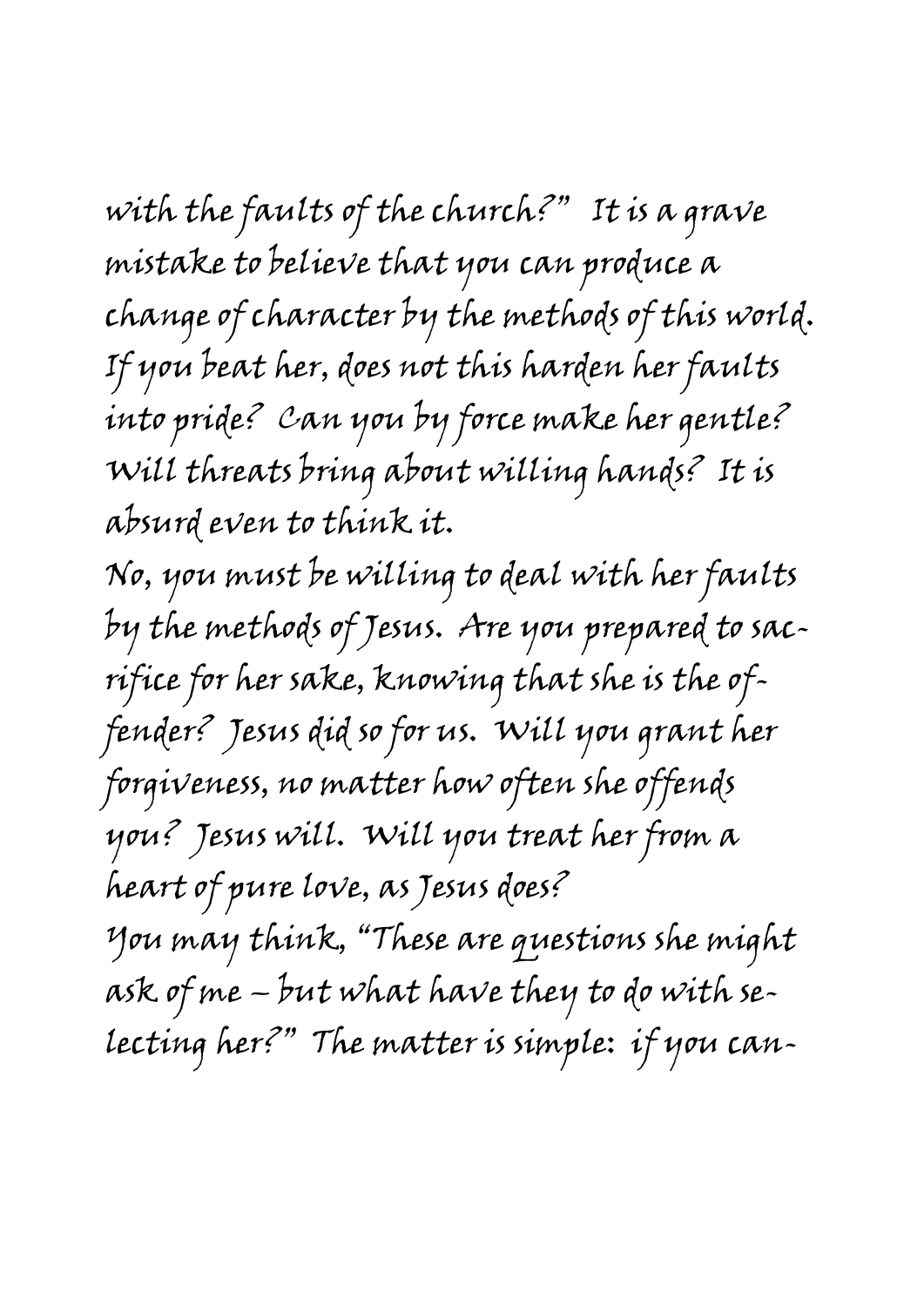not endure her faults and correct them as Jesus does, then should you bind yourself to those faults? Consider your own strength of character. You must always seek her restoration and purity, striving ever for harmony in your home. If the task is beyond your strength, why would you attempt it?

I must give you some words of warning, as an old Christian to a new one. You may think this foolishness, but bear with an old soul. You must learn what factors should not be considered in choosing a wife.

First, there is the matter of her appearance. Nothing so bedazzles the male mind as a beautiful wench. But consider: there is no divorce. Beauty soon fades. If the matter is important to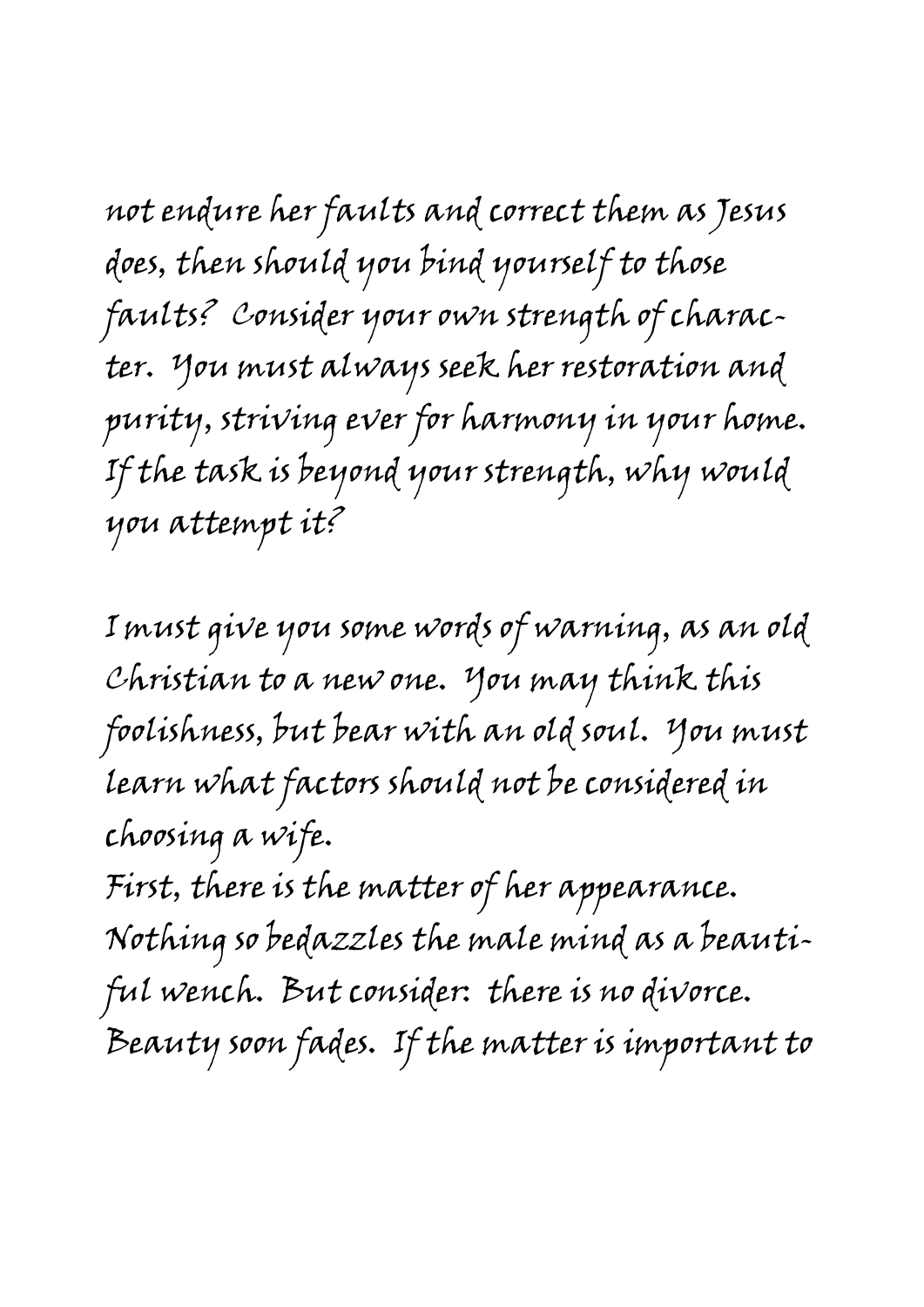you, how will you treat her when it does? Will you rail against her for her faded beauty? She has no recourse in the matter, for God causes all mankind to age. If you are not willing to love her in old age, do not marry her. It may be that you have learned that lesson. If so, then I must caution you about another great abyss: money. Often a young man finds a rich wife – and a new master. Money is an excellent servant, but a poor master. He who marries money marries that master. Would you have your life ruled by your wife's ambition and pride?

What then should a man look for? Many things; but here are four that seem most important to me.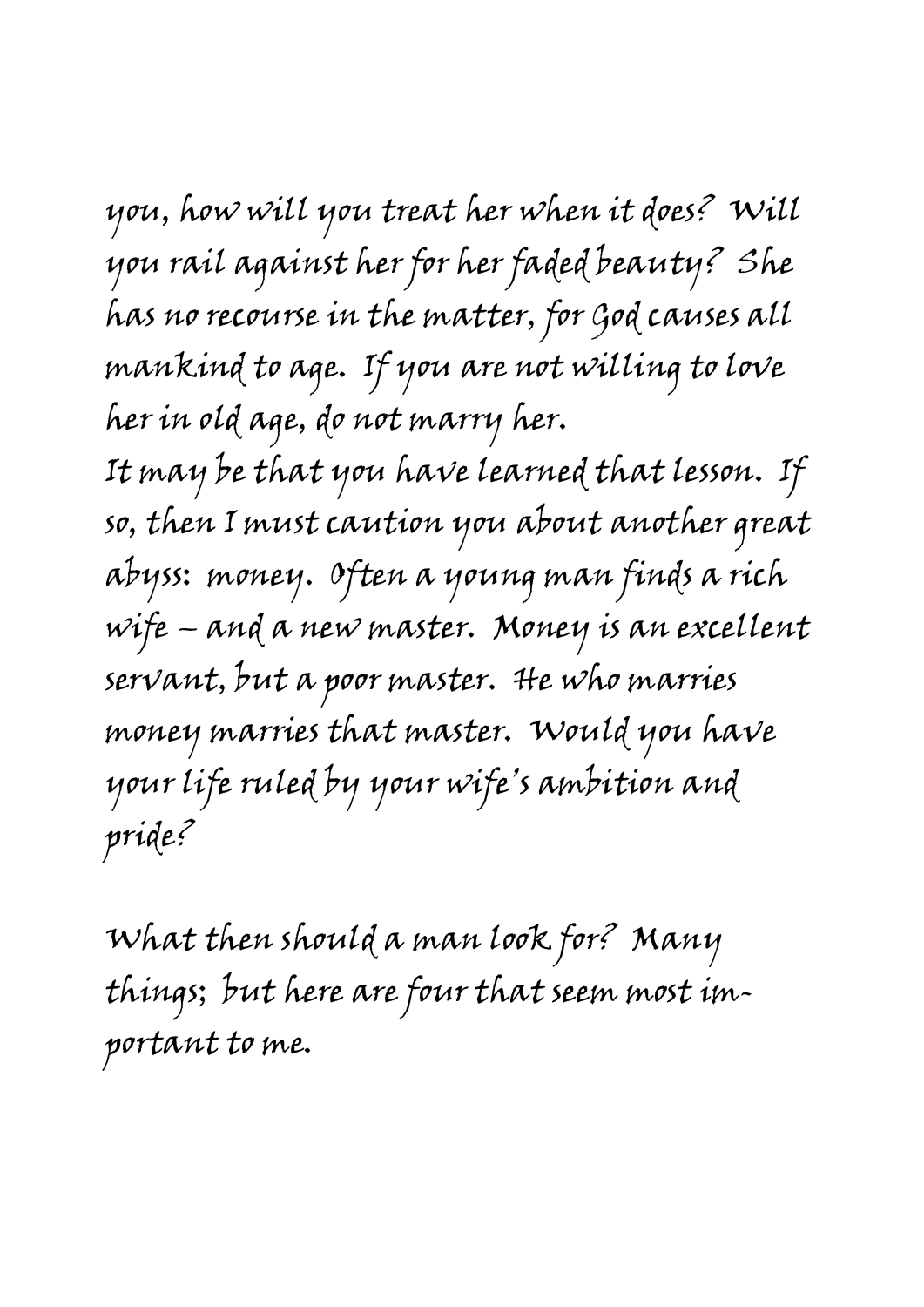First, there is gentleness. Has the woman a younger brother? Does she cuff him about as if he were a dog? Then she will soon cuff you. Look rather for a woman of gentle spirit, with kindness in her heart.

*The phrase "bed partner" is to be taken in the most physical sense (translator's note).* 

Then there is the matter of chastity. By this I mean two things. First, that she have no bed partner but you, and that after the wedding. For if she will have relations with you outside of marriage, you will know that she does not honor

marriage – and you will ever suspect her virtue. More than this, she should be one who is modest, especially in dress. This betokens a woman who knows herself to be worthy in God's sight, and therefore in yours.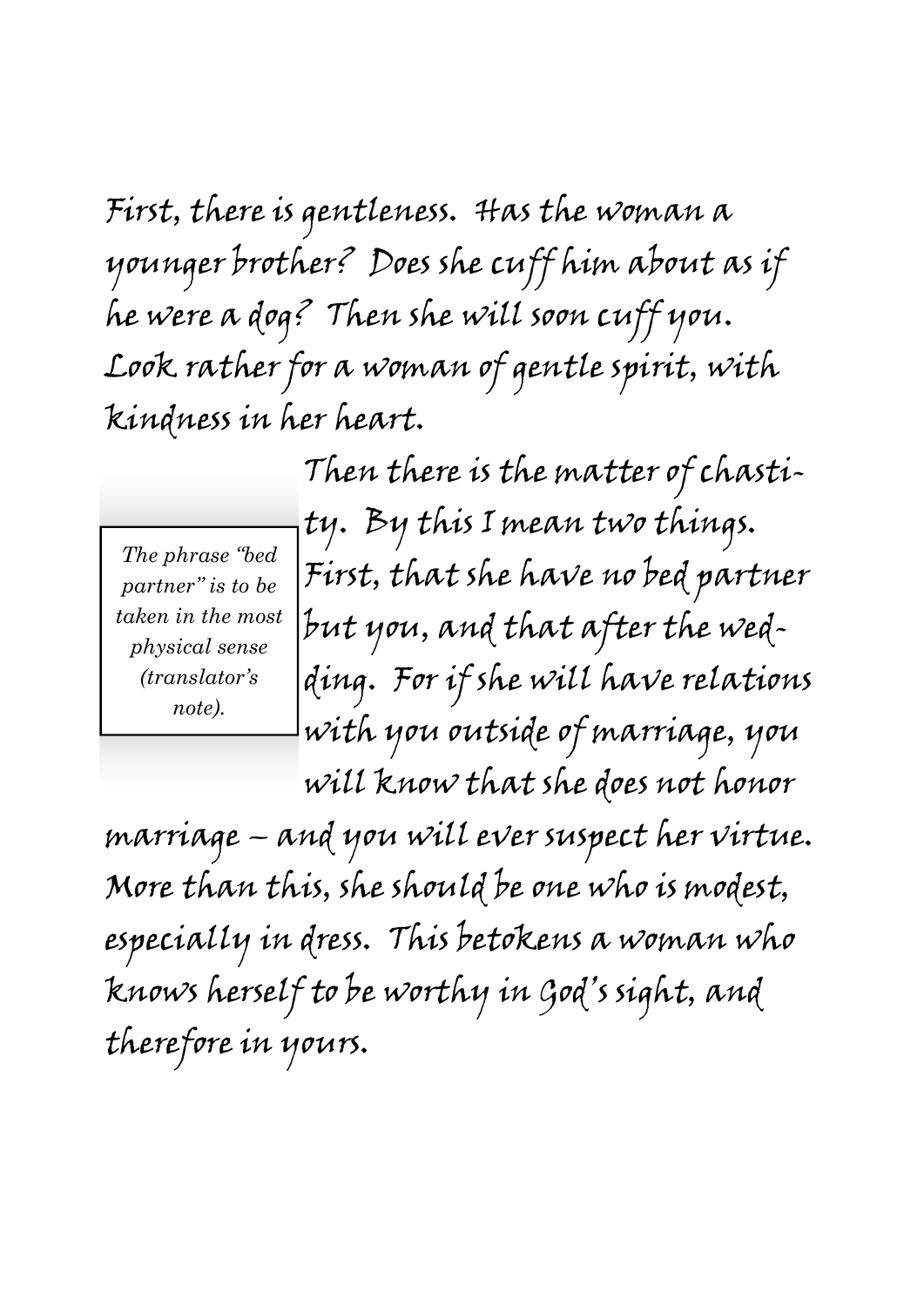Third, ask this: is she willing to aid one and all? Is her life one of Christian charity? If so, you will be housed in a generous heart. There is no finer accommodation.

Last – in sequence, not in importance – is she pious? Does she honor God in her conduct? Then she will have no trouble in honoring the one whom God has set over her, especially as you will take pains to rule over her as God commands.

Do remember that this woman shall be flesh of your flesh, your own flesh in another body. There is no closer bond. Are you willing to sit by her sick bed and watch her die slowly? Knowing that she is your very own body, that your own flesh is going down to the grave? Or, should God be so gracious as to grant you many years, will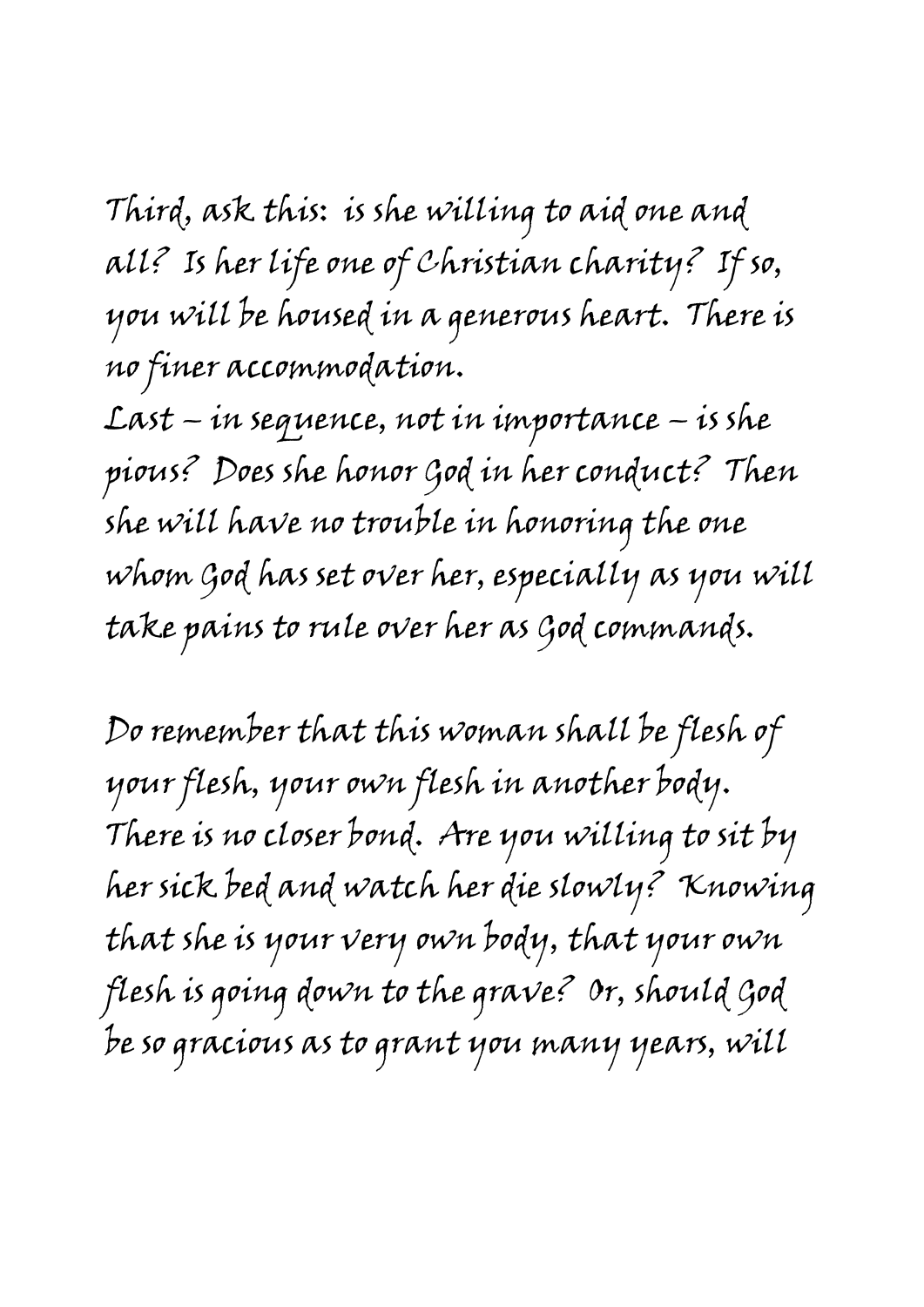you watch her gray with age and love her? Love her in her old age even more than in her youth?

These are tests by which you might measure your intended bride. They are also measures of yourself. Take an old man's warning. If you are not prepared for these things, then remain as you are. If you are to be roped together for the rest of your lives, it is best to know what is on the other end of the rope.

Trusting this to be of assistance, I remain, Isaac the Alchemist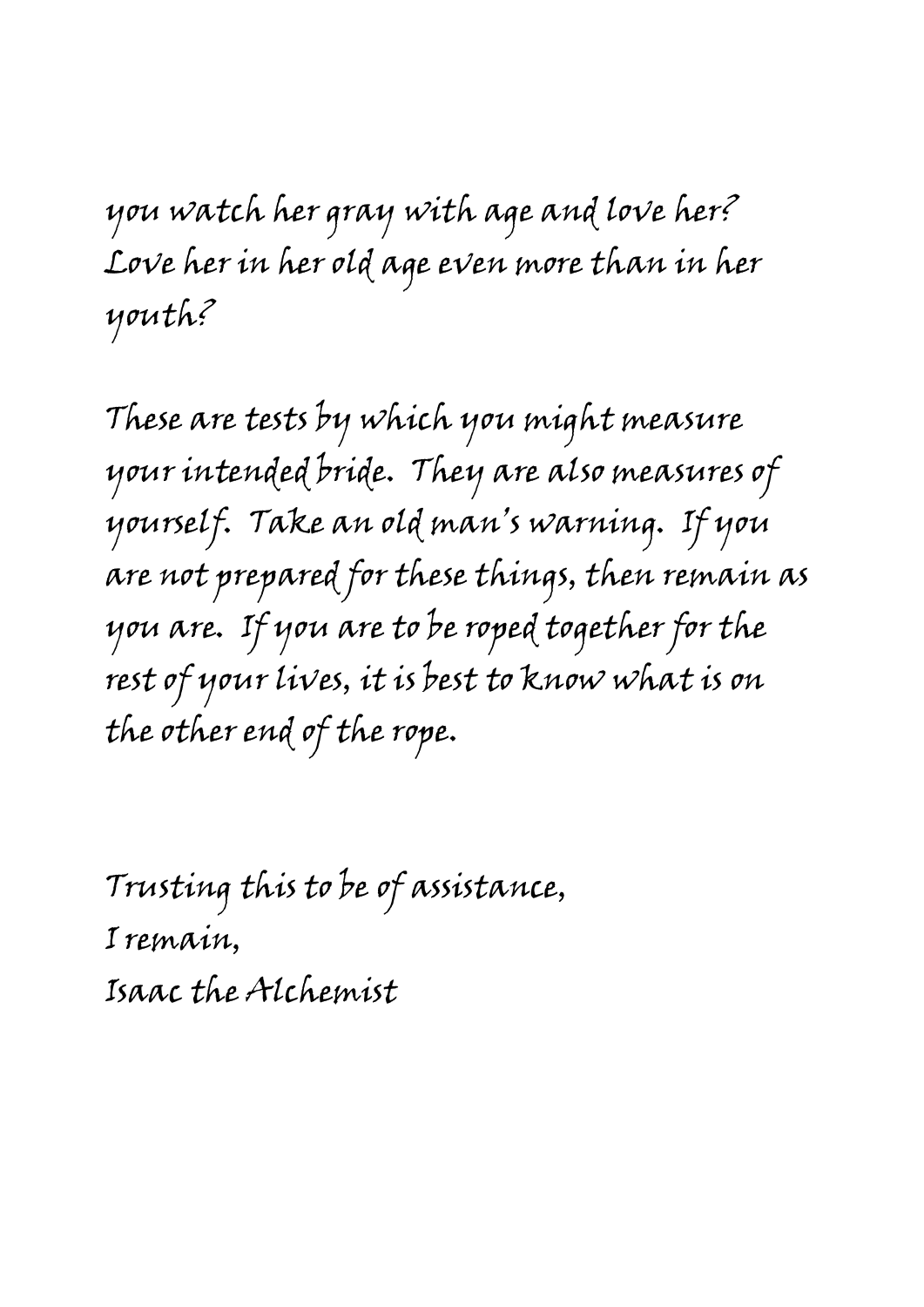What a shock your letter has been! I am indeed glad to hear you are not orphan – it is a miserable condition – but it beggars belief that your parents have failed you so. What is truly astonishing is that this is the custom of your times. You are all mad.

Permit me to explain it to you in your own words. Without the advice of wiser heads, a young man sets out into the world and encounters a female. Should that form of madness you call "being in love" strike, he then proposes marriage, in the hopes of "living happily ever after." Tell me – what evidence do you have that this actually works? In our time a man's friends would restrain him from so rash an act,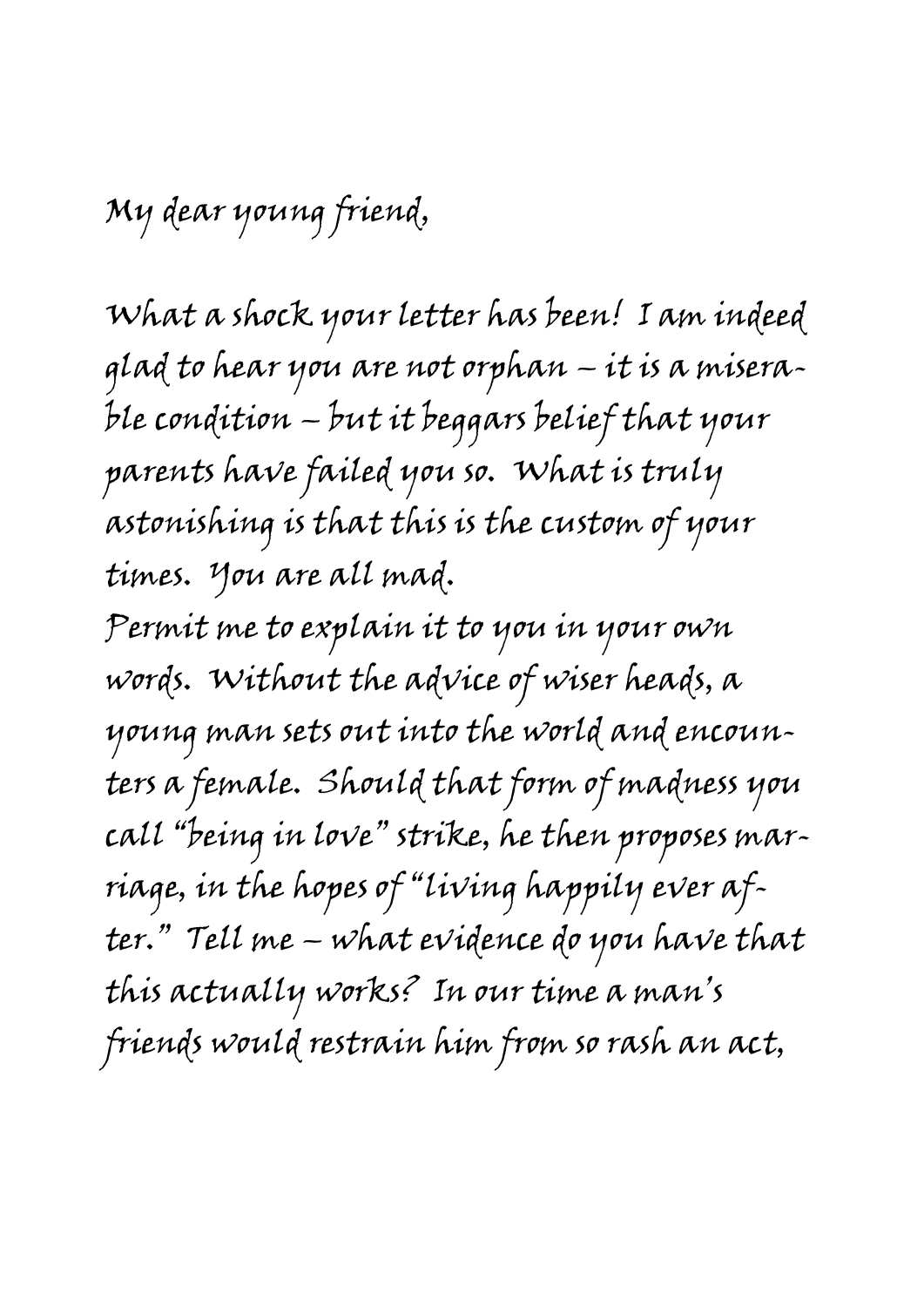on the simple grounds that "being in love" can be put simpler, "insane." I have no doubt divorce is as common in your time as fleas are in mine. It could hardly be otherwise.

No doubt there are some select fools upon whom God has mercy. But consider please what you are doing to the women of your time! Do you not know that a woman finds her hope in the man she marries? If that man sees naught but beauty in her, how long before she becomes as nothing in his sight? His eyes will soon rest on a younger one. Whether he breaks his marriage vow or not, she will know that she is no longer esteemed by him. For what cause? Is it for any action of her own? No, God grants that women grow old – and do you not consider it a fault in her? By what right?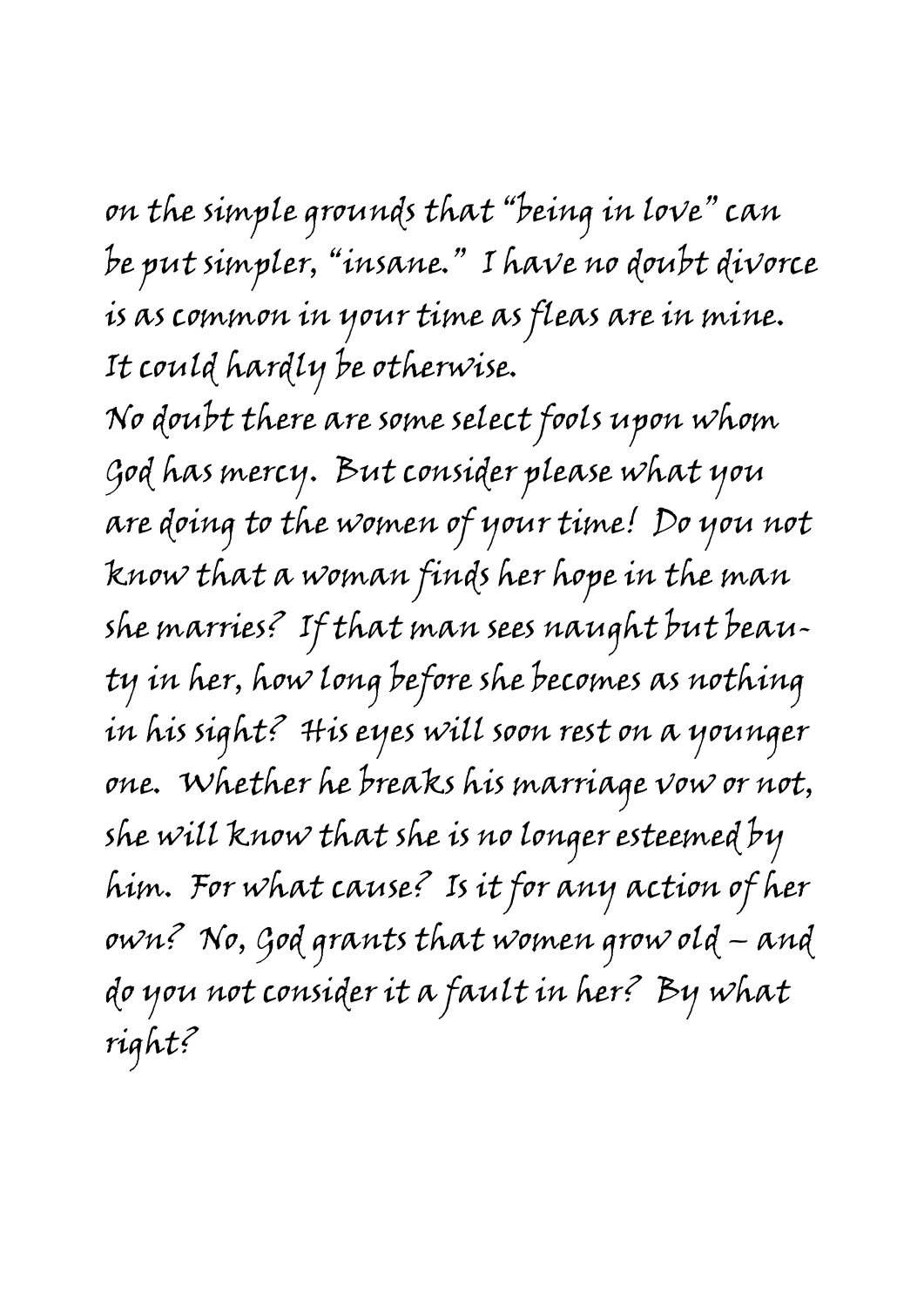It seems to me that this method of yours is thoroughly unjust to the women of your time. Yet are they not God's children too? Is there justice in this? I think not.

If you marry for beauty alone, I tell you this: you will soon have a wife who lives in quiet despair. For her there can be no hope. She will age, and watch your affection grow cold and distant. Would you condemn a woman to that? Would you have such a woman as the mother of your children?

Consider it well; I think you do greatly err.

In wonderment I remain, Isaac the Alchemist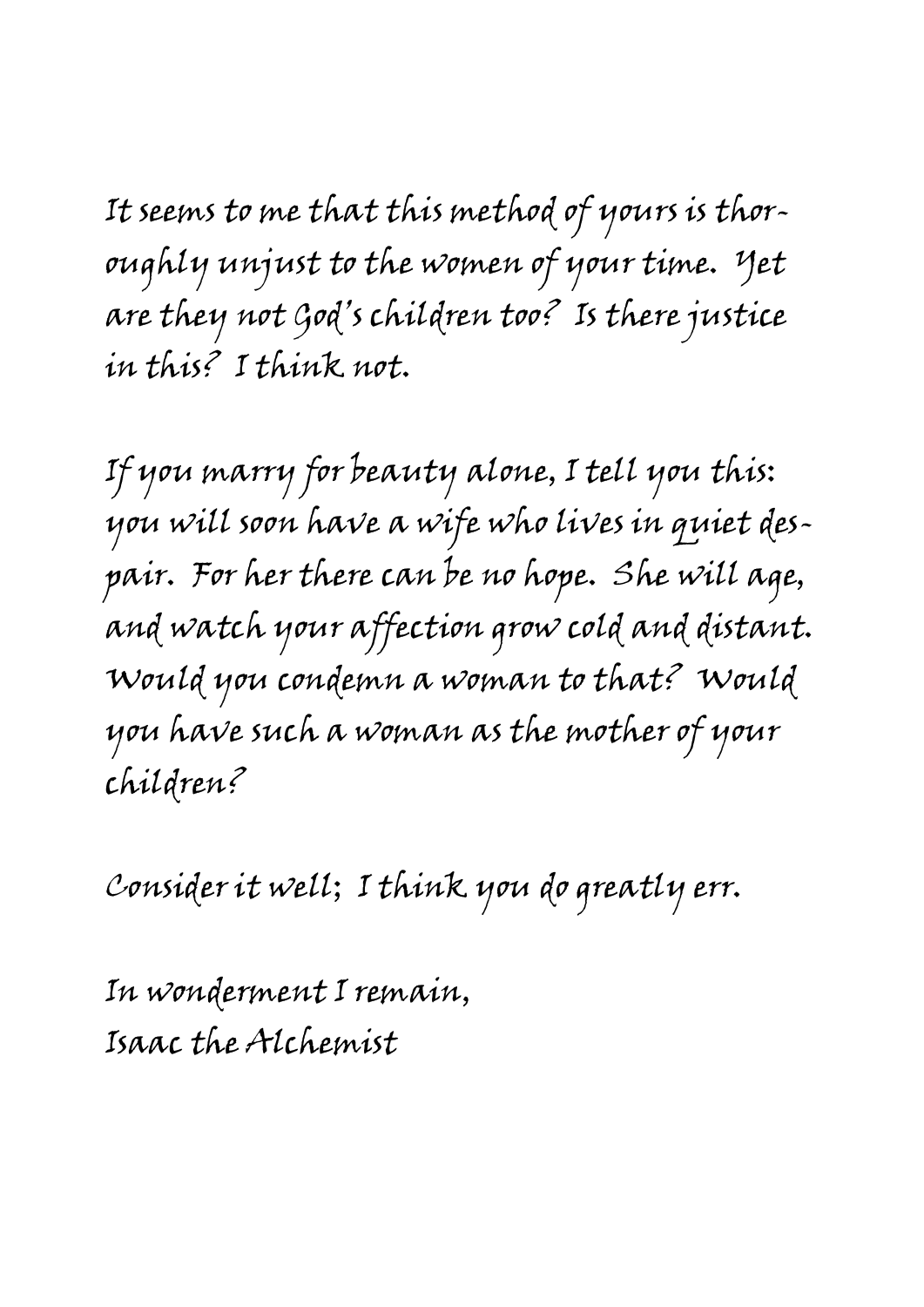*On the subject of nervous parents* 

What a grand moment! I offer you my heartiest congratulations; it is written that "he who finds a wife finds a good thing." It is certain to me that you do not comprehend the gravity of the decision taken. Indeed, you could not, for you have not been where I have been. I bring it to your mind only so that you might understand the reaction of the young lady's parents – and your own, I suspect. "You are too young," they say. Were my noble father still with us he would say the same to me. Your father sees as one looking back over the road; you see as one looking ahead. The ruts, holes and rocks are clearer to him. Bear with his anxiety, my friend. He is simply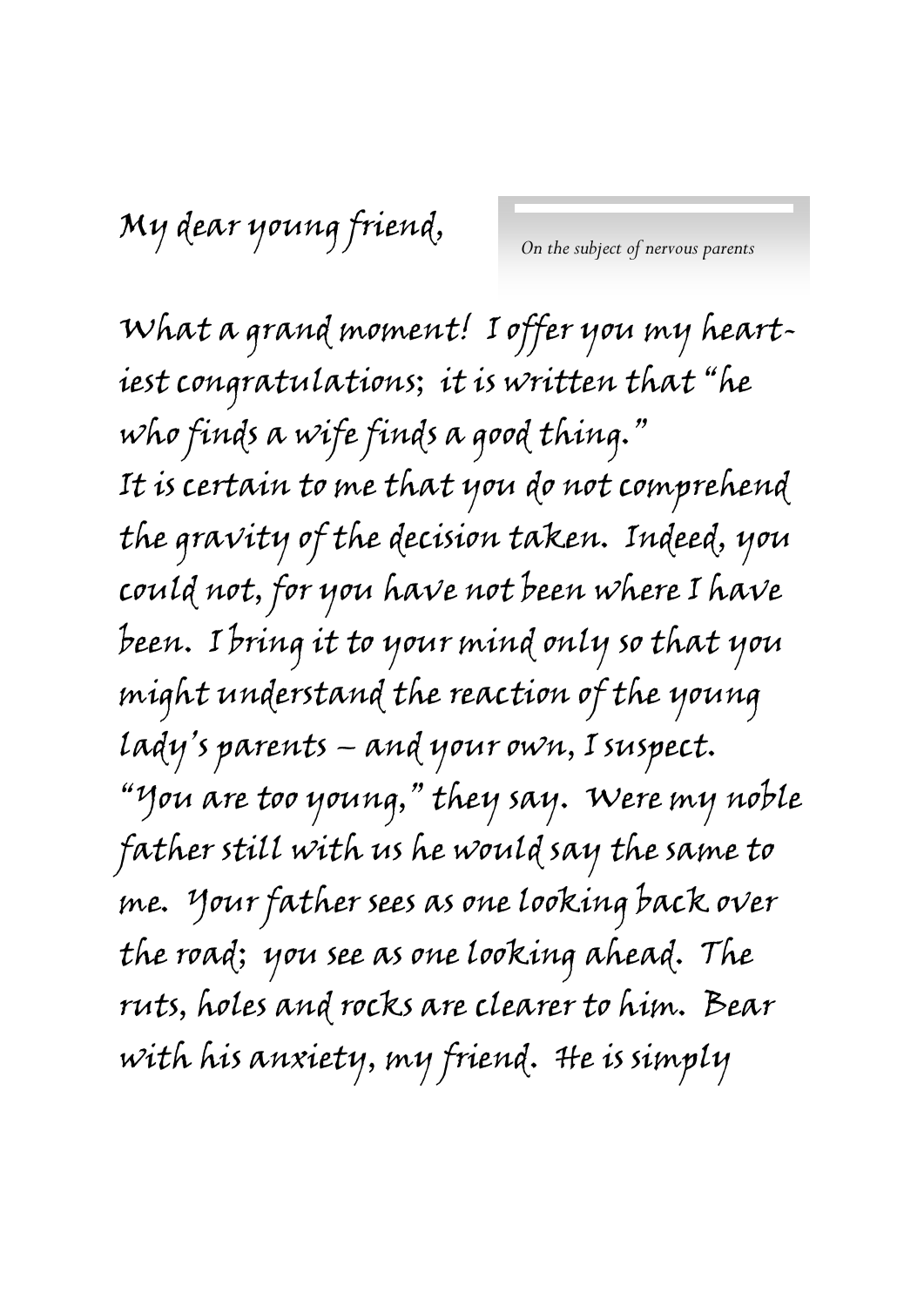thinking of all the things he wants to teach you – and does not know how.

You are young and strong. How did you gain such strength? Was it not in testing yourself against the one who taught you how to be both man and husband? If by nothing but example, he is your teacher. Now he sees his student departing the academy – and thinks of all the lessons he would still deliver. Be patient with him; let him know that you have not finished heeding his good advice.

By all means, however, you must bring your bride into the closest harmony with your mother. If for no other reason than the kitchen, do this quickly. Your belly will thank you for it later. Most girls have mastered the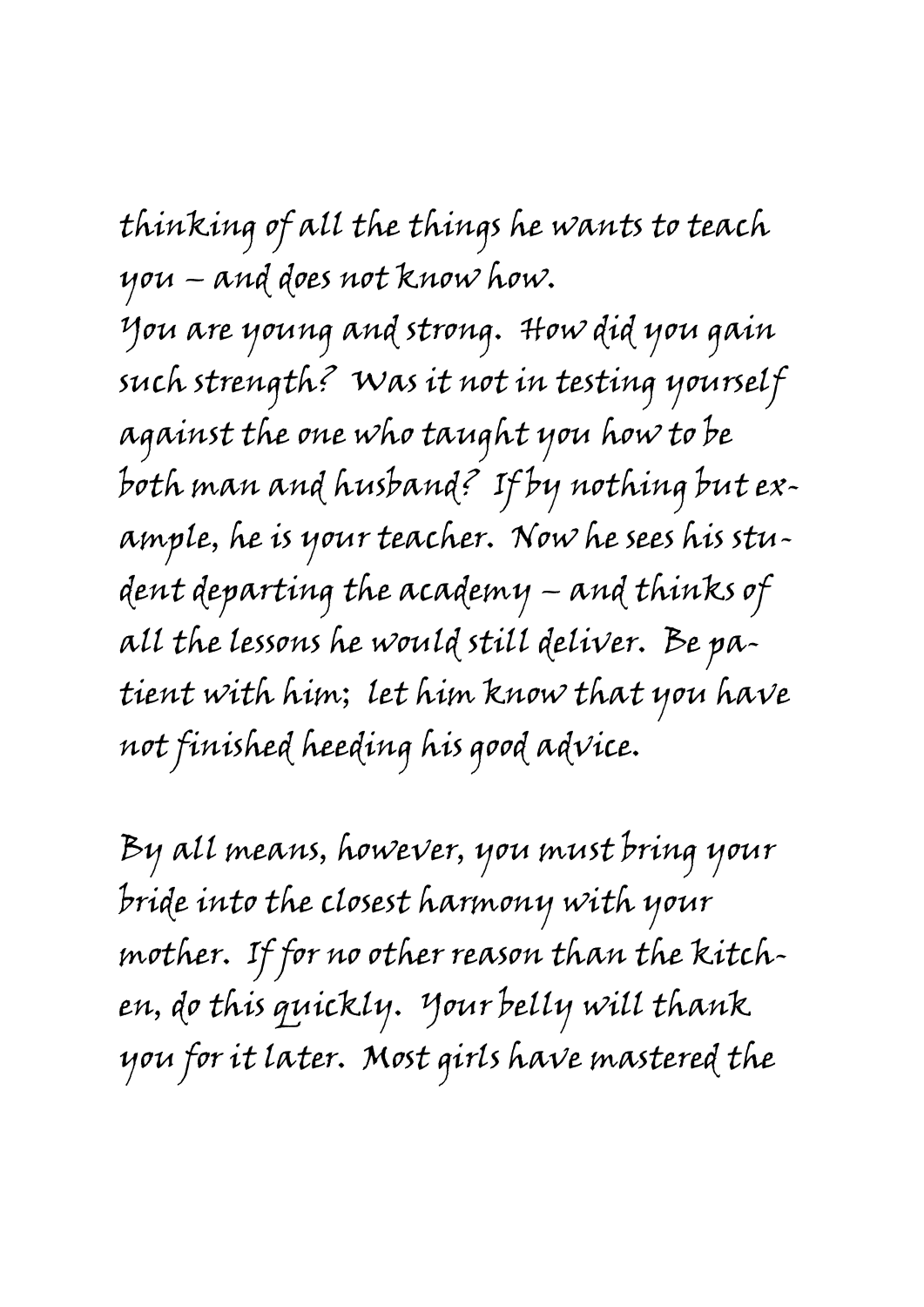art of managing the kitchen by her age – but spice in the meal is a matter of taste, and she had best know yours.

Do not trespass upon the two of them in the kitchen. Consider it thus: you are the son of your father, and who has more knowledge of your father? Your mother has no doubt mastered the art of pleasing your father. Give her the time to teach your bride the art of pleasing you.

There is more. The time will come when she becomes upset with you. She will need a confidant. She will need one who understands you. To whom would you entrust her tears? Your mother knows you well and loves you. Her advice will be the most fruitful. Indeed, your bride is now to be a part of your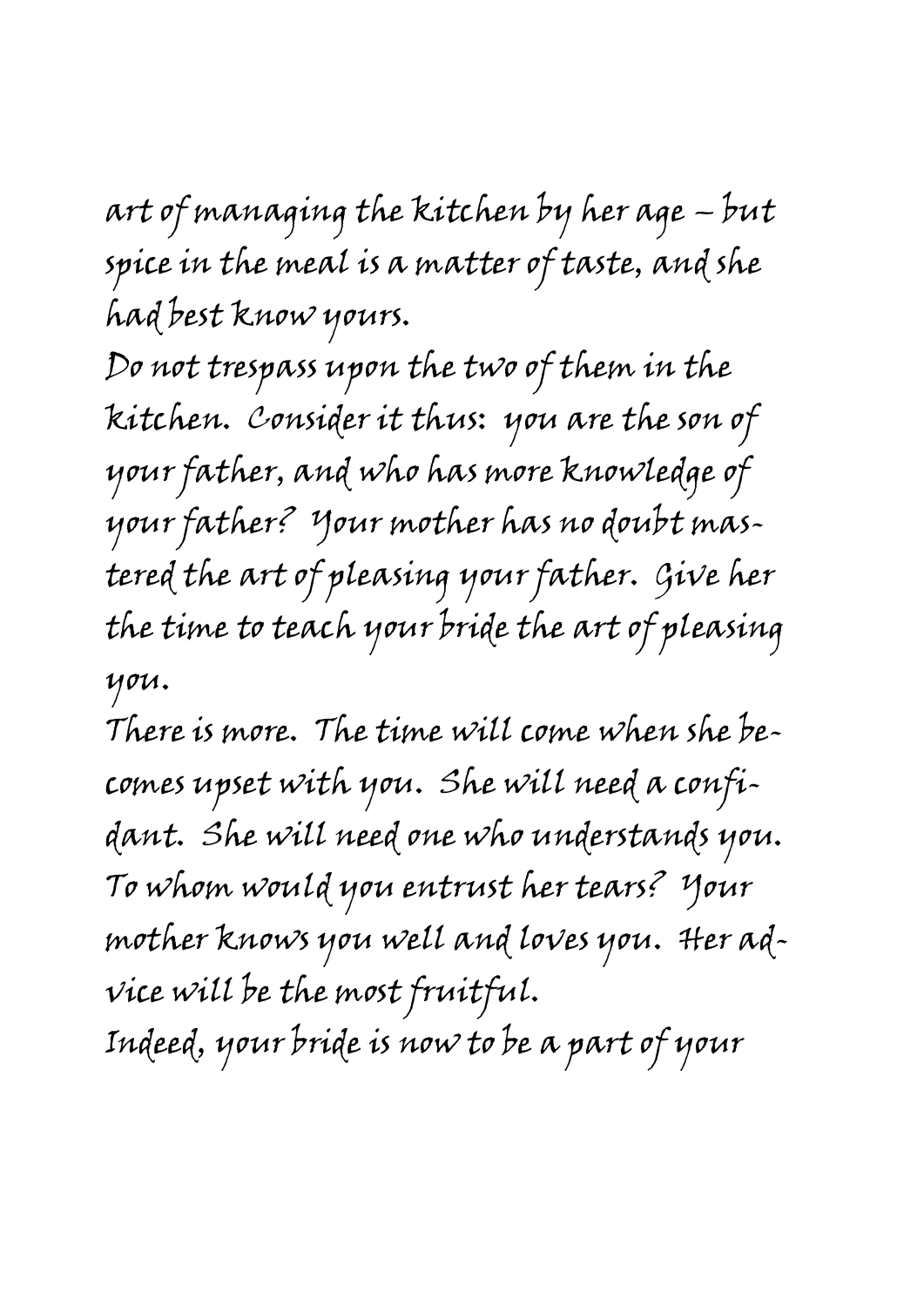family. It is the greatest change in her life, save death itself. She leaves her own father and mother and comes to you. Give your parents time to learn to love her; then she will be sure of a fine welcome.

With my heartiest congratulations, I remain, Isaac the Alchemist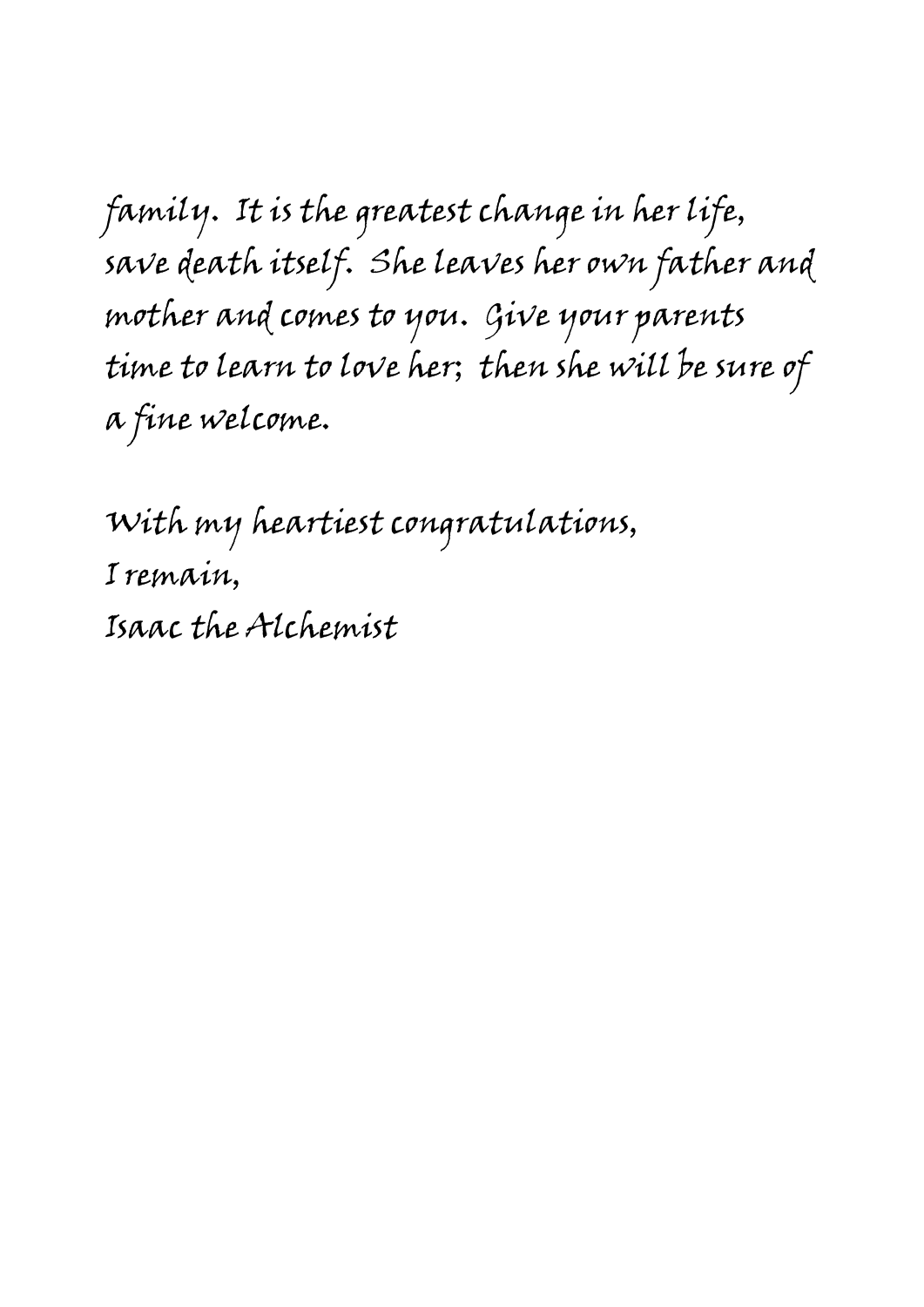*On Abortion* 

You need not presume my ignorance in sexual matters. I am quite acquainted with the practice of abortion. What does surprise me is your ability to look into the womb and see the child not yet born. That is indeed a marvel. Your doctors are to be congratulated for that. *"Doctors" - literally, "leeches"* 

All the same, I am not so certain as you that we have not encountered much the same problem in our time. It is not so many years ago that our people worshiped pagan gods. They considered it no great thing to discard an infant. The prime difference is that in our time the father decided the infant's fate, not the mother. The custom was that the midwife would present the infant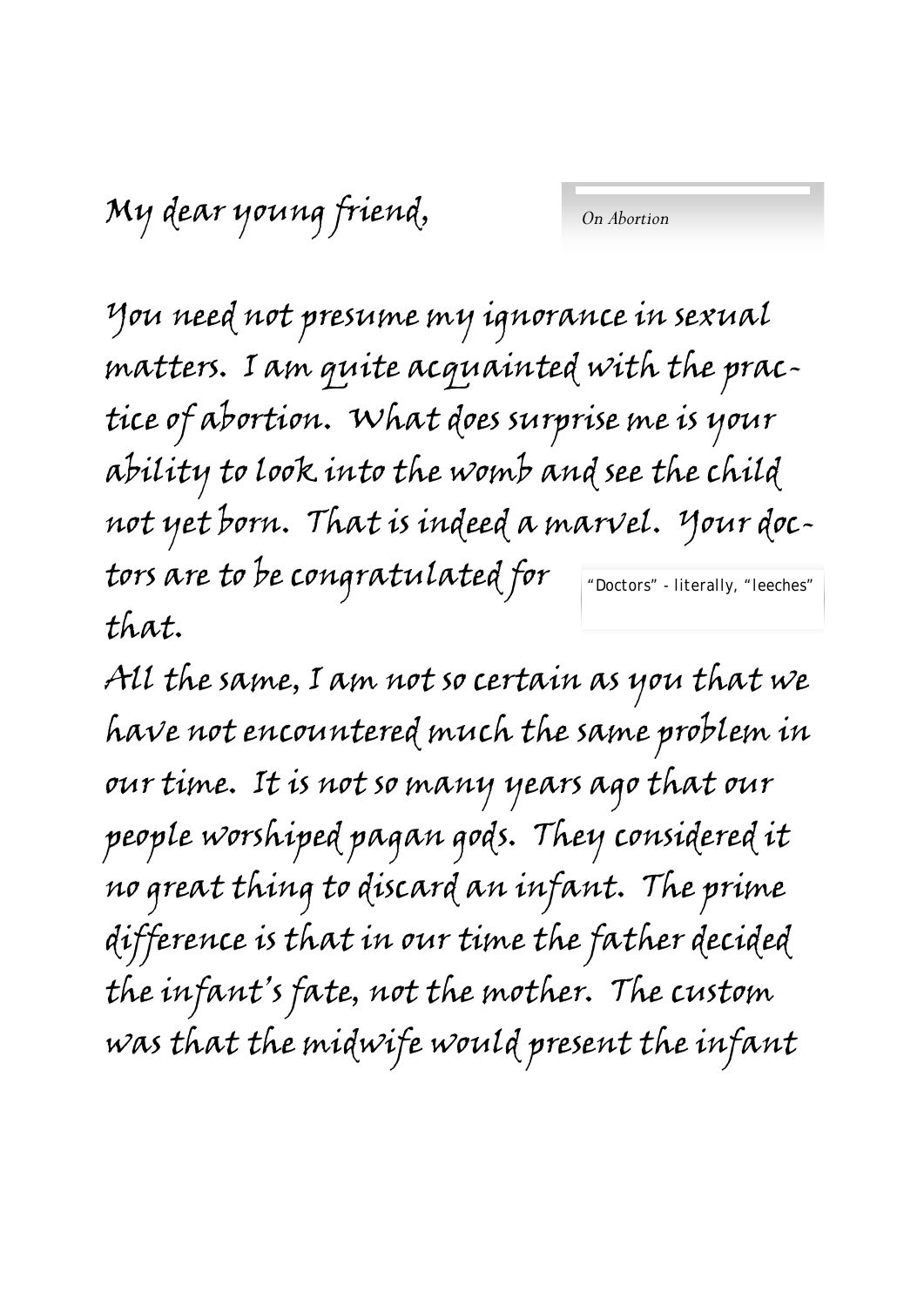to the father. If he picked up the child, he acknowledged it as his own. If he turned his back, the midwife was to take the child into the wilderness and abandon it.

At a guess, most of your abortions concern infant girls, do they not? So it was with us. Most often when the child was spurned it was for being a girl. Often the tender heart of the midwife would not allow her to abandon the child to death. She would take it to the market and leave it there – to be picked up by the priestesses of Aphrodite, who would raise the girl to be a temple prostitute. We, too, worshiped the animal nature.

Abortion is largely the art of the prostitute, for she cannot ply her trade when pregnant. They learn early how to use the instrument of abor-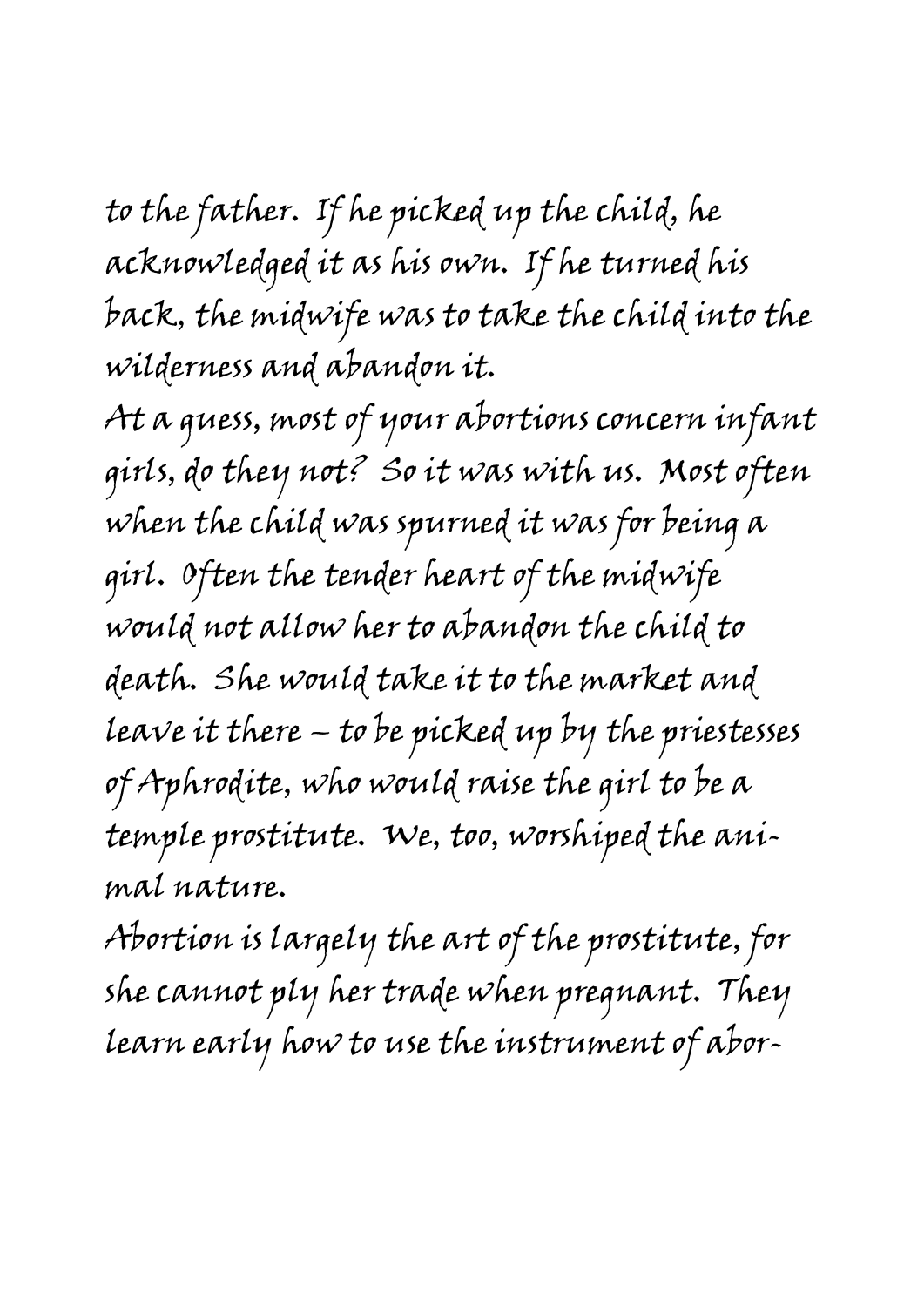## tion.

You consider this murder. I must confess we do not see it in that light, for we consider the baby alive only when the signs of quickening are felt. Your knowledge is disturbing to me. But may I point out what you have missed? There is grave damage to any society that allows such. For is it not the mark of civilization that the strong care for the weak? Tell me, who is weaker than a babe not yet born? If you will so callously approve of abortion, will it not harden all hearts? Who among you will become the next to fall from favor? All of us become weak with age. The barbarians send their aged to die in the forest in time of famine. No doubt your methods will be swifter – but equally fatal. Does this not teach their young that the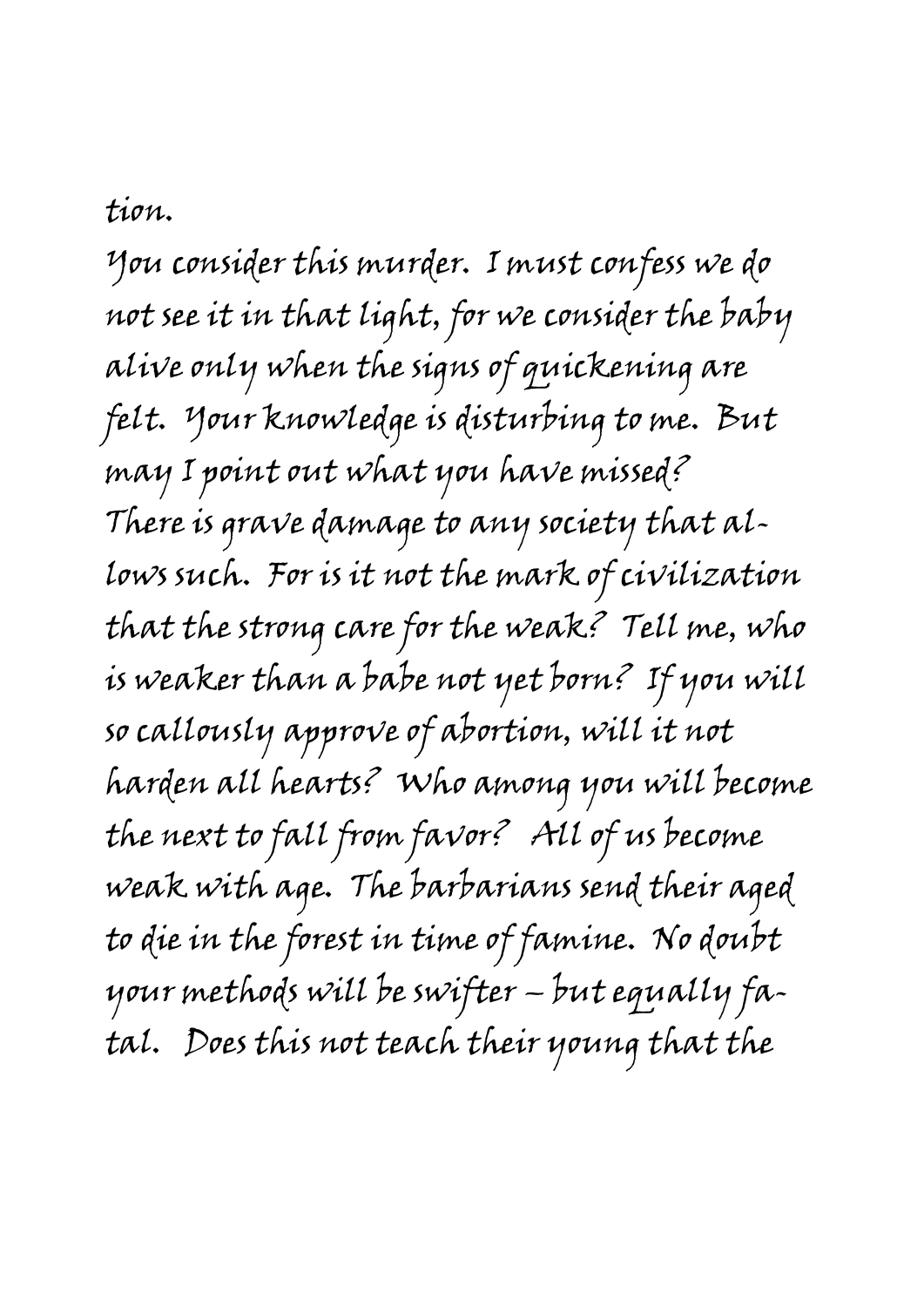value of a man's life is found only in his sword or his purse?

Do you not see it? By such actions you sear your consciences so that all manner of evil becomes palatable – as long as some may benefit. Soon you will have nothing but the tyranny of the strong. The barbarians have such. What stands between your people and such a horror, if not your consciences? Destroy them, and destroy yourselves.

With apprehension I remain, Isaac the Alchemist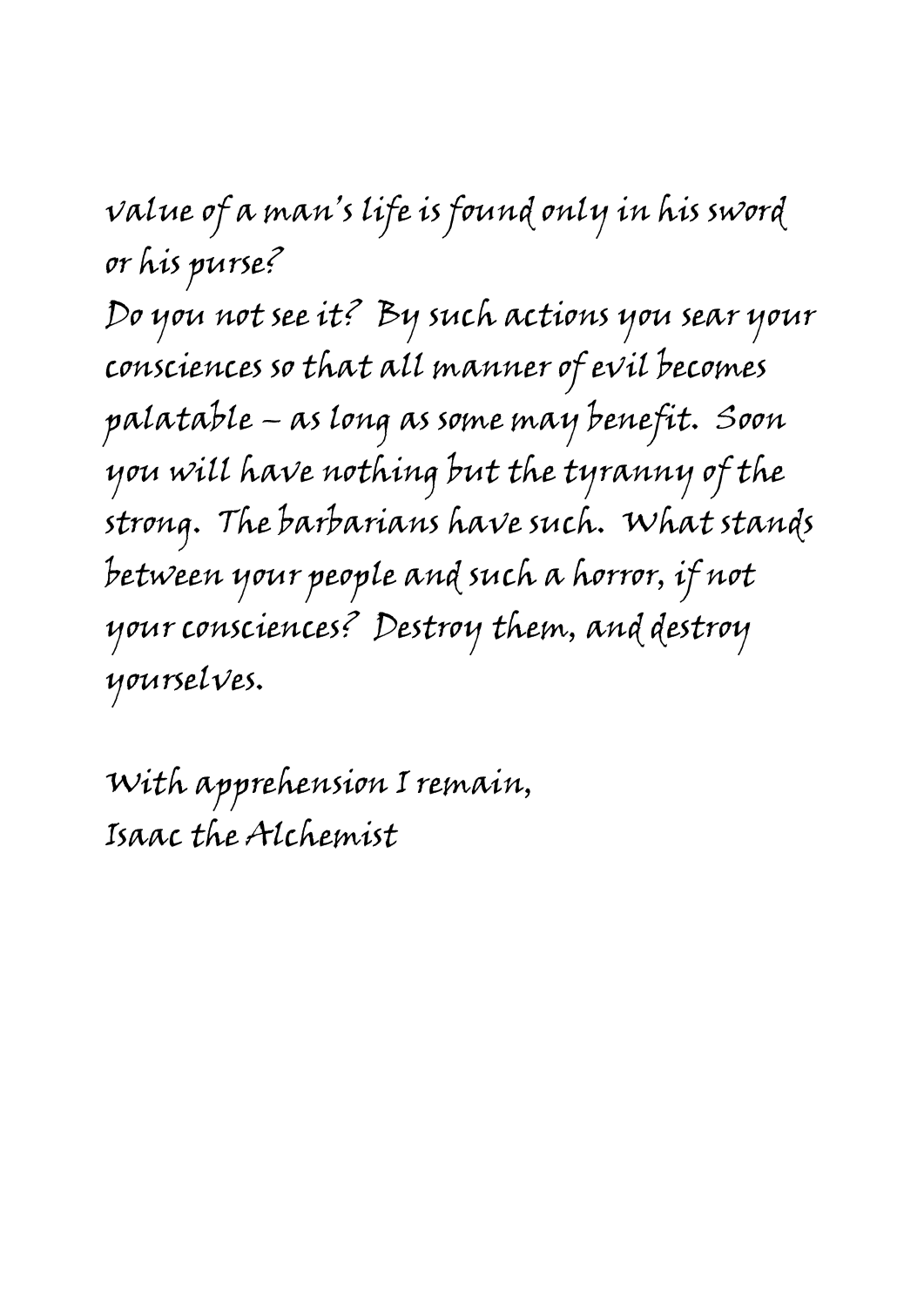*On anesthetics, and pain* 

Your question reminds me of a child in the market place. All things are lovely; many are sweet – and when asked which he would have, the answer is, "all." So I am with the achievements of your time.

But of all the wonders you have described to me, the greatest temptation is anesthetics. The thought that one might live without pain is indeed a temptress like no woman who ever lived. I wonder if you have considered what this must do to your people in your time.

We are quite capable of being without pain – enough wine will achieve the same effect. But one cannot go about one's daily tasks while drunk. That one could do the work and not feel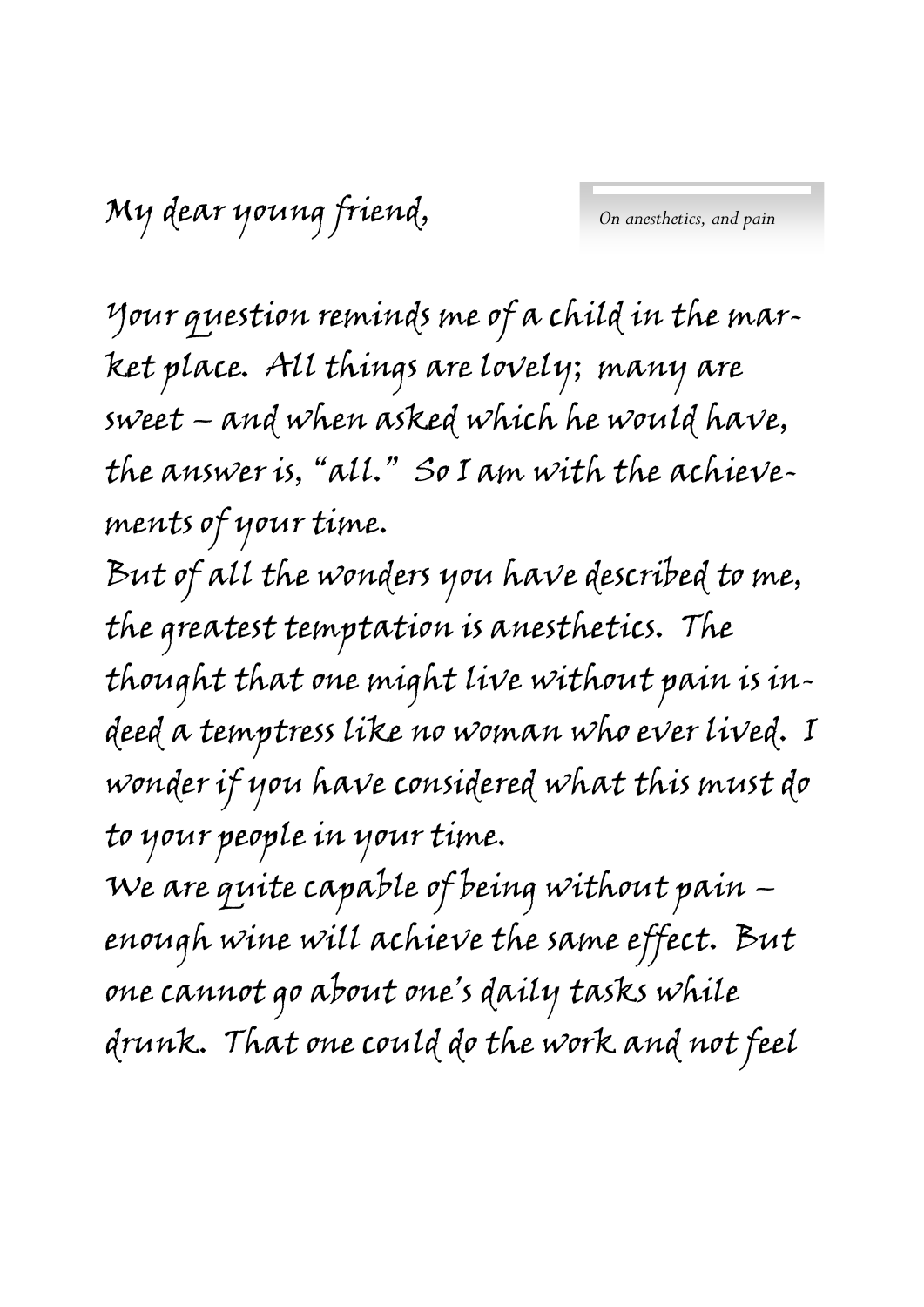the pain – what a marvel!

Is it wise, I wonder, that you use such things? With naught but wine we have drunkards in abundance. Is it not the case that you have many more whose lives now center upon these remedies? The drunkard abuses God's gift of wine; you have so much more to abuse, I fear the abuse must be much greater.

This is of great peril to the Christian. Pain is the Christian's friend, like it or not. Did not our Lord himself suffer greatly? How then should we begin to deny pain to ourselves? The servant is not greater than the Master.

Indeed, is it not so that pain is the alarm of the body? When pain strikes, do you not go immediately to the physician? Now if this is so with your body, how much more with your spirit?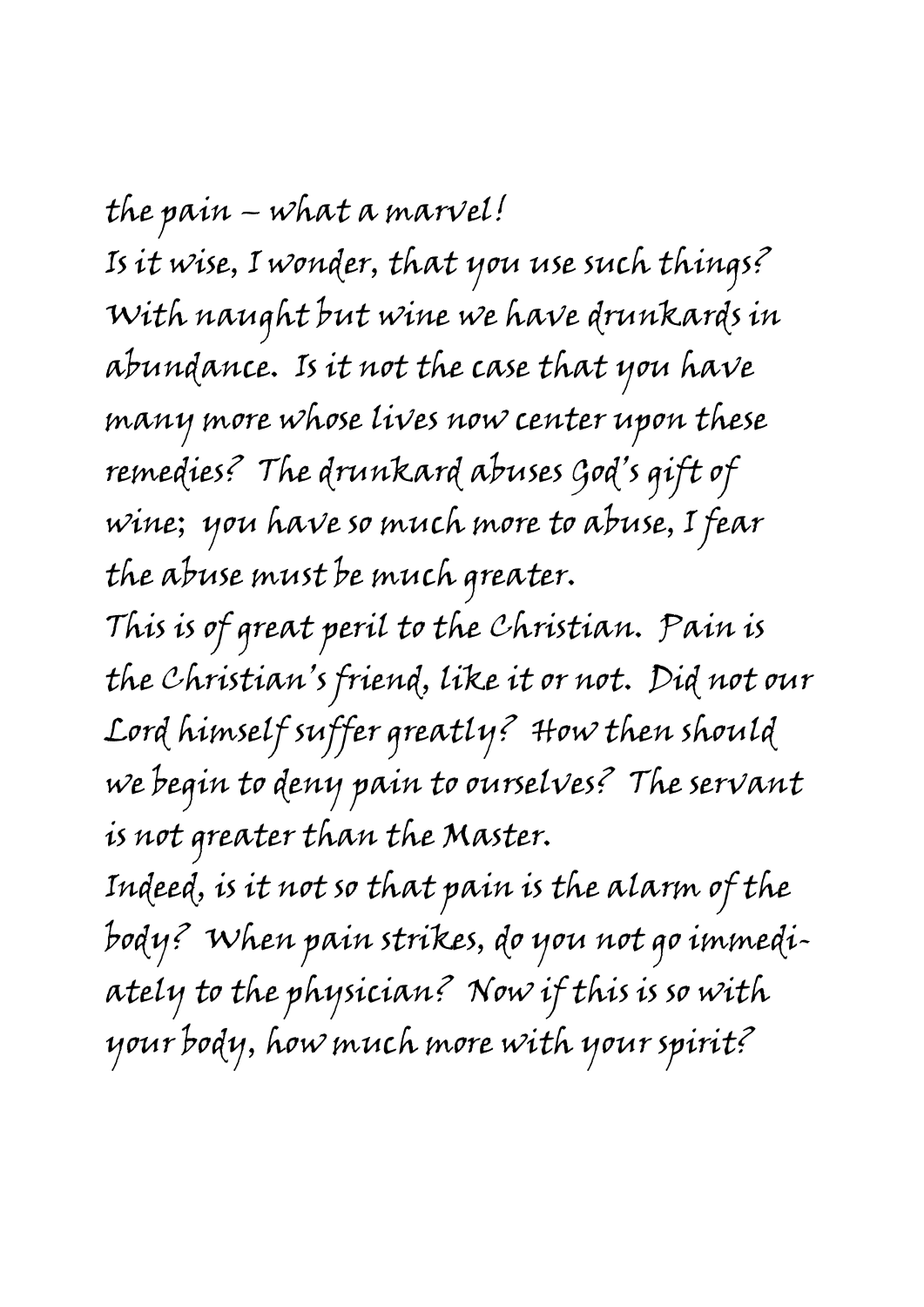When your spirit is in pain, should you not go immediately to our Lord for healing? If you remedy your bodily pain with these anesthetics, you postpone the cure. So it is with the spiritual pain as well. If these wonders do all that you say, then there must be many who postpone the cure of their spiritual ills as well. Death happens to all. If a man takes no thought for his spiritual ills because of your anesthetics, he may postpone the cure beyond hope. I called your anesthetics a temptress. The smile of a maid may lead to honorable marriage or sin. So it is with this as well.

In wonderment, Isaac the Alchemist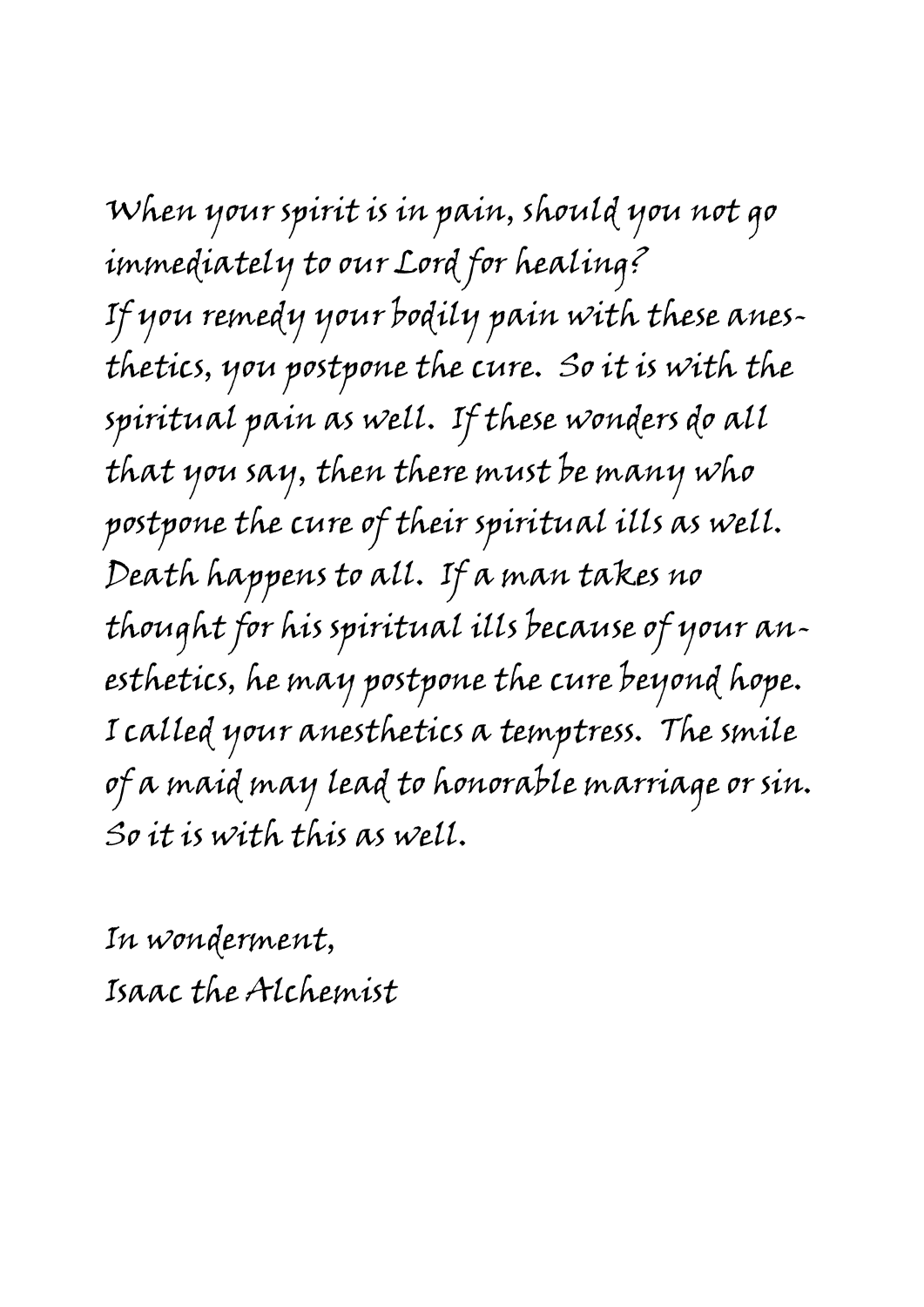*On Homosexuality* 

Yes, I believe I do comprehend the argument. You needn't patronize me about genetics; we know how to breed an ass, and that would seem sufficient.

Permit me to rephrase your argument in somewhat different terms. Suppose that I am a brigand, descended – bred, to use your argument – from a long line of same. It is my unfortunate nature that I am born to be a brigand. Alas for me, I cannot help myself. My breeding determines what I am, and that is brigand. Therefore, say you, righteous and civilized folk should look upon me with special favor. For indeed, instead of denying my breeding, taking upon myself the discipline common to ordinary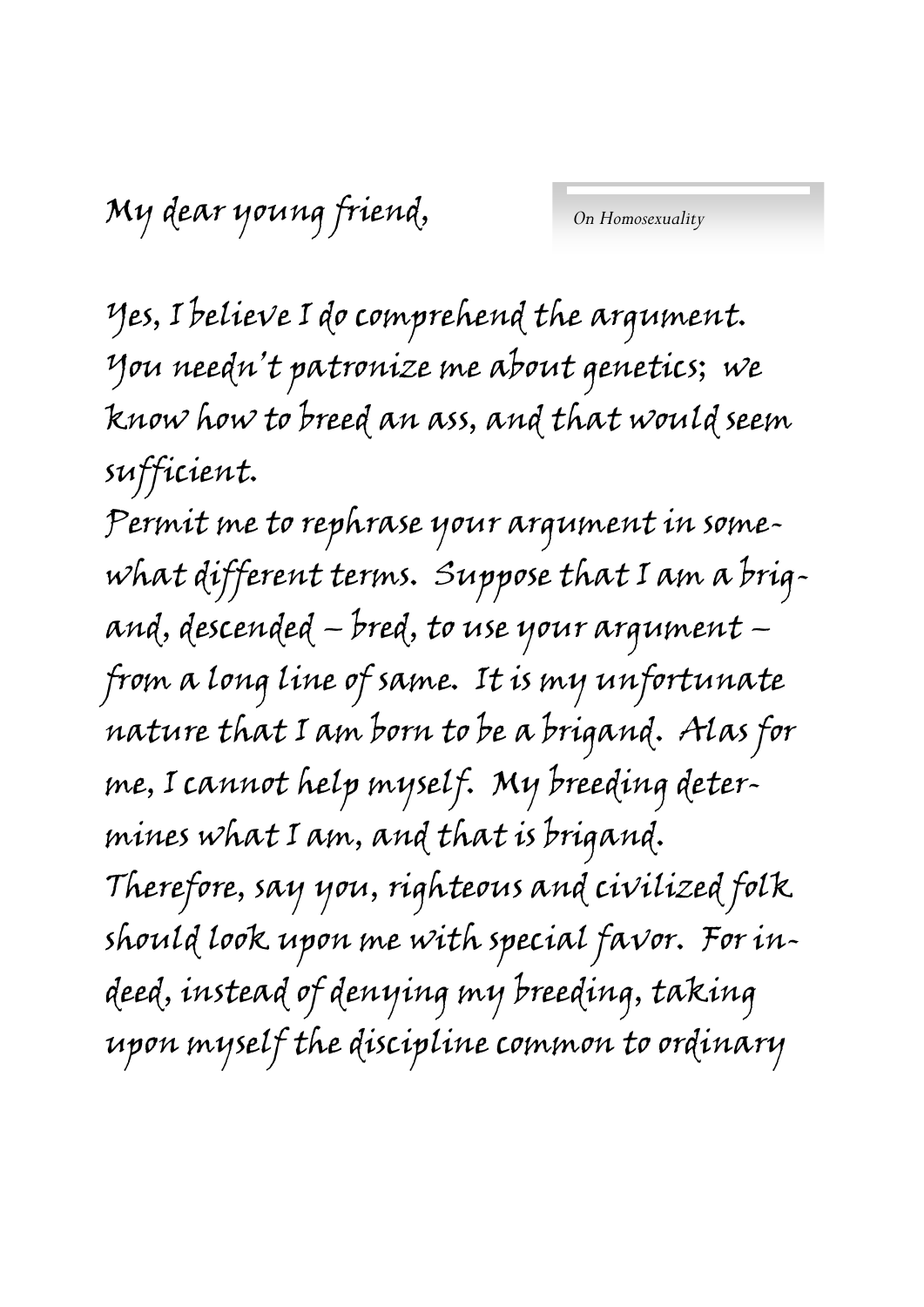mortals, I "liberate" myself. I go about the town cutting purses. When caught, I justify my actions by my breeding. Are your magistrates so easily fooled?

Is it not rather that my breeding is that which I must overcome? Give a child honey, he will crave more – to the point of sickness. Discipline must be applied. So it is with

your born and bred brigand. And so it is with your effeminate men. They are every bit as much an abomination as the

*Translator's note: "effeminate" is, in the Latin, the word which we would now translate as "homosexual." It is likely that Isaac would not have made a distinction between the two. This is likely due to his thinking in Greek.* 

brigand. They should be treated accordingly. How you have suddenly discovered to the contrary exceeds my imagination. It is as if every prodding of nature must now be exalted, rather than tamed. If you persist in this, you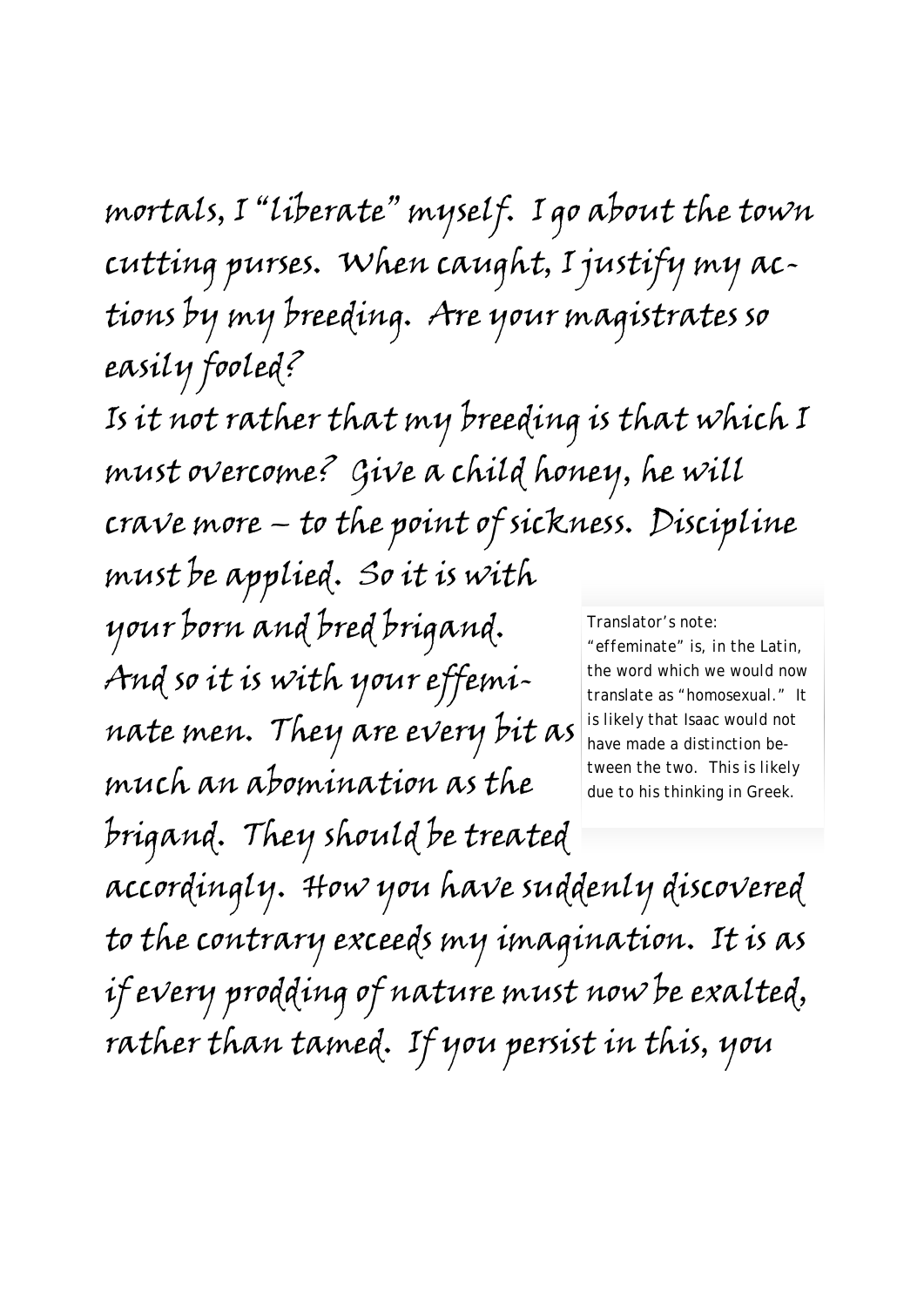will become a race of barbarians. The barbarian is one who cannot control himself – and therefore must control others by force. For it is the chief character of the barbarian that others are to blame for his troubles, and from them he will extort recompense.

I ask you: for all the blather, is it not the case that the effeminate seek to make you agree that they are righteous? That you are at fault for their troubles, not they themselves? That they will not rest until you admit that you are wrong and they are righteous? It is the surest test of the barbarian.

You distress me most of all with your tale that some of the church think as this. As I told you, we know how to breed an

*Translator's note: this is as polite a translation as I can provide. Please forgive any unintended offense.*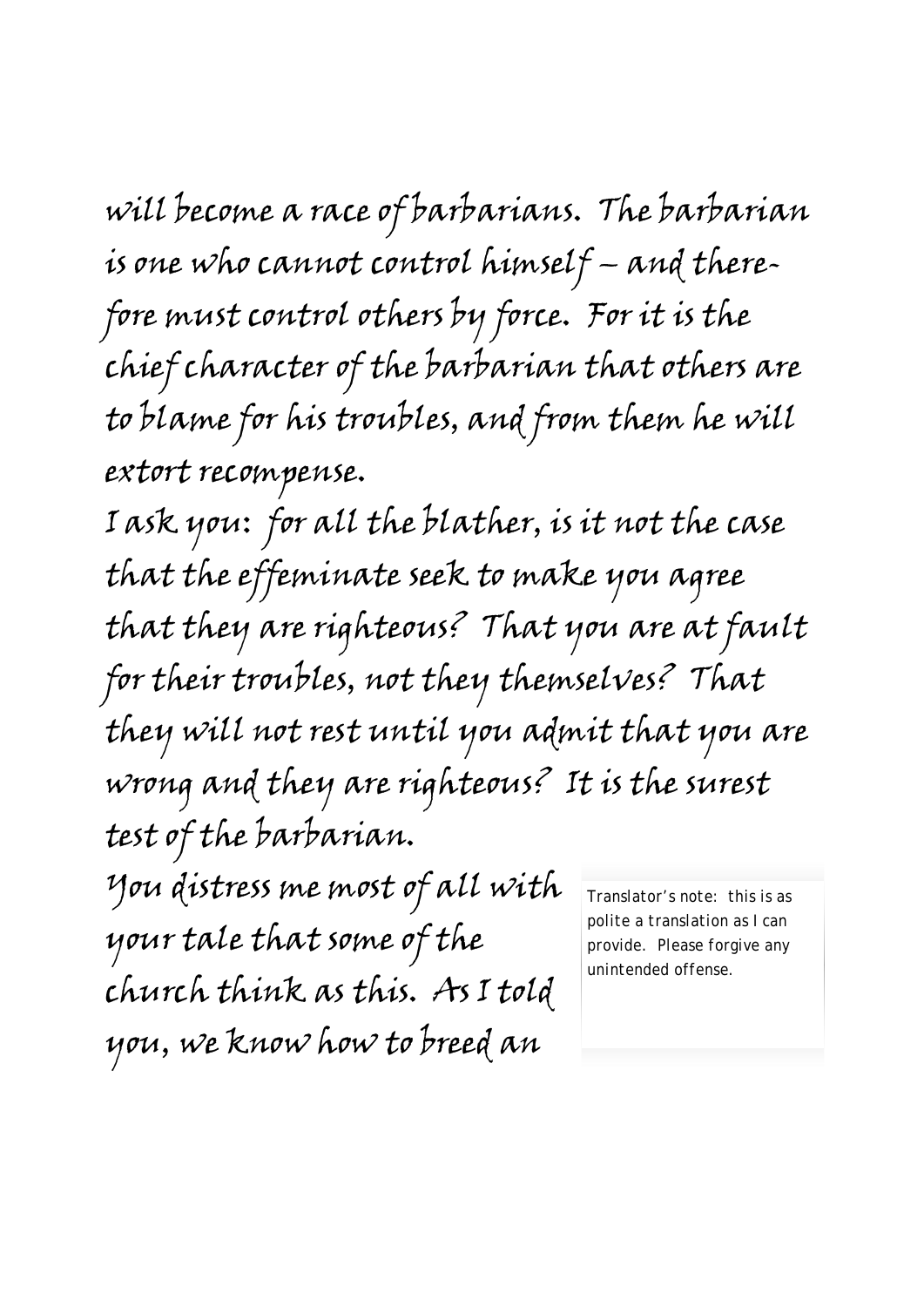ass. We also know from which end comes the manure. Be sure you know likewise.

Appalled, I remain, Isaac the Alchemist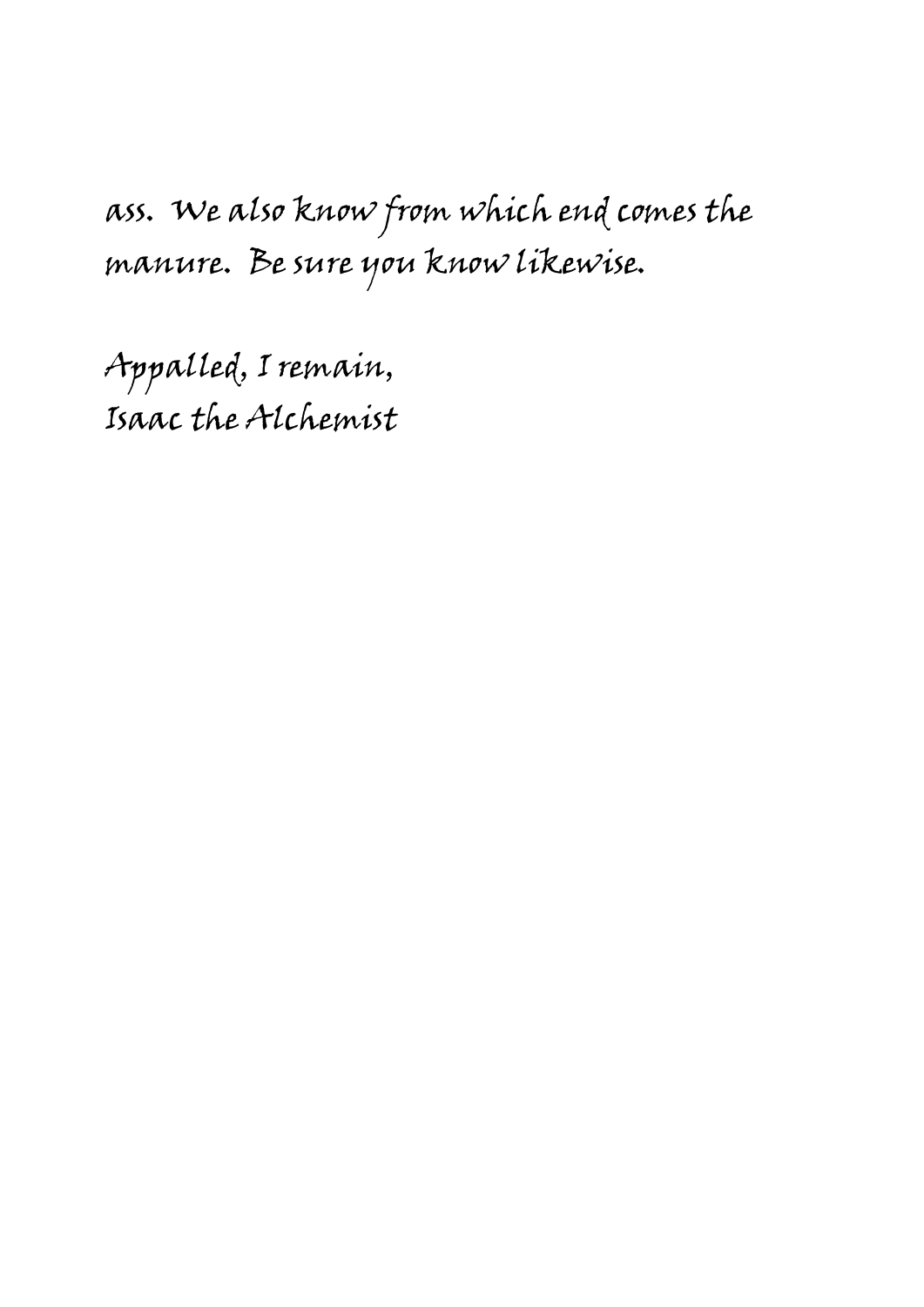*The genuine poor* 

My, you are full of difficulties, are you not? Indeed, I suspect a ration of mean-spiritedness about you.

How indeed are you to tell who of the poor are genuine! First, have you thanked God that you live in a time when such a thing could even be conceived to be a problem? A time when a man might willingly become a beggar because he thinks it a profitable occupation is cause for rejoicing, not complaint. If such is truly the case, go to your knees and bless God for his mercy on you and your people. He has indeed been generous to you.

But let me condescend to your fancy, and take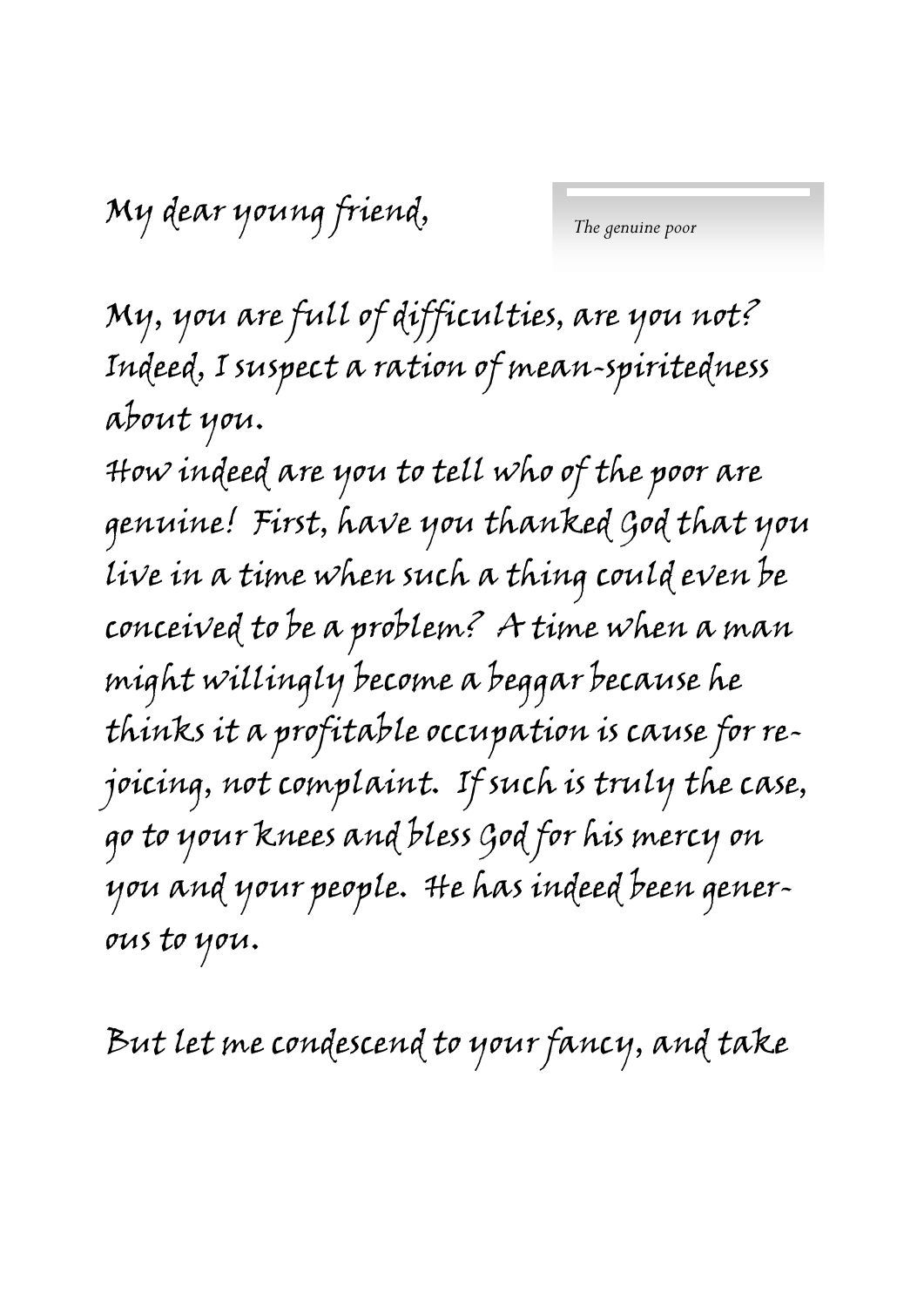your problem with all seriousness – though I still have difficulty in crediting it. First, is this your task? Has God called you to seek out which of the poor are indeed genuine, and which are frauds? Where is such a command given? Search the Scriptures as you please, you will not find it.

Very well, let us suppose that the number is sufficient to cause you doubt that you are giving to one who is genuine. Of what concern is that to you? The money is as gone when given to a fraud as to the true. You did not give it as a sign of truth, but rather at your Lord's command. It is his reward you seek. Be diligent to avoid the obvious fraud, but commit the rest to your Lord. Did you think him completely impotent, that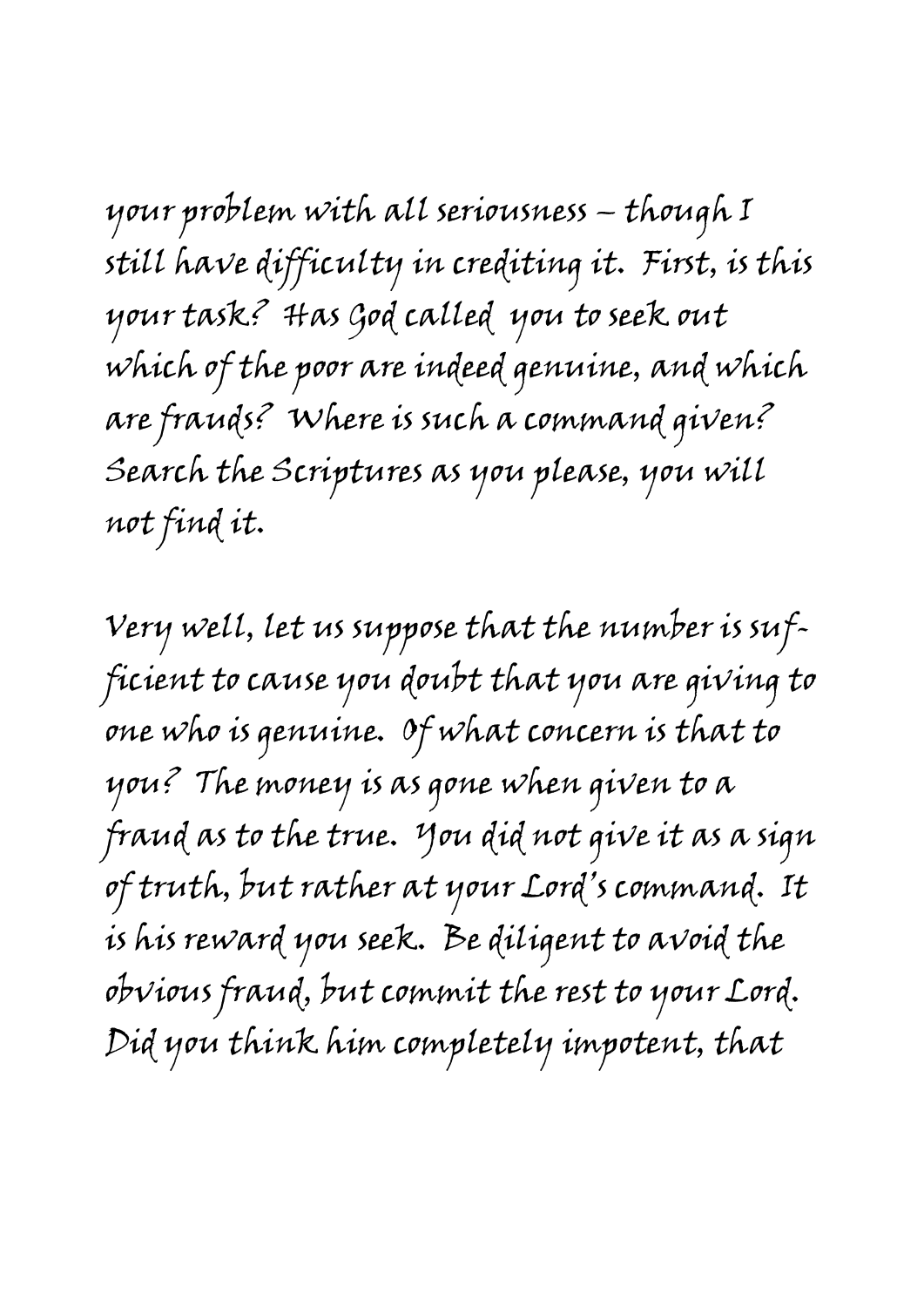he will not punish the frauds who steal from his children? Perhaps it is your God whom you do not know!

If our Lord were to command you to examine the poor most carefully, and give to none but the worthy, what would you find? Many of the poor came to that estate by their own follies. It makes them much less worthy, but no less poor. It was not to the worthy but to the poor he commanded you to give.

Indeed, if he were to make you the warden of worthiness for the poor, would you not complain of the work? How difficult it would be to determine which were worthy and which were not! The task is so difficult that our Lord himself never attempted it. We are all poor sinners, you are aware. Did he attempt to determine the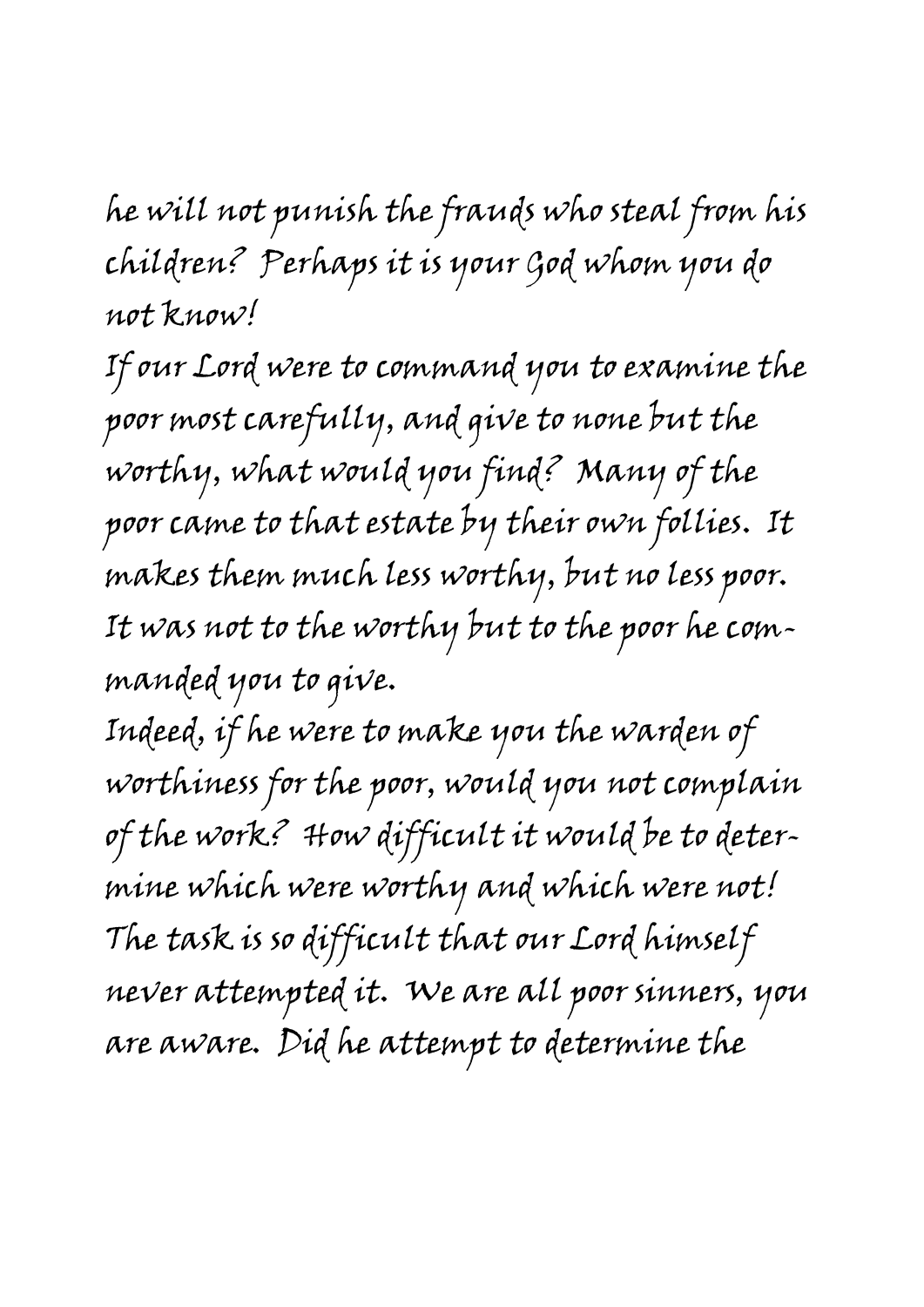worthy sinners from the unworthy? Certainly not. It is a mark of his love – and no small simplification of the problem. I suggest you imitate your Lord in this. The time saved will, no doubt, increase your fortune sufficiently to afford it.

With amazement, Isaac the Alchemist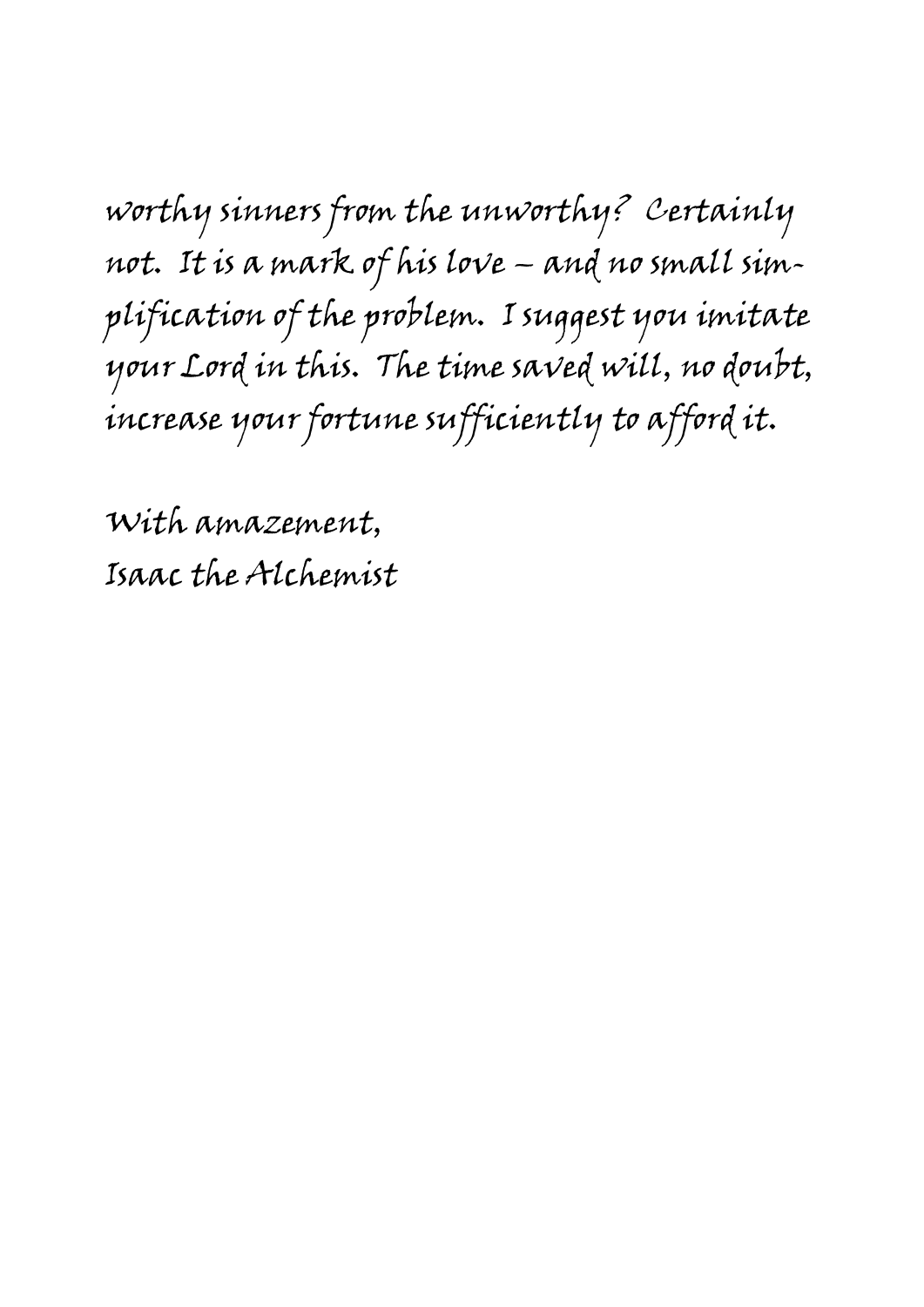*On Visiting the Sick* 

It is of some comfort to know that your government is as fond of paper and regulations as is ours. Even so, need your church be so swift to cooperate? Visiting the sick is a duty commanded of our Lord.

My own mind was awakened to this many years ago. There was a man, Hermanus. By all accounts a greedy and evil man through most of his life, he rose in wealth through his greed. As he became older, his wives became younger. But by the grace of God he came to know the Lord, and was baptized.

As with all flesh, he met his end. In his instance it was a most painful death of a lingering waste. I well remember his young wife. In fear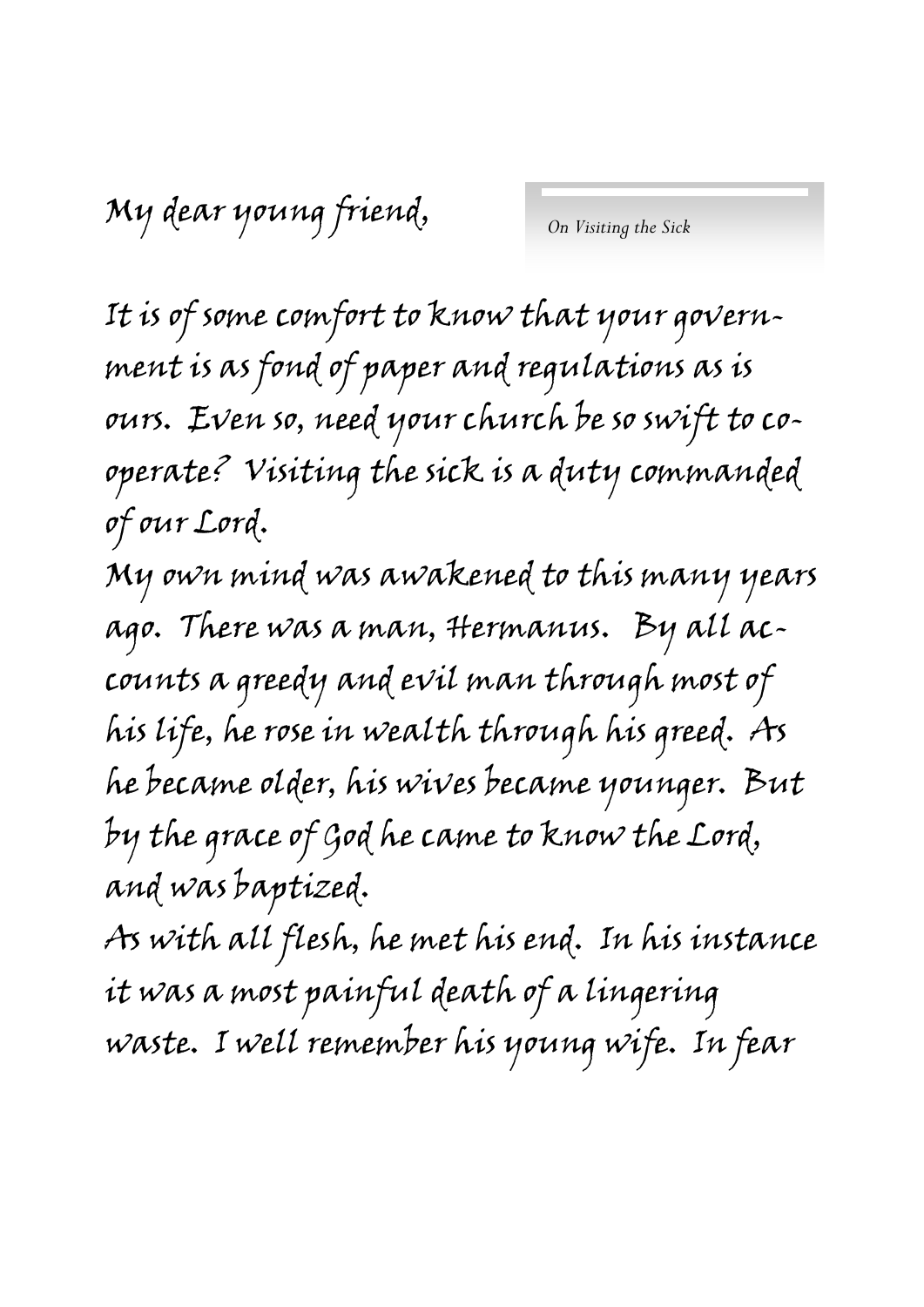that he might alter his will, she forbade the church entry into the home. By God's mercy our bishop was an exceedingly humble man, and so gained entry. Soon he had set a death watch, two each for four hours. I took one of those watches, and I can tell you what joy it brought old Hermanus that he need not go to his reward alone.

Consider it: by your test, this man would have died alone. Is that good? I need scarcely mention that the death bed is often the garden of salvation. Is it not also the case that many would go to their graves unforgiving – and thus unforgiven – were it not for the comfort of the church? Even if a man's heart is at peace with all, the comfort of his fellow saints is welcome in the dying hour. Hermanus would have turned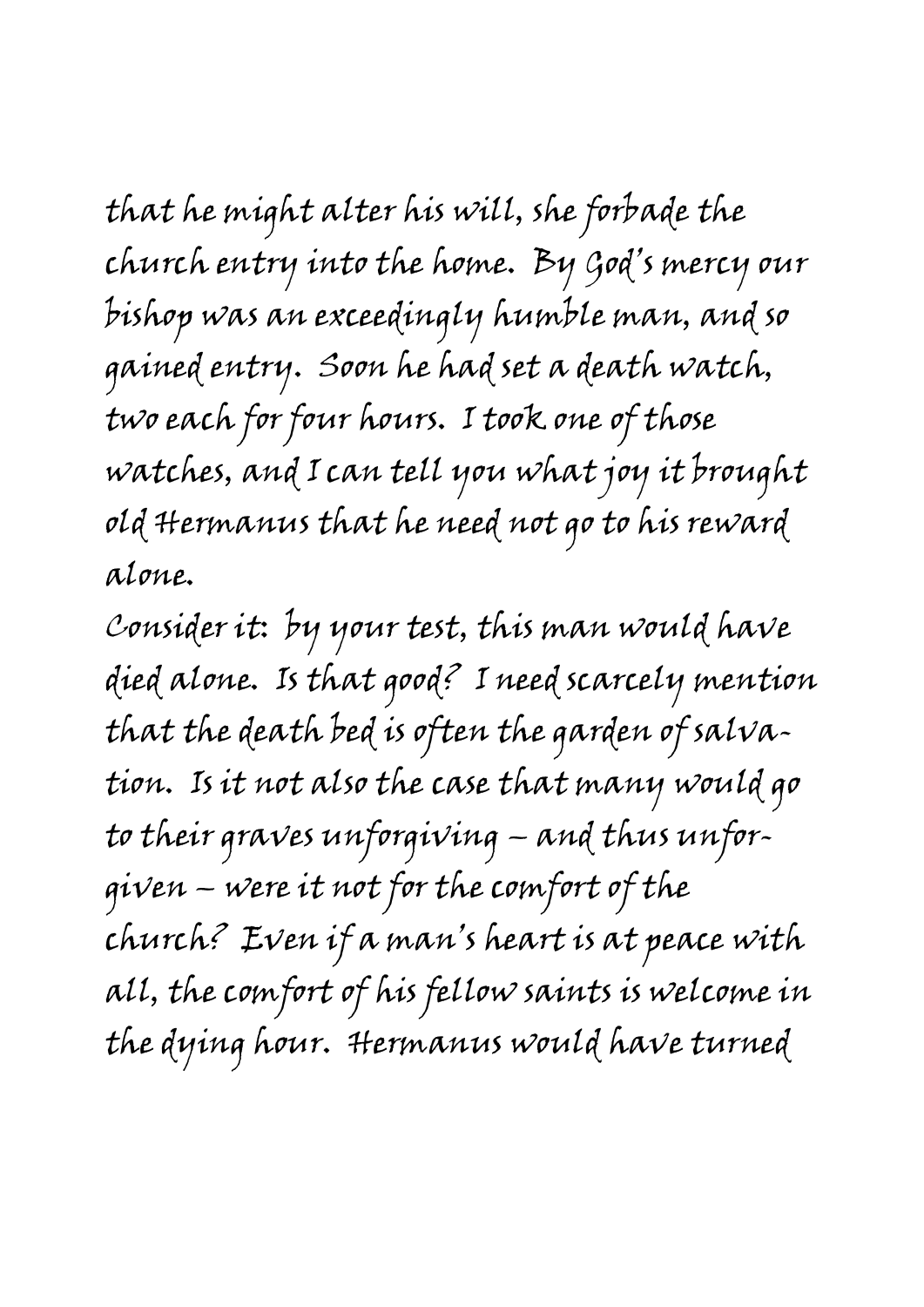his face to the wall and died alone had he lived in your church. Is this reproach to you or us?

His widow yet lives. She enjoys his money and cares nothing for the church. But there is yet time; even she must have a death bed. For such sinners Christ died.

As always, Isaac the Alchemist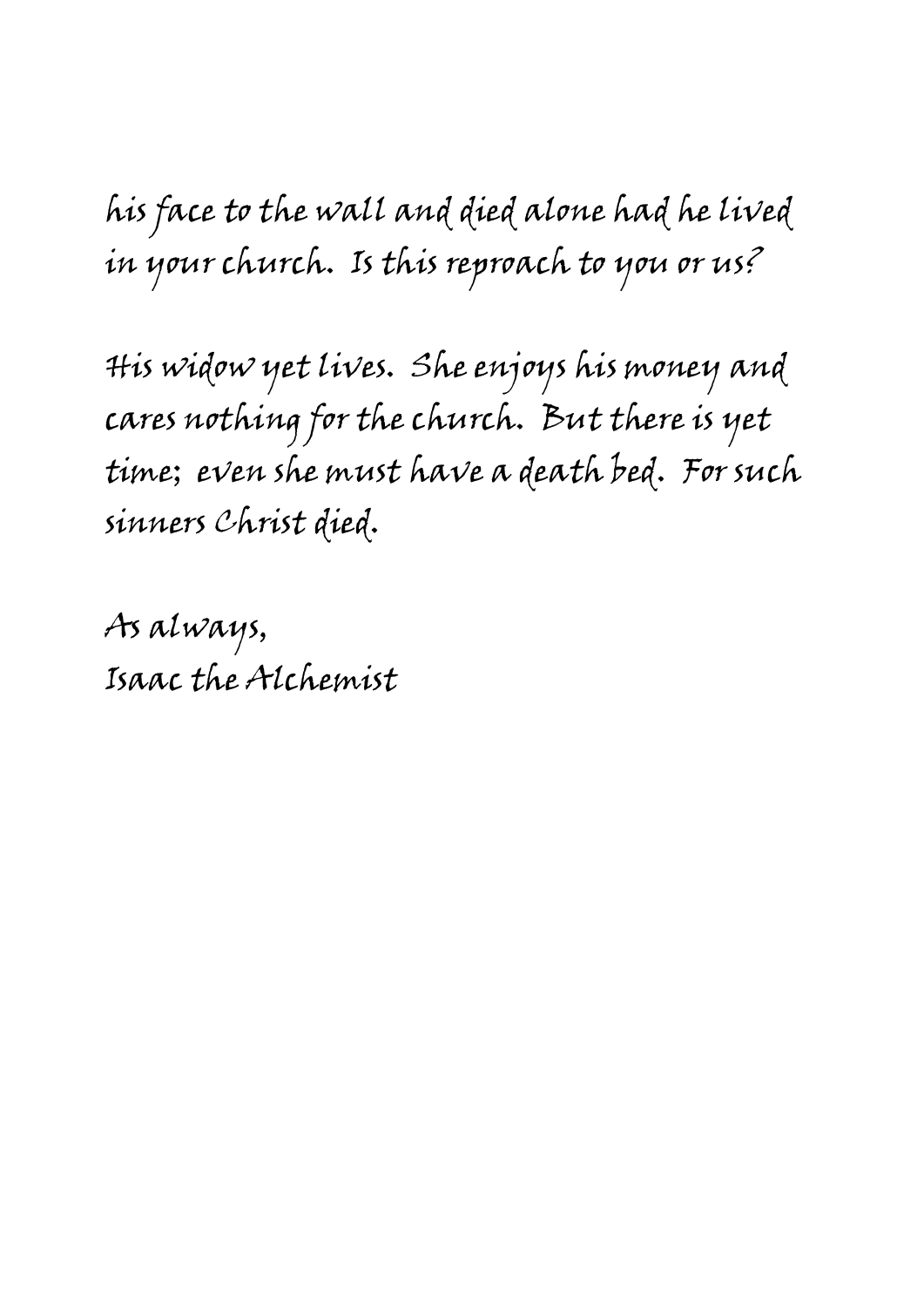*Wedding Guests* 

I received with great amusement your letter detailing the plans of your wedding. How often you have told me that things are different in your time, and how often I remind you that they remain the same.

As with us, you divide the wedding into two parts. First you repair to the church, there to receive the blessing of God upon the holiest of earthly sacraments. Then you depart - in grand ceremony – to another place, there to revel. We do the same, alas, for the same reasons. We bear the same fault, I fear. We begin the wedding in holiness, and end it in debauchery. You meet your bride at the altar of God, there to unite by the most solemn of vows. Then you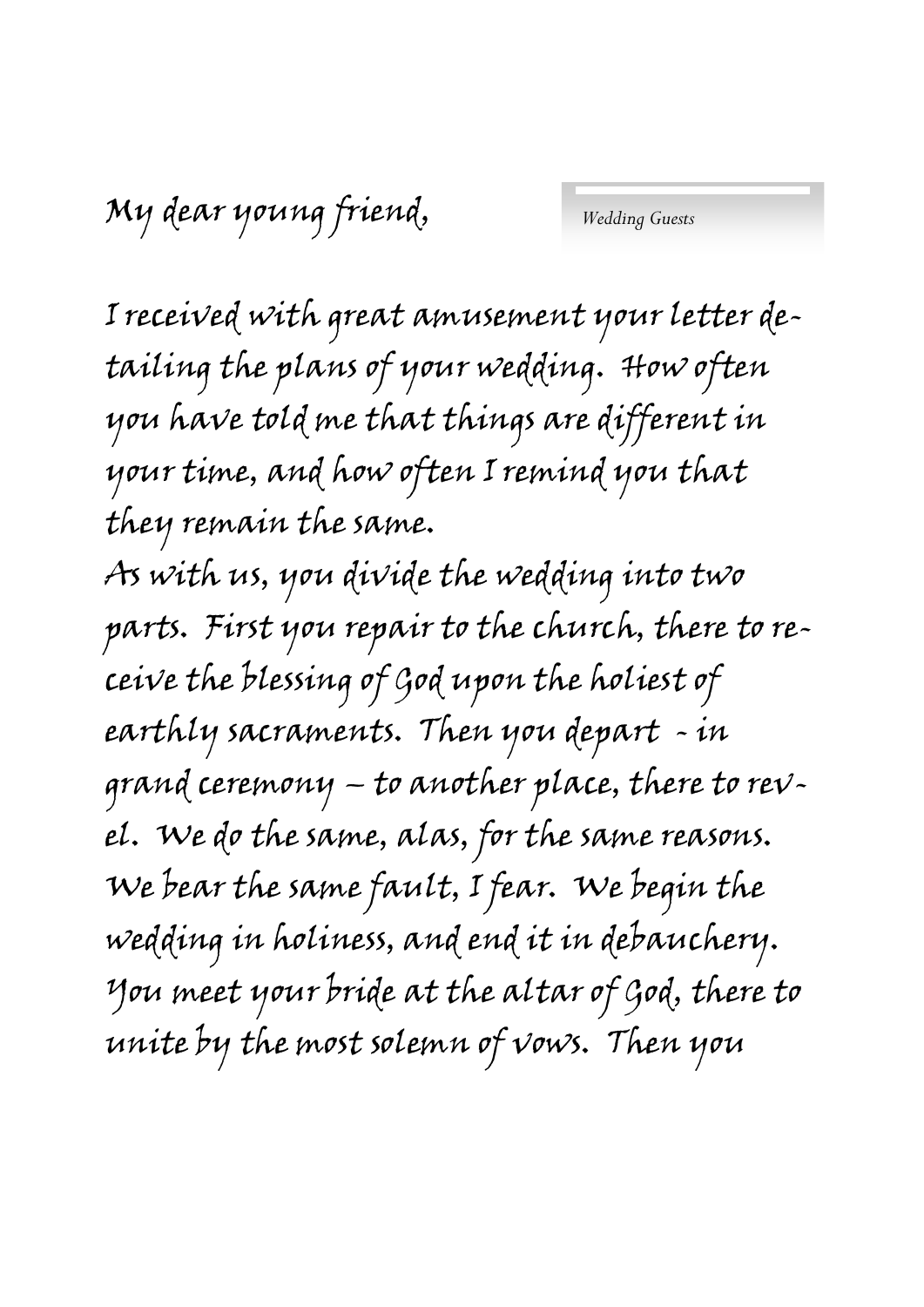leave that sacred place quickly, lest you be reminded of those vows. Your revels are conducted at a safe distance from the church. There you bring to your bride all the base humor and debauchery you and your friends can devise. This, you say, is customary. It is a long standing custom, I fear – you received it from us. I suspect it has not improved with age.

Consider the folly of our ways. You begin with solemn oaths; then eat and drink to the accompaniment of the foulest of jests in which fidelity in marriage is mocked. One minute the vows; the next the sneers. What is your new wife to think of your fidelity? Should she begin her marriage with a parade of innuendo which makes clear that no one expects you to be faithful to her? Even if you did not intend such, does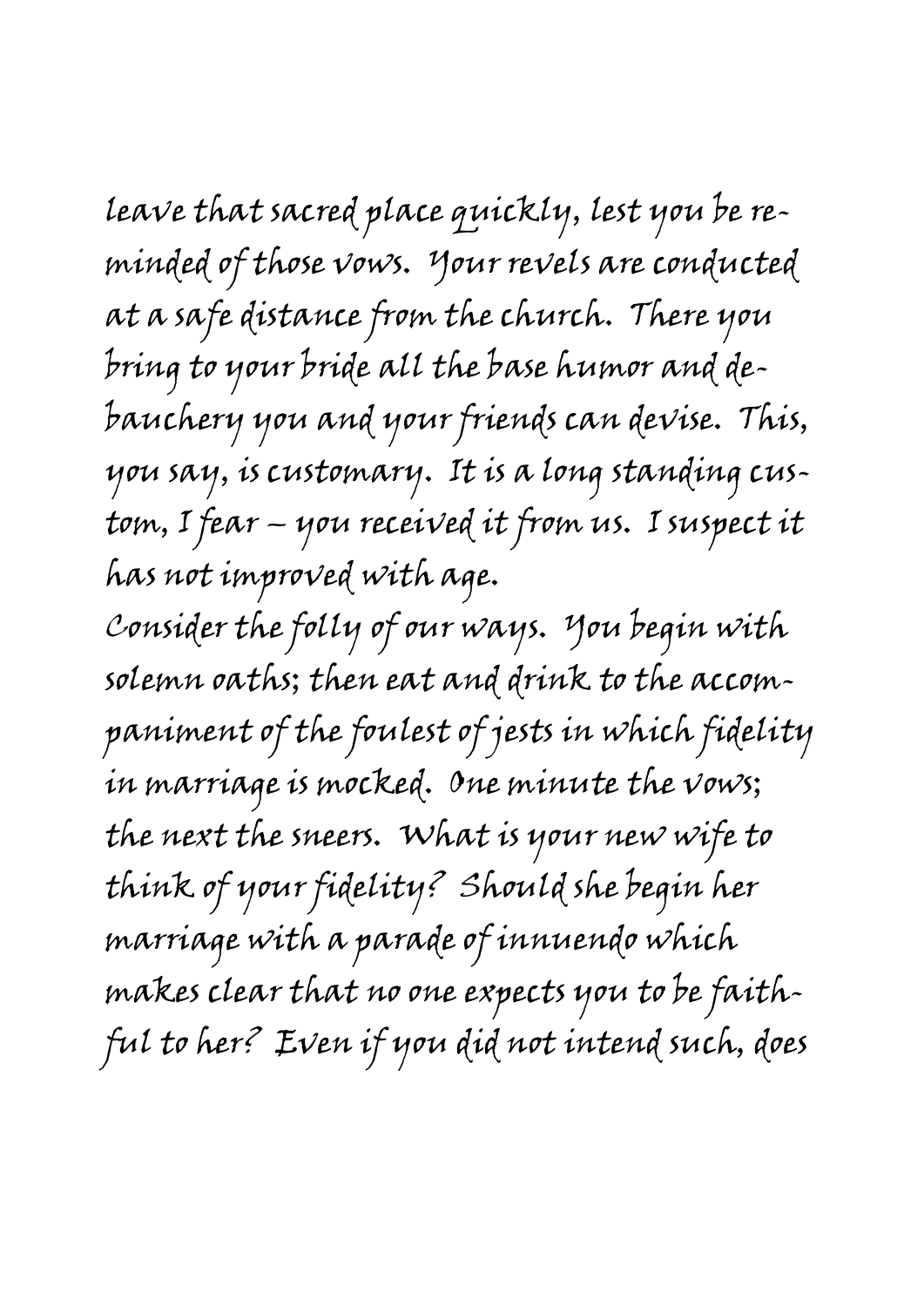this humor befit the beginning of a marriage? Does it not more likely plant the seeds of doubt in her mind – and yours?

No marriage can be happy without trust. If she cannot trust you – rightly or wrongly – she will be miserable. Is any revelry worth that? It saddens me to see it in my time, and it saddens me to hear of it in yours. Please, do reconsider.

May I suggest that your guest list contains an omission? You have invited all of the important people you know. It is pleasing to be born into a family which is known to the rich and the powerful, is it not? It is even more pleasing when both bride and groom have that privilege. But all this is a matter of your birth, not your choice.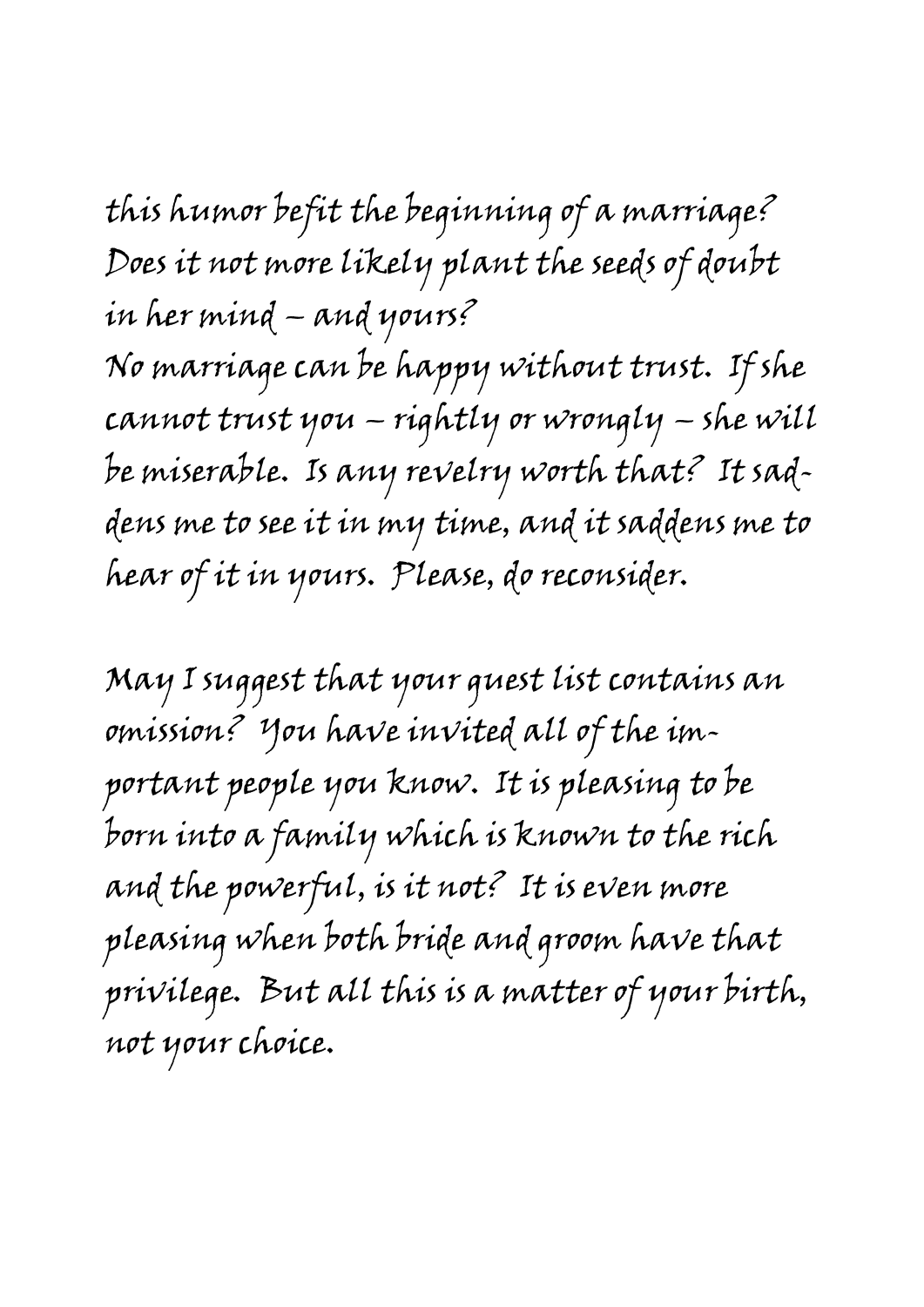You have forgotten to invite Jesus Christ. Whom of your acquaintance is richer than the one who created all things? Who is higher than the one to whom all authority is given? Who is more powerful than God himself? Surely this is a most serious omission.

"But," you will ask, "how can I do that?" He has instructed you in this matter. Do you not recall his parable in which the king sent out his servants to bring in those for the wedding feast? He sought the poor. You have invited the rich; in due course they will invite you in return. Invite the poor, so that their Lord and protector may invite you to His banquet. How you are to do this I know not, for so much is changed in your time. But surely not that; surely the poor are always with us. There are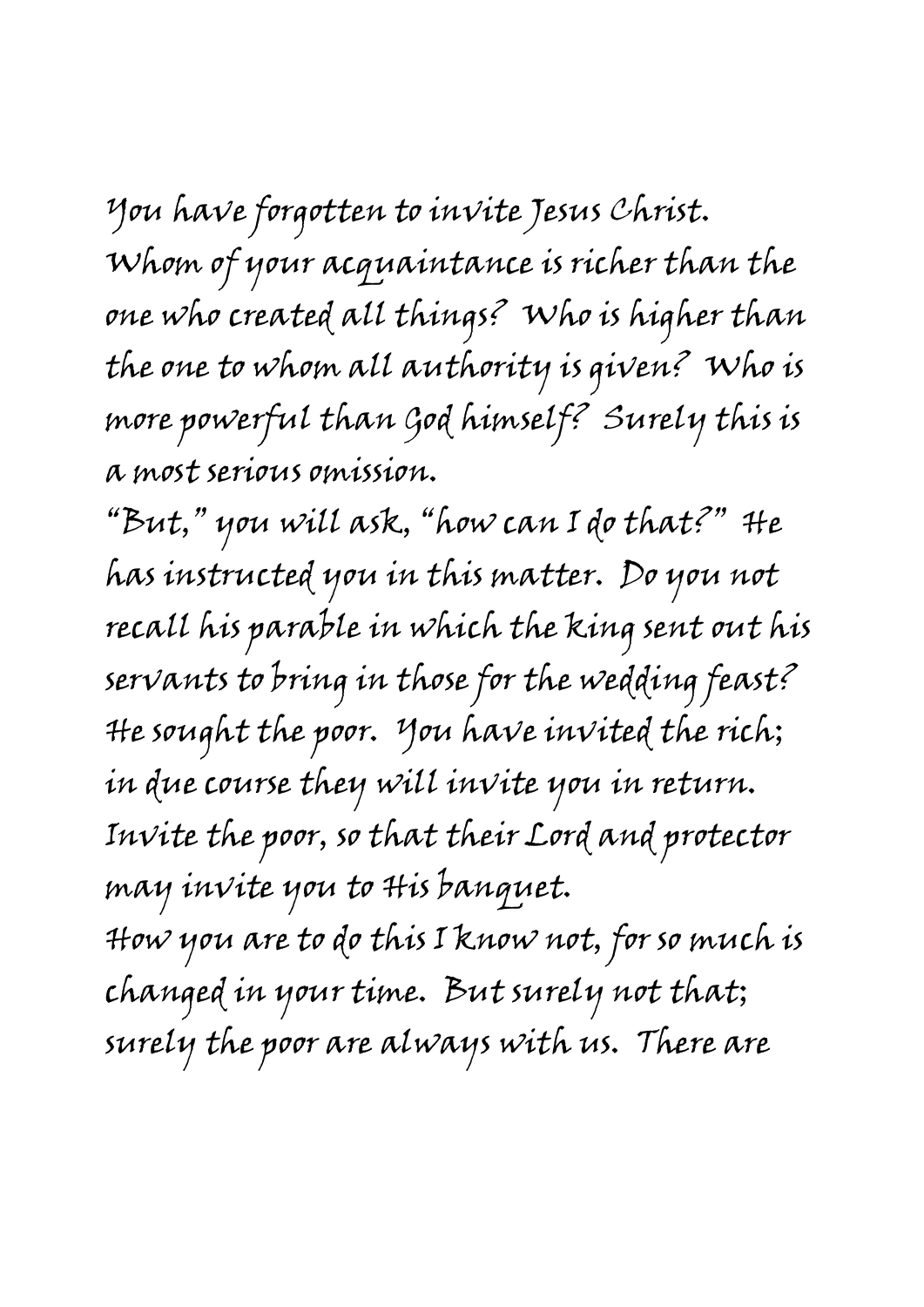those of your acquaintance for whom a meal such as you plan would be a grand feast indeed. Have you ever known hunger? Those whose bellies gnaw them in the night will bless your name for this.

Wishing I could attend, I remain, Isaac the Alchemist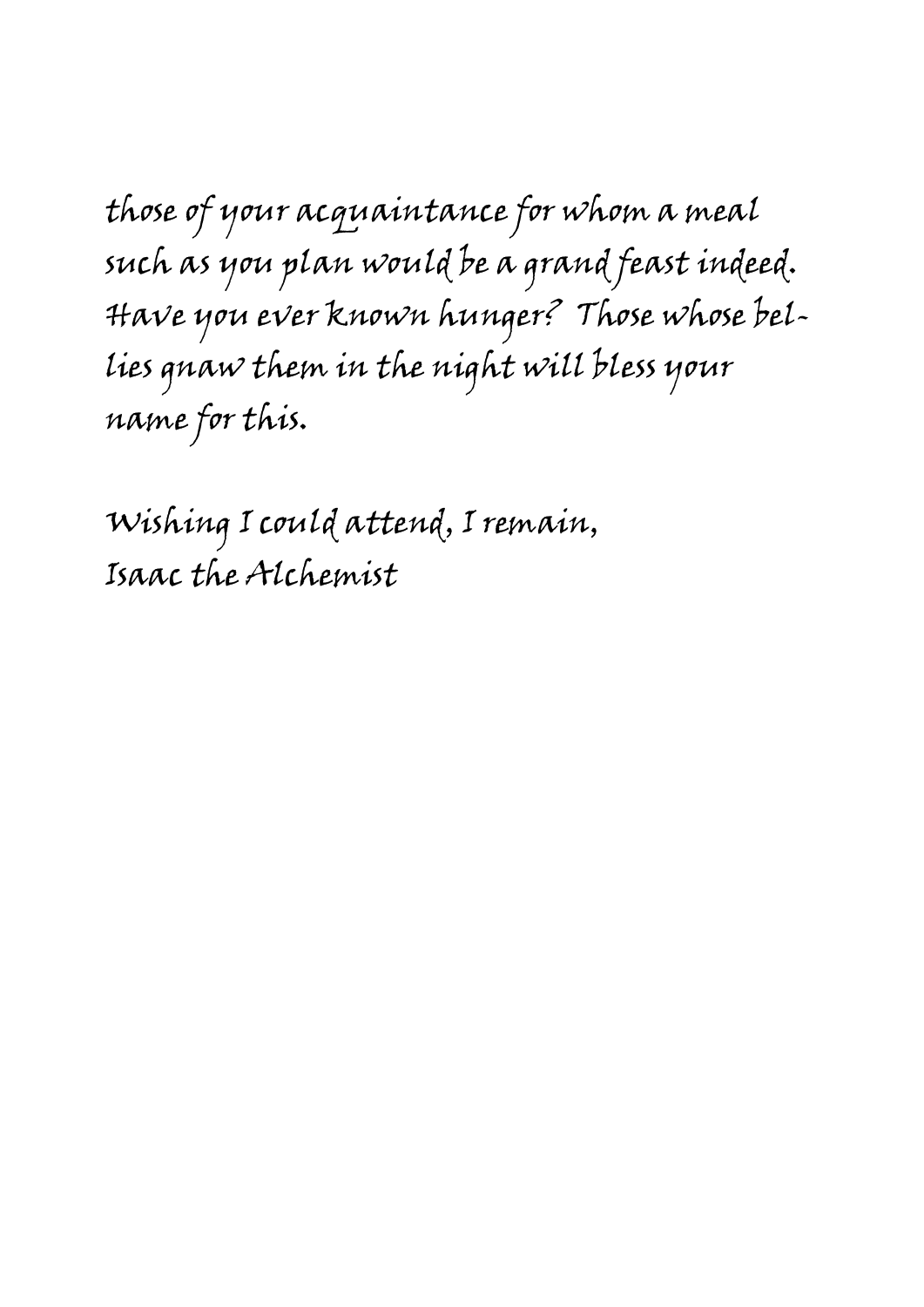*The Daily Beggar* 

How easily you become annoyed in your city! Surely this is a man whose infirmities are obvious. He is blind – that is easy enough to test. Whether or not he has this fell disease you name AIDS may be hidden, but surely blindness should be sufficient.

Why, indeed, has God made this man to stand in your path each day as you go to your work? As the Scripture says, the poor are always with us. If his blind eyes seem to be upon you most particularly, should you not take it as a sign from the Lord? For who else directs the eyes – and steps – of the blind?

There is a simple enough purpose in all this. Like all Christians, you must be taught to give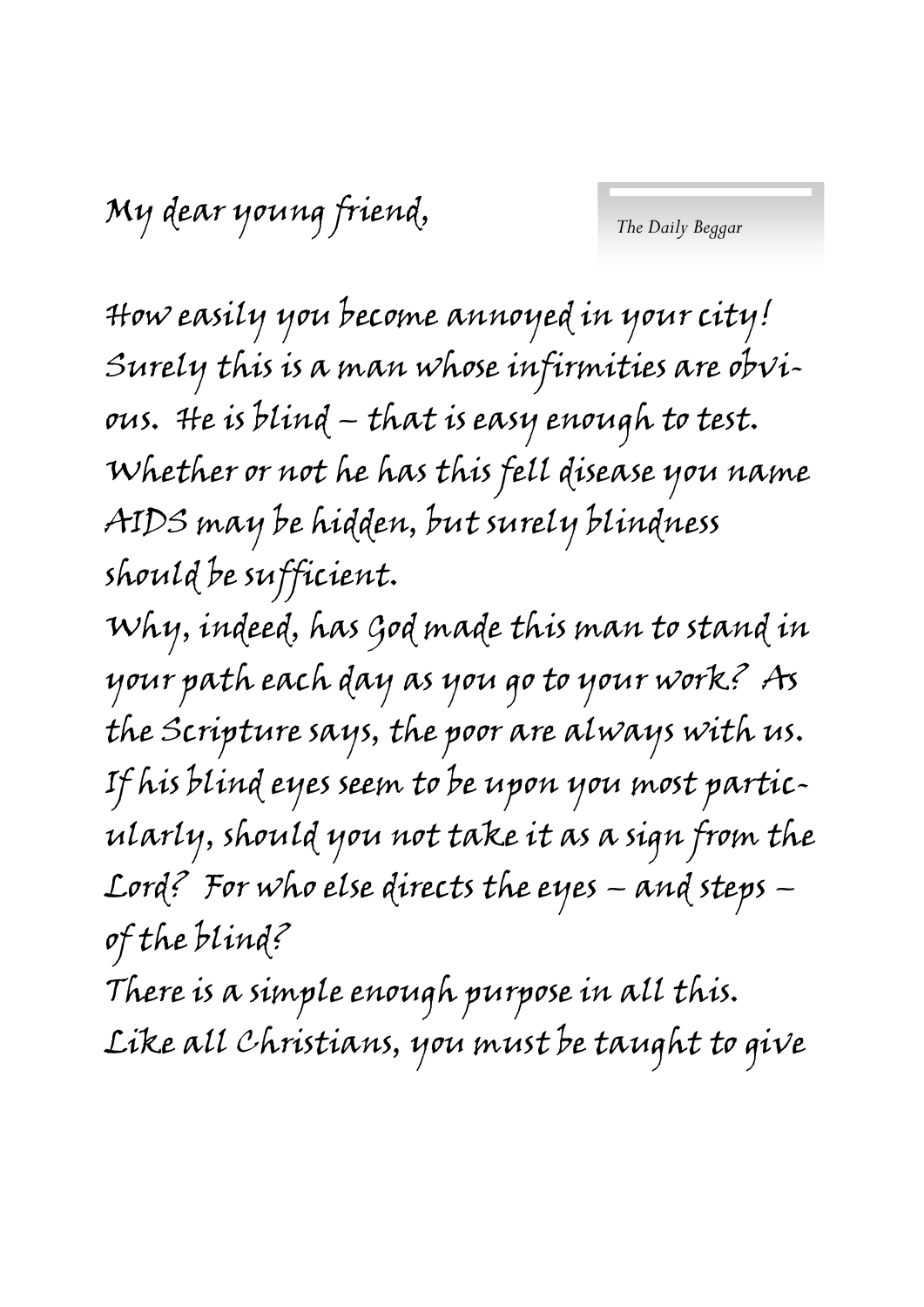alms. The lesson may be hard or easy, but it does require one thing. It requires someone to receive those alms with thanksgiving and blessing for your name. Thus will you learn charity in this world and be blessed in the next.

You would pass the man by. You turn your eyes away from his unseeing orbs and walk swiftly. Is this wise? Does this not indeed harden your heart? Had God placed an army of beggars before you it might be different. You are correct; you cannot cure the hunger of the world. But our Lord has not placed an army in your path; only one beggar. When you turn away from him, do you not harden your heart? Do you not sear your conscience?

Indeed, I think you have much to learn of this beggar. Day by day he stands, bearing his sup-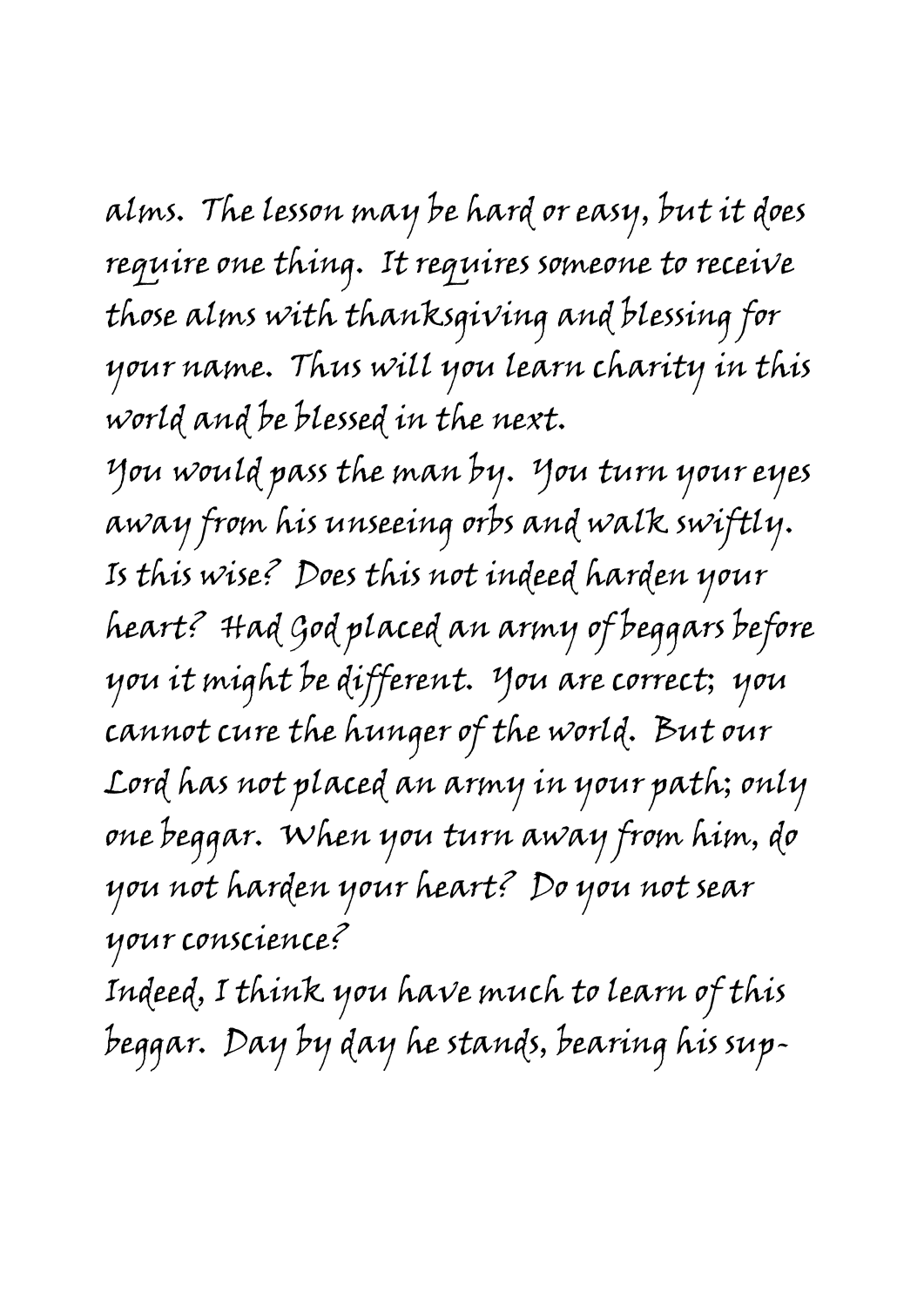## plication on silent paper. Surely you can see

*By "silent paper" I believe that Isaac would mean a cardboard sign, such as is common with beggars today.* 

that by this method he is fed  $$ and thus learn that persistence is a virtue. For if he is fed in his

quiet persistence by the sinners who pass by, how much more will we be fed if we persist in beseeching the Lord of Heaven? Your beggar dispenses yet another lesson to you. Does not his poverty test your wealth? At the least you should examine yourself and be grateful to God that you are not the one standing alone and blind. Do more than that. Consider that our heavenly Father provides for this man as he provides for you. No doubt you prefer your provision, but do ask yourself: of what true value is my wealth? Is it simply for my pleasure, or is some greater purpose to be achieved?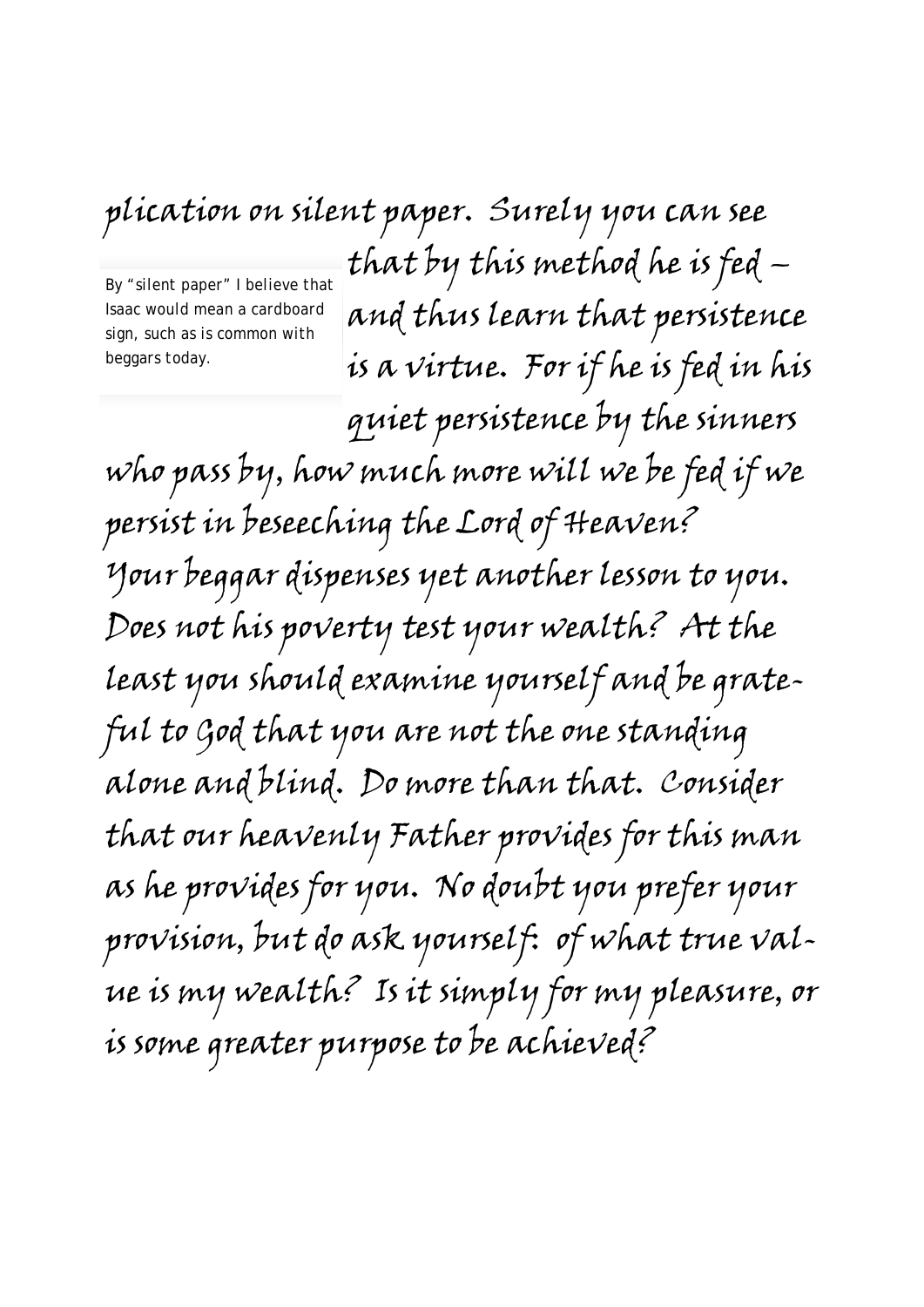You tell me that AIDS is fatal. My young friend, life is fatal. This beggar gives you yet another lesson. He teaches you that your end will come too, and who knows which of you shall die first? Consider well the manner of your end, and commit your ways to God. Taken in all, I think you are highly indebted to this beggar. He teaches you charity and persistence, breaks the hardness of your heart, tears you from the snares of wealth and helps bring you to a good end. Surely, for such services as he has rendered to you, you could spare the man a coin or two?

With my kindest regards, Isaac the alchemist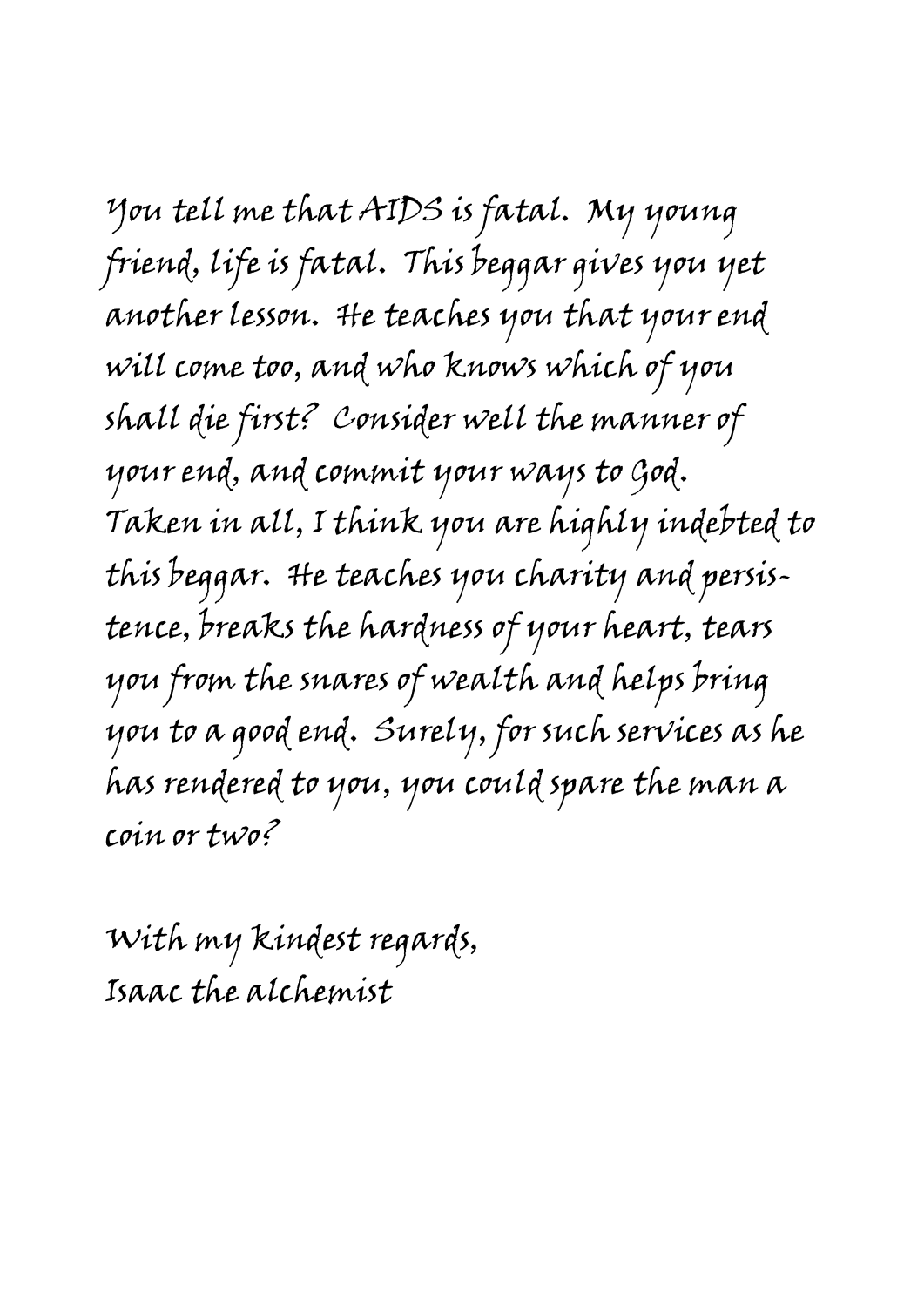*The Chains of Greed* 

I quite agree. It is the petty injustice that has the bitter sting, and you have been done a petty injustice.

All the same, one should expect it. It is no different in our time. When the rich man approaches the palace his welcome is sure. The minor clerks of the government are swift to see that his every desire is met. So you see, you inherited all this from us. I do apologize.

The rich man always has a friend at court. I gather from your letter that these few changes to your modest dwelling take an enormous toll in paper and taxes. The taxes I understand; the paper I have never understood. But the nature of the clerks has not changed either. That his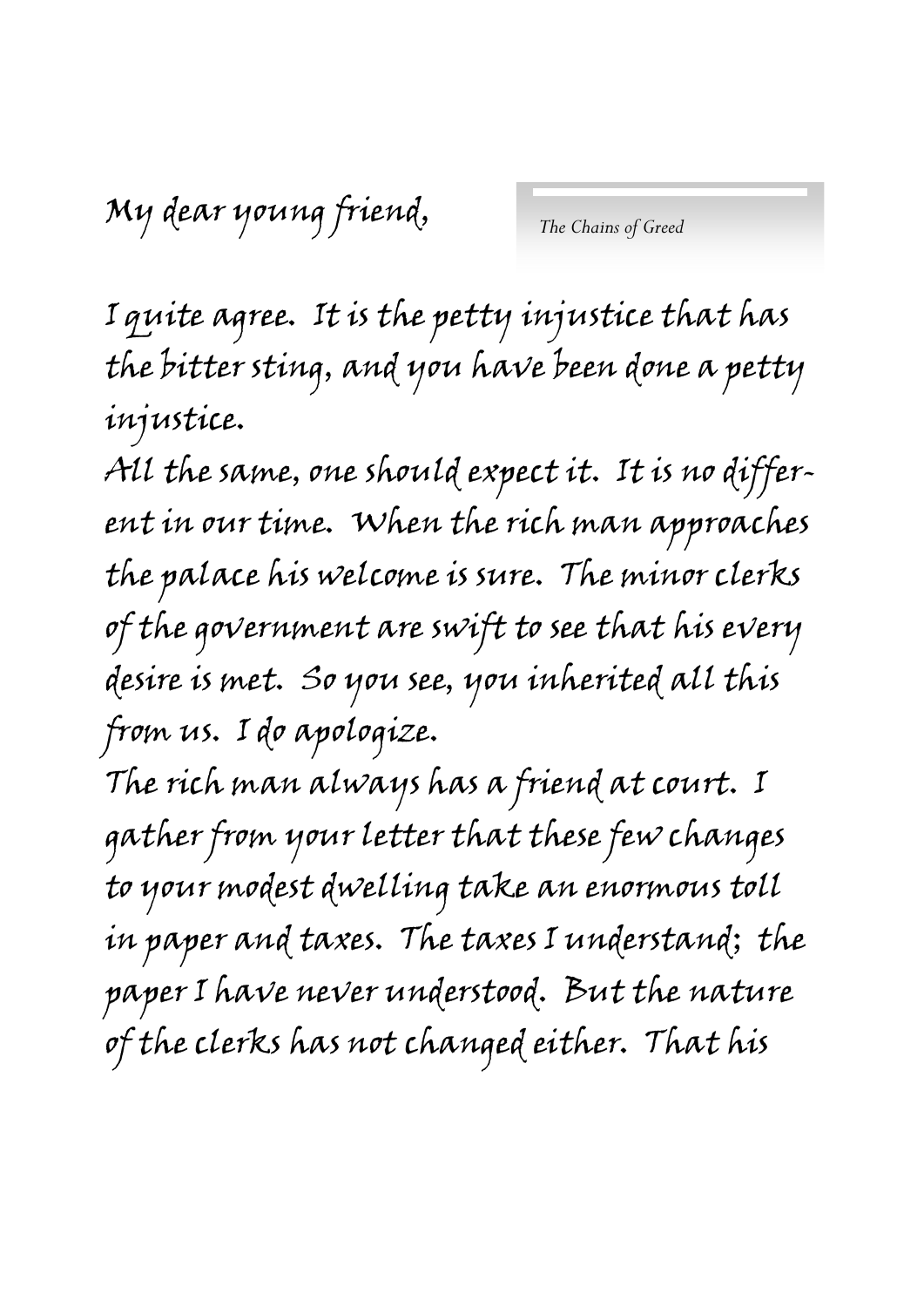vast plans meet with swift approval while your small one idles from one clerk to the next—I can but say our clerks are of the same breed. Their bloodline does not bear close examination. Consider, however, if you really wish to strive to be rich: Is this man truly rich, or merely attached to great possessions? There is quite a difference. A man may have little and yet be rich. How? Simply thus: a man is rich when his possessions exceed his desires. He is poor when they do not.

So you see that possessions are a mask! They conceal poverty often enough. If the desire of a man's heart is always for greater wealth, could he ever be satisfied? Could he ever be rich? It cannot be done.

How strong are the chains of greed! They bind a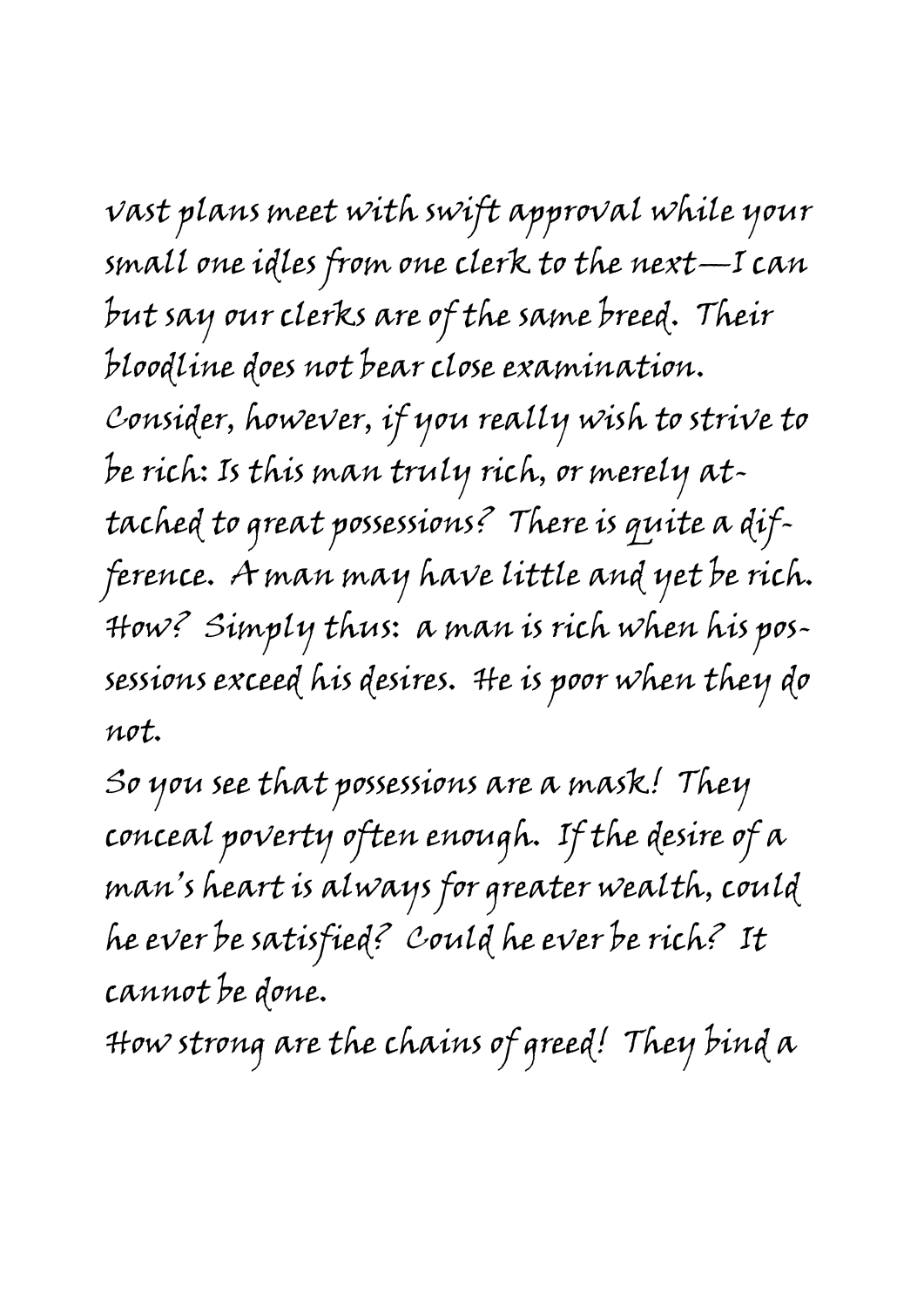man in this life to his possessions, and in the life to come they bind him in hell itself. Flee from them; there is nothing good to be gained by such a desire.

You might well ask, "are you not a rich man?" Indeed by the world's test I am. My estate is fruitful. But I am a rich man because my desire for more has been tamed. Over many years I have discovered God's truth in this. If you will consider the little or much you have to be a trust from God, and use it as best your wisdom and prayer direct, he will always provide whatever you lack.

The human heart causes poverty—not lack of money. Tame your desires, bring them into God's holy will, and you will soon see them satisfied.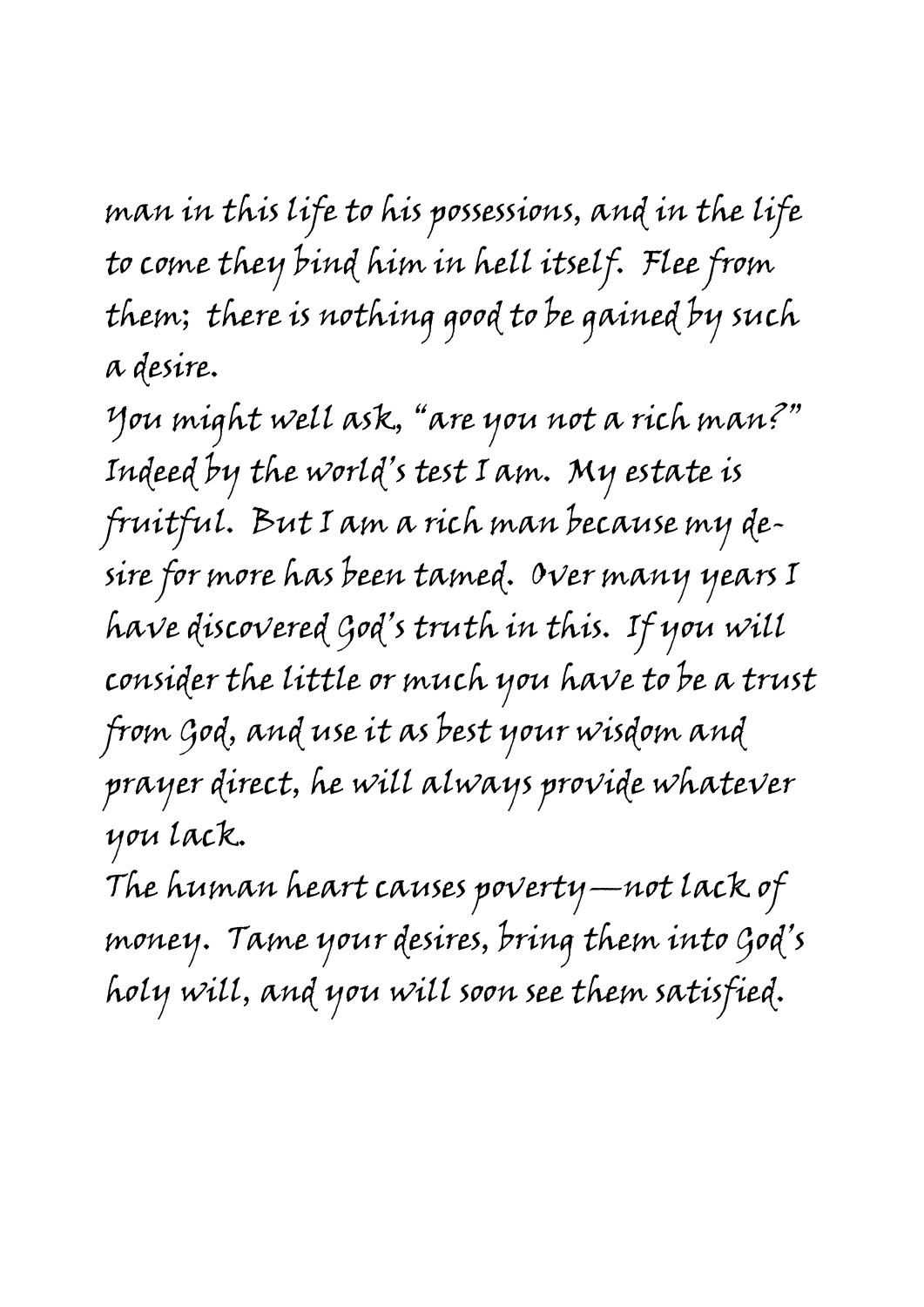I wish I could tell you that this will also remove the petty injustice in the clerk's office. It will not. But God's mercy extends to all who will come to him. Perhaps some day it will extend to your rich man—or even unto your clerk.

As pleased with clerks as you are, I remain, Isaac the alchemist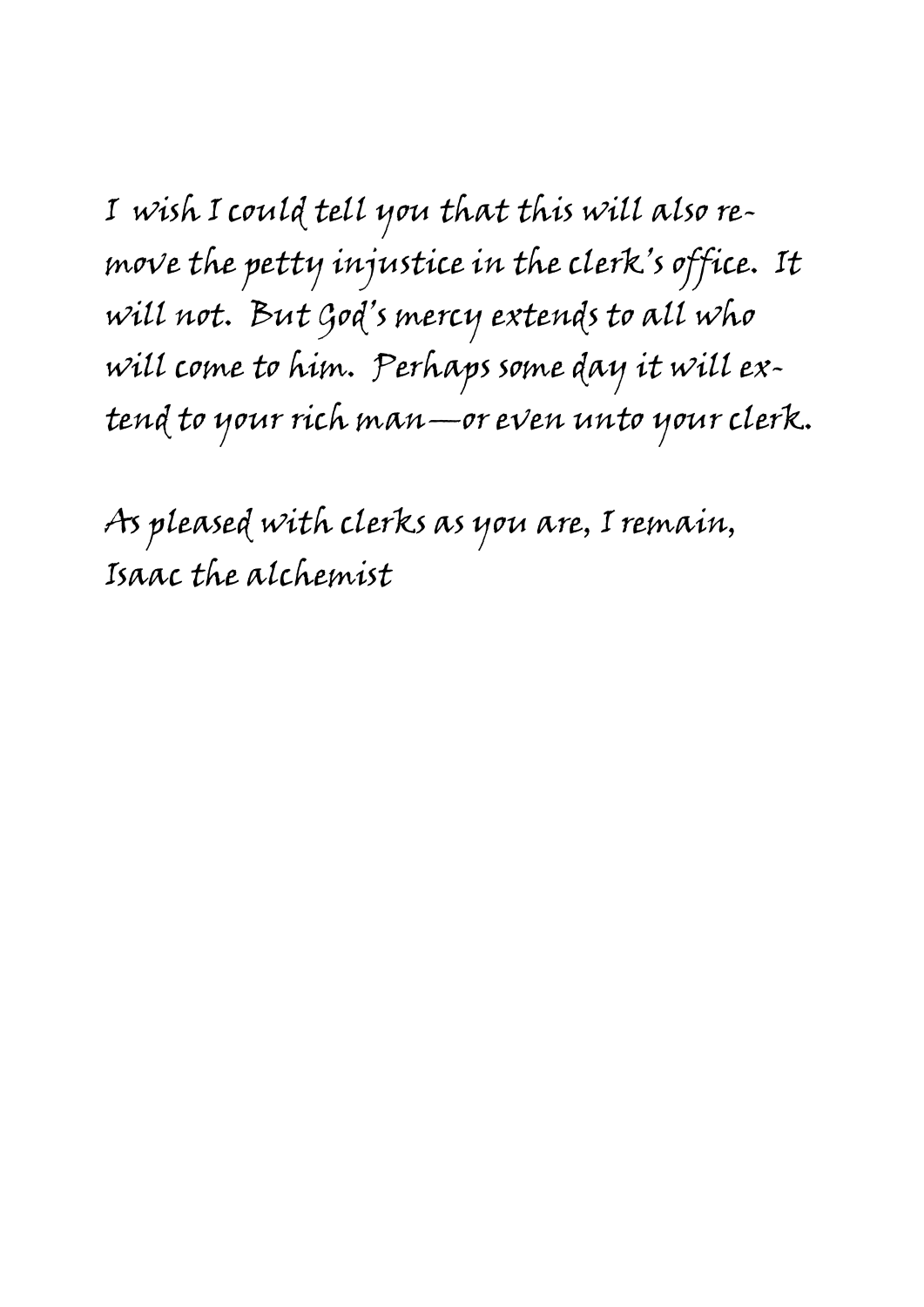I see have been guilty of leading you astray. In my commiseration on the nature of the city clerk I did not intend to bring you trouble. But it seems I have.

The problem is the lure of gossip. How often have I walked away from a conversation wishing that I had held my tongue! One says things in the moment of discussion which often prove less than pleasant when repeated. Even if they are not repeated, the worry that they might be is enough.

Indeed, it is worse. Often I have left such a session with a troubled conscience, wondering if I said more than I know. How often I have said, "that's true!" of something about which I was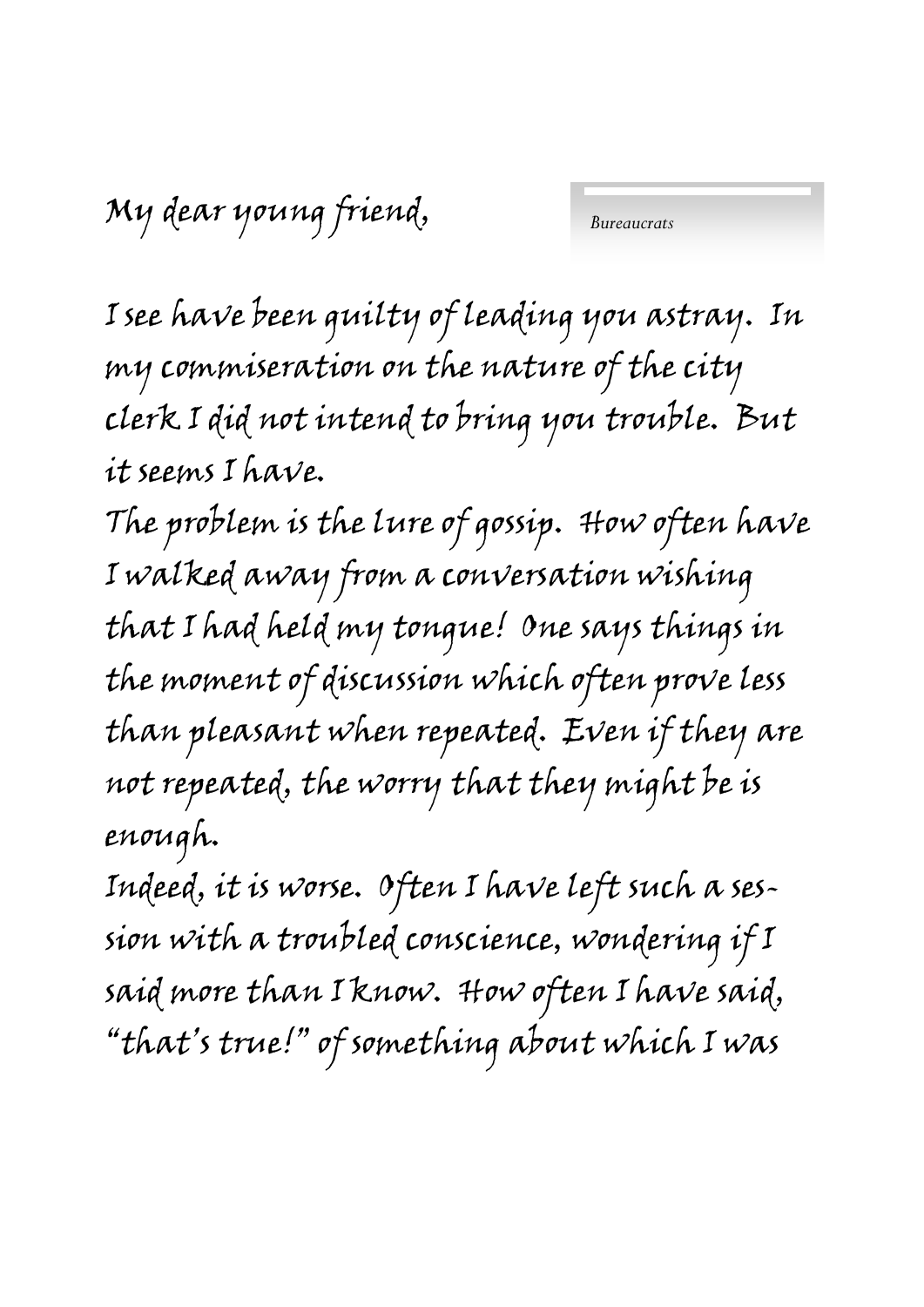completely ignorant. In such whirlwinds is the art of slander practiced. It is a great regret. Why do we do such things? I think it comes from our desire to be in agreement. All men naturally desire the approval of others. One way to obtain that approval is to agree with their opinions. They, thinking themselves wise and virtuous, should then think the same of you. Such agreement eases the mind - when spoken. Later, it troubles the mind.

The solution is simple. From whom do you seek approval? If you seek it only from your Lord, and care nothing for what men think, your conscience will allow you to sleep far better. This is not easy to accomplish, for much that is good is approved of. It is not the approval of others which is our folly; it is the seeking of it.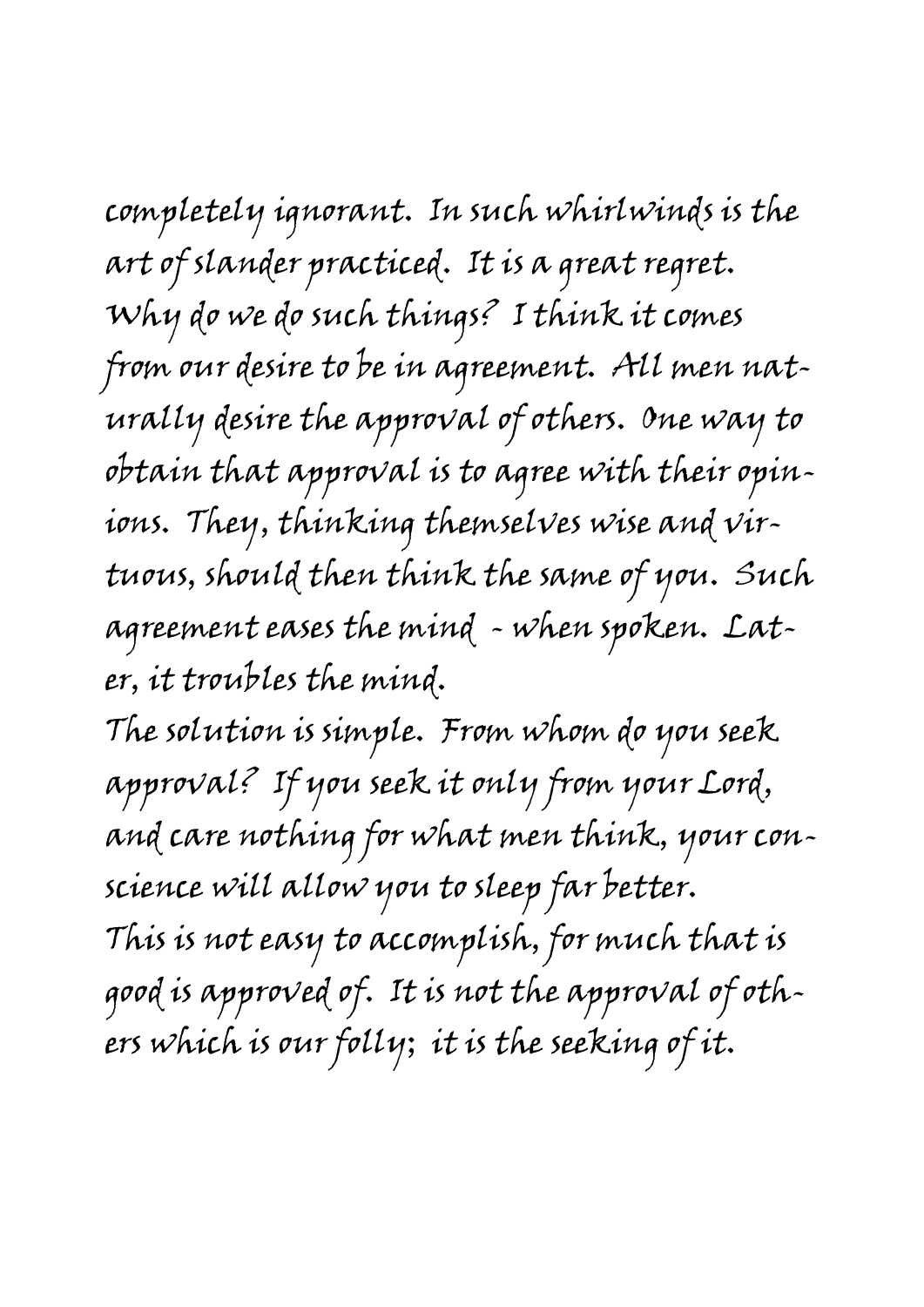Look only to your Lord Jesus, and all other approval will mean nothing. Trust first and always in Him.

As ever, Isaac the alchemist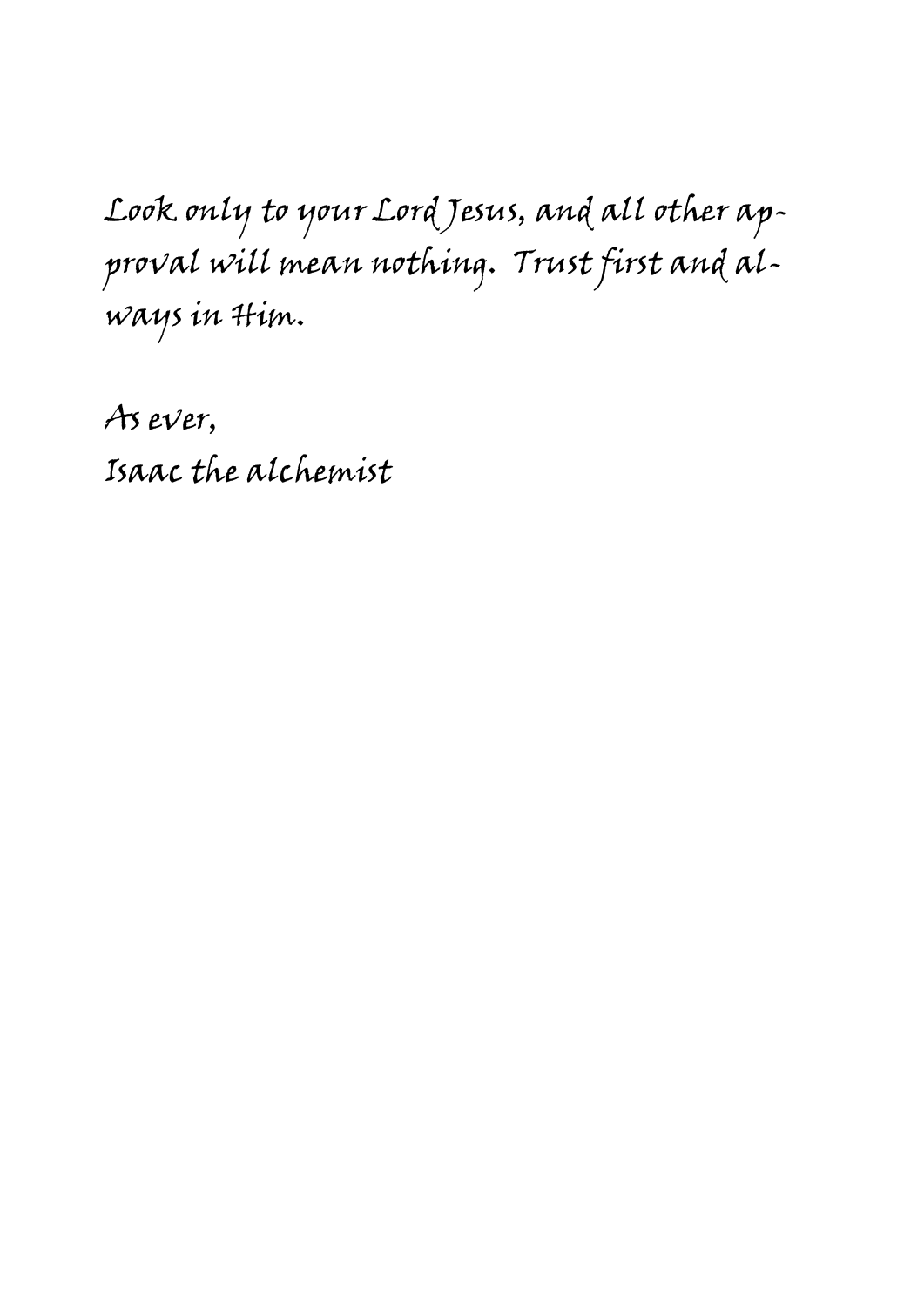*The Double Standard* 

You do me too great an honor in your assumption – and you greatly mistake my era. Our men have as much a wandering eye for a wench as have yours. I do, however, greatly appreciate your phrase for it: double standard. It is most appropriate. Your time, like mine, has two sets of weights in the bag. One measures the virtue of the husband, the other the virtue of the wife. As the Scripture says, the Lord abhors this. What perturbs me is your assumption that there can be no logical argument against this. Did you really think this some caprice of the Lord God Almighty? The matter is one subject to logic. Hear me out. You need not even appeal to the Scriptures to expose this misery and fraud.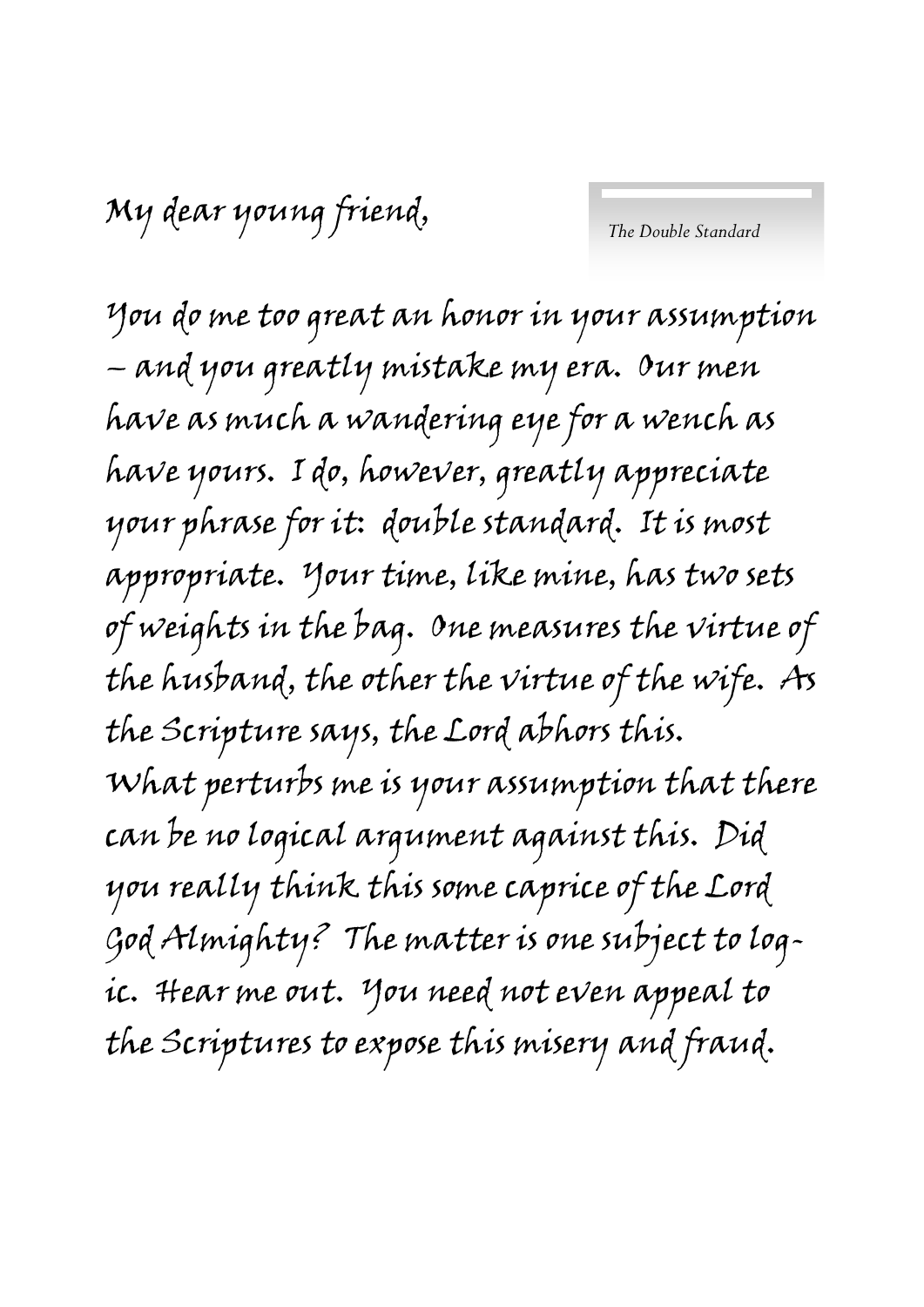First, is it not evident to one and all that justice is a virtue? Is it not also evident that such a double standard is an affront to justice? So if a man has the nobility of soul to value virtue for its own sake, the matter is self evident. But of course such a man is most unlikely to have such a double standard.

The injustice, however, is clear. Your society, as mine, is unjust to all women in this regard. Women attract men by their beauty. That beauty fades with the years. This is God's doing, not their own. Do they not apply themselves diligently in this? But a man becomes more desirable with age – as he becomes a man of stature. If we tolerate our double standard, is it not clear that it is the women who suffer? There is no justice in that.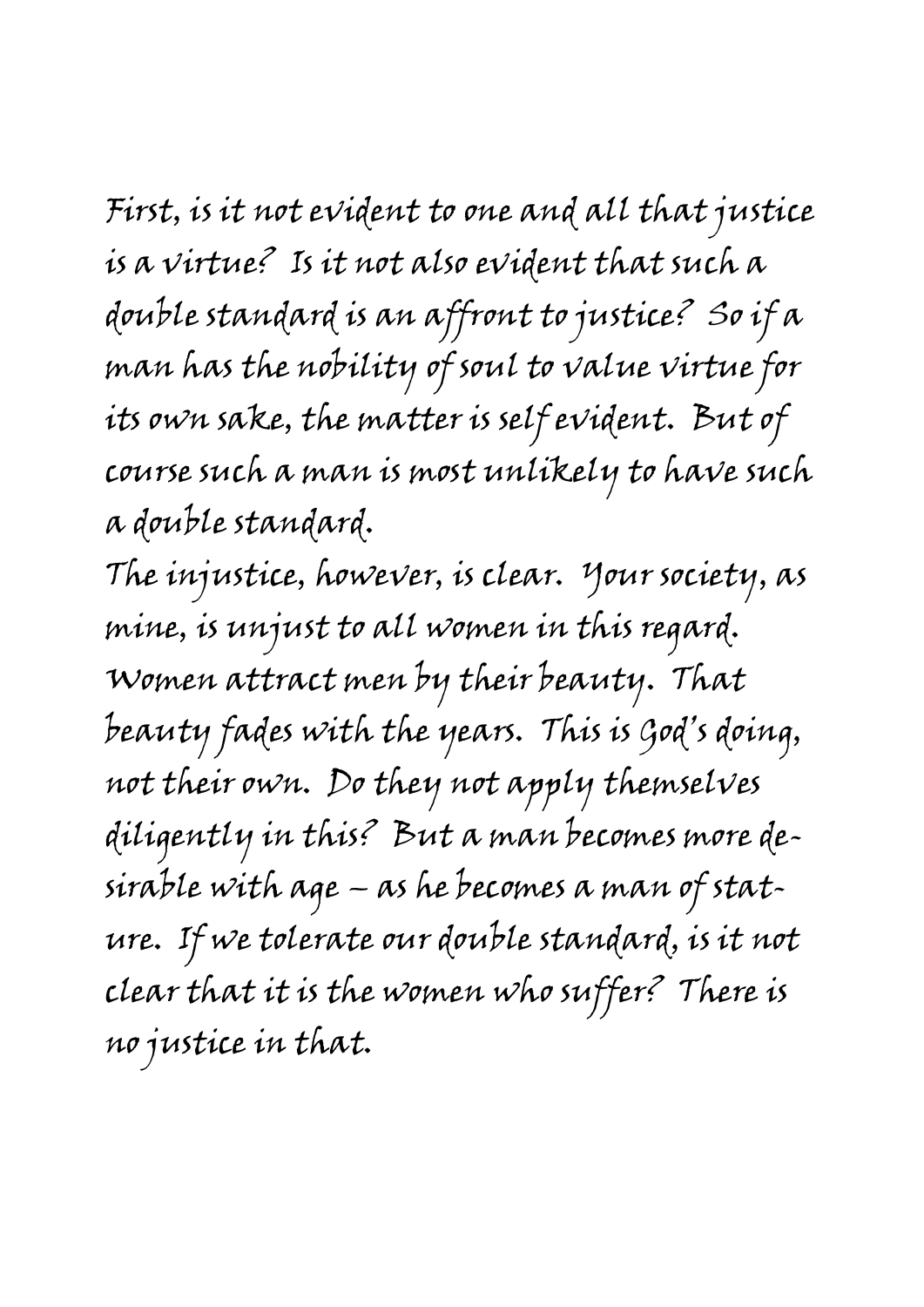Indeed, it is worse. Such a standard causes the integrity of the family to decay. Surely even the village dunce can see that fact. But is not the family the very brick of the city? If the bricks fail, how can the wall hold? If the wall fails, will not the barbarians of the mind soon be within the gate?

Worst of all is this: the double standard destroys the integrity of the man. Man is meant to be one – as God is one – and this

*"Integrity" is a difficult word to translate; it also can be translated "one-ness" or "singularity" - which is the original meaning of the word in English as well* 

standard makes him two. To his wife and children he must appear godly; to his mistress he must appear loving and generous; to the world he must reconcile both. The only way this can be is a permanent hypocrisy. Such a life destroys a man.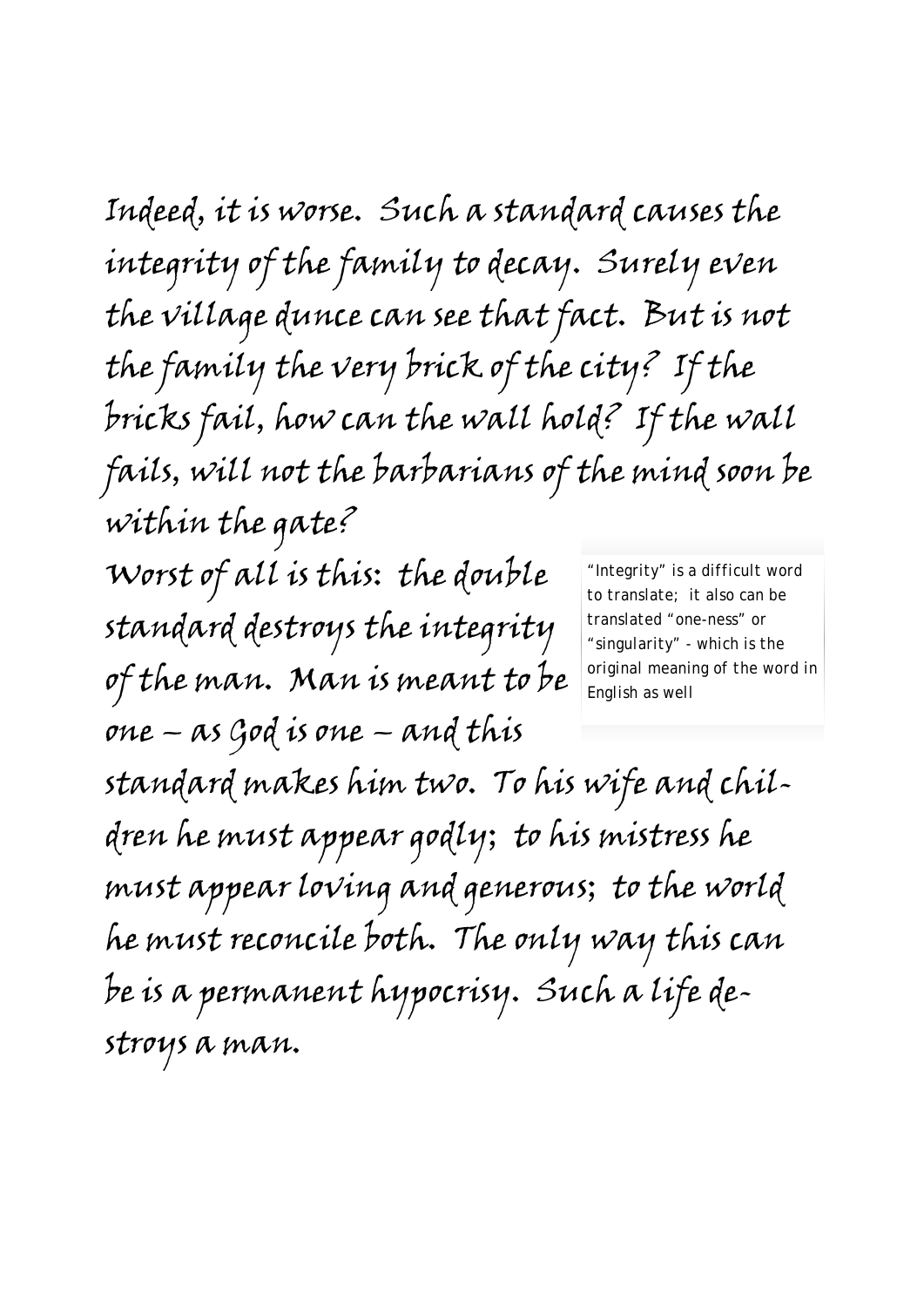Now you can see why God abhors it – it destroys those whom he loves, and offends his justice. I submit to you, however, that you are not helpless in this matter. I am old, the years of my pilgrimage are many, and my wealth sufficient that my opinions are tolerated with amusement by those too young to understand. It is most annoying. You, however, have a better place. Do you exchange winks with the unfaithful, or is it known that your views and conduct oppose such? As you are about to enter upon marriage, you might give some thought as to your bride's view. How much more will she love a man whom she knows to be faithful? Grave matters are at stake. Give your whole mind to the problem. Think about it with care.

You cannot be both faithful and unfaithful –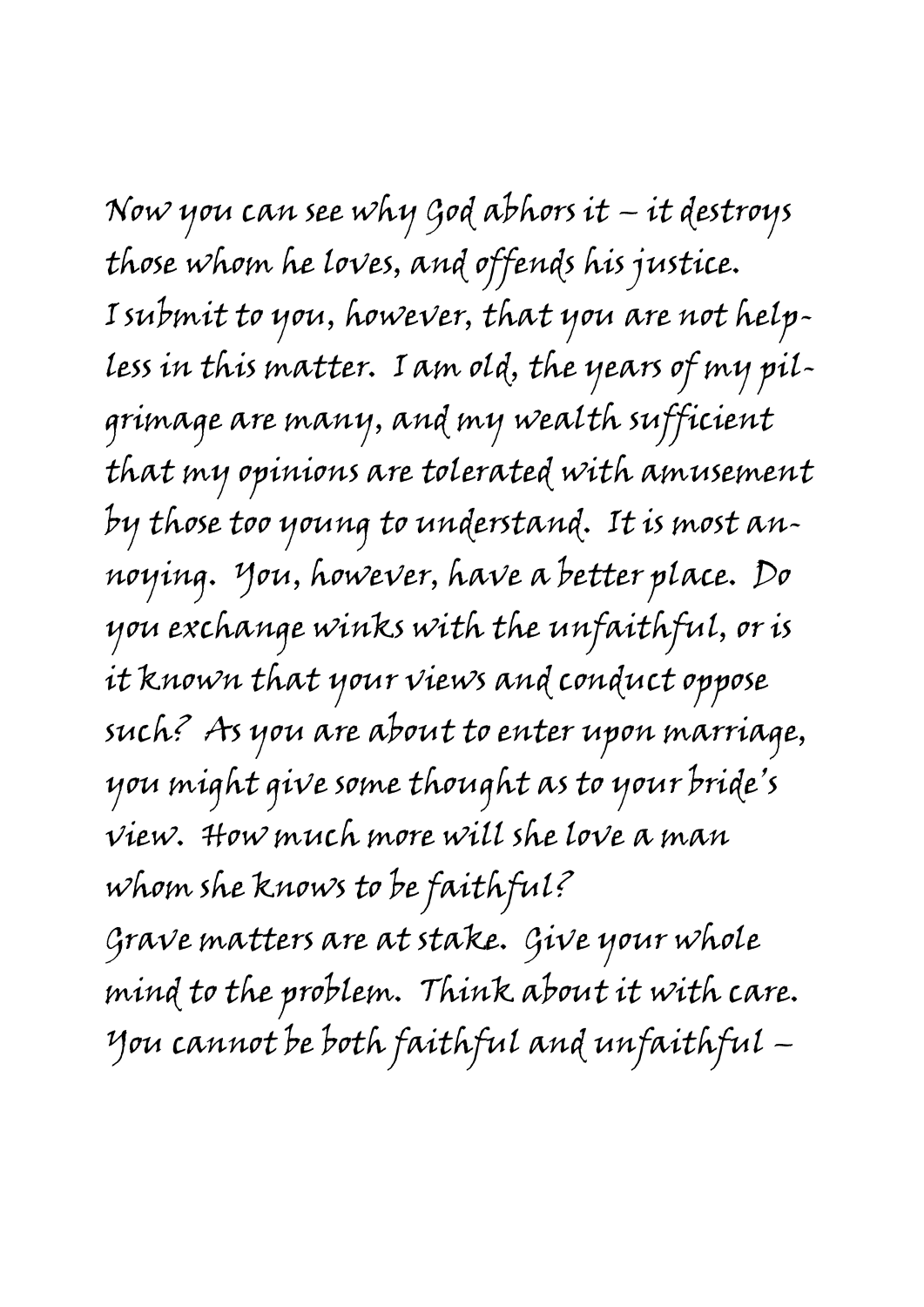and now would seem a good time to decide your policy.

I am an old man. My advice is cheap. But I may tell you this: my wife knew me to be faithful to the day of her death – and both of us were happier for it.

As ever, Isaac the alchemist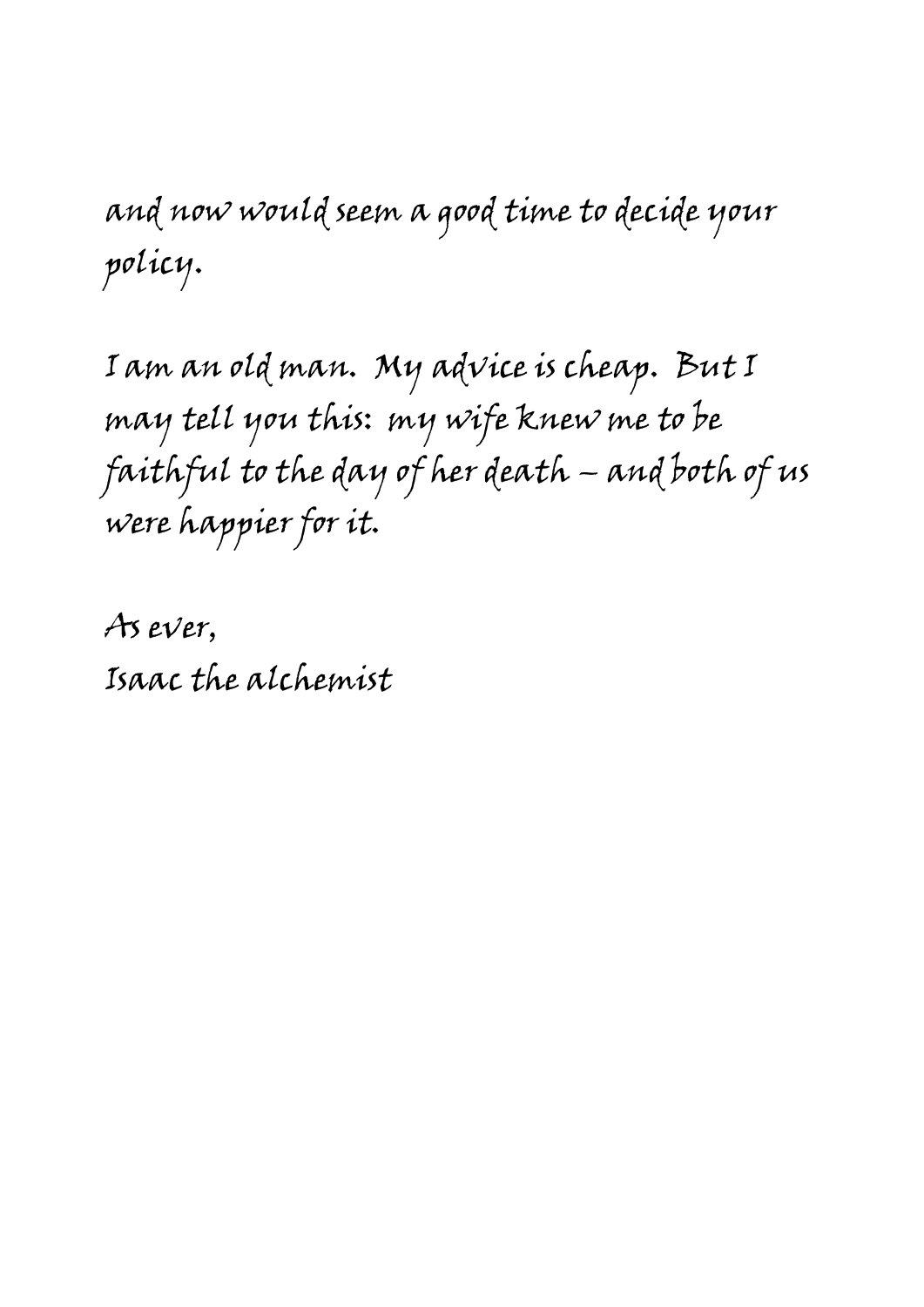| Wedding |
|---------|
|---------|

It flatters me to have you ask. Yes, I was married for a goodly number of years – 62, to be exact. My wife was a sweet thing, Mary Ann. She made my life a joy.

Well I remember our wedding day. As I told you, in our time the bride often meets her husband for the first time at the altar. It was not so with us. But we had no such a thing as you describe with your bride. My father, may God give him peace, arranged all.

How I remember her approaching the altar! A mouse in a cat's mouth – that is how I felt. I think it God's own grace that the priest says most of the words at a wedding. Your question on our virginity does not embar-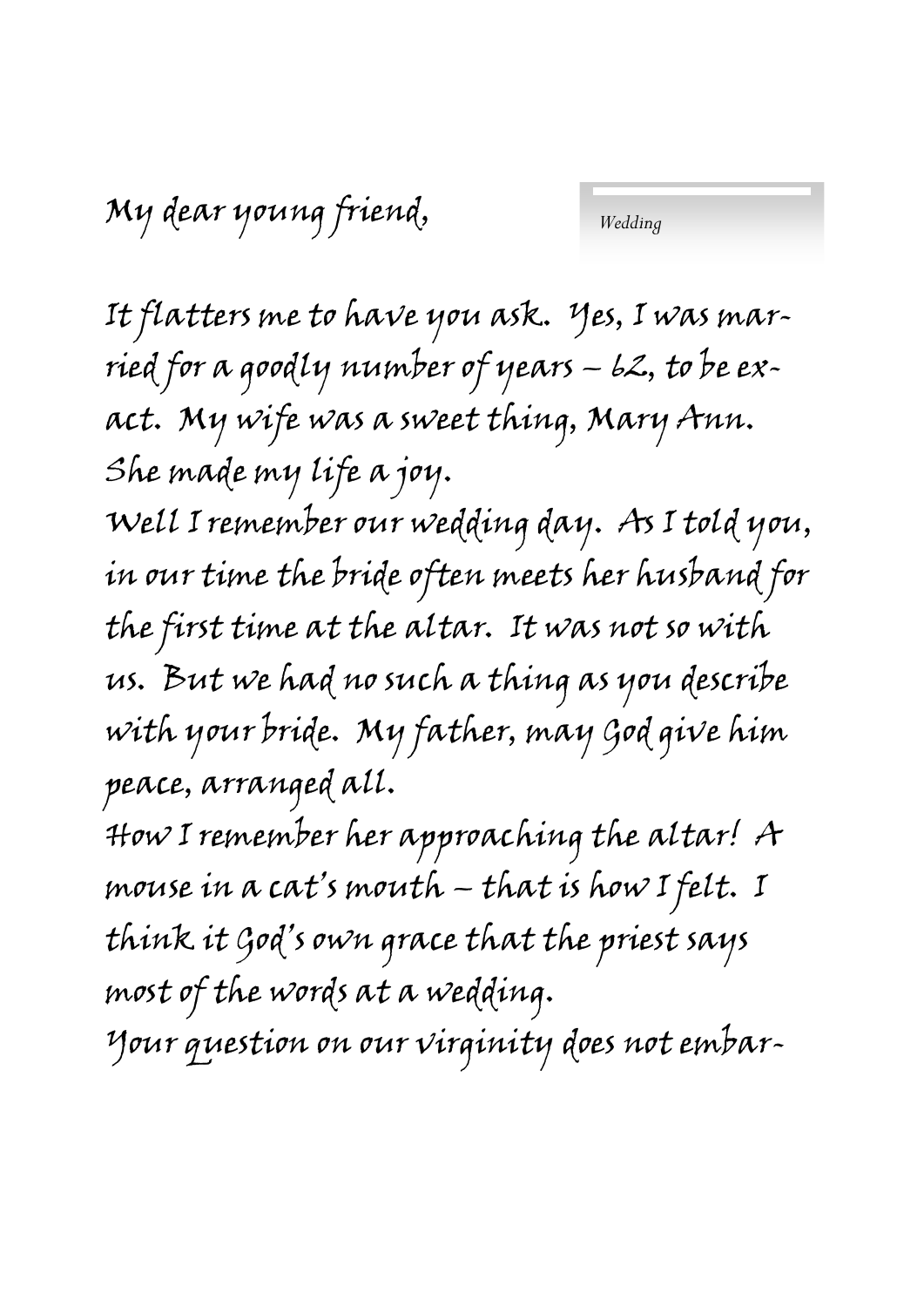rass me. We were both such. It is much preferable, for then one knows that trust is possible. We take such matters with great sobriety. What puzzles me is this: you plan to take your bride to an inn on your wedding night! Surely your parents have a home of suitable size? But perhaps the inns of your time have grown in stature. Ours are little better than sewers and whorehouses. No man would stay at an inn if he had a friend or family near. As to training in the manner of sexual relations, there is little need for that for a boy who has lived on a manor. The animals there are school enough. The difficulties of marriage usually lie outside the bedchamber. I suppose there is some art to this – but I never bothered my head with it. Mary Ann saw to that.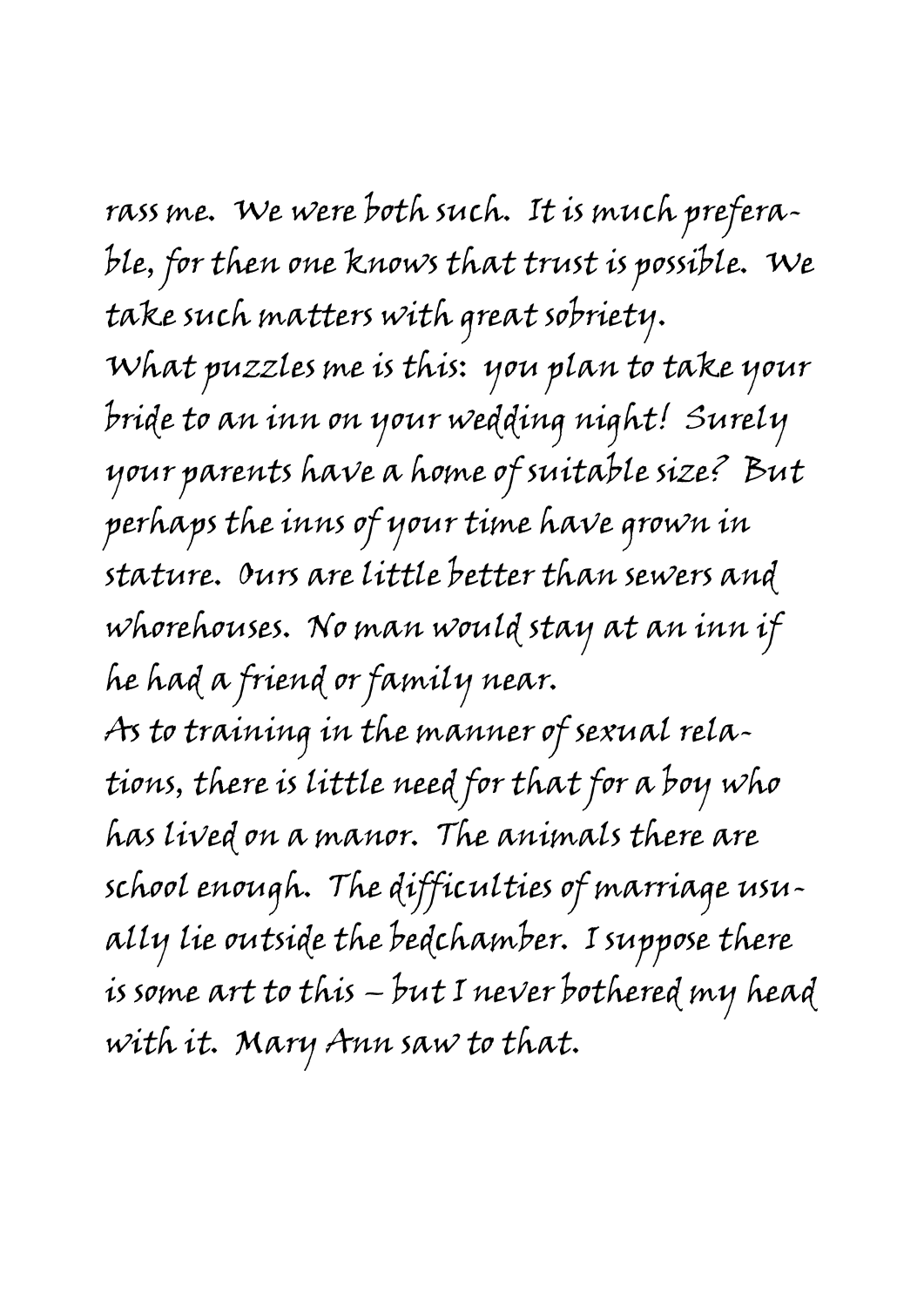To answer your final question: I suppose our greatest hours of difficulty came when I was absent from the home. She was greatly tested then, and none too pleased with the experience. My duty lay elsewhere. Though all of us who fought still consider it a glorious adventure, there can be no denying it. I was lonely then too.

She has been in the grave some years now. I miss her greatly. Life is very lonely. By God's grace I have many grandchildren, and they fill my life with laughter. But there is a void in my heart.

Wishing you many years of joy, I remain Isaac, the alchemist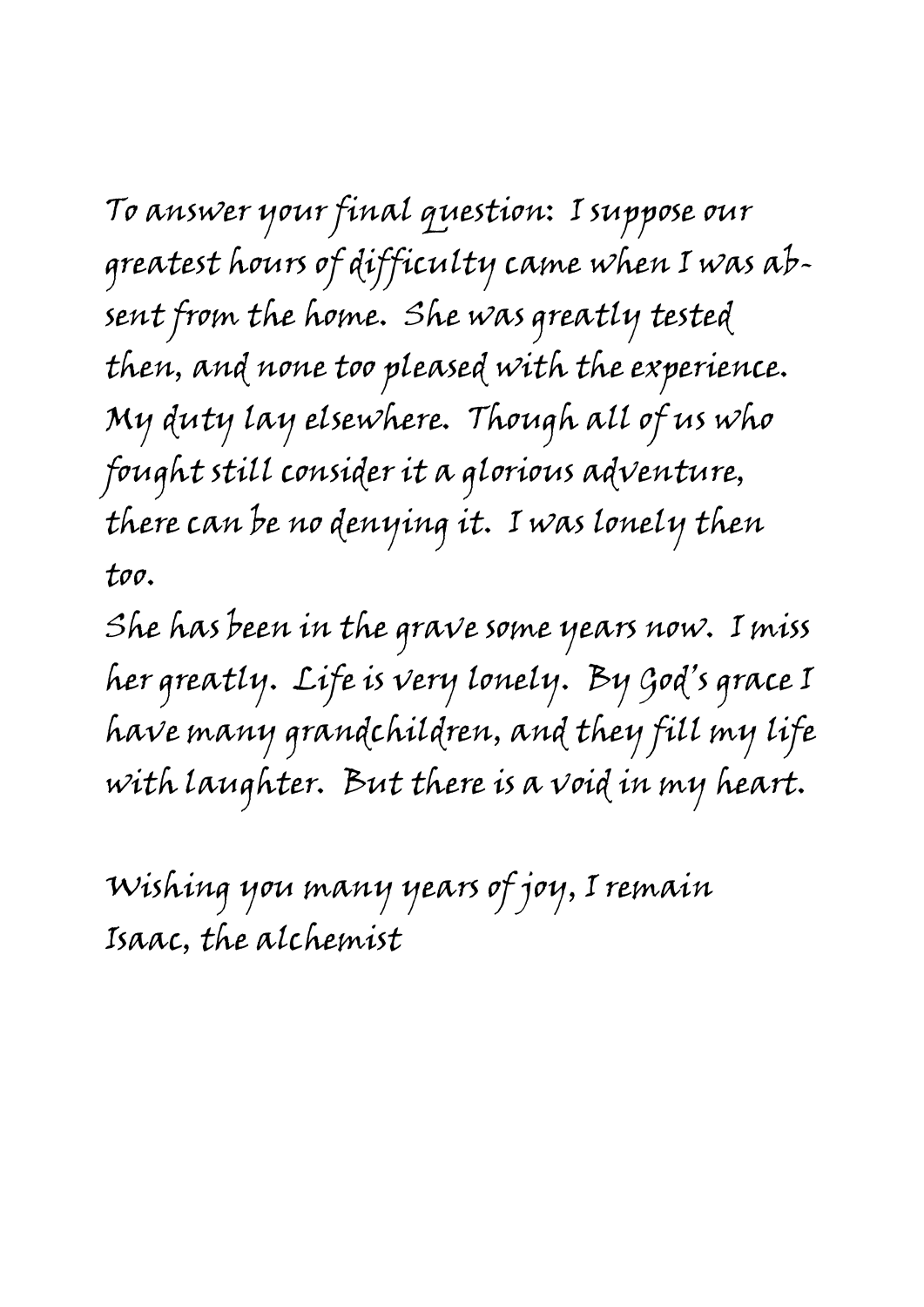*On Sexuality* 

The matter is only complicated by your desires. The right way is quite simple to determine, and you know that.

Let us take it from first principles. You agree that she is "flesh of your flesh and bone of your bone" – for that is what our Lord intended. Put more simply, her body is yours to do with as you please. She is to grant you your marital pleasures on every occasion.

Do consider, however, that with possession comes responsibility. You would not abuse your own body; why hers, which is yours? Indeed, the matter is more severe than this. If her body is yours, then likewise yours is hers. For this reason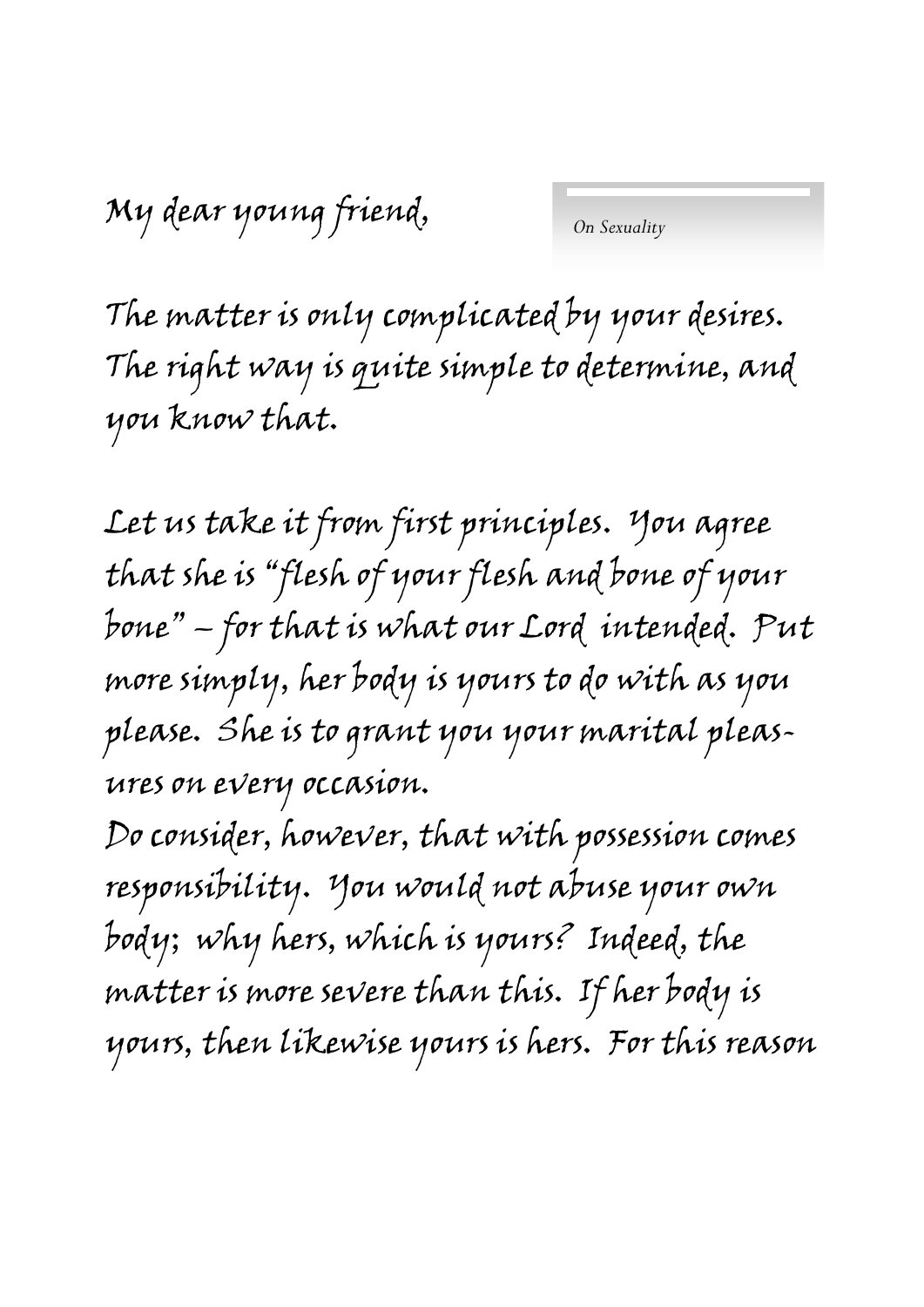alone you are to have no other partner in sexual relations. But do you not see that by the very claim you make on her body she has an equal claim on your own?

So then, how do you propose to use "her" body – if not for her benefit, pleasure and indeed delight? If she has an obligation to provide for your sexual desires (and she does) then you are to provide for hers – sexual and otherwise. Therefore you are not permitted to abuse the body in any way. Indeed, you are the steward of her body – the one you are walking in. As steward, you may not do as you please with it – you must do as she pleases with it.

It seems difficult to you, I know. It is easy for you to say that she should not deprive you of sexual relations without your consent, and this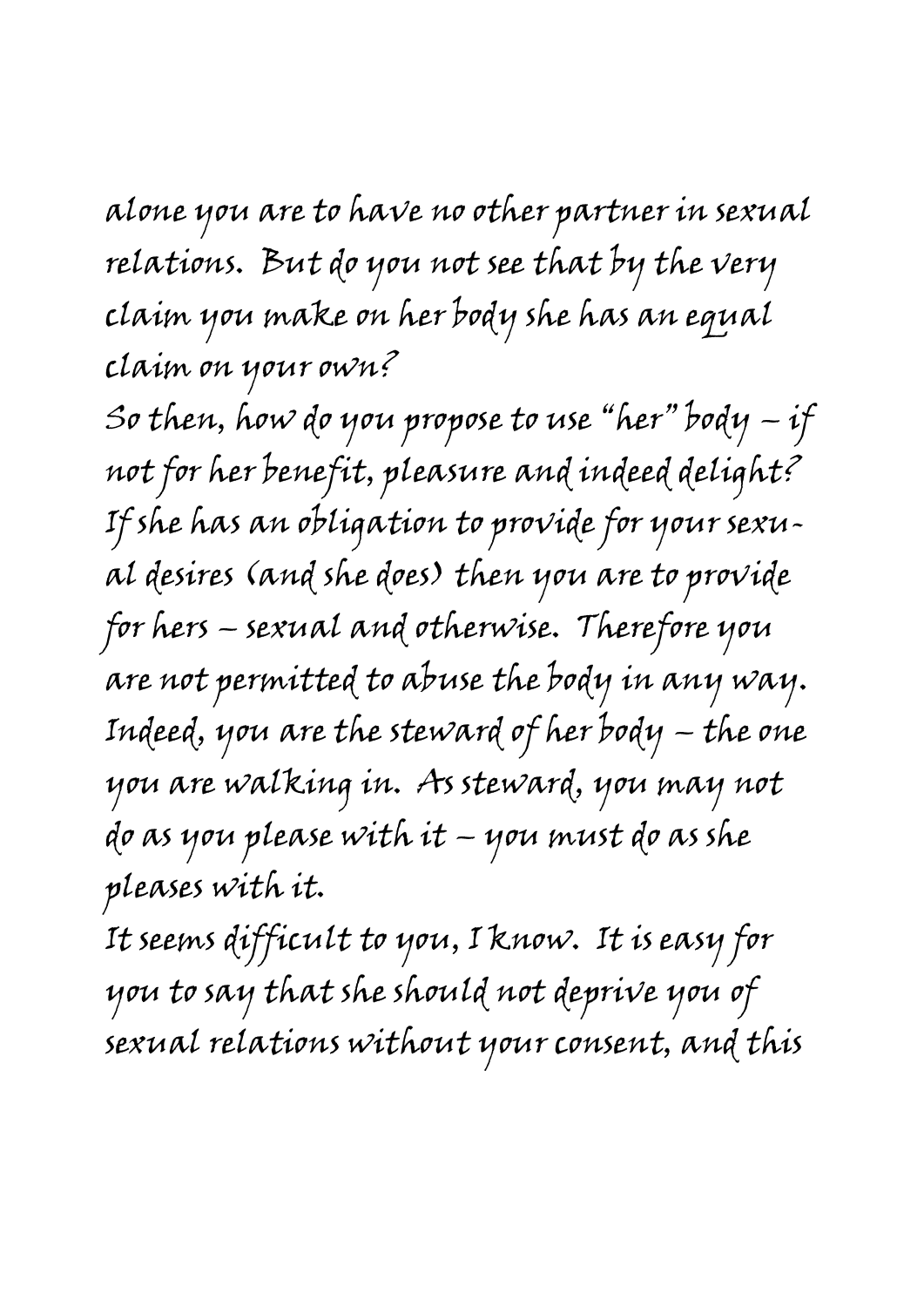is so. Our Lord is quite specific on this point. But do recall the reason for this – your desires. She is not to be used as a dog would worry a bone; it is your weakness which places this obligation upon her. Have the humility and respect, therefore, to refrain from abusing the privilege. She has equal power over your body, for you are one flesh. Make every effort to woo her to the marriage bed; never command it. Grant her the respect which is her due. Never presume upon her favor, but in all circumstances seek to know her desires. Then gently fulfill them. Your body is hers.

Do you not know that your insistence will breed her resistance, reluctance and even revenge? You are not to be a tyrant; rather, a noble lord in your own house. A man of noble bearing is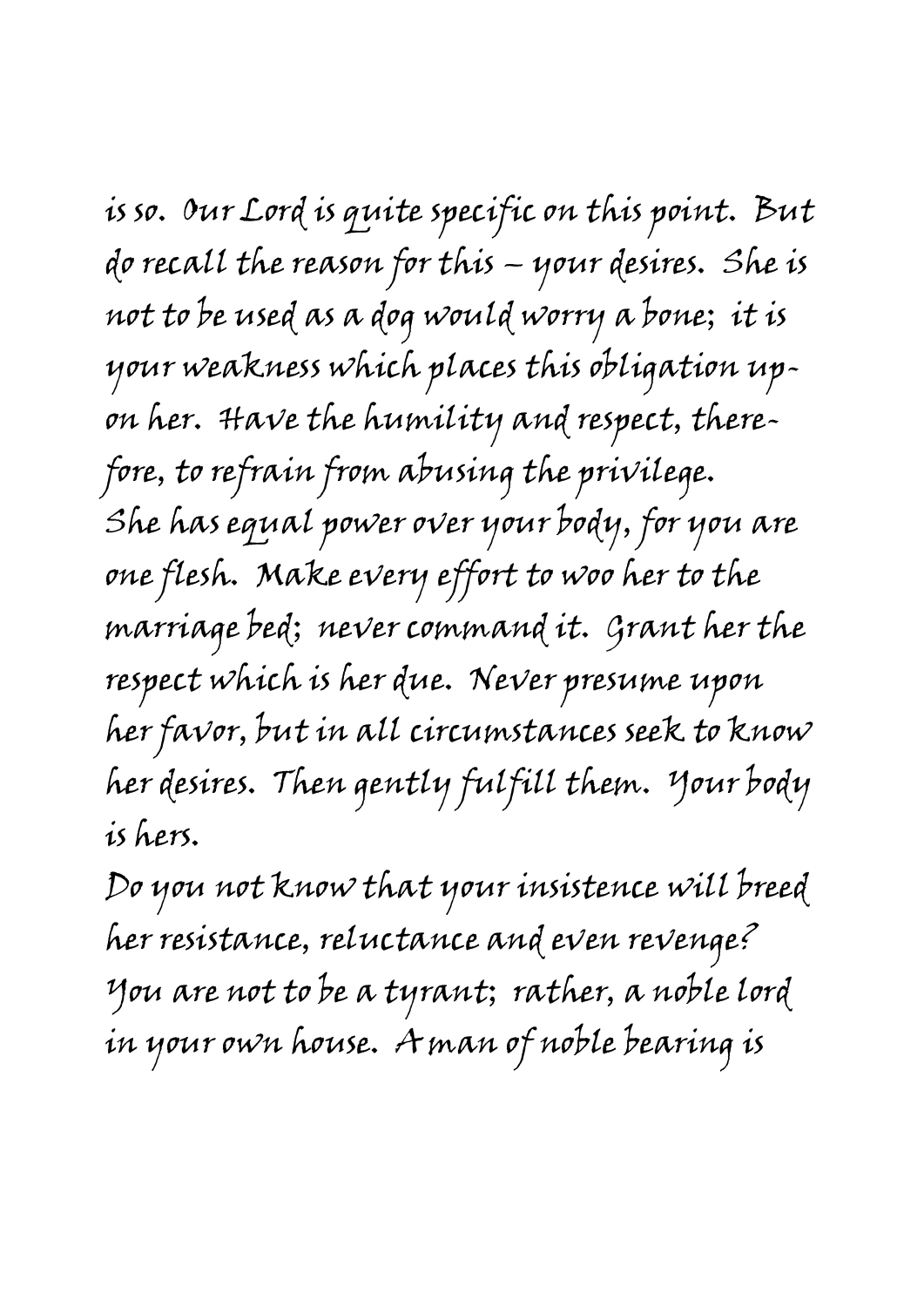never harsh, but kind and caring. Seek always what is best for her. You will soon find that she delights in giving you pleasure.

May an old man share one other grace, learned of long experience? It is easy to be gentle before entering the marriage bed, but after the moment of passion your character is shown. Grant her full honor; speak kind words to her; cling to her in affection. No woman wishes to think of herself as a man's toy; all desire to be his great love. When your passion has exhausted you, then be careful that your words are tender – for then will they be most remembered. One last: remember that the bedchamber has a door. When you are on the outside, be as gentle and courteous as on the other side of that door.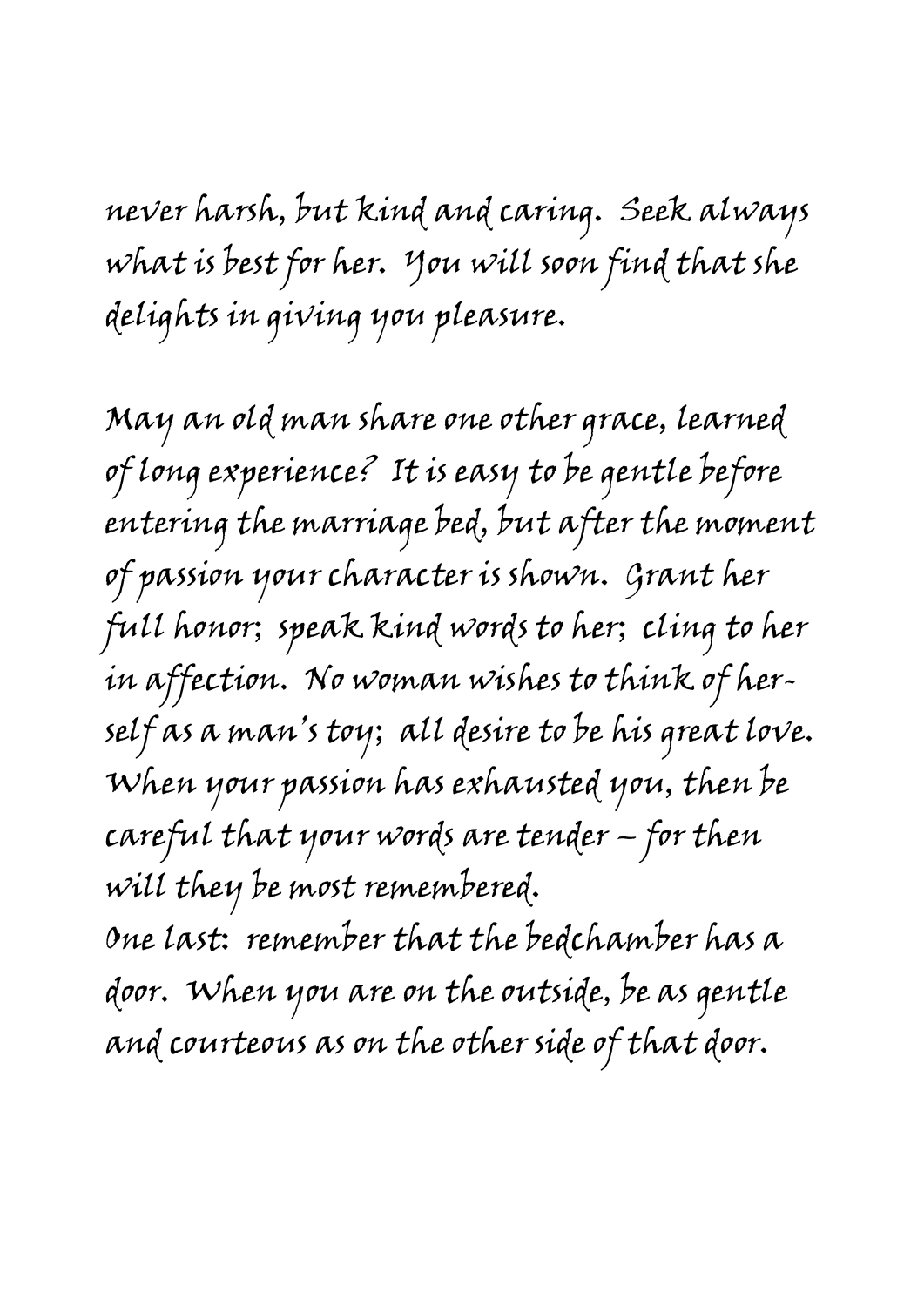Women mark such things. Happy is the woman whose husband respects her, and shows it in his courtesy.

I am an old fool now. You may think my advice less likely to satisfy your lusts than would the word of command. But consider: when those in authority over you command what is their due, in what manner do you prefer to hear the command? Is it not with courtesy and respect? If this is so, how much more should you grant courtesy and respect to your wife? Do as you would be done by.

I remain, With a modicum of tact, Isaac the Alchemist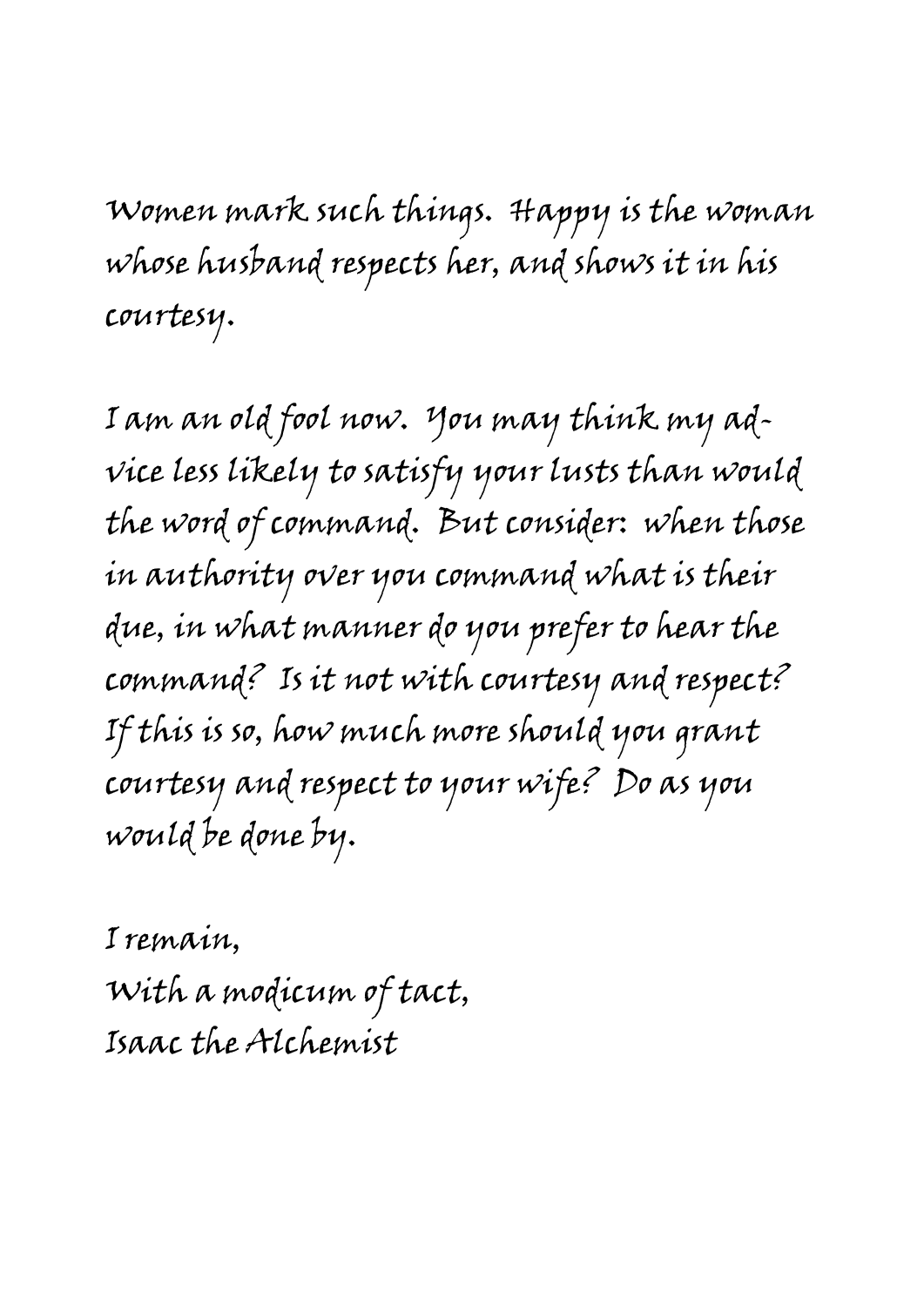*On Submission* 

No, I do not advise you to take a stick to her. It would be fruitless or worse; not being a prince, you would no doubt be put up to the magistrates in due course.

It is rather a surprise that your wife rejects submission. Your description of her ideal of a "liberated woman" resembles nothing so much as our description of a whore. I trust that is not the

problem?

Perhaps you do not understand the nature of submission. You seem to think it a disgrace. It is not. Indeed, our Lord Jesus himself is in submission to God the Father; I can give you no greater example. Each of us is in submission; I am in submission to my prince, for example. Submis-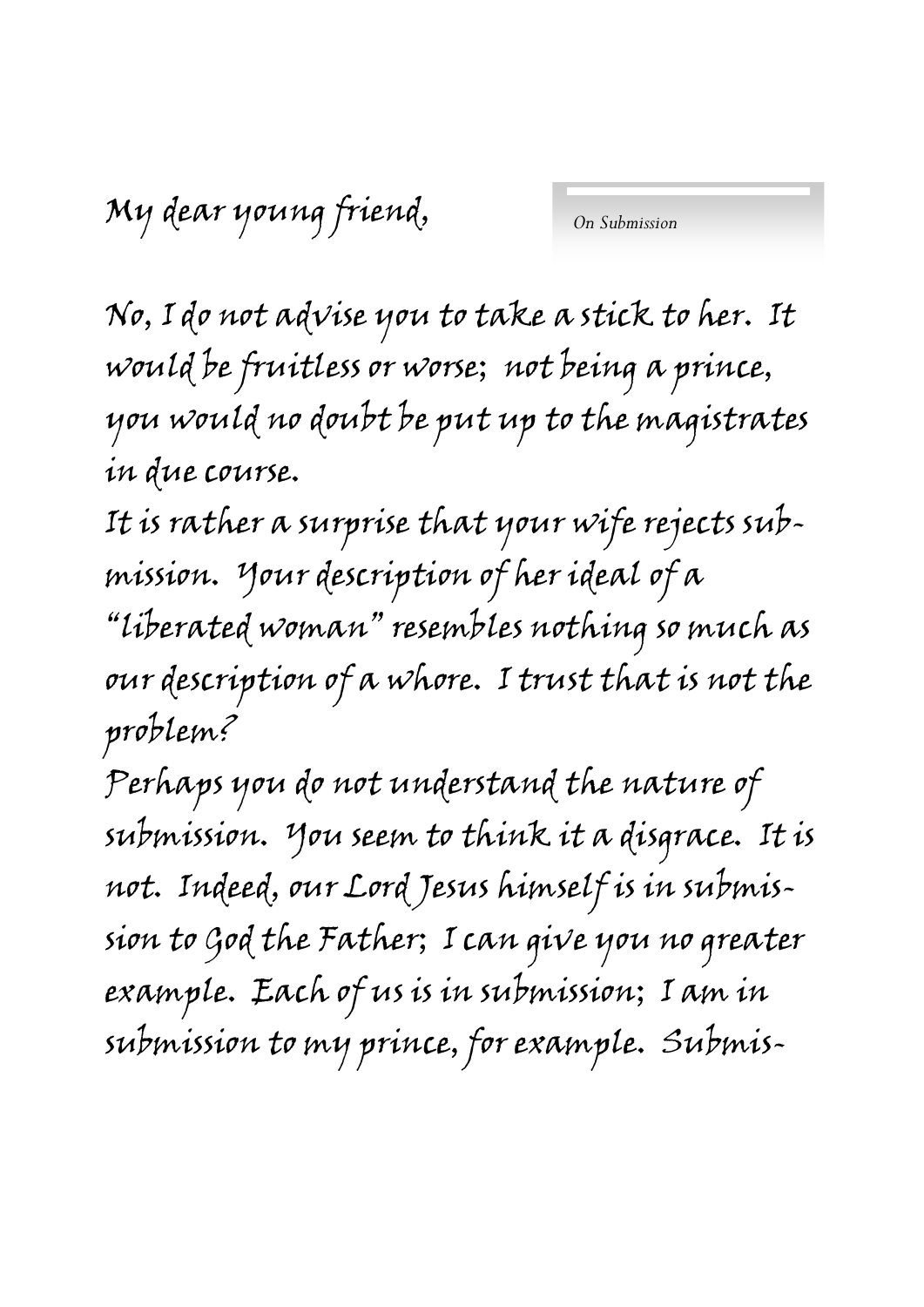sion is a matter of right response to authority. Mayhap it is not submission but authority you do not understand. Please distinguish authority from tyranny. Tyranny is power exercised for the benefit of the tyrant. Authority is power exercised for the benefit of those in submission to it.

You think not? Consider this: do you pay your magistrates to perform their task? Of course you do. If the task was for their benefit, would they require such pay? Now consider: who benefits from the magistrates? It is not the brigand! No, it is the subject who is in proper submission to that authority. You pay them to keep the brigand at bay – and they are given authority to do exactly that. So then, right authority knows its purpose, and from its purpose, its limits and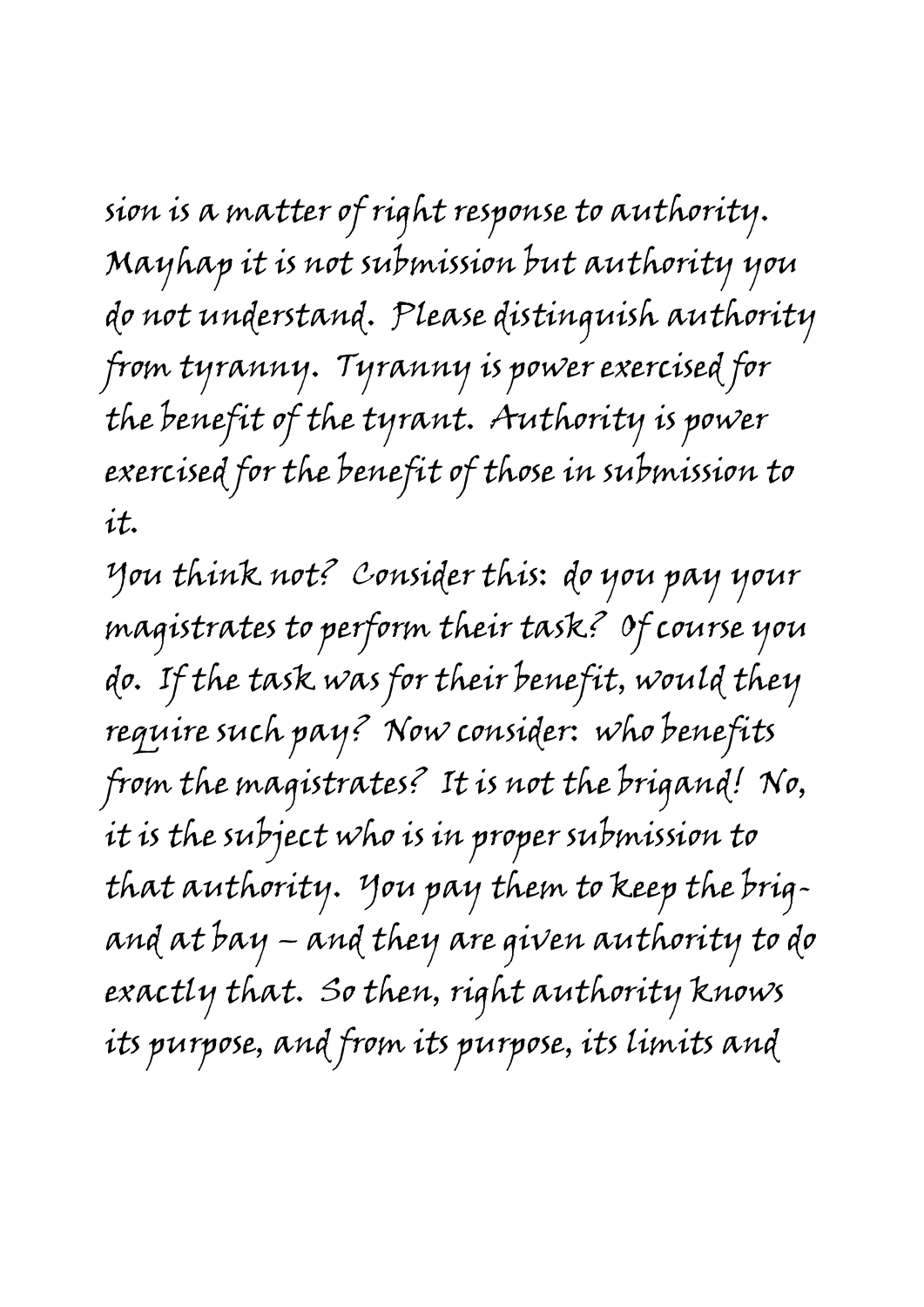its duties.

Right submission is the proper obedience to right authority. Thus, should your wife wish to know her own happiness, she should inquire as to your authority. To do that, she must know the purpose of that authority.

Know again that such authority is not for your benefit, but hers.

But to what purpose? It is given by example, for Christ is Lord of the church, his bride. He has the authority to command her in any way; so you have the same authority over her. But see to what purpose Christ uses that authority – to present that bride to himself "spotless and radiant." So then, your every command must be for her benefit. Even when she dissents from your method, she will honor your motive.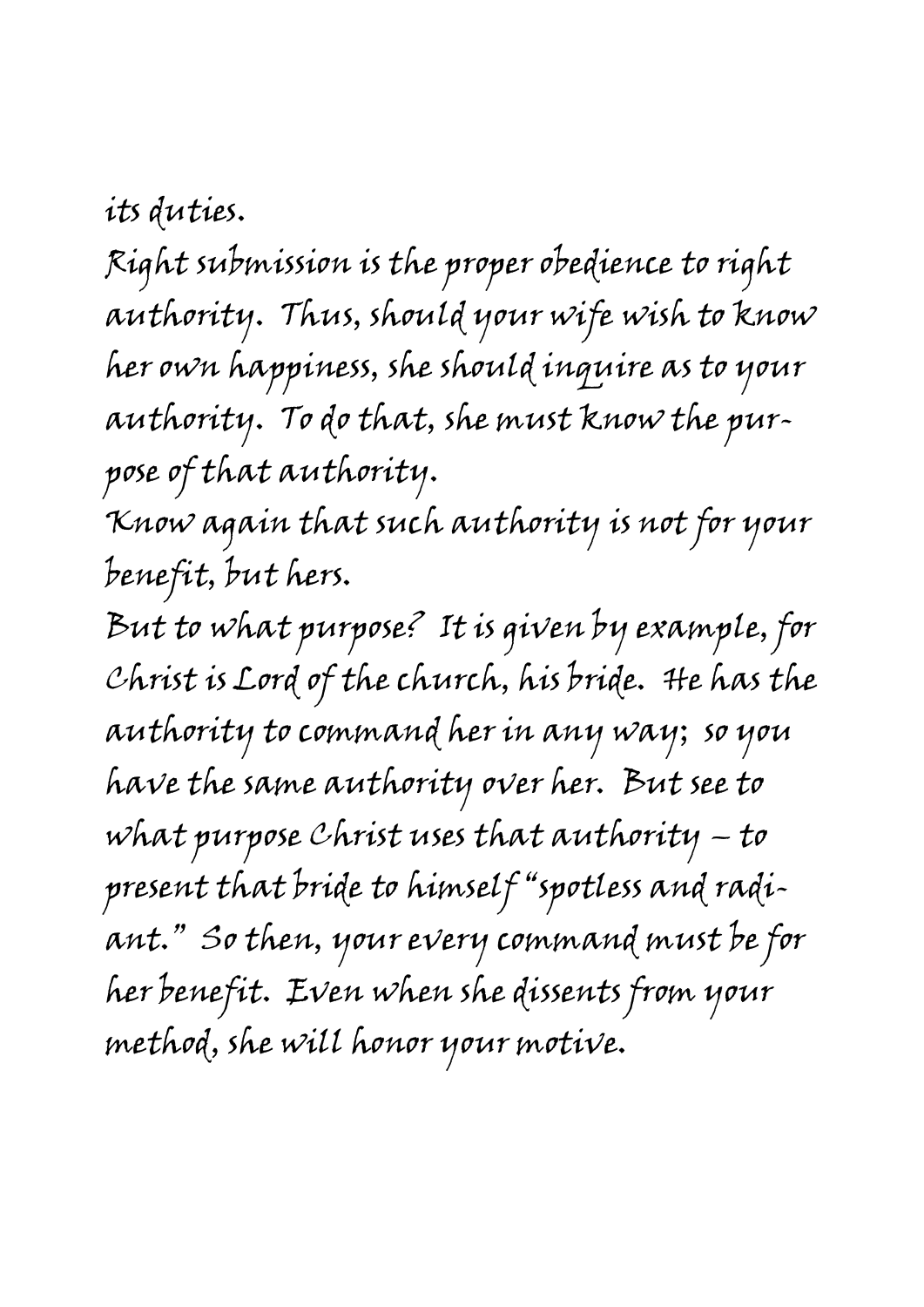Indeed, you must treat her with the utmost kindness. For she is your body; you are one flesh. Therefore a kindness to her is a kindness to yourself, redoubled. If your every command is to bring her nearer to her perfection, will you not have her heart as well as her submission? The matter is not as simple as I have made it. Indeed, I betook myself of much foolishness before I uncovered this – for I placed my wants above her needs. This is most unwise. But by God's grace (and her patience) matters improved. Do not worry overmuch whether or not she thinks your every step is correct. Consider only your motives and her benefit. She will soon be graciously pleased to be in submission to you – and the envy of all other women. For she will be married to a prince among men, not a petty ty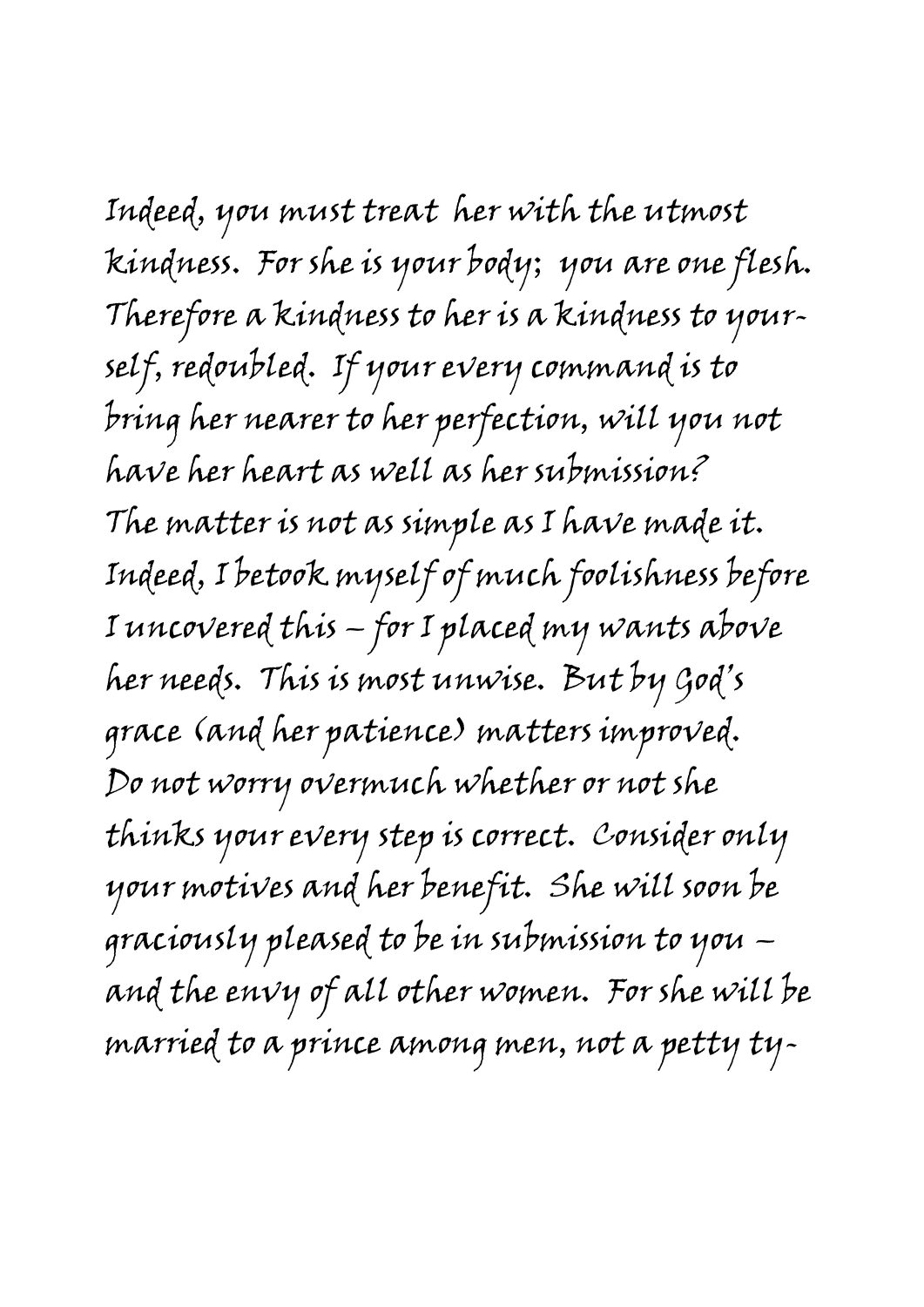rant. If the nobility of your person is evident, her obedience will be sure.

As ever, Quick with advice, Isaac the Alchemist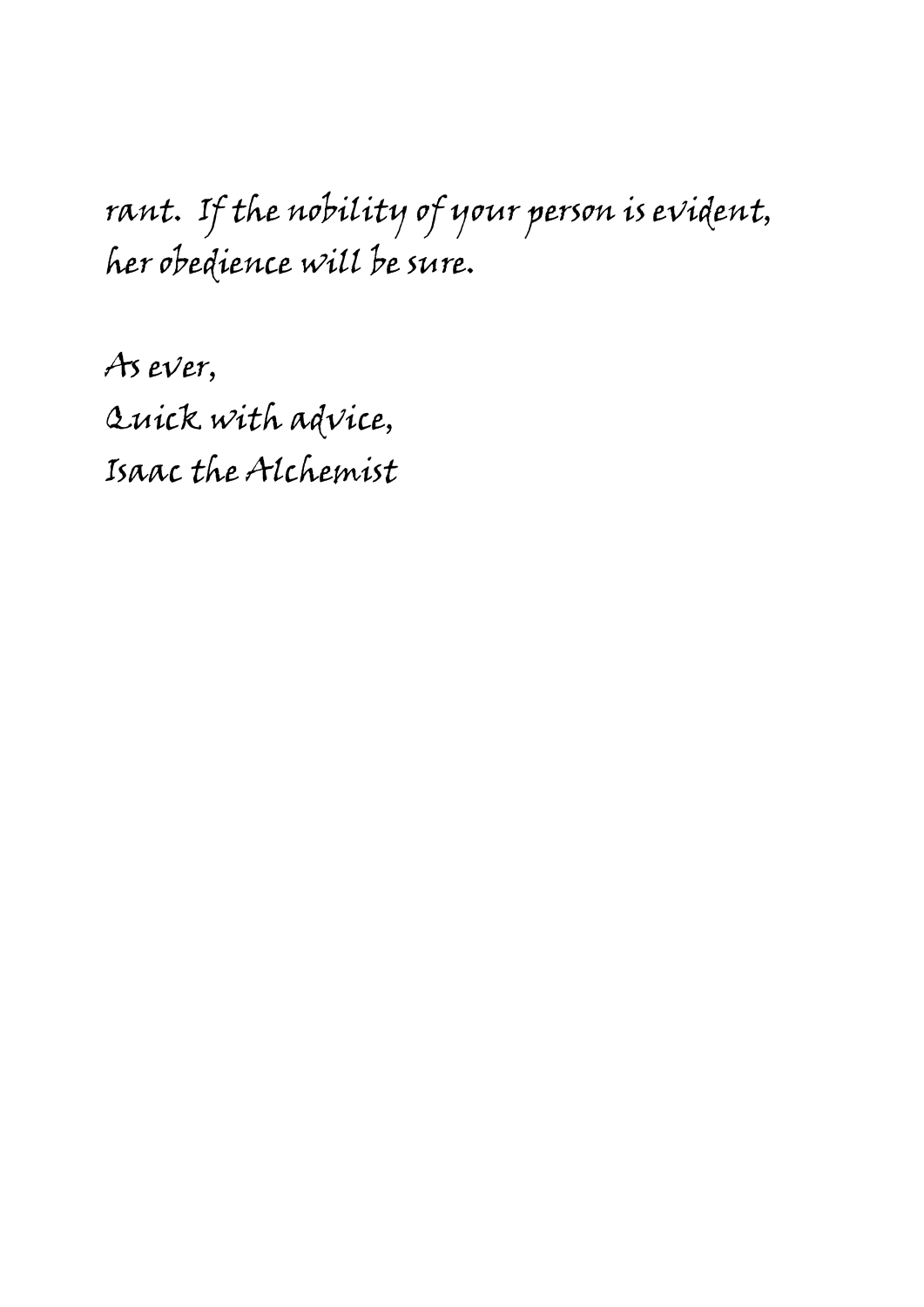*Argument Mistaken* 

It appears I did not make myself clear. You are lord and master of your house; why are you arguing with the woman? An argument must be between peers. You are her lord and master. There can be no argument. There will be no argument unless you conduct it. Cease, therefore, conducting the argument. Patience is a virtue. No doubt your wife thinks it fitting to conduct herself in so shrill a manner. But what example do you set before her? If you are at peace with yourself, your example will be clear. She will soon discover that reason produces and rage reduces. Be master of yourself; you will soon master her.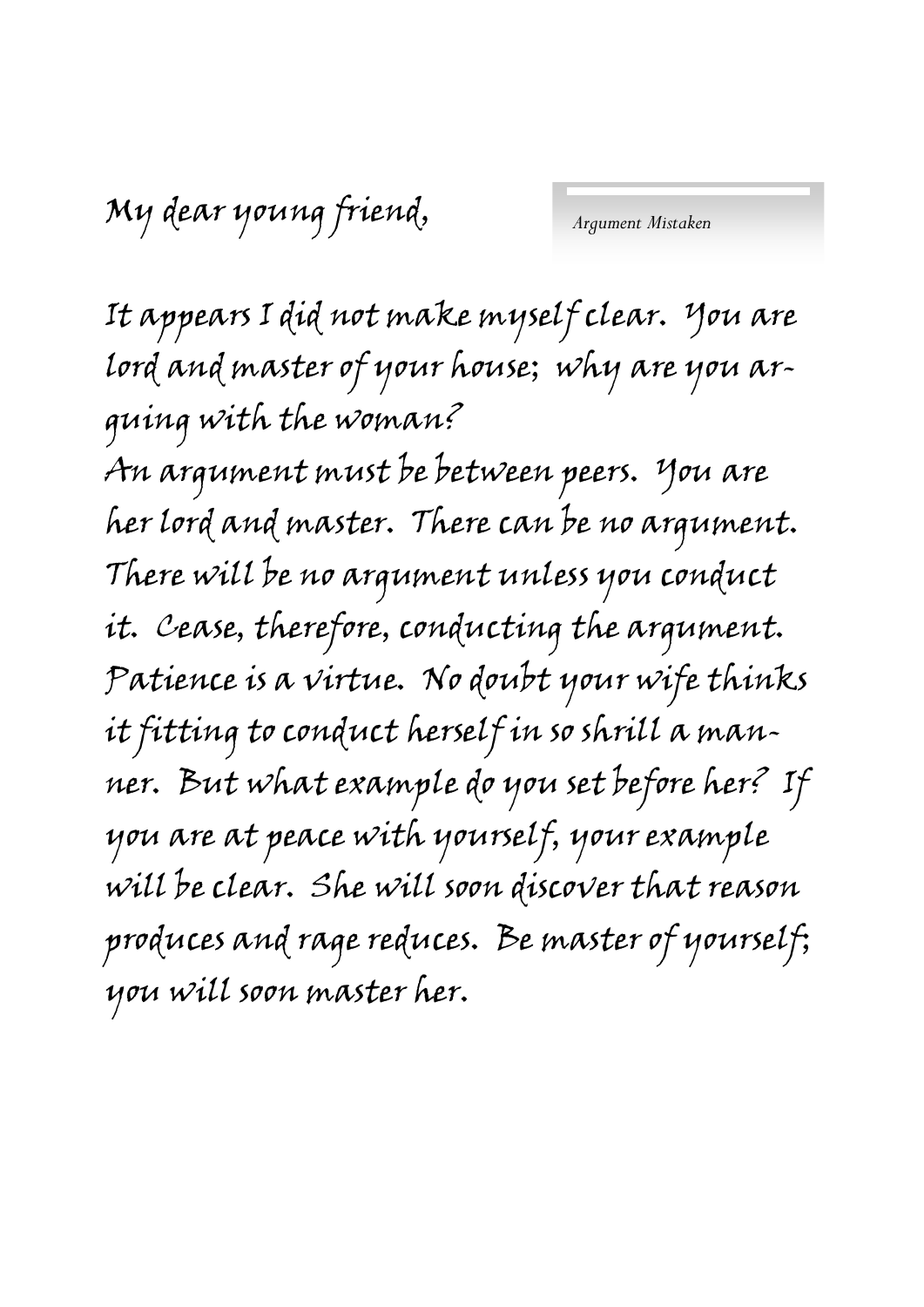How easy that sounds – to a man of my age. It is not easy, but it is required. Give it your whole heart, practice it, and soon it will come.

As ever, Isaac the Alchemist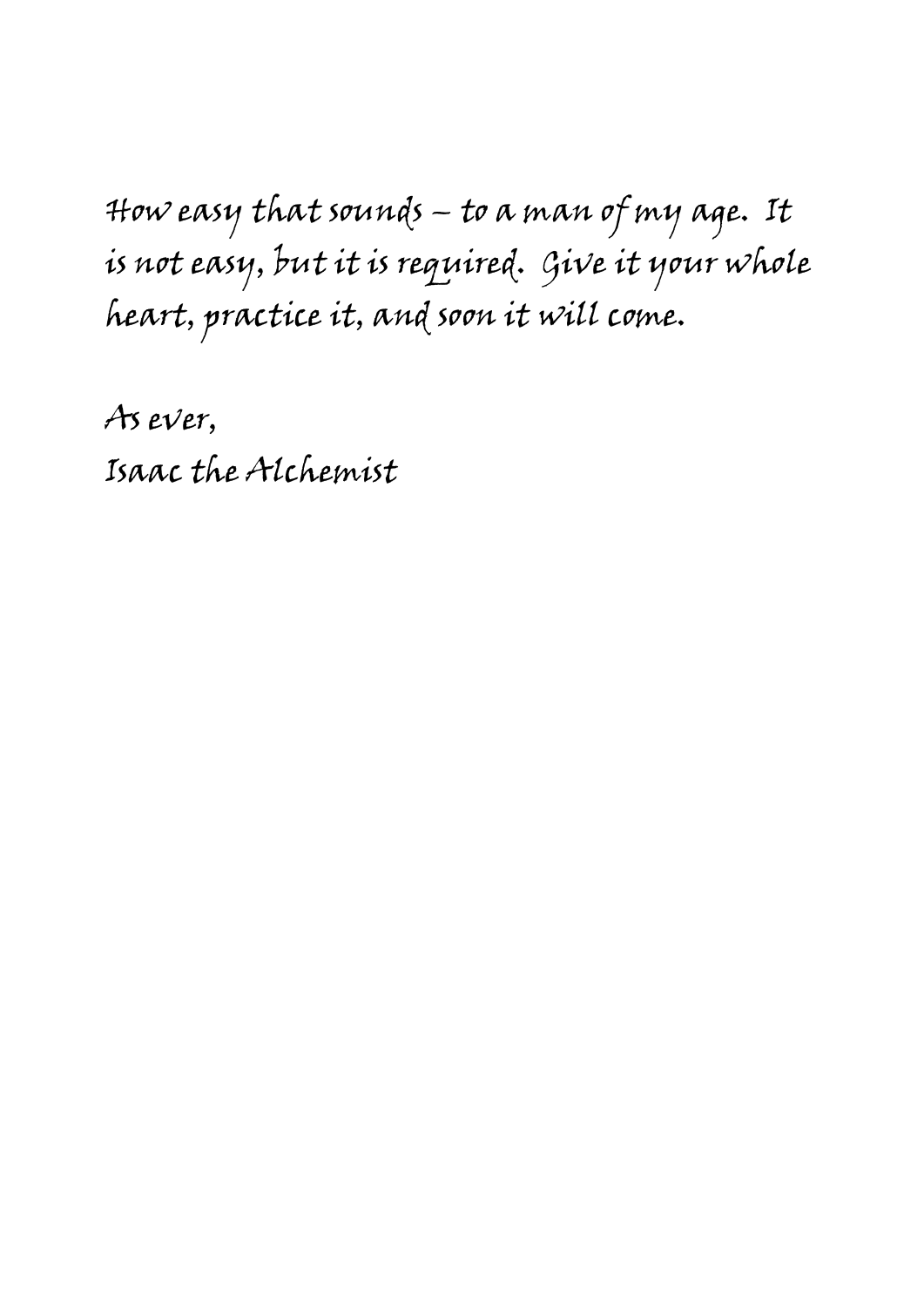*On Wrath* 

My humble apologies; I grievously erred upon your difficulty. The matter is not with your wife; it is with you. You are caught in the sin of wrath, and miserable your life will be until you free yourself.

Only seven sins are said to be mortal; this is one. Consider your own example. You howl in rage at your beloved wife; afterwards you are the most miserable of men. By your own words you know that her provocation was small and your wrath far too great. So then, who is at fault in this matter? Is it not you?

Wrath carries with it a salty tang. Indeed, do you not rehearse your wrath in the middle watches of the night, thinking anew of what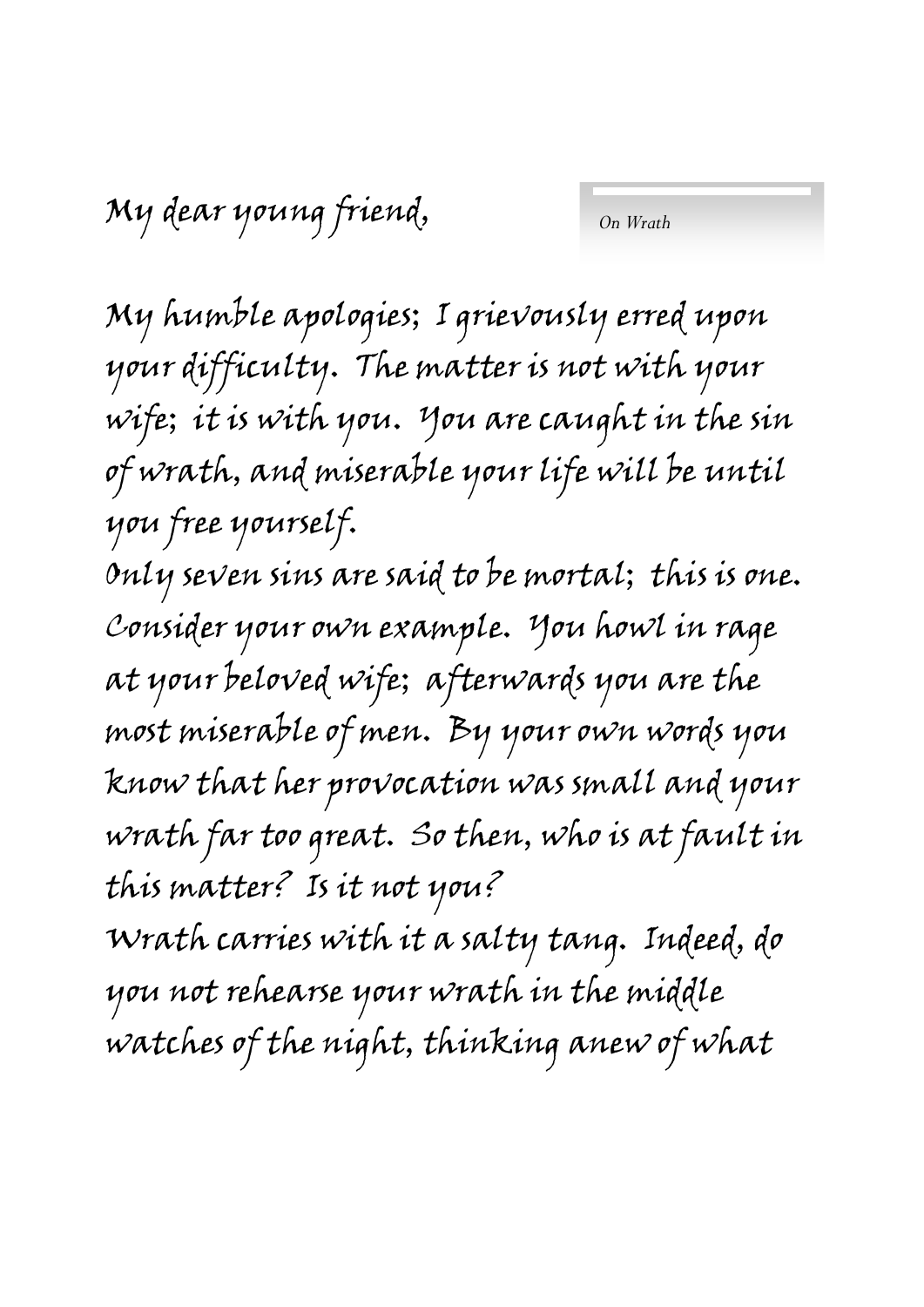you will say upon the next occasion? The mere thought of an argument delights your mind – and this is sure sign that matters are very grave.

It would be pleasant to tell you that I read your mind in this by weight of careful thought and observation. There is a simpler method; I have been a man of wrath myself. When younger, with me it was a word and a blow. But by God's grace my father was man enough to remonstrate with me. I did not enjoy the experience. Never before had I heard him admit to any lack of control over his passions, yet I found he had been a young fool such as myself. He begged me leave off my anger – he whose presence spoke of self command.

Indeed, it was that which convinced me. If the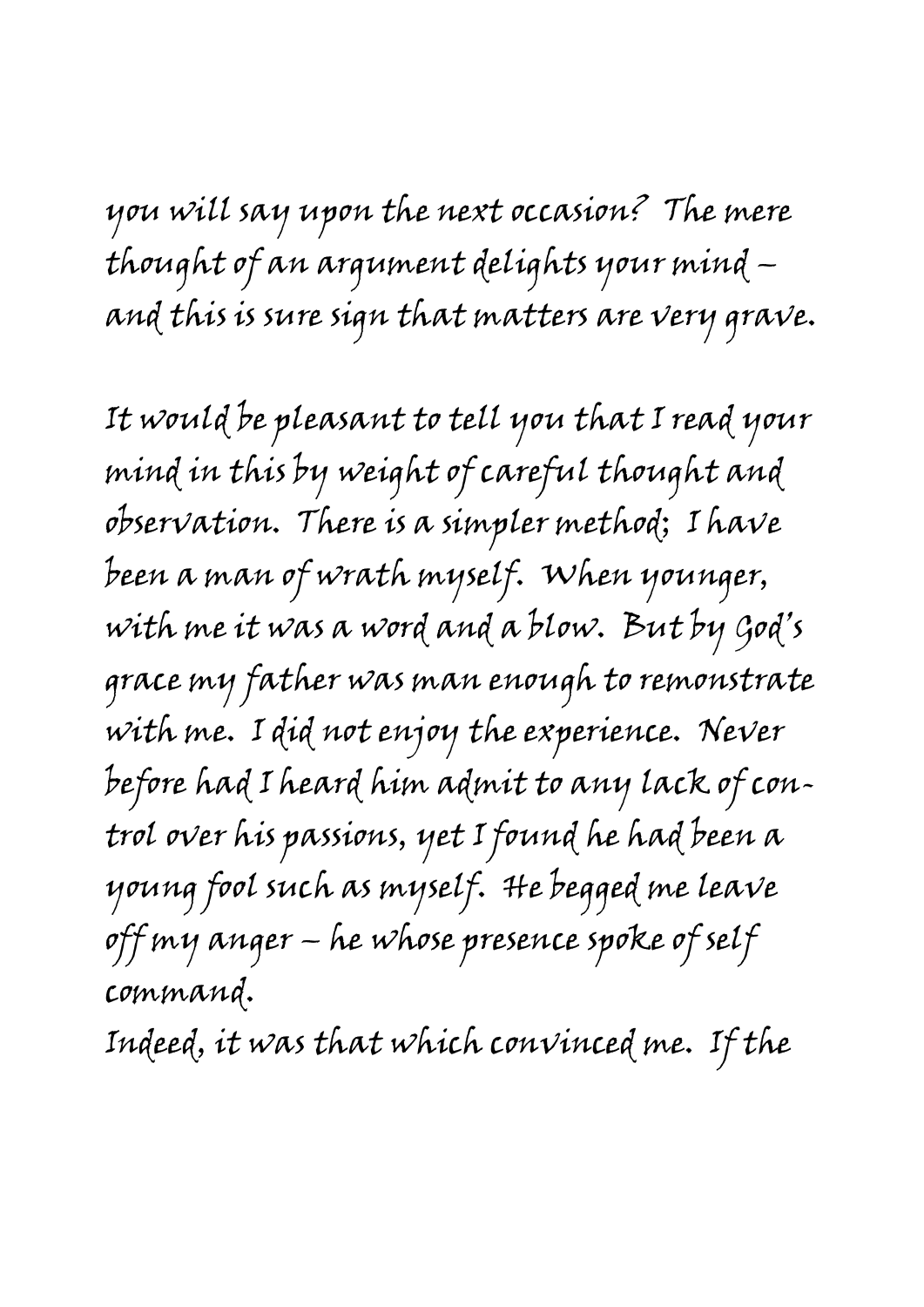man I feared most could speak of it thusly, then important it must be. Many years of effort and much penitence were required, but eventually I mastered my wrath. By God's grace I did so before it killed me.

What a blessing that became! My wife no longer cowered before me in fright; rather, she admired me as one might admire a conquering hero. The golden chains of love replaced the black whip of wrath.

I have seen wrath; I have seen control of self. The former brings disgrace; the latter, blessing. Be wise, my young friend. Seek the counsel of those older, those who have triumphed in the struggle over themselves. Put forth your strength in this struggle, triumph over your own wrath. If the lady is the beauty you paint her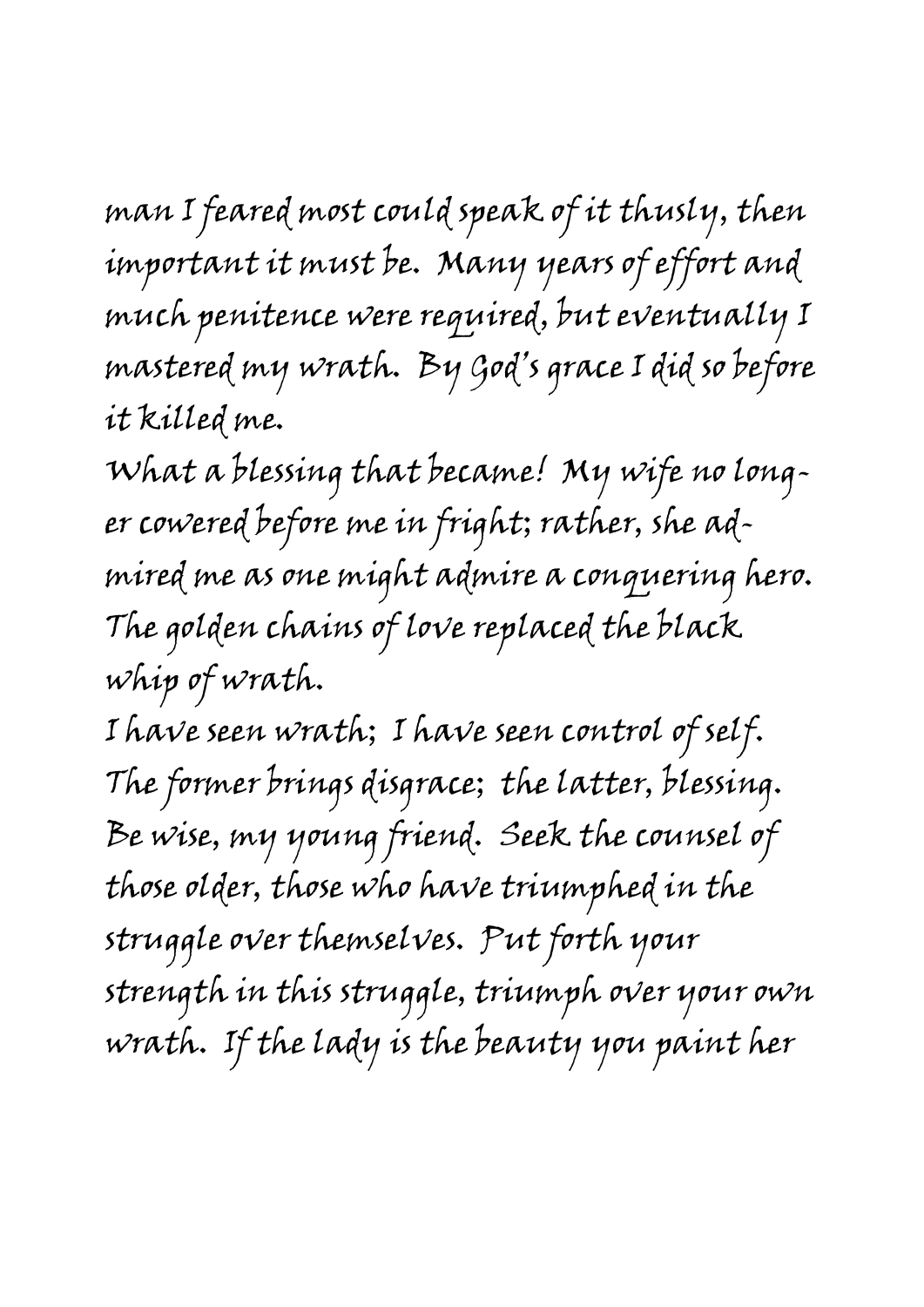to be, should she not have a prince for a husband?

Alive, despite my mistakes, Isaac, the Alchemist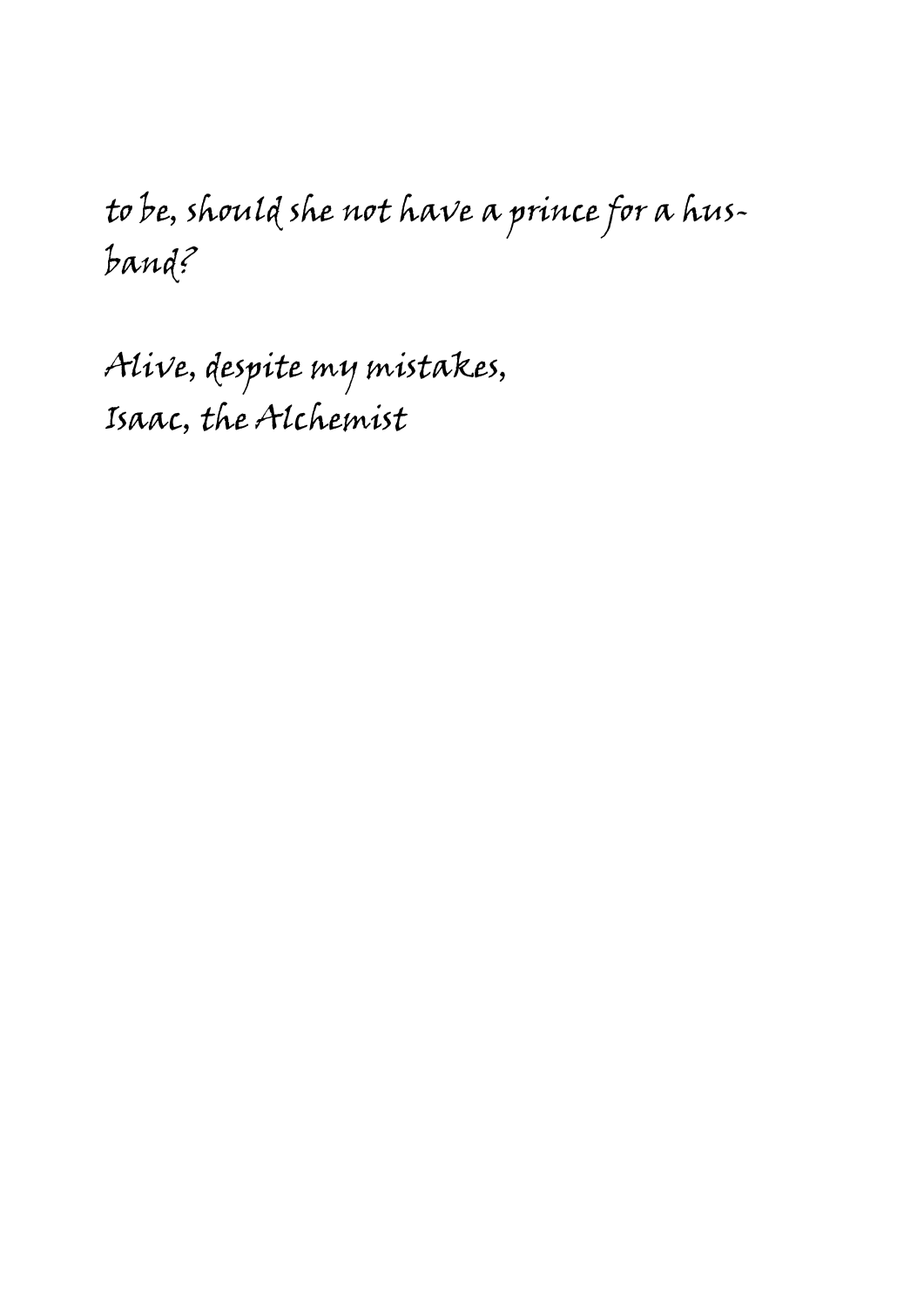*On Forgiveness* 

Well might you ask. You are right; I am quick with philosophy and slow with the more pragmatic advice. Very well, herewith find the first lesson of wrath: forgiveness.

Forgiveness is often difficult, if not for the injury suffered then for the injustice. When injured, the justice of our cause is often plain. The offender thus is often called or even compelled to repent. But if no visible injury is sustained (pride shows no scars) then no sympathy arises from others. So wounded pride is boiled in the midwatches of the night until it becomes a tasty dish of vengeance imagined. The only way to avoid this is to forgive, and to forgive quickly.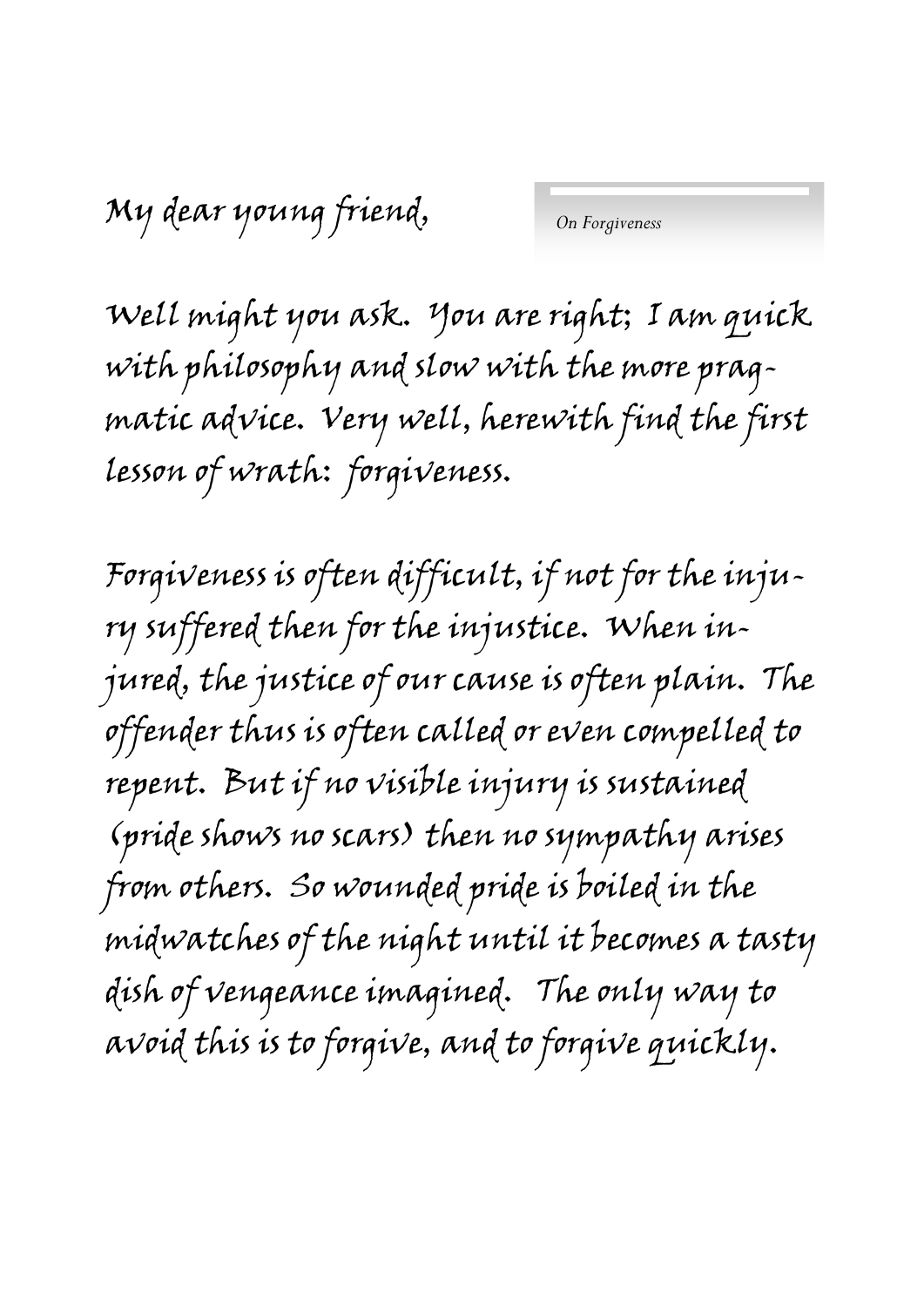You might well ask why forgiveness – why not vengeance? First, vengeance is not always within your power. Next, when it is within your power, it is not always wise – indeed, a reputation for mercy impels agreement. But the true reason is this: vengeance belongs to God. If you take it, you are stealing from him. He does not look upon this kindly. Indeed, he is so unkind as to let you suffer the consequences of your vengeance – for vengeance breeds more vengeance. It is the devil's own delight, and man's misery.

Therefore one must forgive. But why so quickly? Surely one could savor the thought of vengeance without the action? Hypocrite! Thought is the birth of action. When stung by a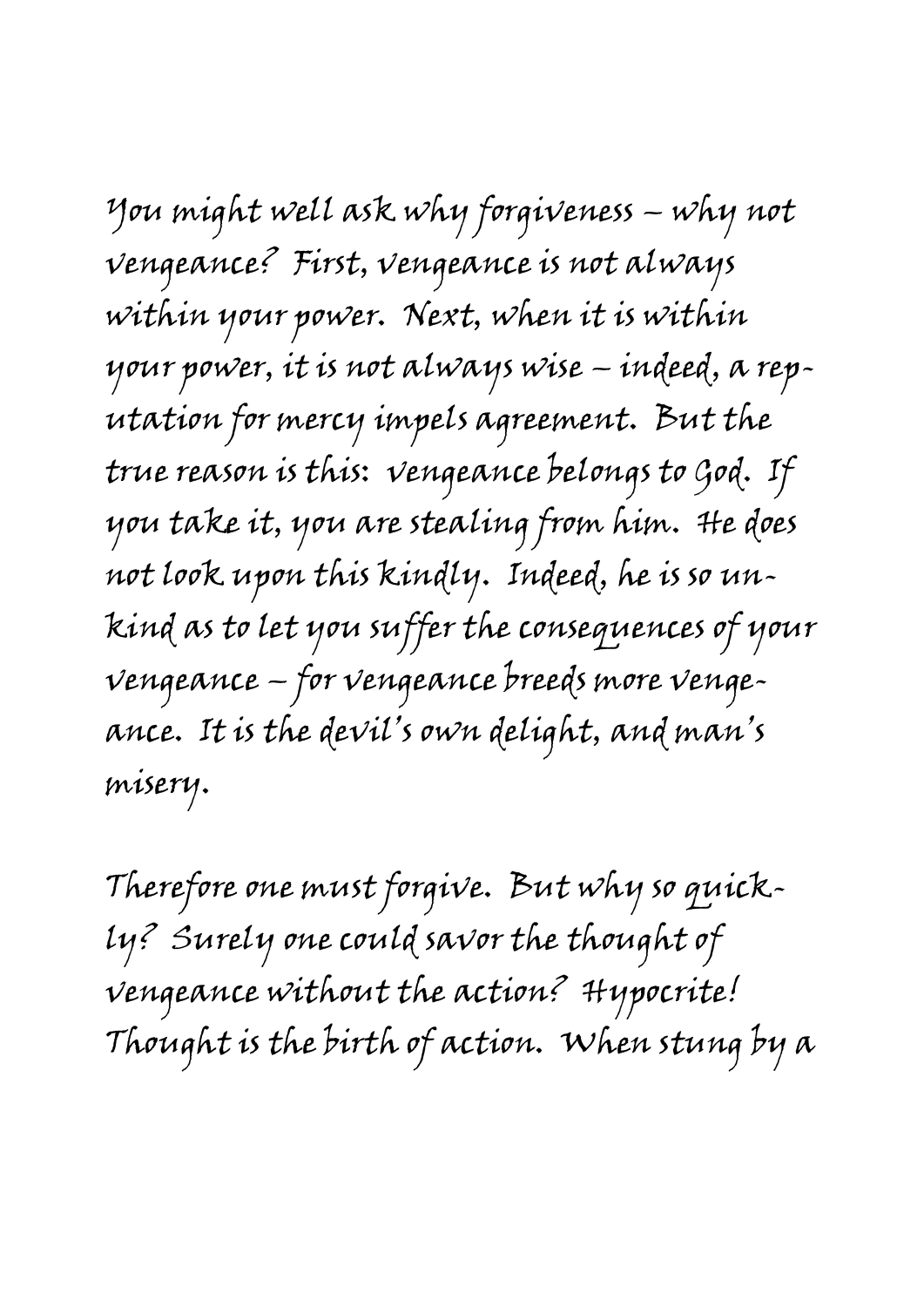bee, the poison is best removed quickly. So it is with forgiveness—best done quickly.

You will find this difficult. Indeed, you will find that oft you will need to forgive someone many times – for the same offense. As forgiveness is an act of divine love, it does not come easily. So it is well to practice it. I find it best to make forgiveness public – or at least announce it to the forgiven. Thus all the powers of society will aid you in keeping forgiveness. Forgiveness unannounced is soon retracted; public forgiveness brings the aid of both friend and enemy.

Take heart, my young friend. The rewards of forgiveness are very great. You shall soon find it easier to do, and others find you easier to live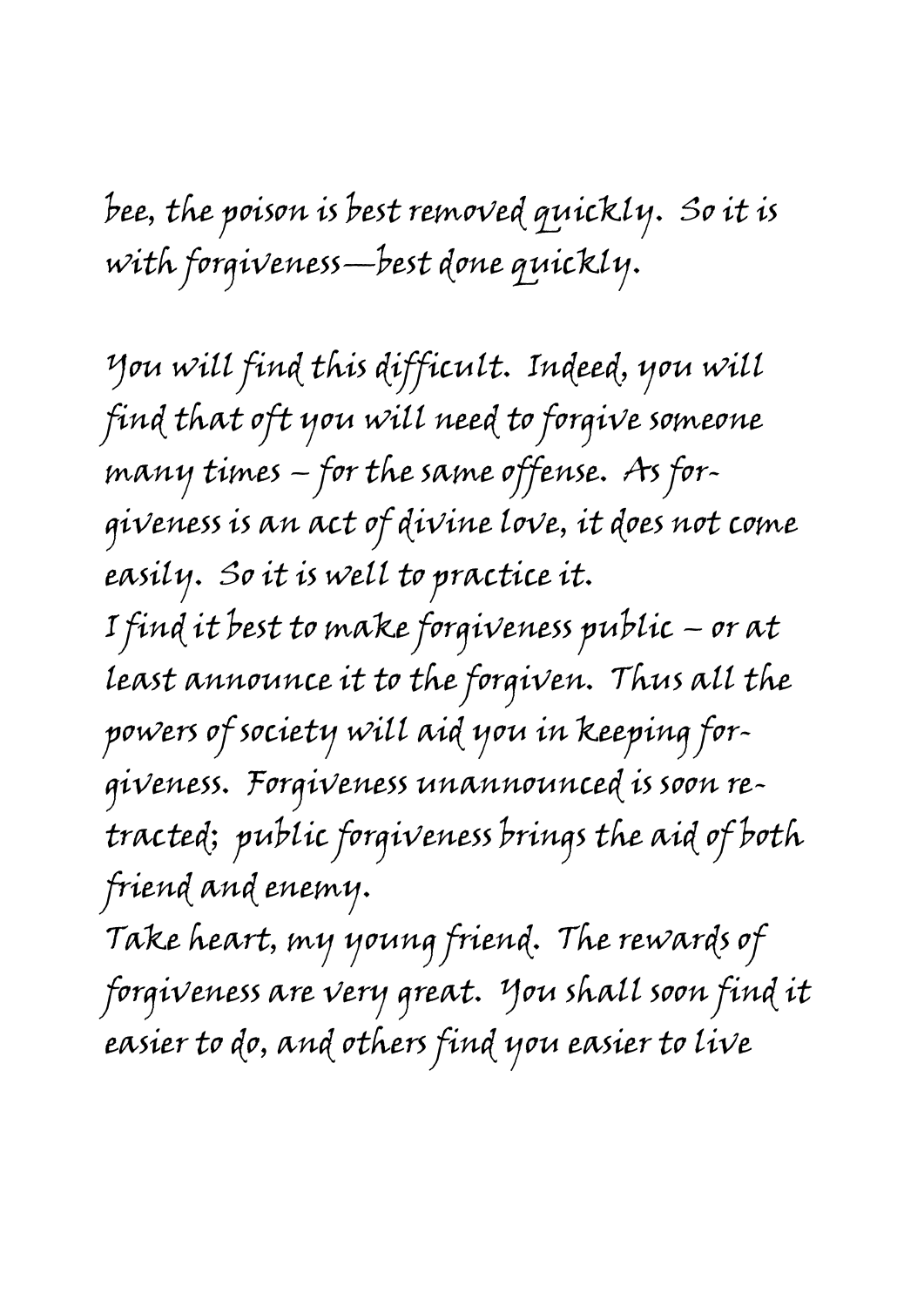with. Of far greater importance is this: God is most forgiving to those who forgive.

I remain, In old age garrulous, Isaac the Alchemist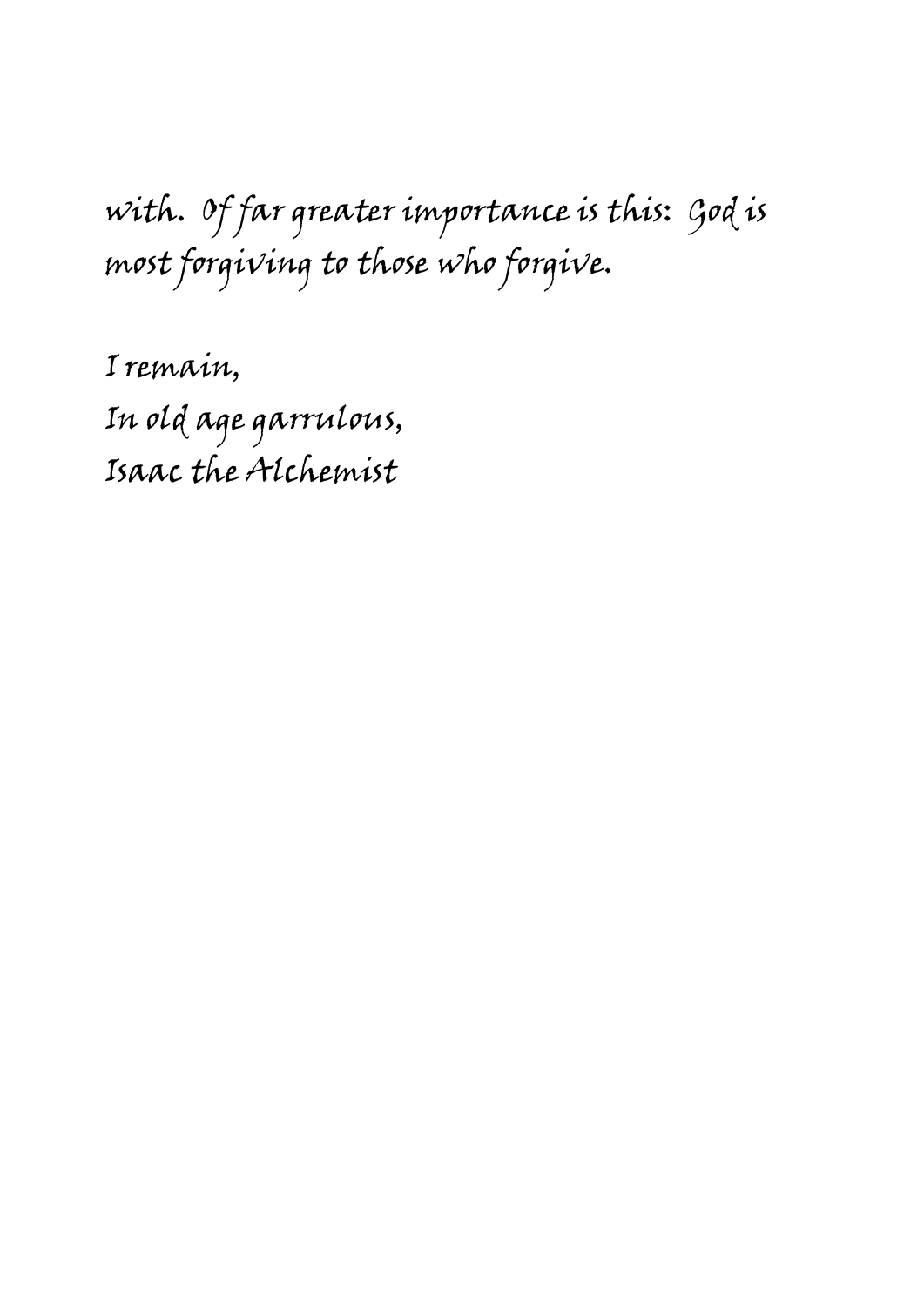*The Faults of Others—even Others-in-law* 

I do quite understand your point of view. The woman is being unreasonable. Being that she is your wife's mother, I suspect this will continue for a long time. The real question is, what are you going to do about it?

There is no sense in applying to your wife's father. If he could have corrected this fault in his wife, he would have done so years ago. Therefore, you must either correct it or bear with it. I suspect the former is not within your power; therefore, you must bear this with patience. Consider it a trial from God, who permits such burdens. Therein lies the solution to your trouble. As God has committed the problem to you, it seems only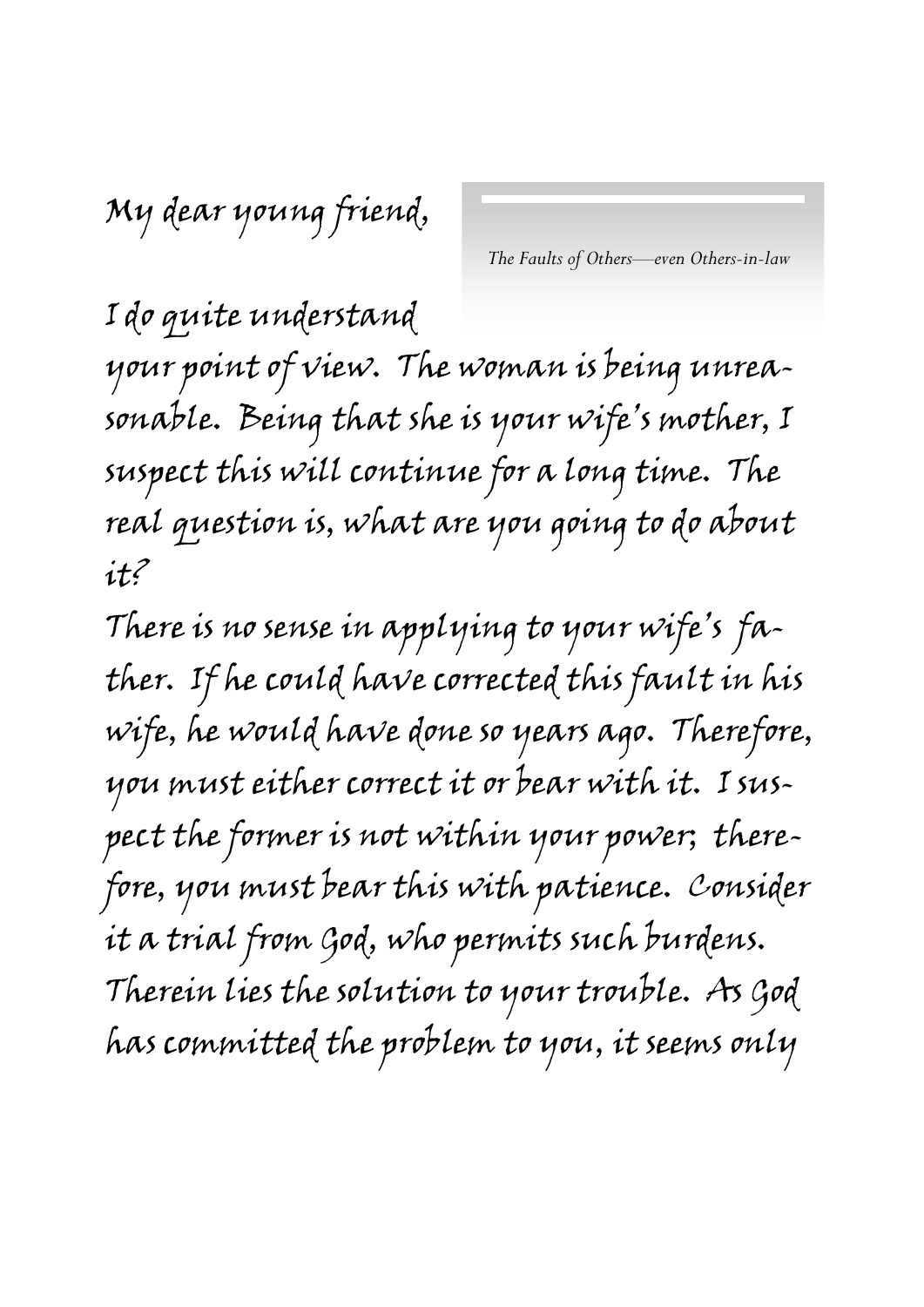fair you should return it to him. He, after all, has power to deal with it. But I should warn you. His method of dealing with it is often to strengthen you rather than cure her. You should be prepared for this.

Is it not the case that your anxiety is caused by your own unreasoning attitude? You expect her to be a paragon of civility, utterly reticent in giving advice – can the same be said of you? Especially to one much younger than yourself? I

think not. You have – I love your phrase for it – a double standard! One measure for you, another for her. Our Lord tells

*Latin "regula dupla", literally a standard which is folded twice.* 

us that we are not to do this. We are to love others as we love ourselves. Is it not the case that in your love for self you are quite forgiving of your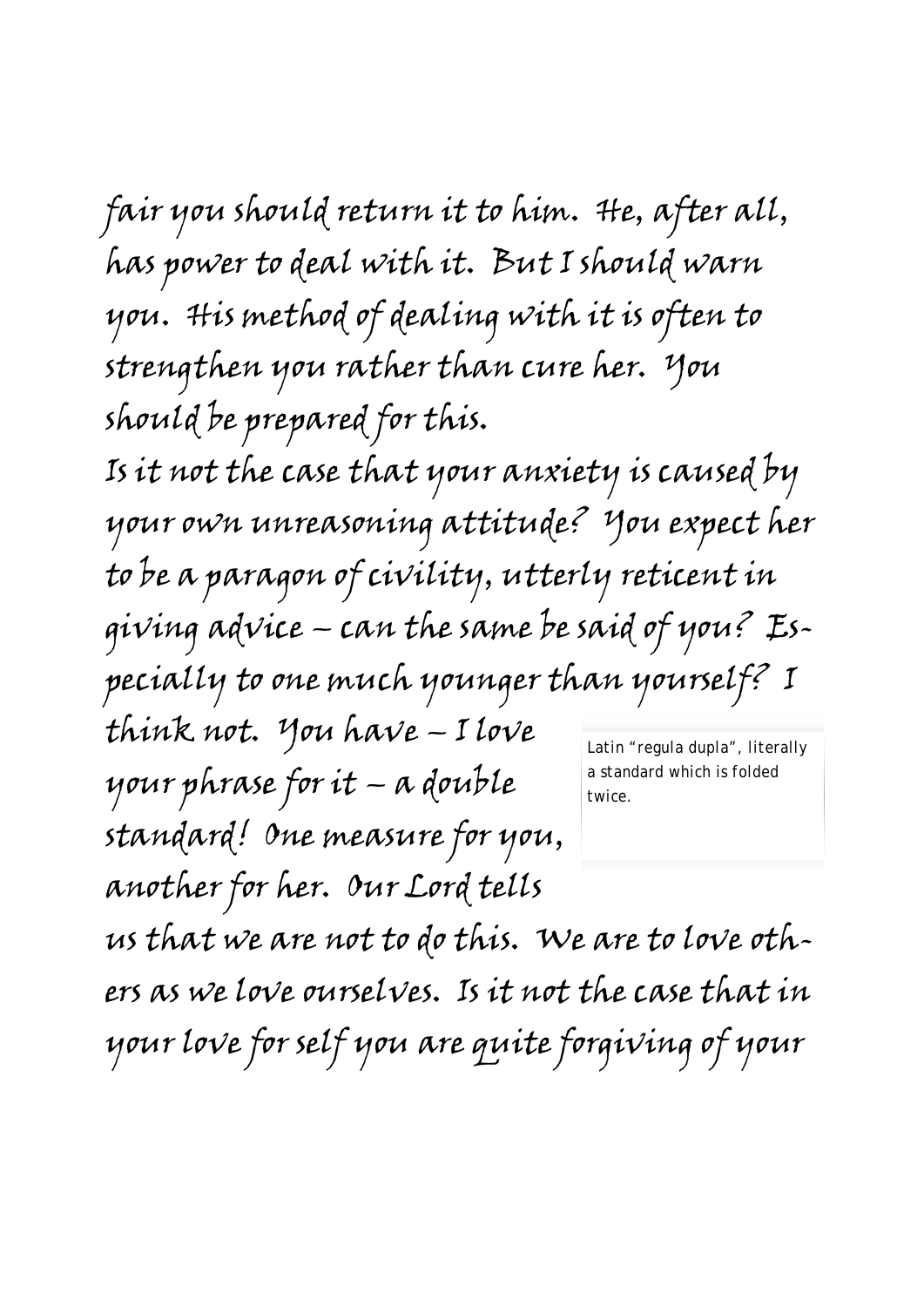own errors? Be charitable enough to extend the same standard to her.

Consider it: if all were perfect in our world, how could we suffer for Christ's sake? Surely that is a great virtue. This is such an opportunity. She is now kin to you, and you should take such suffering as being for His sake. In so doing your true character will be revealed. If that character does not please you, then pray to your Lord to amend it. You are yet young; there is time.

You may well ask how I dealt with my wife's mother. She never had a difficulty with me. From which you may conclude that I had all the difficulties. But time and her good heart washed this clean. We forgave; I grew wiser. It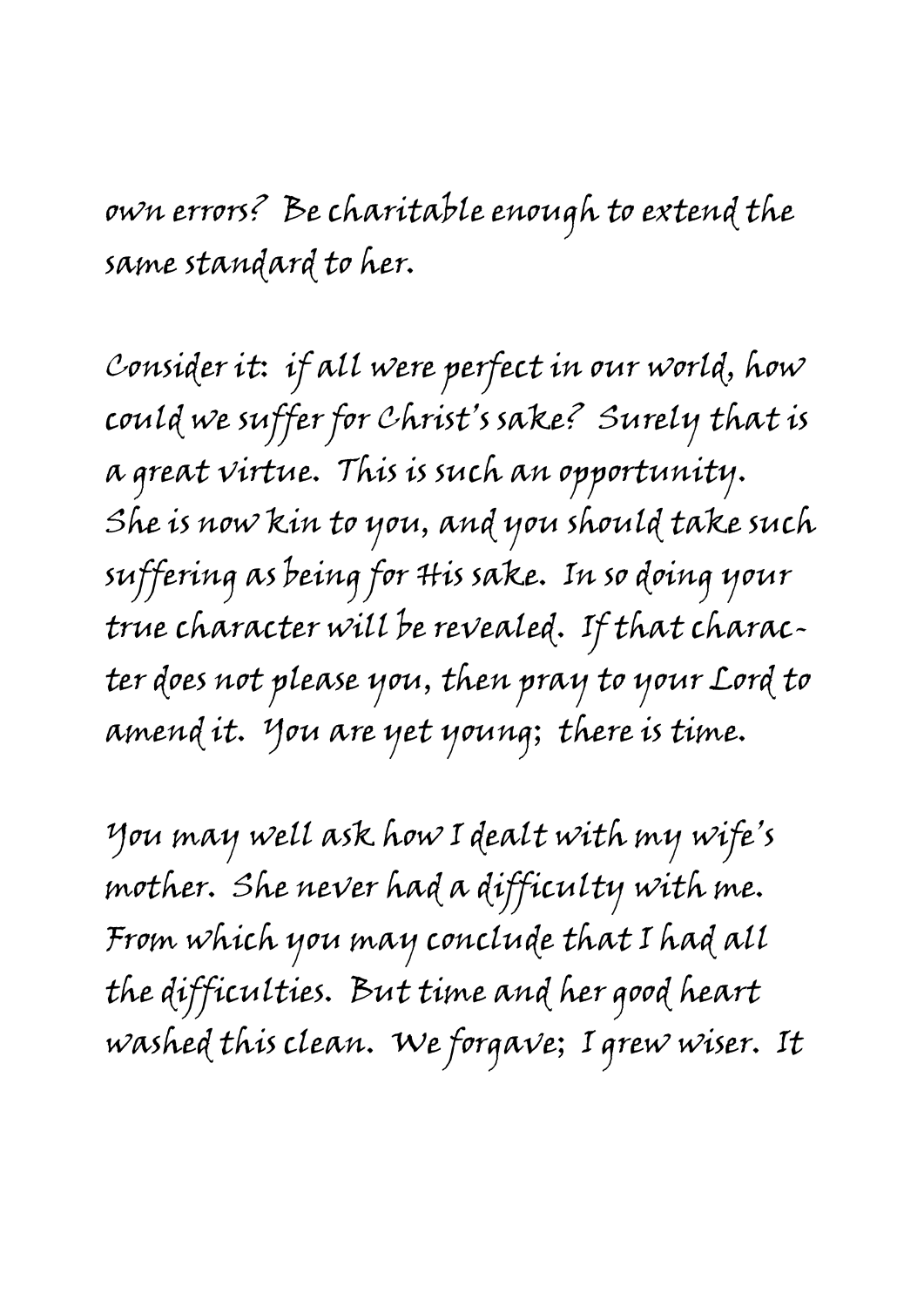is sometimes God's way. I have seen this as a husband and as father; the coin has two faces.

Trusting this finds you at peace, I remain, Isaac the alchemist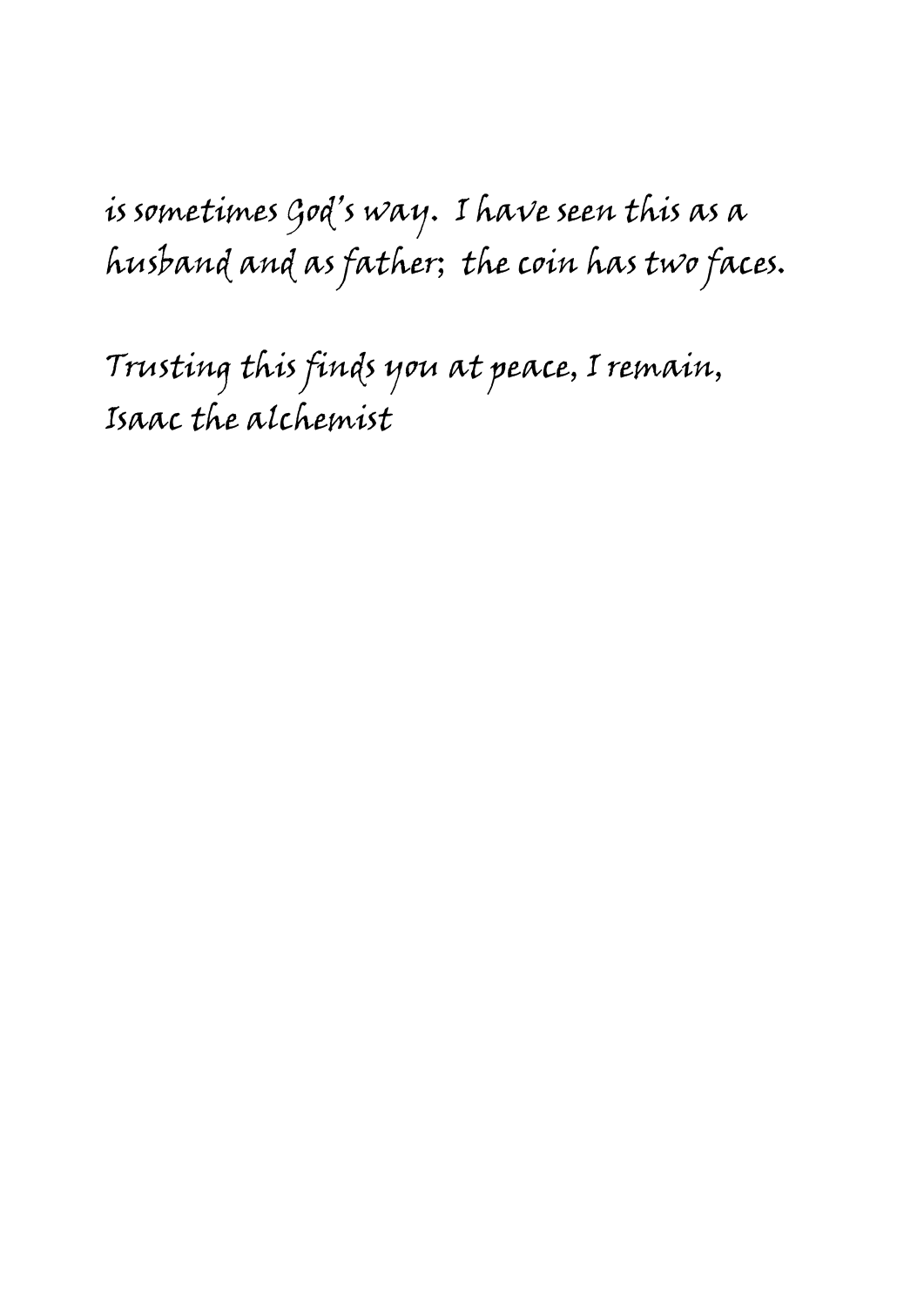*On Temptation* 

You do live in a difficult time. Can it really be that your friend is at all serious that the only possible reaction to temptation is to yield? I suspect he would not be so willing to proclaim this principle if the temptation were to cowardice. You might bring up that example. He fancies himself an athlete, you say; no athlete can do without courage. Every athlete faces the temptation of giving in to pain and exhaustion. Ask him what he would think of that.

Temptation is a very useful thing, though you may not know it. Did you know it as a prod of humility? Think of it thusly when next you give in to some minor temptation – and remember that you, too, are human. By temptation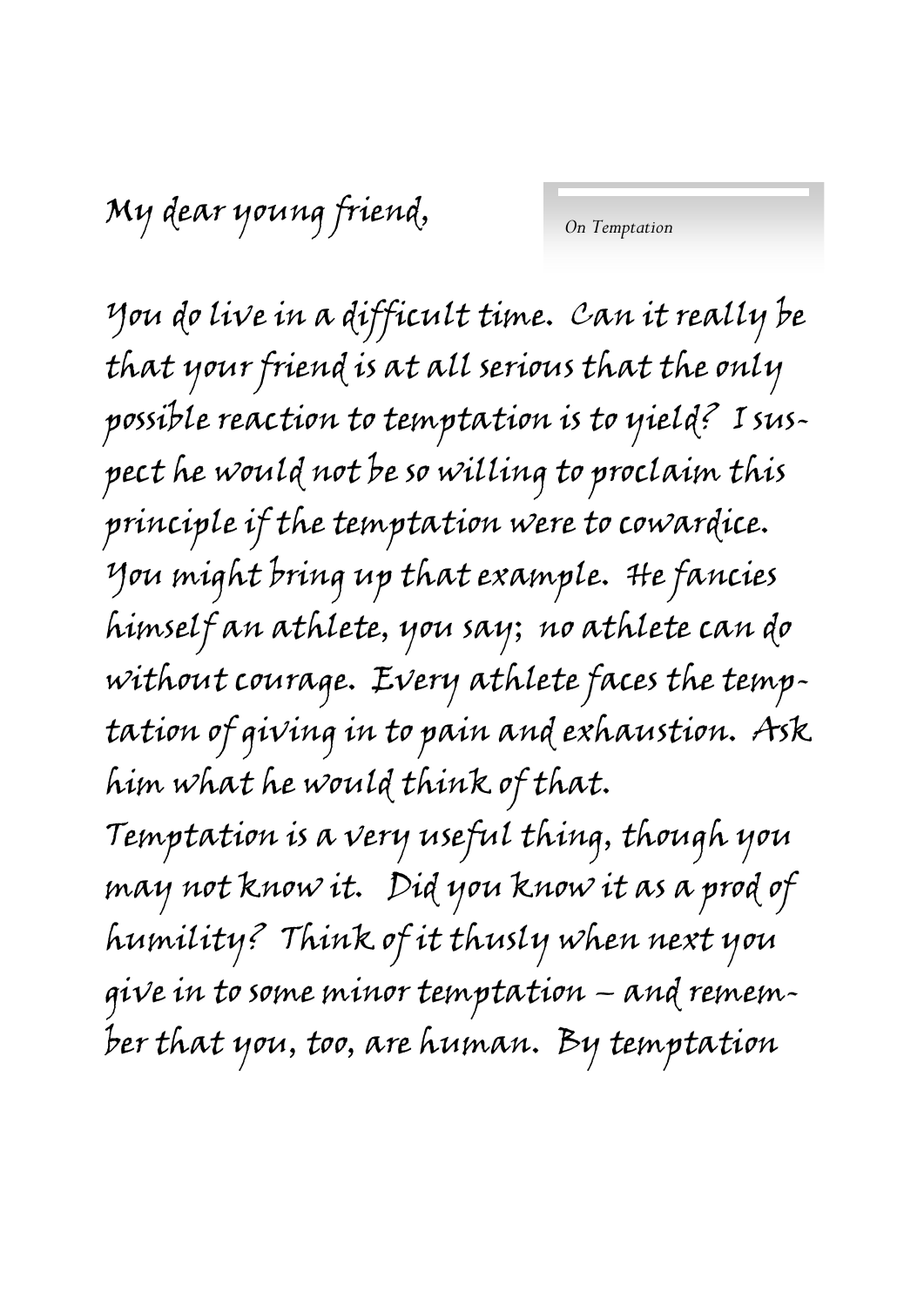you are purified, too. When you resist the devil you become stronger in the faith. But most of all, temptation is highly instructive. You may not think so. But consider: in temptation Satan points out each of your weaknesses in the order most vile. By his attack he lays out for you a map of your own soul and its weaknesses. Take this map and plan your campaign to defeat him.

Daily should you pray, "Lead us not into temptation, but deliver us from evil." Indeed, if you will ask, our Lord will arrange matters such that there is no temptation too strong for your character. But you must ask – and be willing to receive the answer. It may be that he shields you from things you thought you could bear – and thus you know that you are weaker than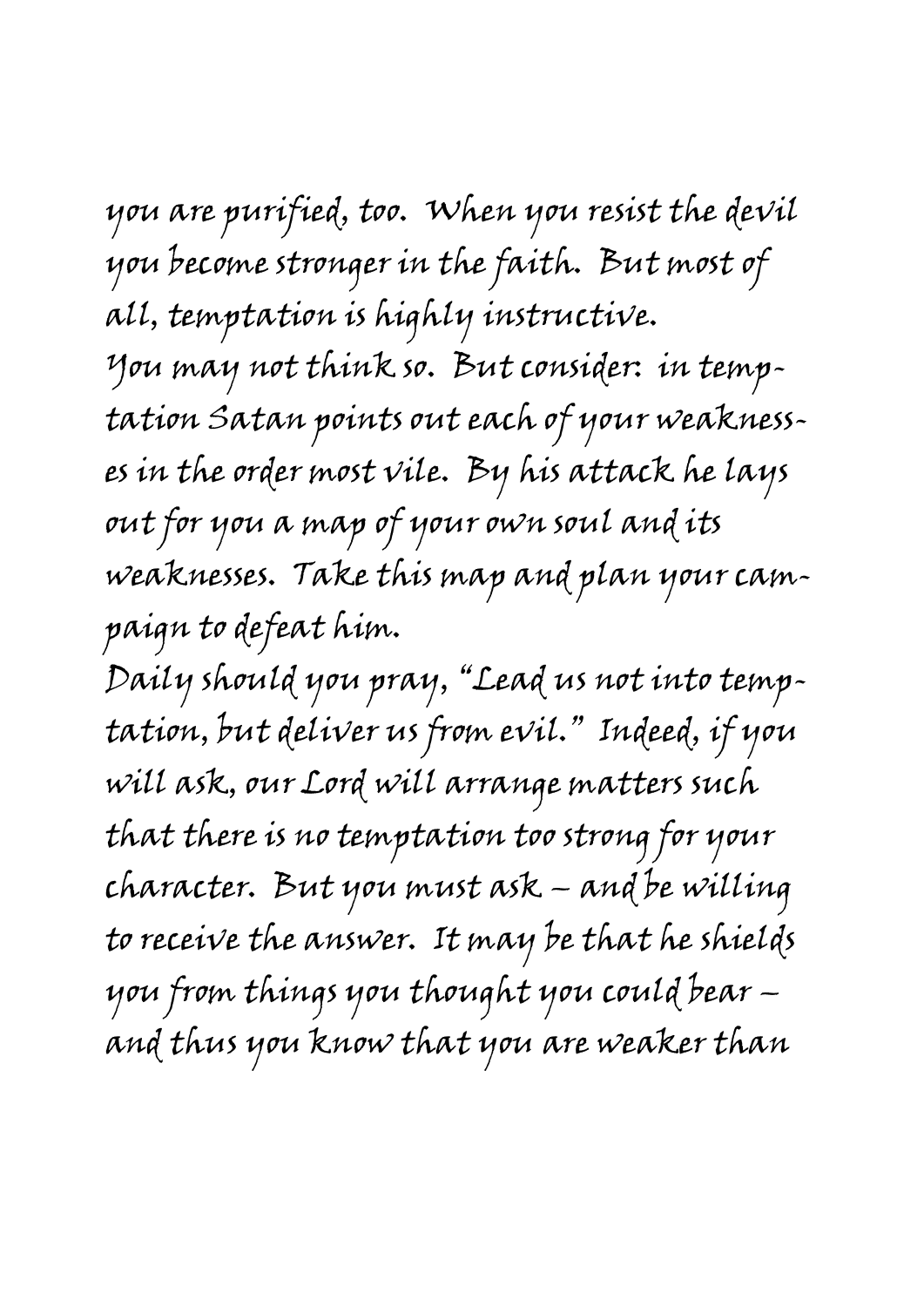you believed. When that occurs, do remember how temptation starts. It flows from a scant trust of God and a wavering mind. It is your faith that is being tested in temptation; do you really trust that God's ways are far better than your own? If you doubt that in your mind, temptation will grow quickly.

The greatest of fortresses are built block by block. So it is with the great saints. They are built temptation by temptation.

Hoping this eases your mind, I remain Isaac the alchemist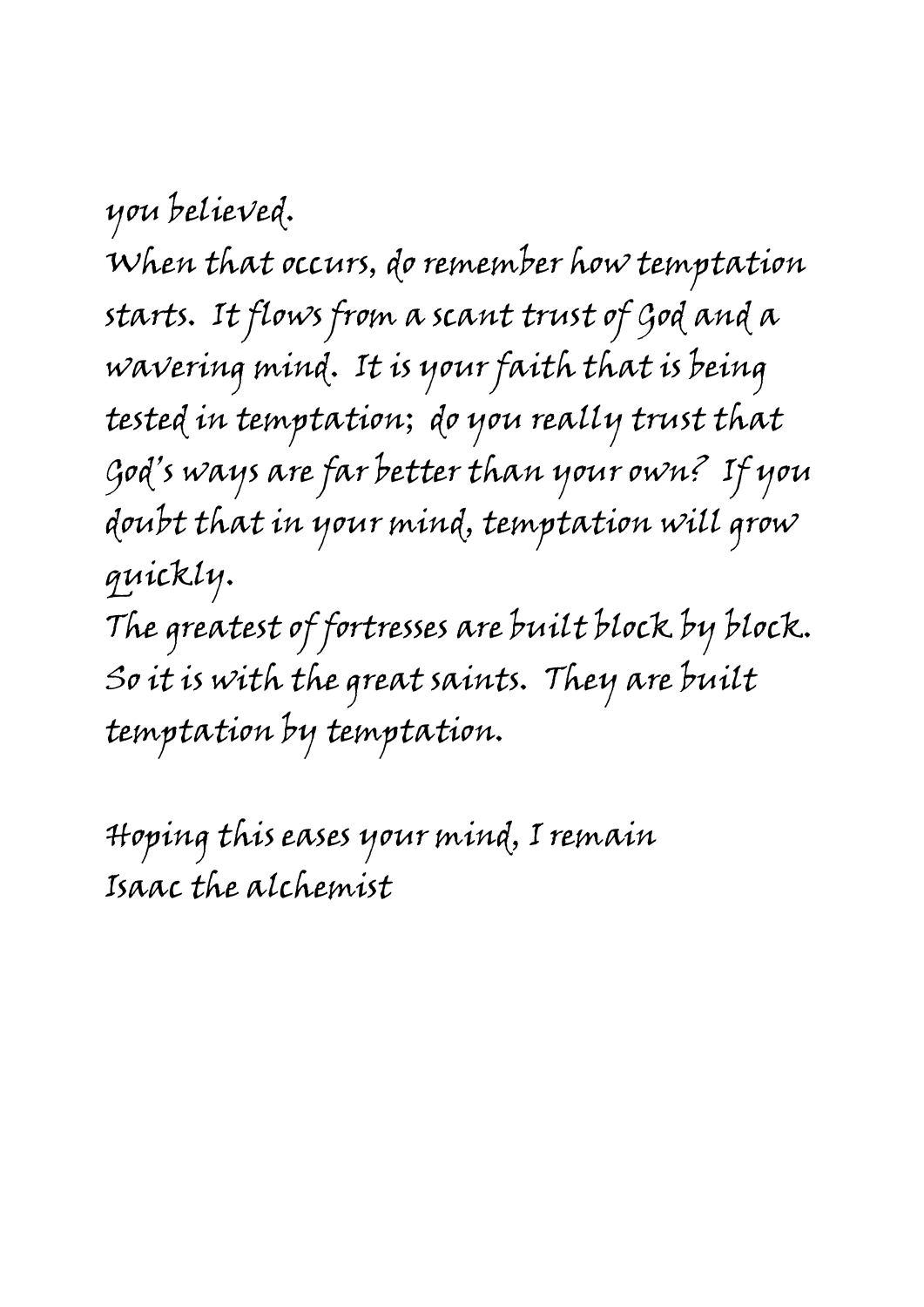*Pray for your enemies* 

Just how many enemies do you think you need in life? Surely you have found by now that one is quite sufficient for your days. You are only making a greater enemy of a lesser one by your actions. It is quite the case that the man is an ass. Indeed, as you point out – at far too great a length, you are much too verbose – the man simply lacks any credible evidence of being a leader of men. I regret to inform you that those who are above him often find such men of great use, especially in performing unpleasant tasks they would not themselves touch. Some shovels are reserved for the manure pile. *Look who's talking!*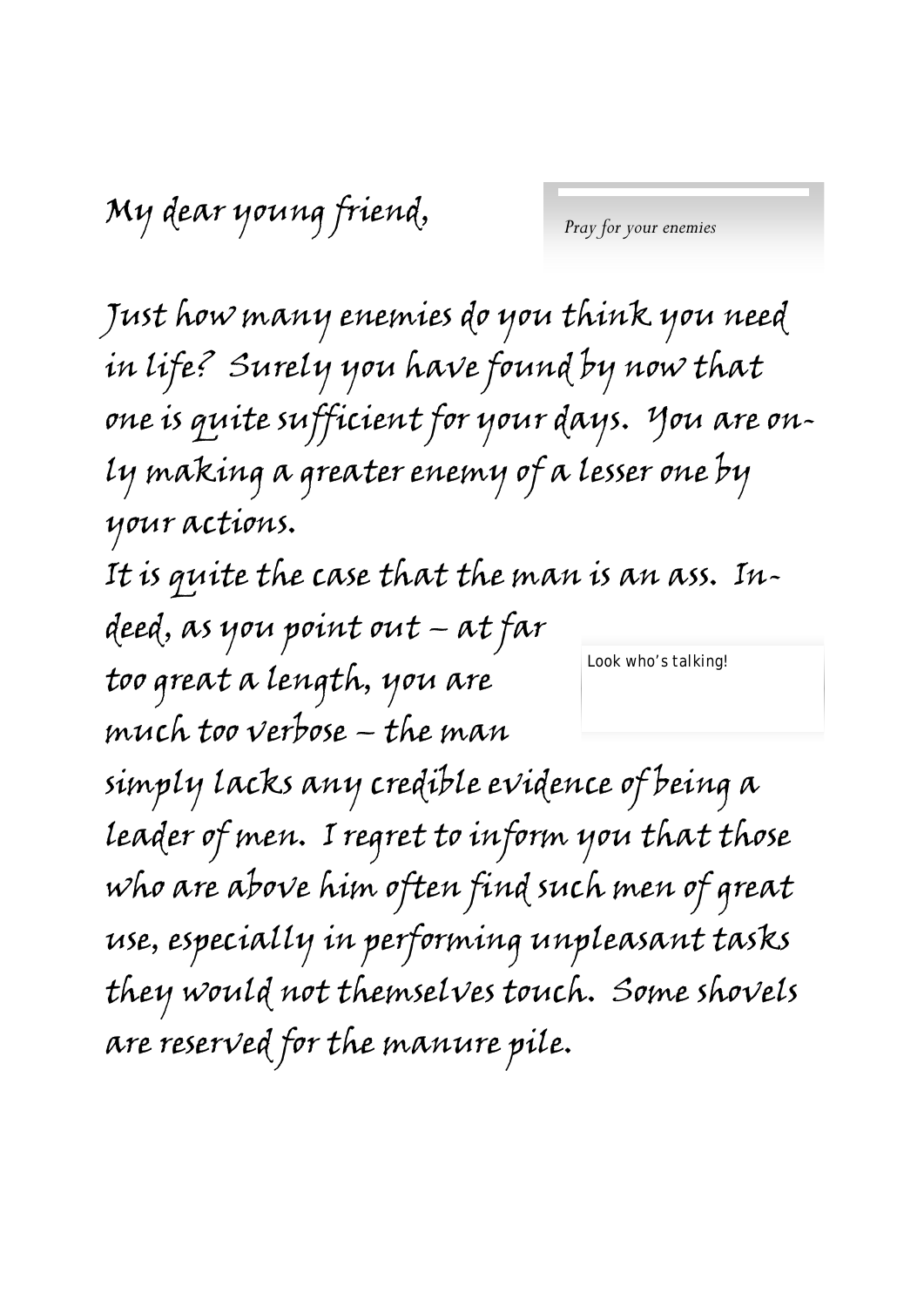The true question is this: what shall you do about it? Have you tried Christ's method? It is recommended by the highest of authority. First, you must begin by doing good to this man. This does not seem natural. Indeed, it is not natural; it is divine. Our Lord did much the same for us at the Cross. I can assure you that he will suspect nothing, for your motives would never enter his mind. Seek the good you can do him, and do it.

But our Lord continues: bless those who curse you. This is more difficult. Doing good may be seen as currying favor; this will be seen as incomprehensible. Let it. It will baffle your enemy to a great degree. Speak kindly to him; speak kindly of him. He is well accustomed to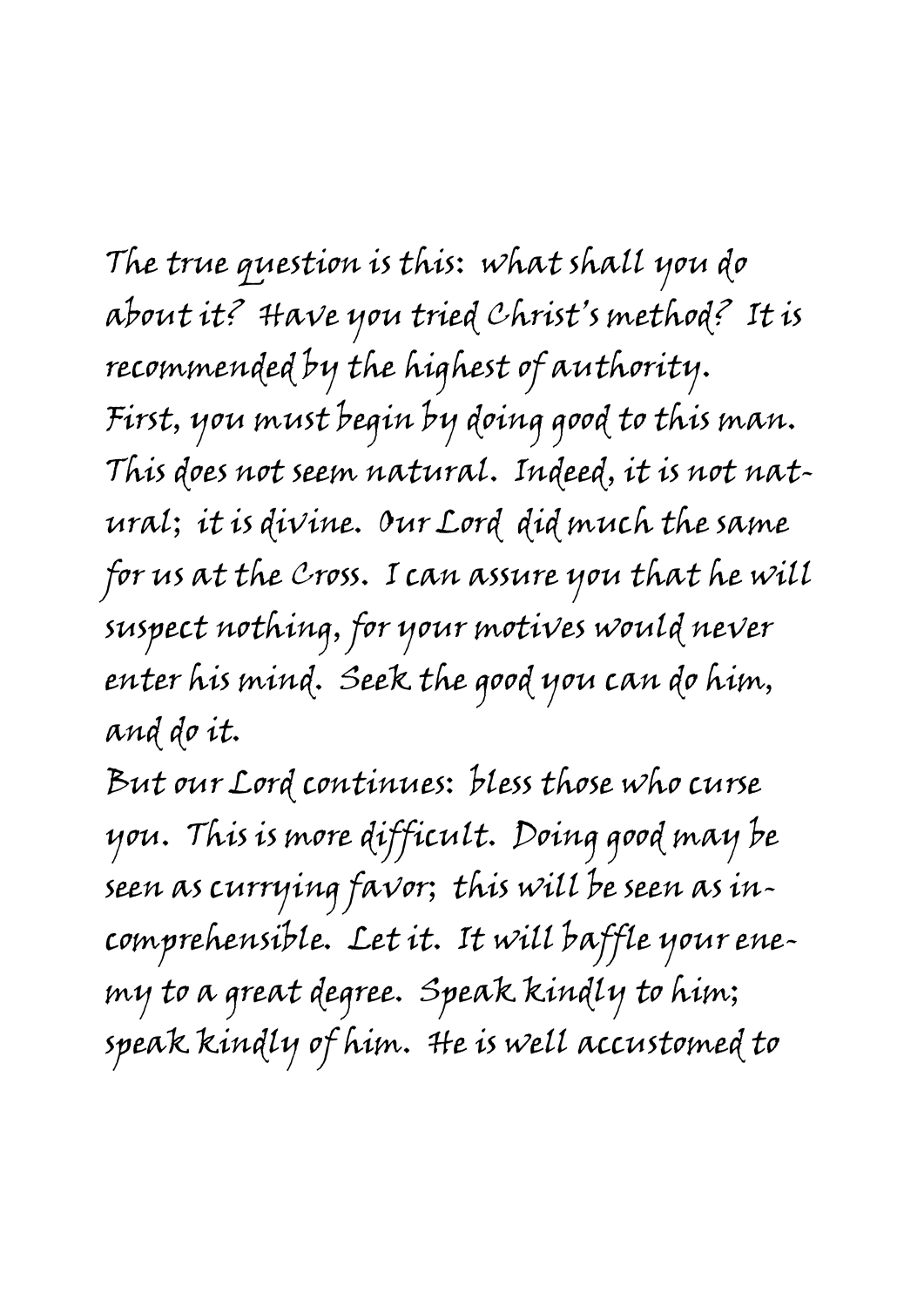dealing with anger; his skill in dealing with peace is not nearly so polished. Thus you see that you transfer the battle from his ground to your own.

Then you must seek ultimate victory. Go to your Lord in prayer; lift up holy hands and ask for his blessing at the hands of Jesus. Surely you would not deny even this man his salvation? If you would pray for his salvation, which is the greatest of blessings, what smaller blessing is beneath your contempt?

Remember, my young friend, that in war you have but two choices – to destroy your enemy utterly or, after defeating him, to make him your friend. The first is beyond your power. You may defeat him again and again, only to find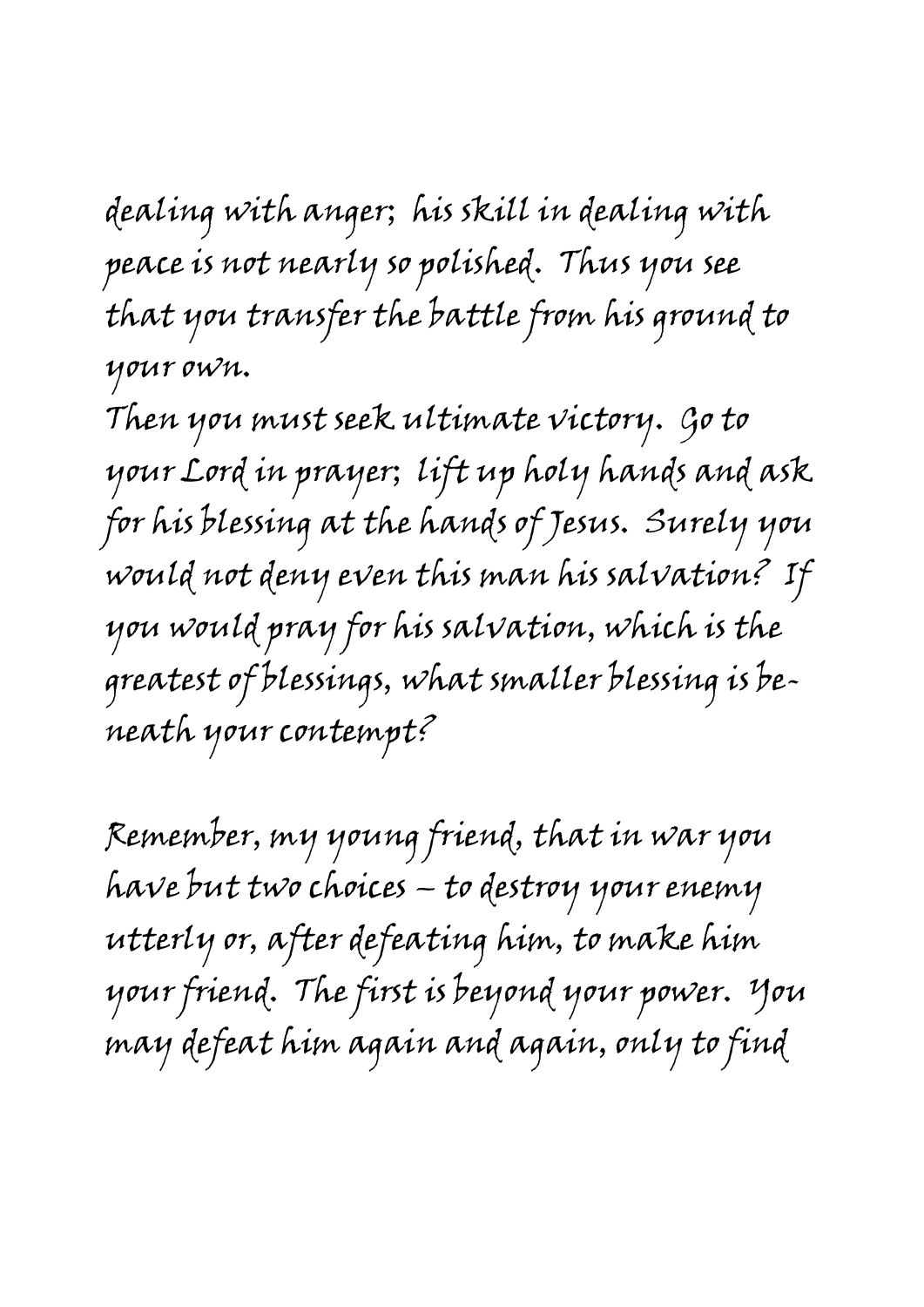his hatred and effort redoubled each time. Do not let the taste of victory deny you the joy of triumph. Make this man your friend, whatever the cost.

You might well ask how I know this. As I read your letter I could see the man's face, for I know him in my own life. We are now friends. He is still an ass, but a friendly one. And you know how well they bear our burdens.

Wishing you complete triumph, I continue, Isaac the alchemist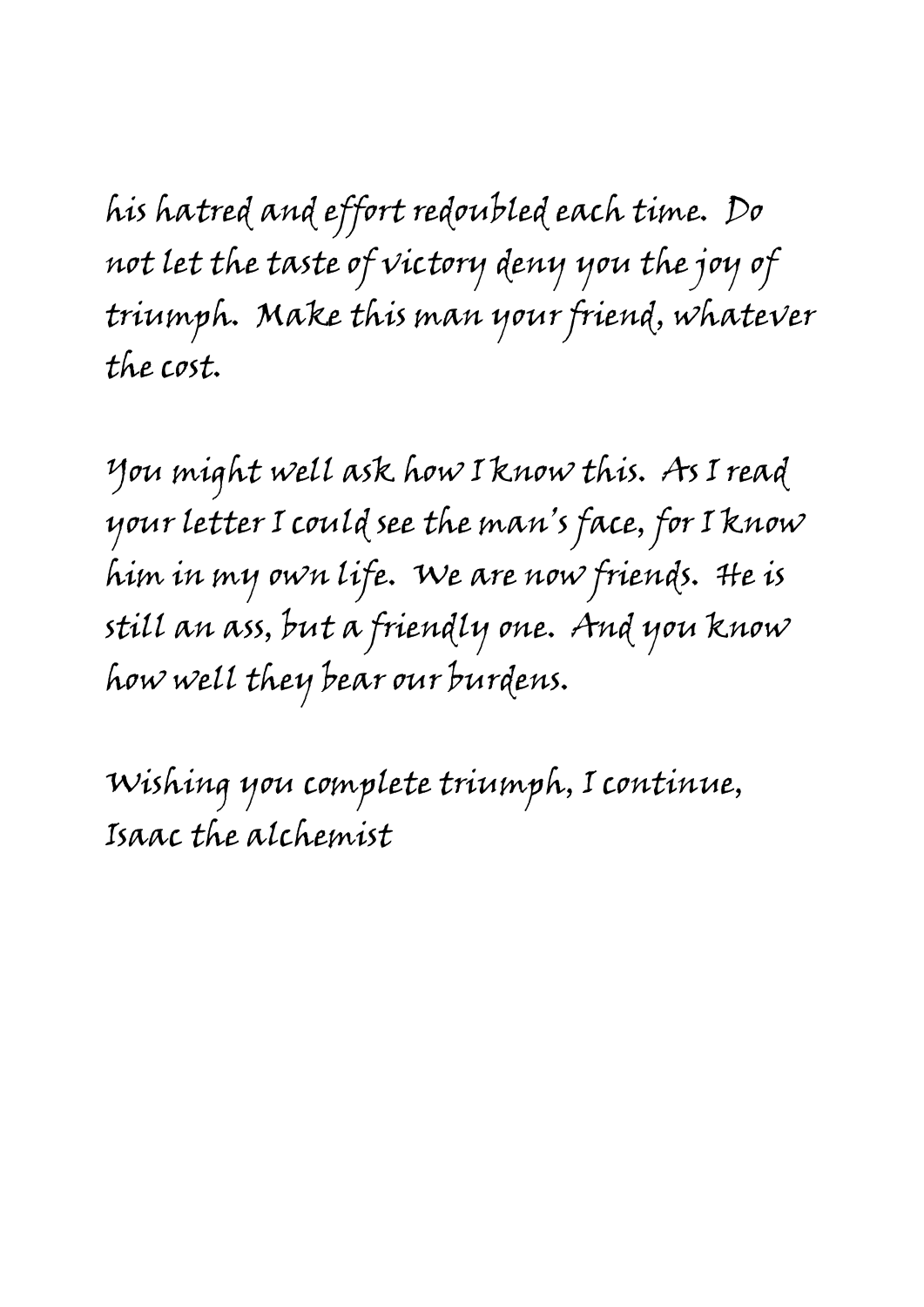*On Intercession* 

One does wish that you had the faith to see the foolishness of your objection. You are looking at matters through the eyes of the world. Of course things look distorted in that view. Look at them through the eyes of Christ. Your complaint, in short words, is that your ass of a ruler should be looking after you, not you after him. If he knew the proper use of his authority, he would. He does not. You know that. So you complain that you should not intercede in prayer for the man. You are grievously mistaken. Intercession is the privilege of the mighty, not the weak. Consider, for example, that your Lord Jesus Christ makes *I believe the word would more likely be "boss."*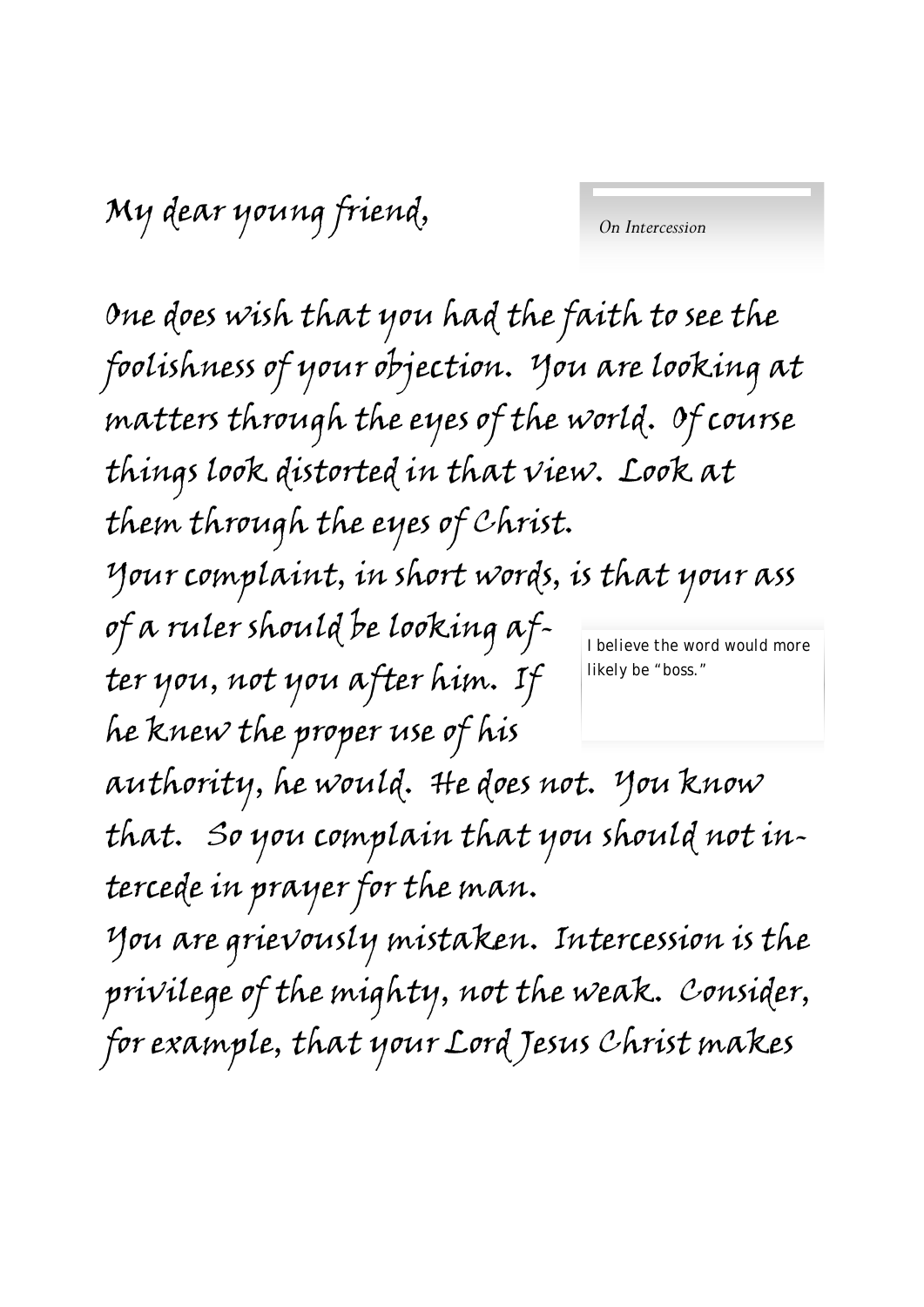intercession for you, as does the Holy Spirit. In times of old, prophets, priests and kings made intercession. To put the matter as principle, it is the mighty who intercede for the weak. So your complaint is reduced to this: you presume he is mighty and you are weak. This is utterly wrong. You are the child of God. He is not. Which of the two of you is now the mighty? Is it not you, the man with access to the throne of grace upon which sits the ruler of all creation? No emperor ever born has such power and authority. You are his child.

Therefore, he rightly commands you to make intercession. Indeed, I am to make intercession for the Emperor himself. Is that not a sign that those of the church are mighty? If for the ruler of my land, then surely also for those I meet.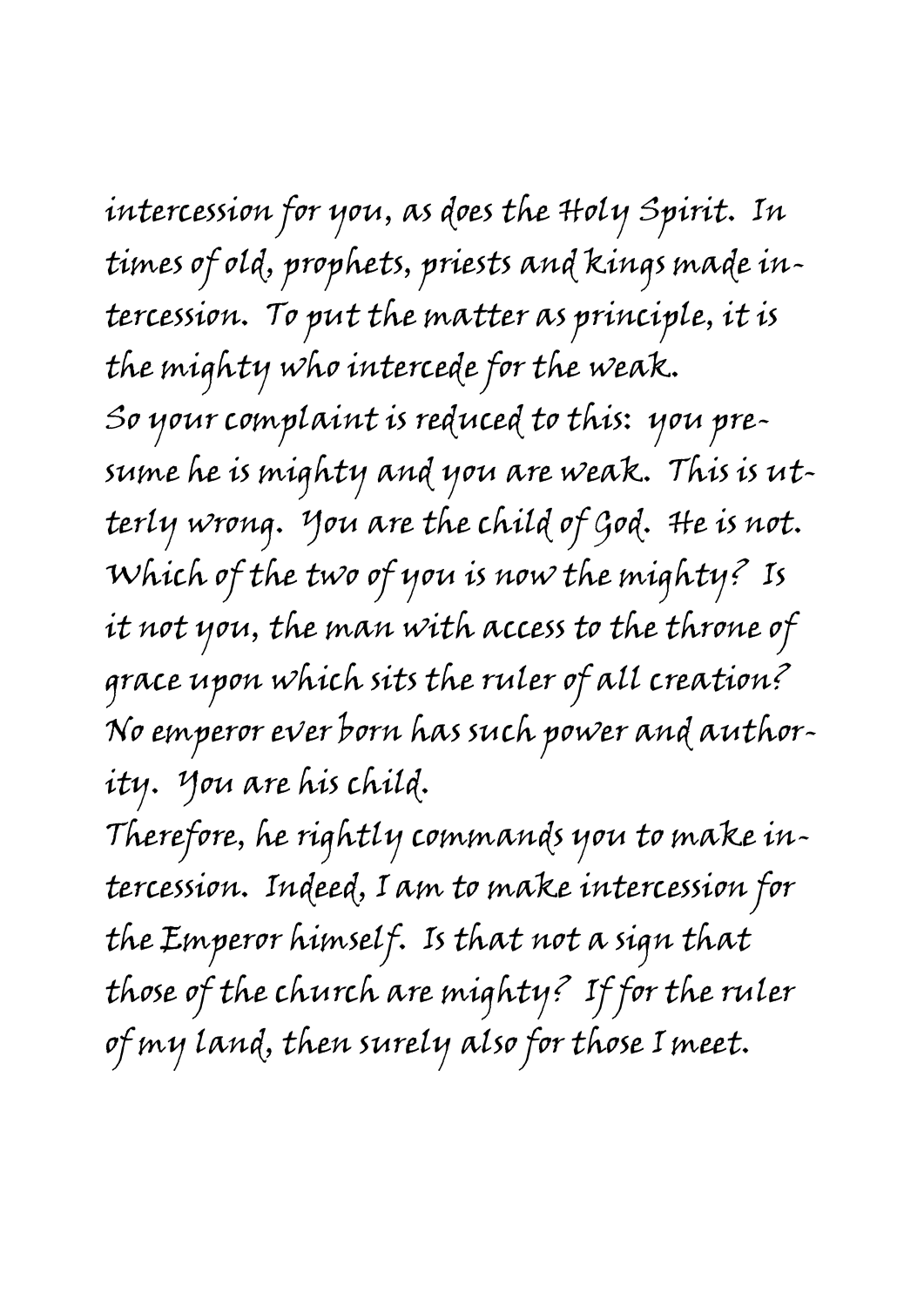So do as you are commanded. Jesus knows the weakness of your faith, but he longs to hear your prayers. You are his disciple; do as he did. He prayed for those who crucified him. The Father sends his rain on the just and the unjust. So should you intercede for your enemies, as one whose heavenly Father is King of Kings and Lord of Lords.

Seeking always your maturity, I remain, Isaac the alchemist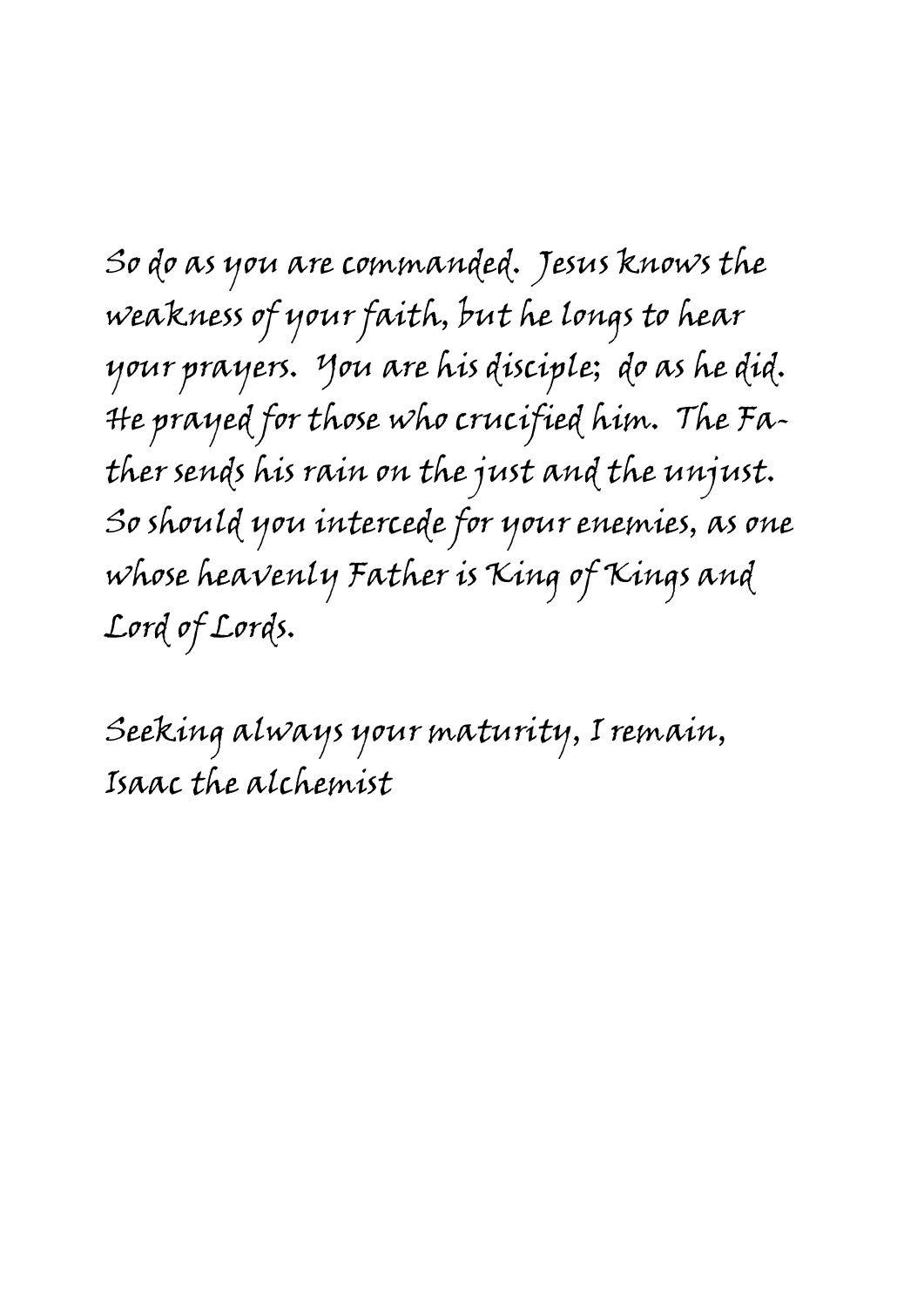It astonishes me that you trouble yourself to visit this physician of the mind. From his advice, he well deserves the title we accord our physicians: leech. It seems he has extracted a great deal of money from you. His prize achievement thus far is this: he has made you feel guilty about feeling guilty. It is absurd. All this because you "worry too much." There is certainly a good reason why you have received no help from your Lord and Savior in this. You worry about anything and everything that could possibly occur. Can you not see that, while any one of your worries could become reality, by no chance could all of them do so? So most of what you worry over will never be.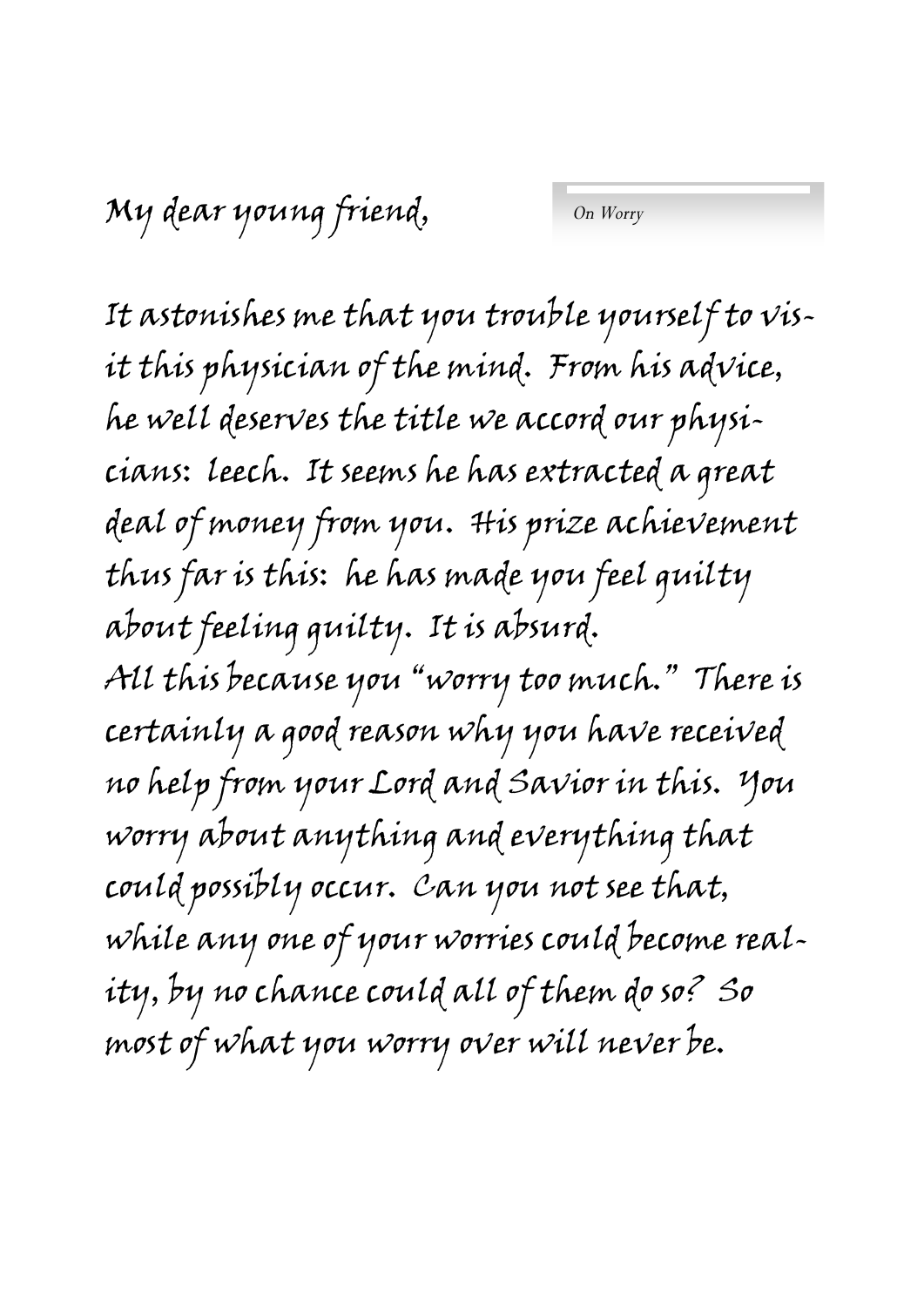Consider well: what are the things you worry about? First you worry about that which you have. You worry about your possessions, you worry about your family. But did not our Lord command you to commit such troubles to him? With good reason; he holds the future. If you will place him first, does he not have the power to secure all that needs be secured? And dispose of all that needs be disposed? It may be also that you worry about that which you do not have. This divides in two: those things you want, and those you fear. But is not the Father of Lights the source of every good and perfect gift? Does he not know you need these things? As for those things you fear, who better than the omnipotent would you have deal with them?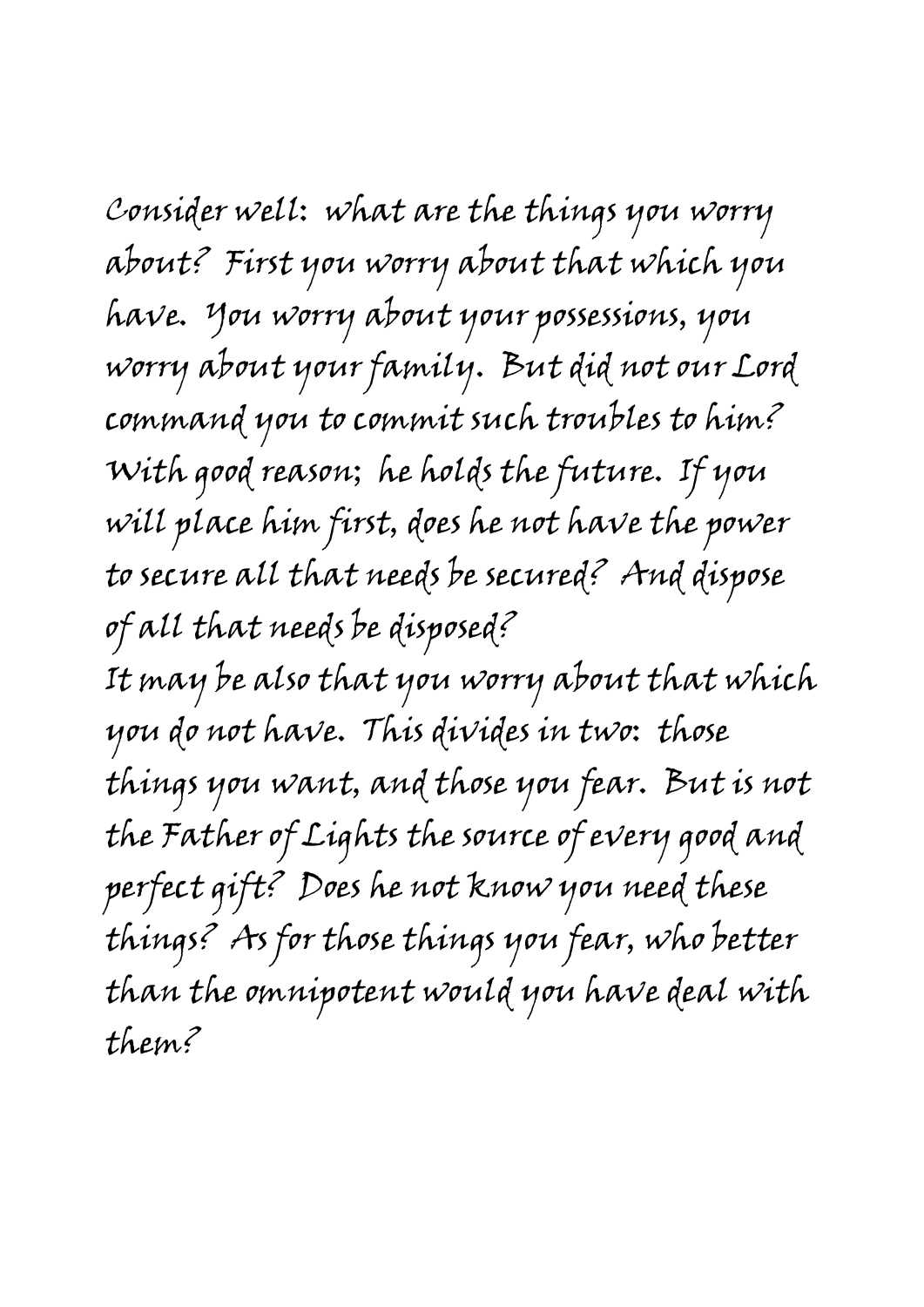The matter is one of faith. Look back at your worries; how many of them have become reality? Of those, how many were beyond the strength of God? You see the foolishness of it all, if only looking to the past. When you become old enough to value each day as one more precious gift, you will see that each day has enough worry in it. Borrow nothing from the morrow. Better to be in the hands of the moneylenders than the grip of worry. An older, wiser man once gave me good advice on this. "Trust your troubles to the Lord – he will be awake all night anyway." As long as he is up and about, you can sleep soundly.

I calmly remain, Isaac the alchemist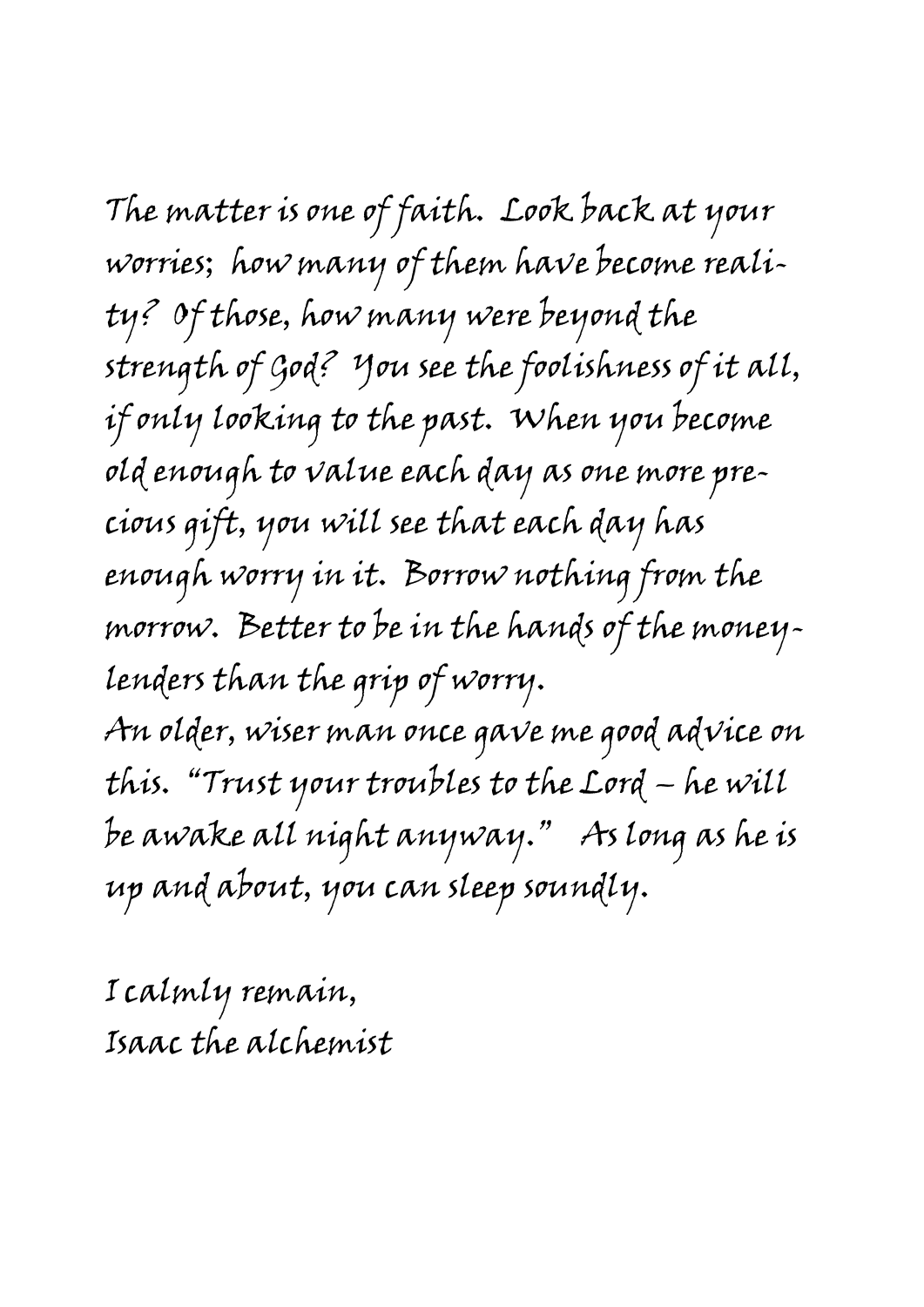*Godly and worldly sorrow* 

Perhaps it is opportune to explain to you the difference between godly sorrow and worldly sorrow. Your letter seems to confuse the two. If you will keep these two ideas in separate paths you will know in which way to walk.

Worldly sorrow is common enough. It regards sin as folly, which is true, and is primarily regret for the consequences. Should you go to the blacksmith and enter into combat, your face will soon show the results. Your regret will be for the pain you suffer. You will say, "I was a fool to do that." This is true. But it is not godly sorrow. Many such mistakes would be required to gather even a small portion of wisdom.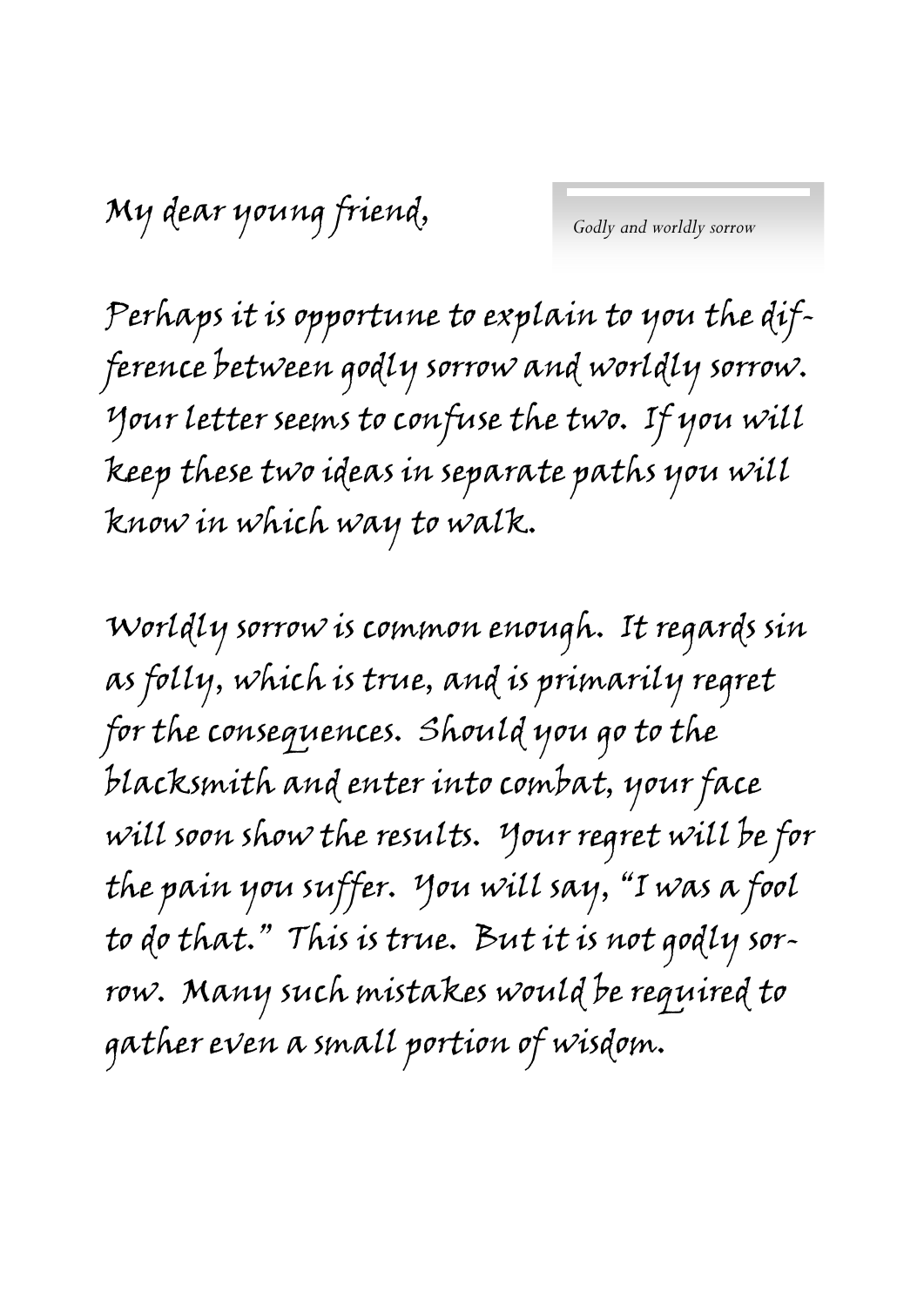Godly sorrow views the matter quite differently. It regards sin not only as folly but much more as an offense against God. "Against thee, thee only have I sinned," as King David wrote . Godly sorrow seeks restoration of fellowship with God. Worldly sorrow seeks this world's wisdom that we might not repeat the mistake. How, then, does godly sorrow work this restoration? By confession – as you see in David's example. If you confess, then God will forgive. You might well ask, "Does not God already know my offense?" Indeed He does. He is waiting for you to admit that it is an offense, a sin. You do this by asking for his forgiveness. Asking forgiveness carries the necessary predecessor of ad-*Psalm 51*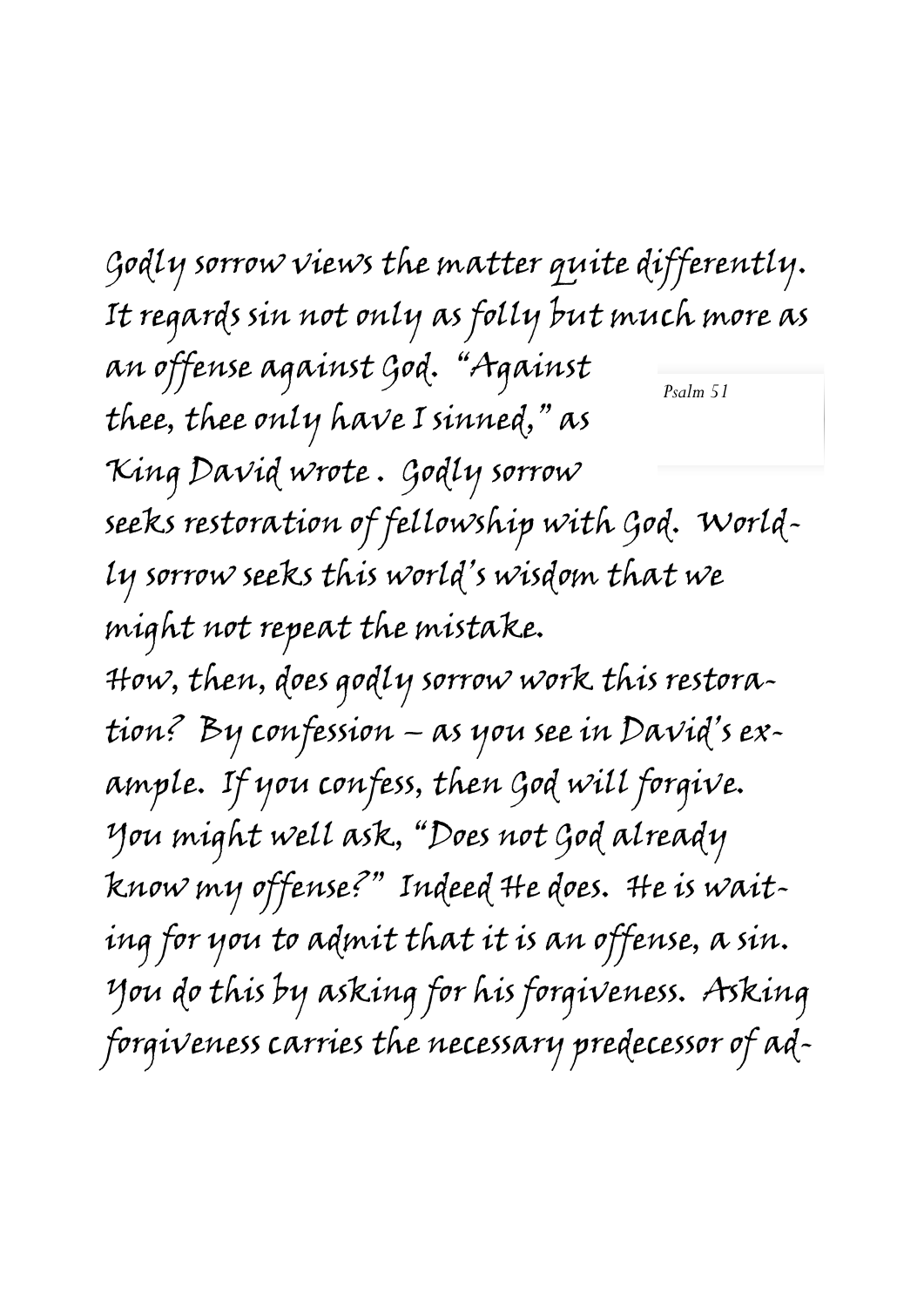mitting sin. No one asks forgiveness for that which is not sin.

In so doing you gain the strength and insight of the Holy Spirit, and thus you gain great wisdom. So you see that worldly sorrow is of but little profit; godly sorrow is great gain. By such you may be wise beyond your years.

Stumbling in such paths myself, I remain, Isaac the alchemist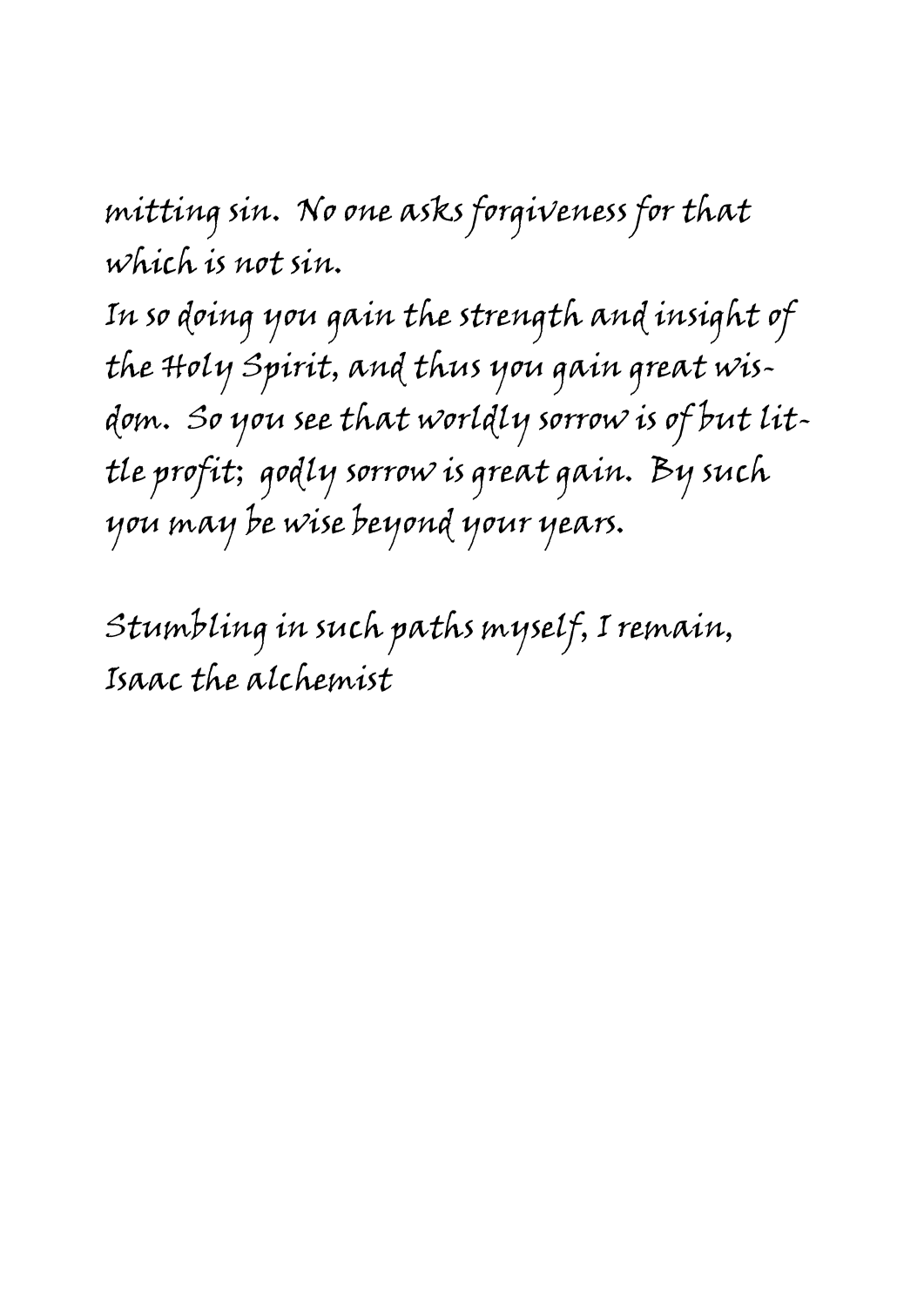*Knowledge vs. Truth* 

Thank you very much for your new style in letters. I must admit that your thinking machine produces fine penmanship, and the larger letters are most pleasant to my aging eyes. As my honored father put it, "It is no disgrace to grow old. But it is not particularly convenient either."

You greatly esteem the learning of your time. Indeed, from your description, it is of great concern to you that you acquire some specific type of this learning, so that you may be well thought of by your friends. No doubt some of this is necessary. But would you permit an old man four questions about your learning? By which you might distinguish knowledge from truth?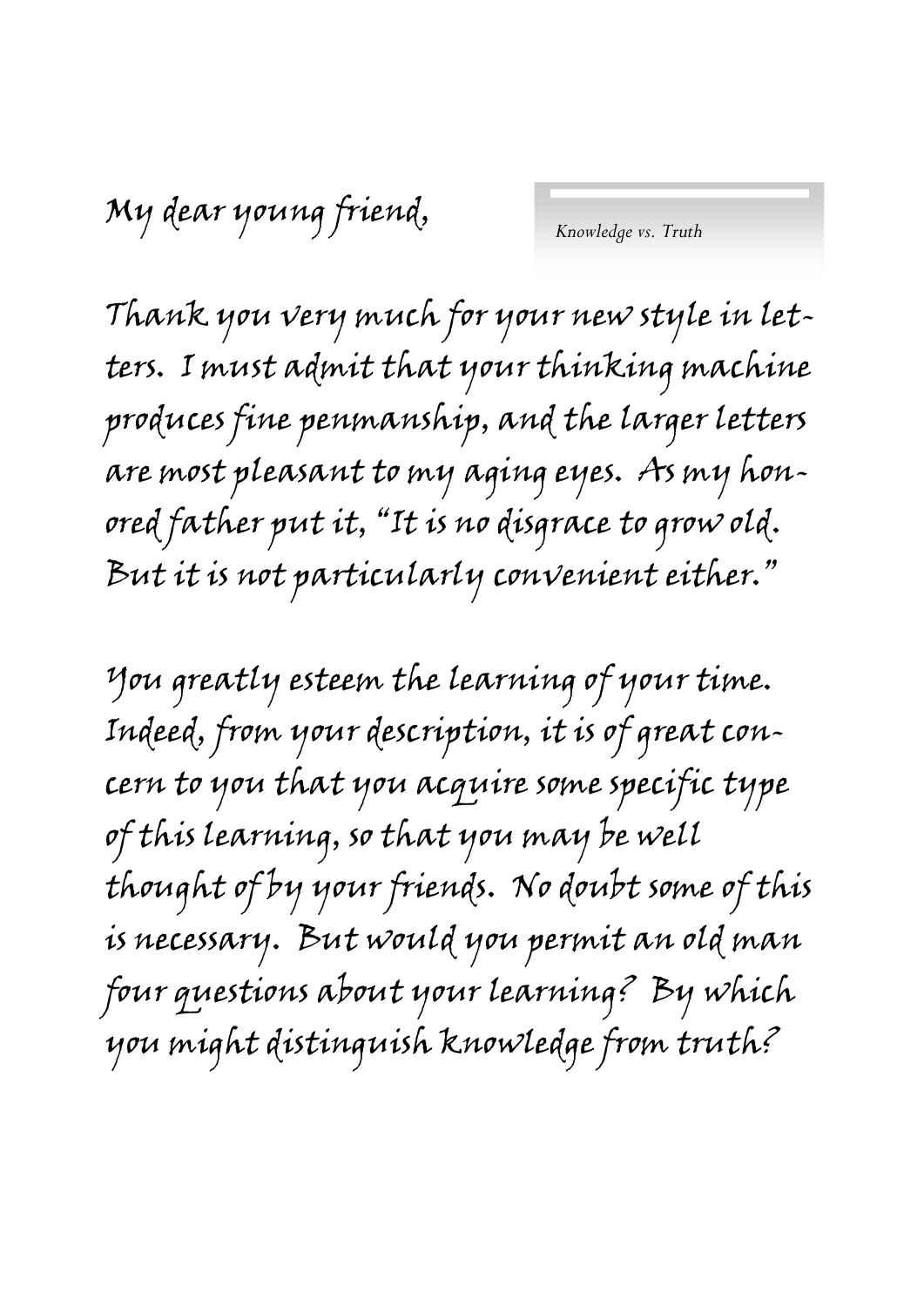First, is it profitable for the soul? My knowledge of things agricultural is most necessary for the

feeding of my belly. One must know the seasons and the times.

*Isaac is probably referring to the Day of Judgment* 

But on the day this will all turn to nothing. So therefore it is of little profit eternally. But if I take the fruits of my labors and share them with the poor, I will hear, "Well done," from my Master. One is knowledge; the other, truth.

Next, does it tend towards peace or faction? Those of great learning in our time take much pleasure in what is termed learned debate. If one did not know the language, one would think two children were squabbling over a toy. If the learning divides people, then it is knowledge. If it brings them together in peace,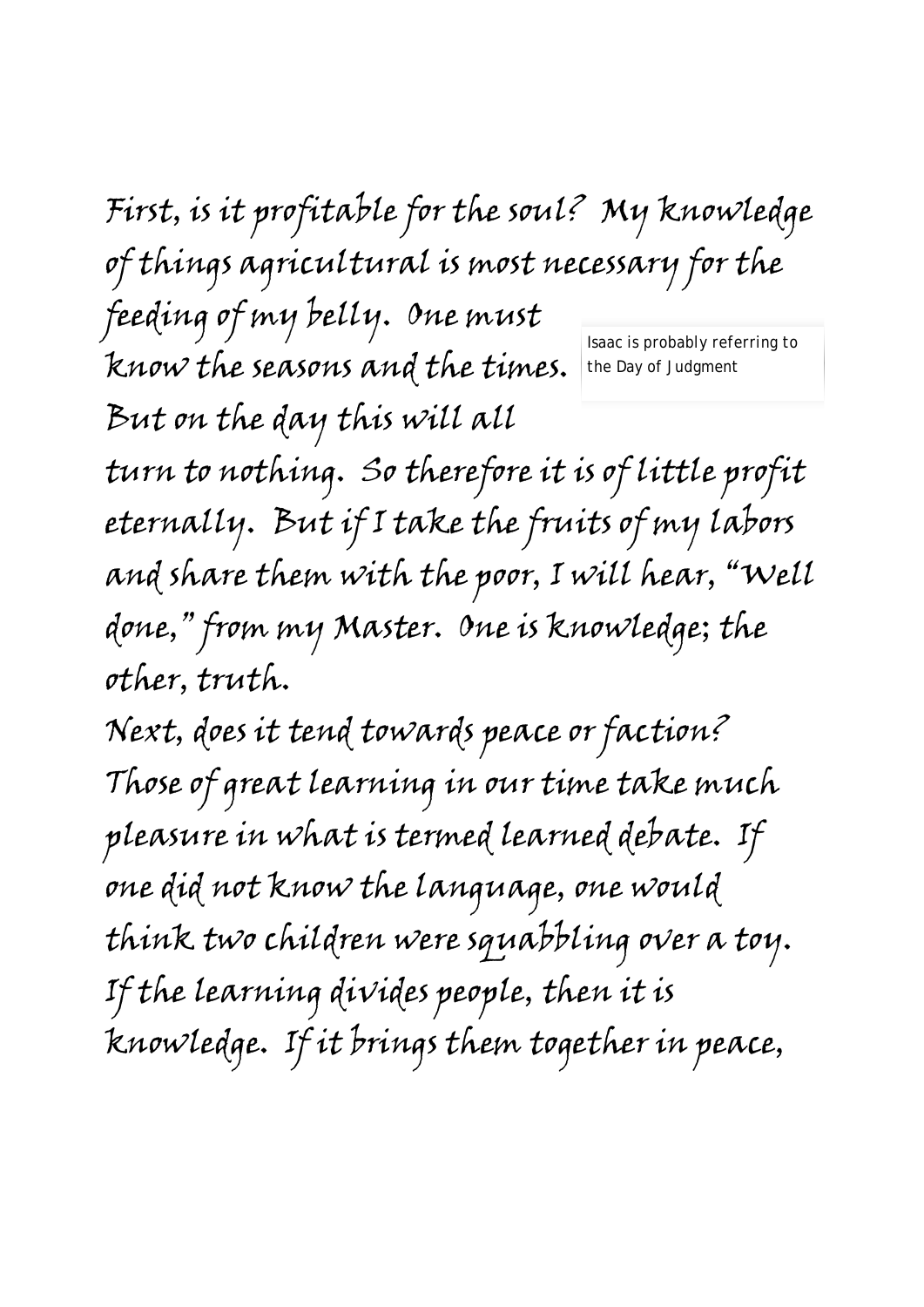## it is truth.

Third, does it tend to mastery of self, or of others? Many seek that which will make them rich. Thus they can purchase slaves and hire workmen. A good slave learns flattery at a tender age, my friend. One who seeks such knowledge will see no reason to master himself. One who seeks to master himself will see no reason to seek such knowledge.

Finally, does it encourage pride or humility? It distresses me greatly to hear that you think pride a great virtue; it is not. It is the deadliest of sins, for it is the sin of Satan himself. I think it is for this reason that God allows those under the care of our leeches to die; otherwise their great learning would make them insufferably pompous. See now that you call those of great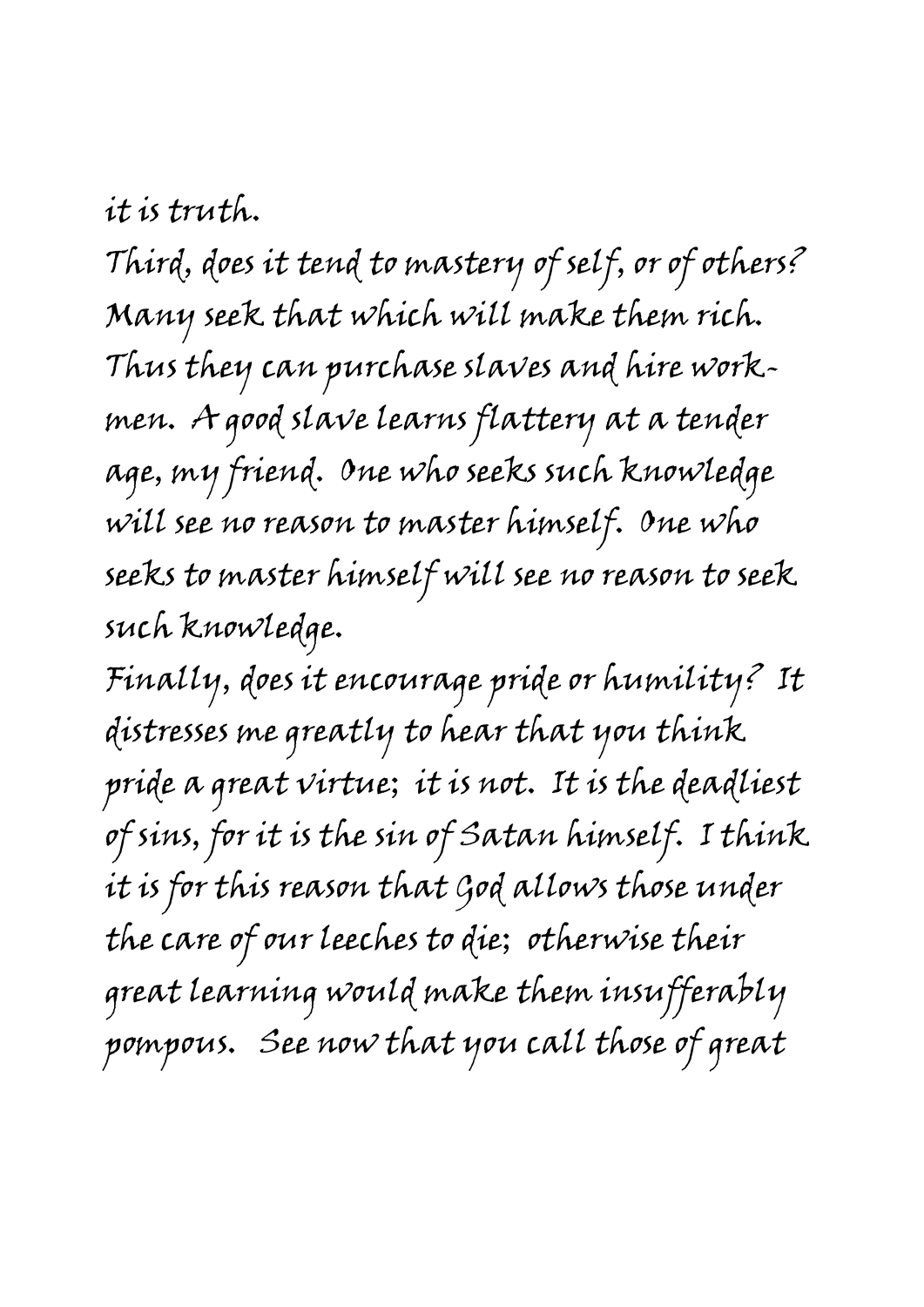learning "doctor." Do they have the corrective of dead patients? If not, then what keeps their pride from growing? Is it not the case that those with the greatest knowledge are those who are most proud? But truth encourages humility – if only because in knowing so much one sees how much is yet to be known.

Knowledge is not truth. It is not even a good substitute. Consider well what you strive for, as you may get it.

Yours in truth, Isaac the alchemist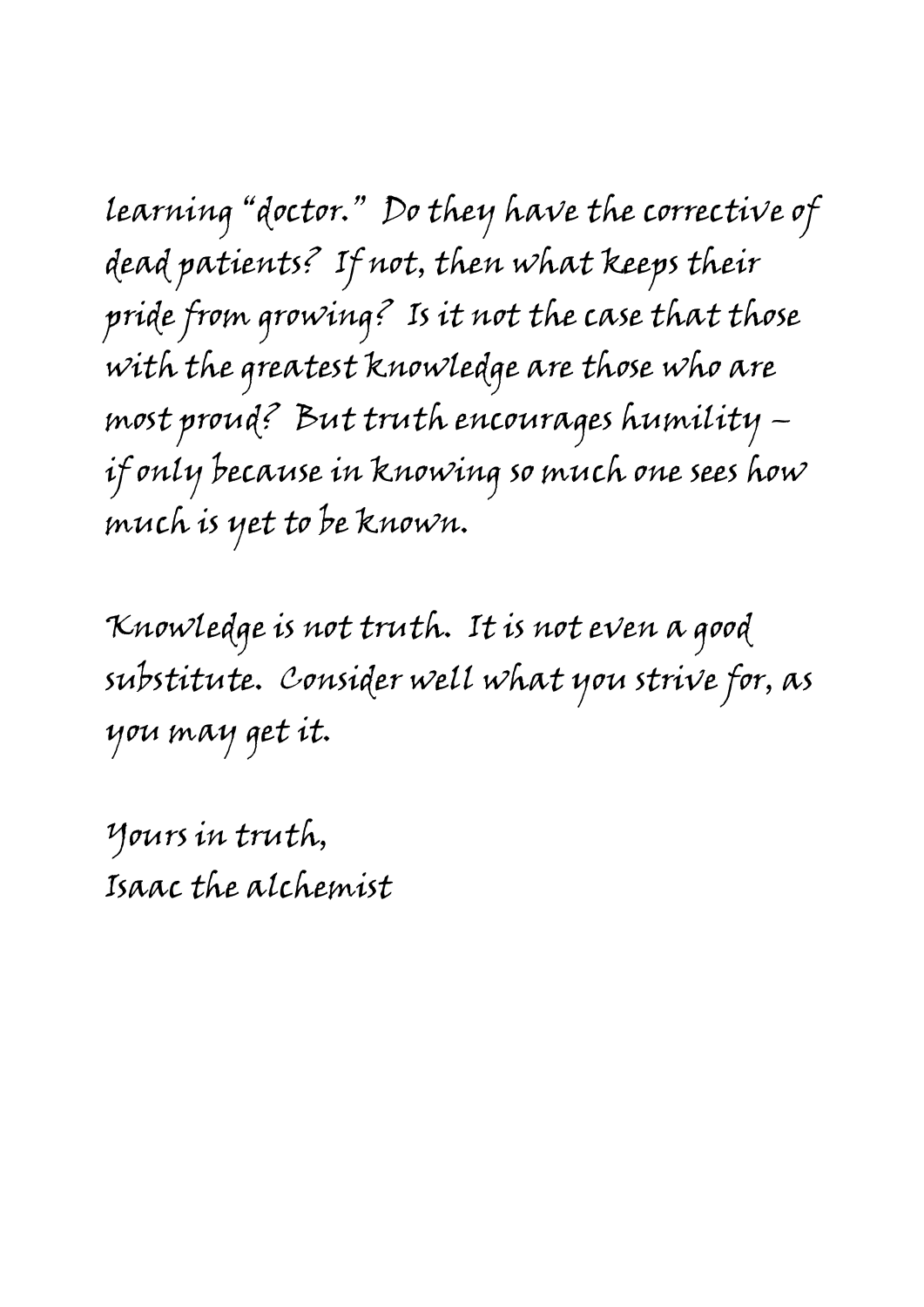*On long winded preaching* 

So your bishop is of long wind and of little sense. It amuses me to hear you complain of his repetition; did you not know that he repeats because you do not hear?

The man must repeat himself; most of what we need to hear is reminder, not new wisdom. Consider it this way: do you not partake of the Lord's Supper each week? You do not complain of the repetition of that, and with good reason. It is of first importance. Therefore it needs repetition to be placed firmly between your ears. The center of the worship is Christ; the center of the memory is the Cross; the two combine in Communion.

Now if this be repeated, can you fault your bish-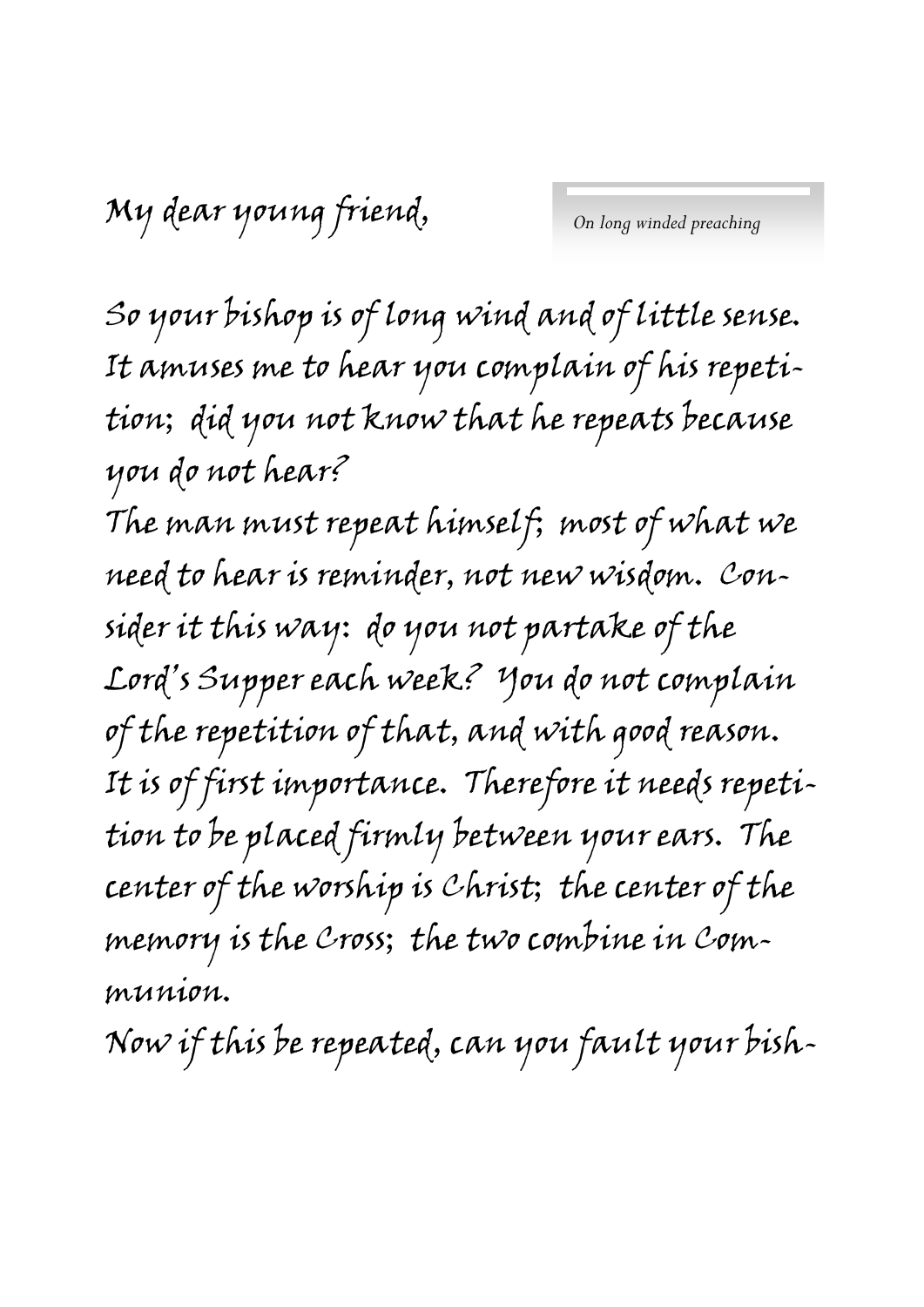op for his repetition of the faith? It too is of first importance. You think him over long in his speech. In most men this is a sign that they have more breath than sense. But in the matter of the bishop, it may be that he is holding the gem to the light, twisting it round so that you may see its full glory. *It is unlikely that Isaac ever experienced a preacher who was not a bishop. As such, this word could be translated "preacher" as well. Bishop is the literal translation, however.* 

Consider that your task is not to be one who finds fault with the homily as one might find fault with fruit in the market. Your task is to hear and understand. He would be a poor bishop indeed if the entire sermon passed without something which you needed to hear. Indeed, it is the major cause of sleep during the sermon: the fear of something which will rouse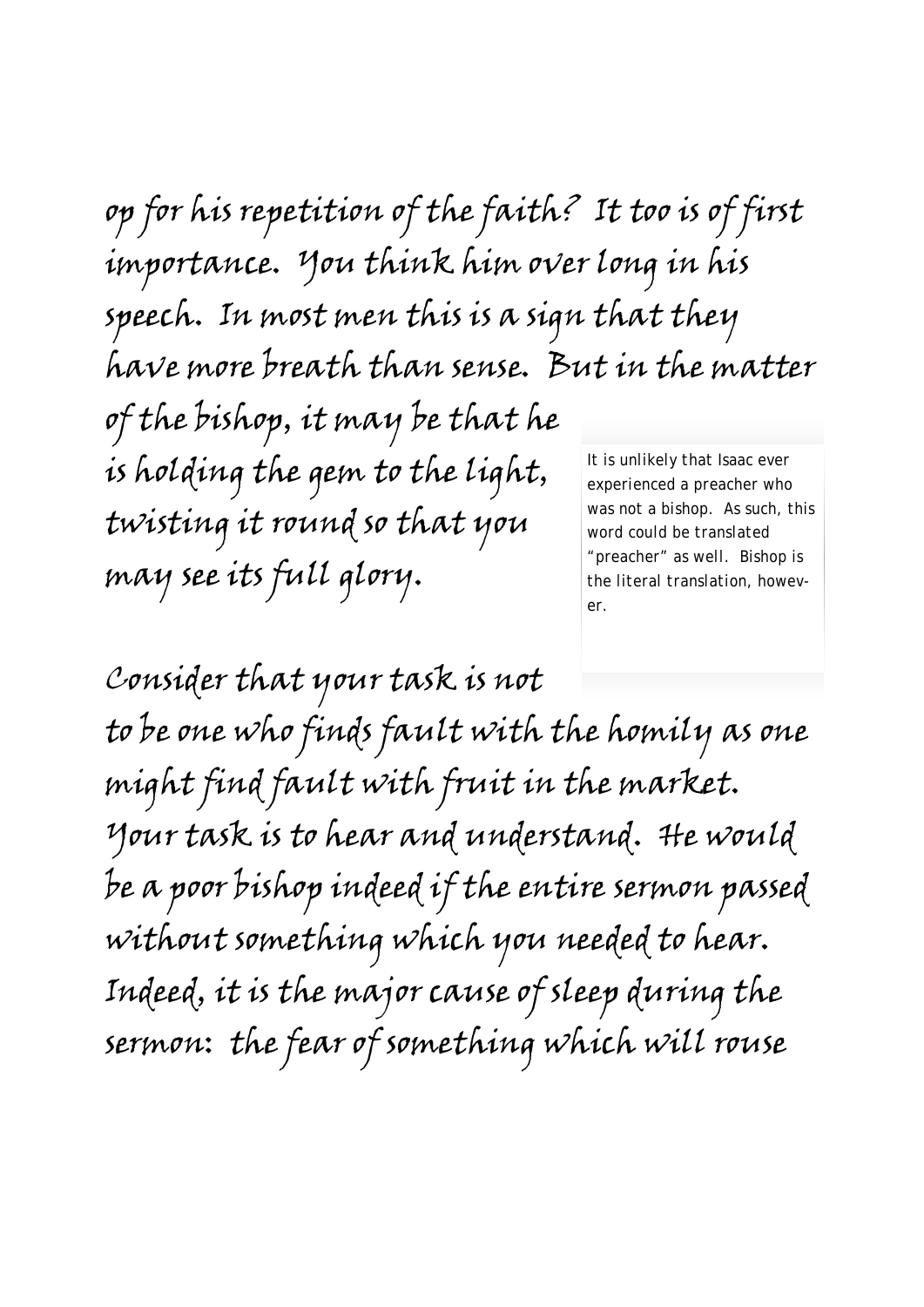## the conscience.

If he is truly as poor in speech as you think, then do not complain. Rather, lift him up in prayer. Is he not the voice of the church? Would you have such a voice be silent before the world? Then ask God to give him a voice with which to be heard indeed. Prayer, however, has its effects unintended. As you pray for his eloquence and knowledge, remain aware. Prayer will change your heart.

You may find that his words are worthy even now.

I cannot forbear to add this. If you pray that his words might be heard by the world, then pray also for his protection. If his speech is ignored, Satan will pay him no mind. But if his words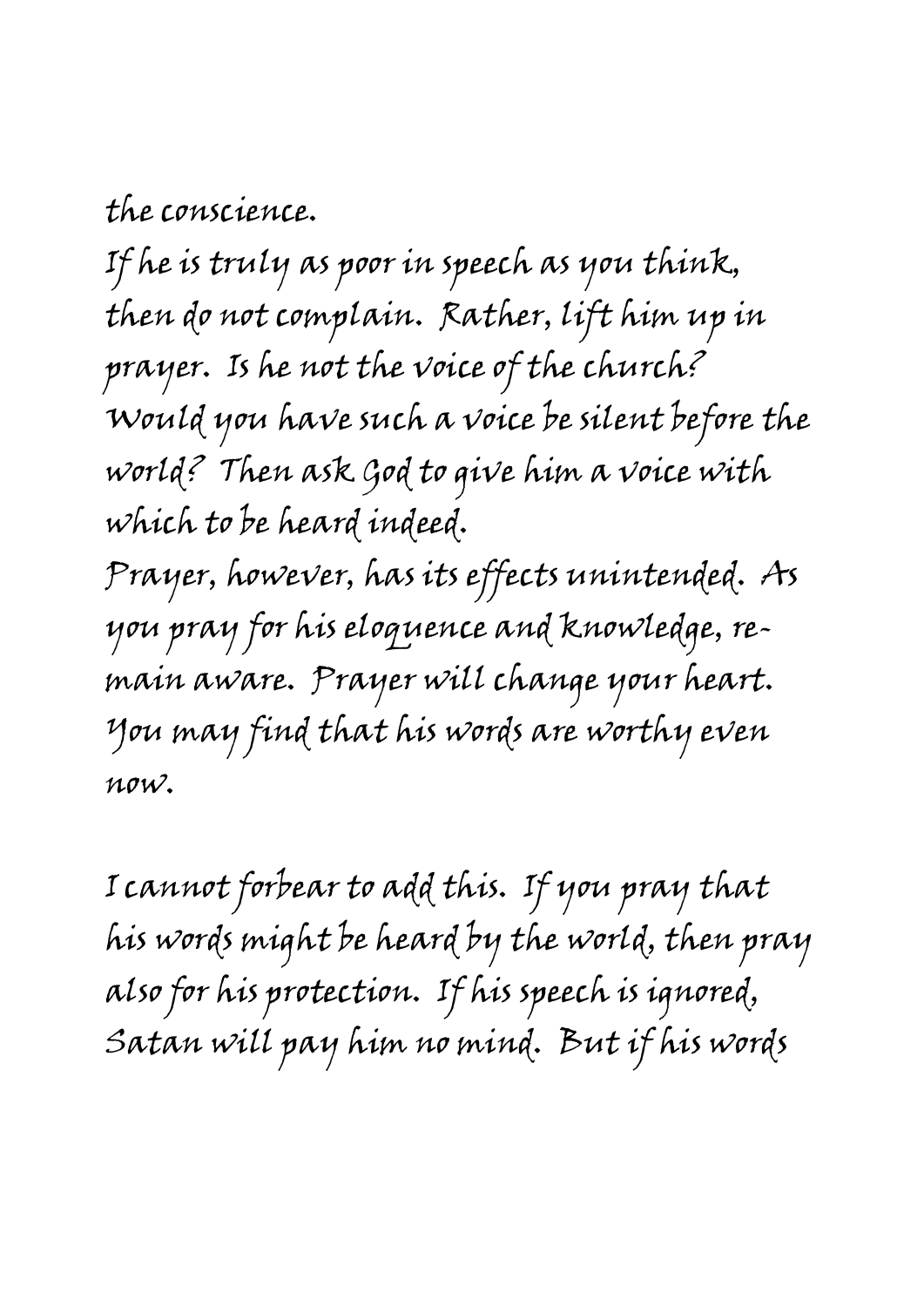bring salvation, Satan will surely attack. Go to God for his protection; the more it is needed, the greater the bishop will be.

As ever, Isaac the alchemist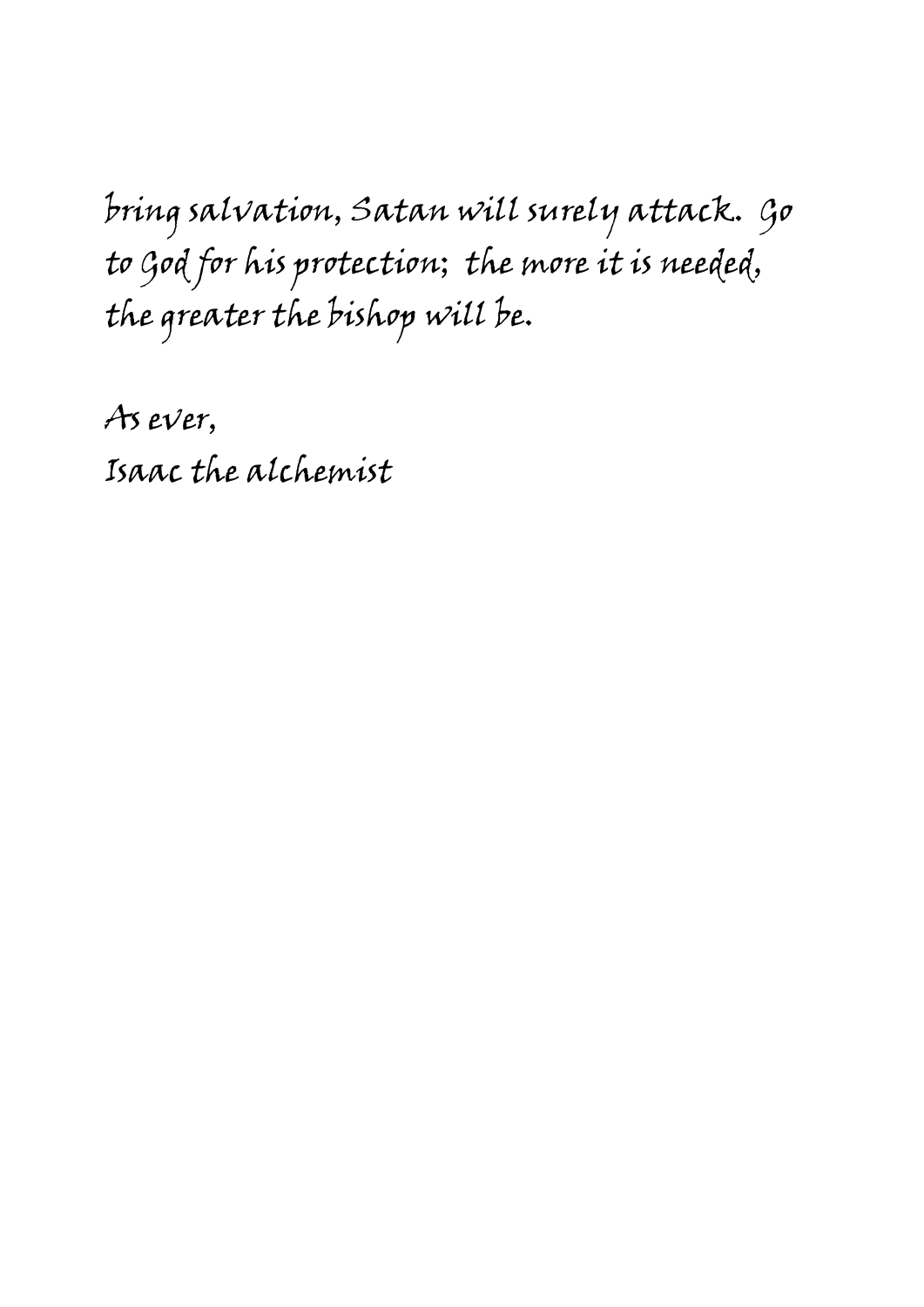*On the Sense of Shame* 

It does not matter how learned is your doctor of the mind. He is wrong. Worse, he has no concept of the terrible damage he delivers to the soul. I see that I did not make this clear; please, for your own sake, read carefully. Is it not obvious to you that a sense of shame is a prerequisite to true repentance? Let me give you an example.

Suppose, on the first part, that you enter an unfamiliar city. Further suppose that the city has a law which requires all who enter to wear a turban. You are unaware of that law until the magistrates stop you. What is your reaction? You apologize; you promise to wear a turban from then on; you purchase one immediate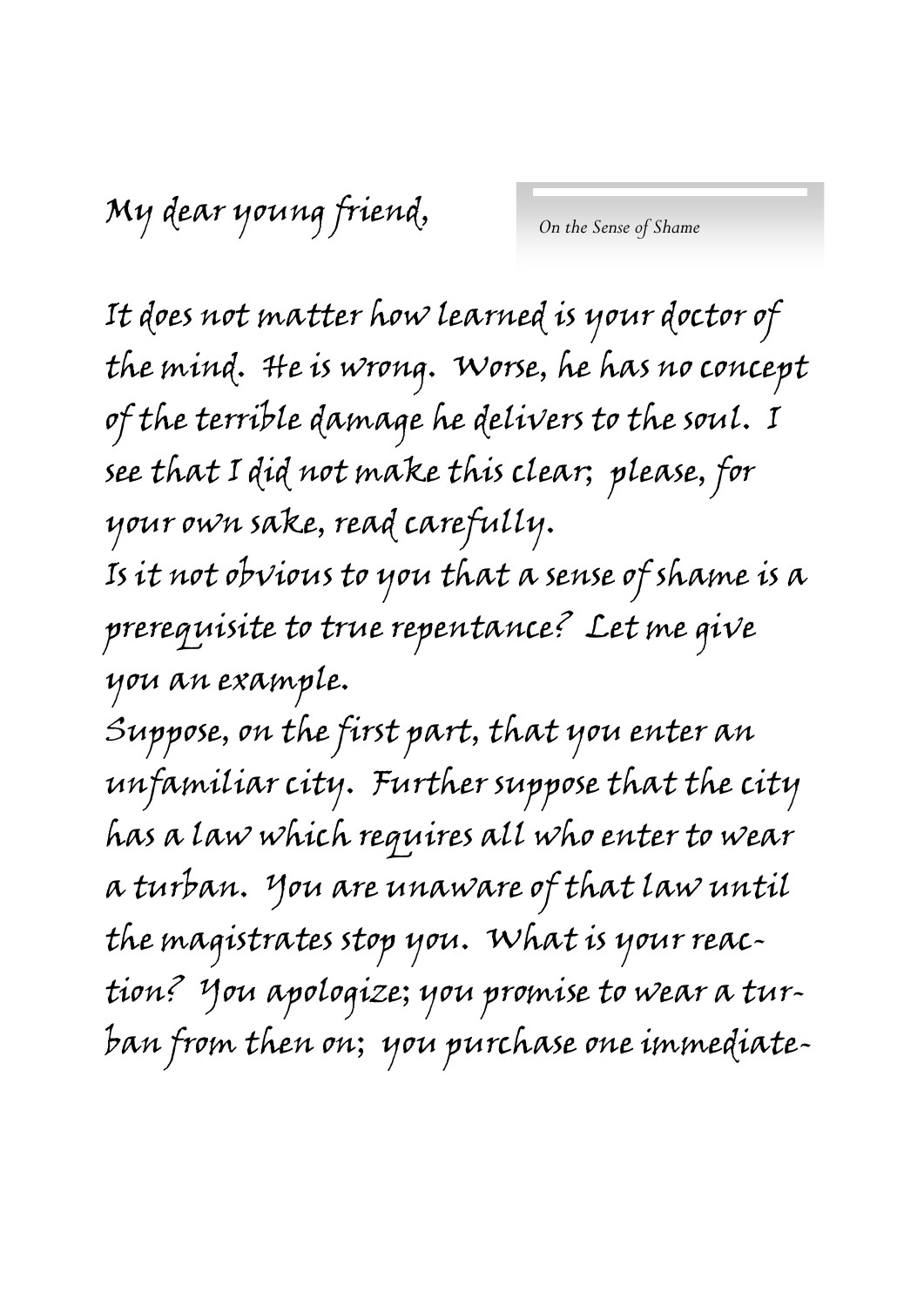ly. But in no sense can you claim that you have repented. You have simply remedied a mistake and assured the keepers of the law that you intended no harm. Your fault was ignorance. As long as it is not willful ignorance, there is no shame in it – though there may be penalties.

For the second part, consider that your anger rises and you strike an elderly man in your wrath. Your fault is then well known to you; your apology deep and humble. Indeed, repentance is the right reaction to such a deed. Now, you must see that shame is that which gives rise to hypocrisy. If a man is ashamed of

his deeds, he can either repent – or pretend that he is innocent. In that sense, hypocrisy pays tribute to virtue.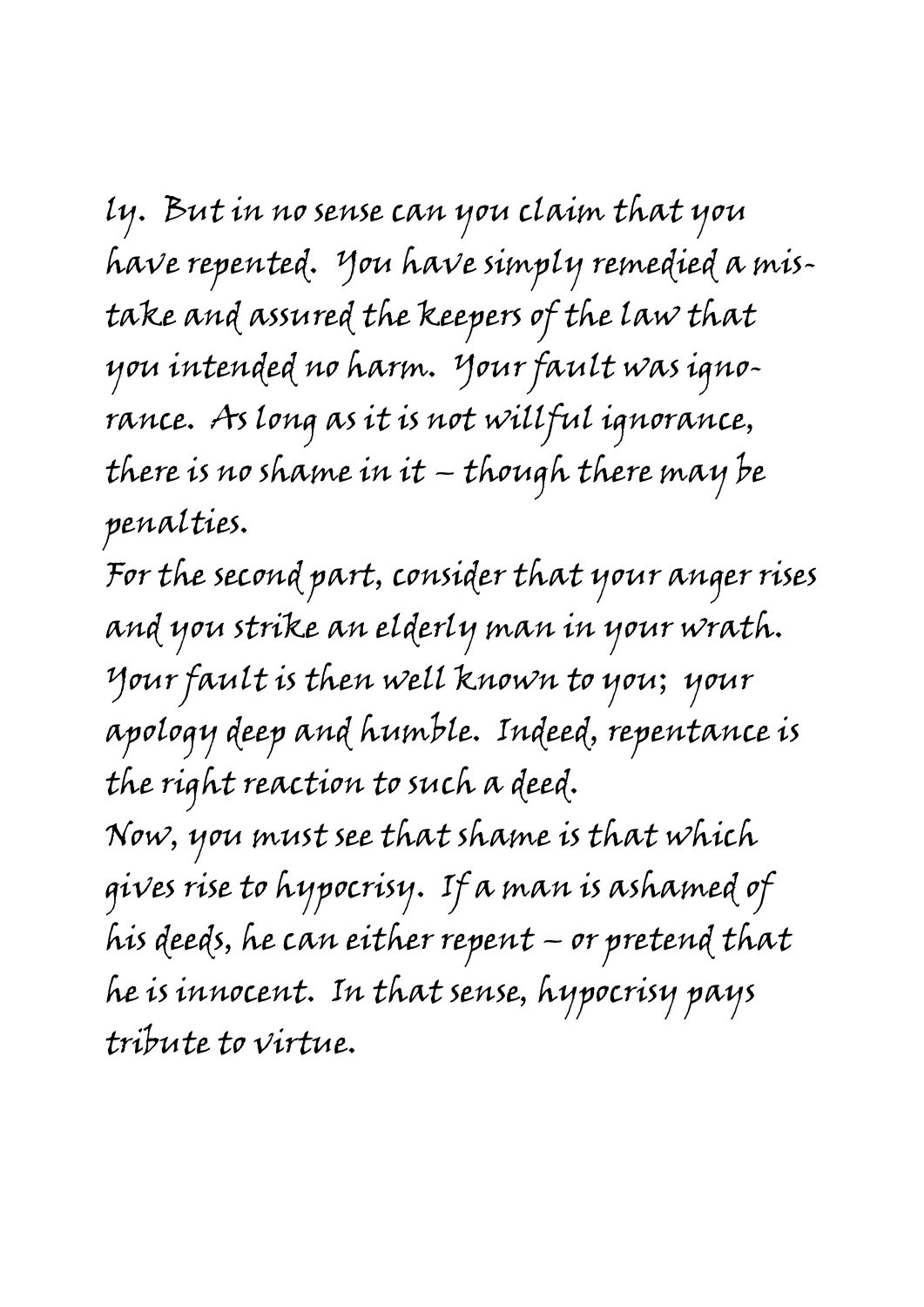Your doctor of the mind is quite correct in disapproving of hypocrisy. But to insist that the real issue is that one should not

*The phrase "doctor of the mind" probably would be better translated "psychologist" or "psychiatrist" - but there is no way to distinguish which would be the correct word.* 

have a sense of shame is indeed a horror. He concludes that shame is a disease of the mind. It is not. It is the right reaction to sin. If you have done something wrong you should be ashamed of yourself. You should not trot down to this leech and obtain his herbs to relieve that sense of shame.

Do you not see where this leads? If shame be a malady of the mind, then you have eliminated hypocrisy by eliminating the righteousness it pretends to. To eliminate the fraud you have destroyed the truth. You call this a great advance in science. In so doing you exalt the barbarian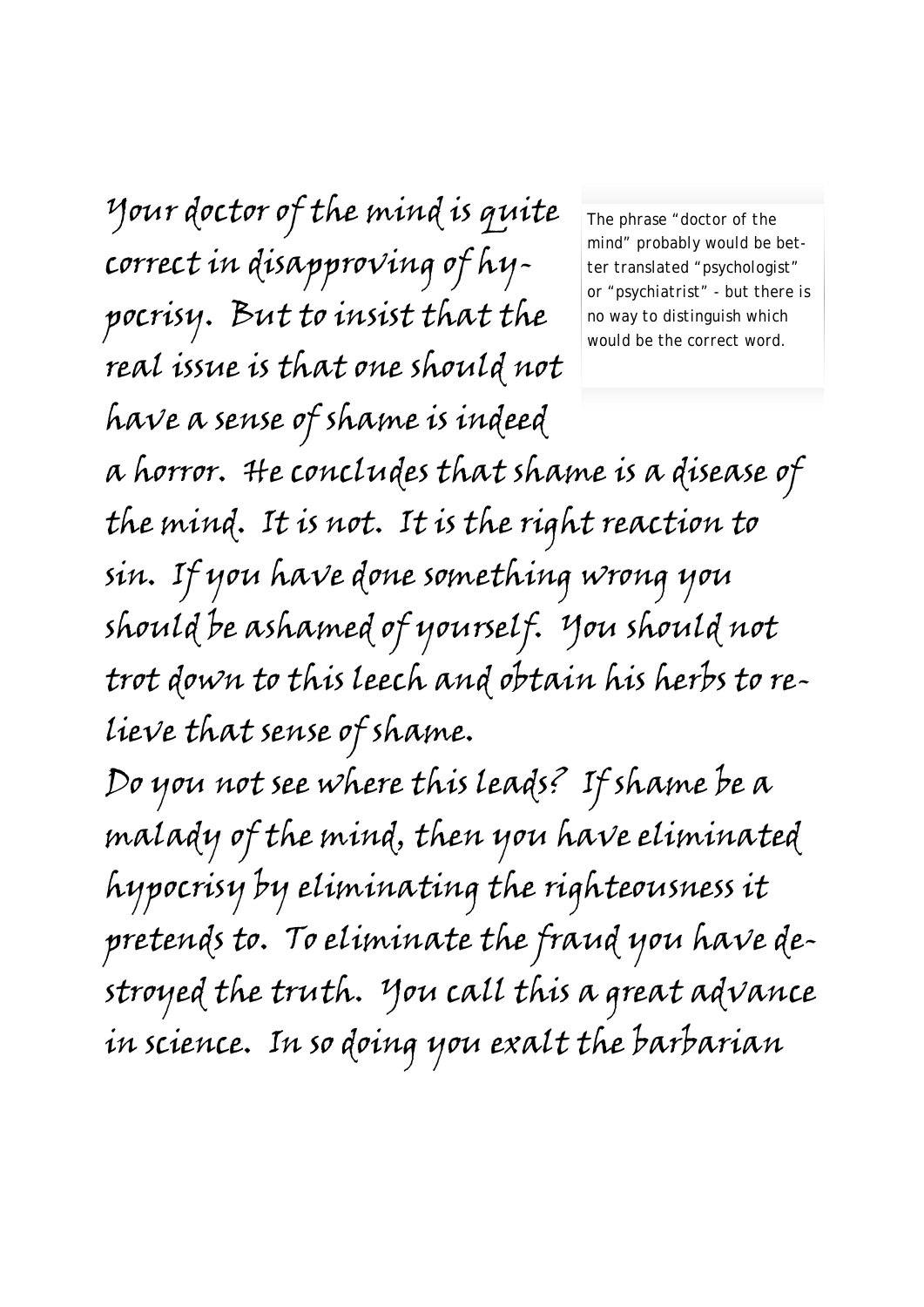as if he were a hero. The destruction of your civilization cannot be far off. I put it to you: if this be your thought, then is it not true that your heroes are not noble men, but men of violence and anger? Men of no self control, but only of physical strength? Barbarians! It is bad enough to have the barbarian at the gate. It is far worse to become one inside.

Greatly grieved at your thought, I remain Isaac the alchemist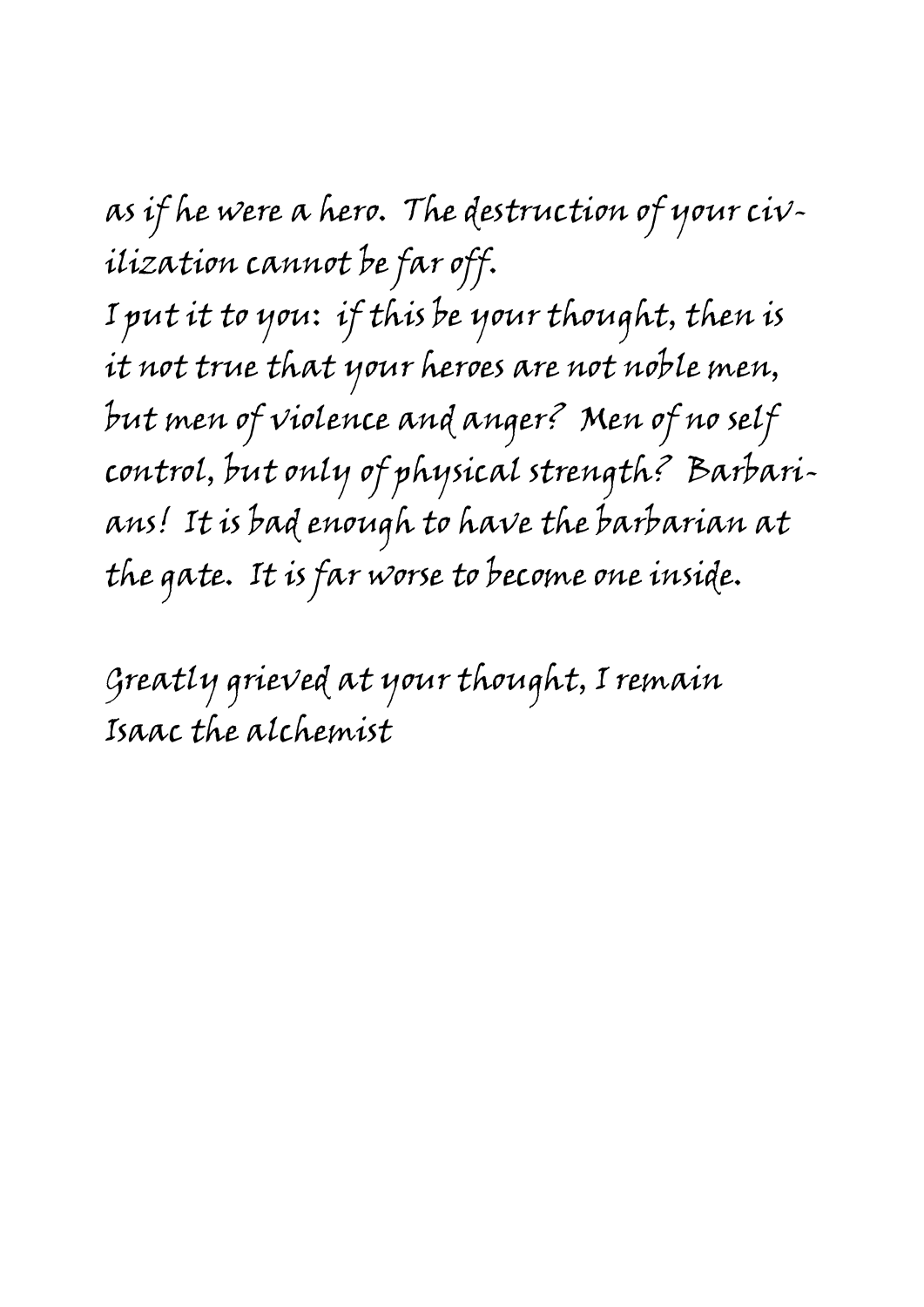*Bearing the Cross—the honesty of others* 

Ah, now the message hits home! There is nothing like being cheated to bring out one's sense of honesty.

You see the point now, I suspect. It's not so much that you have been deceived, swindled and robbed – that happens to most of us. It's the fact that your swindler is crowing about it. He is so proud of the way he deceived you, and the cleverness with which he has prevented you from correcting his misdeeds. When what is vile is honored among men, how the wicked strut! When you meet it in person, evil is so banal. You may not think so, for Satan tells us that evil is enlightening. When you see it in person, it enlightens you not at all. It looks so drab and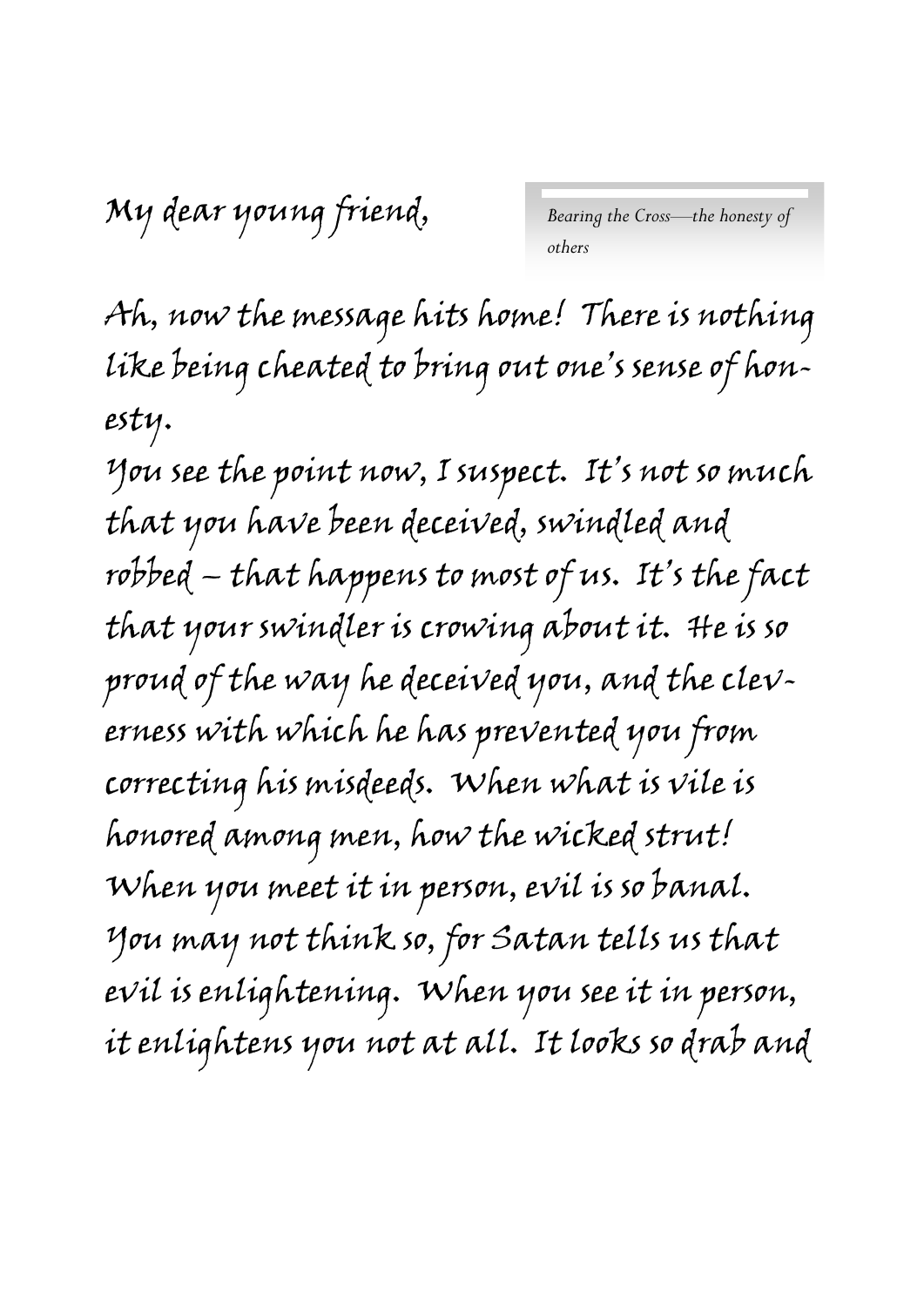ordinary. Evil, you see, is often the result of a choice between what is right and what is convenient. That which is convenient hardly ever leaves the impression of virtue.

But what will you have? If you will live the life of virtue, your convenience will be sacrificed often. As my father said , if a man's virtue costs him nothing, it is worth the same.

For the Christian, the command is simple. Take up the Cross, says our Lord, and follow me. To take up the Cross is to deny your self. Selfaffirmation is the opposite of being a Christian. It means that there is no sacrifice unless it results in pure benefit to oneself. That is your swindler's choice. He chose between that which put coin in his purse and the life of sacrifice which would mean being honest with you. He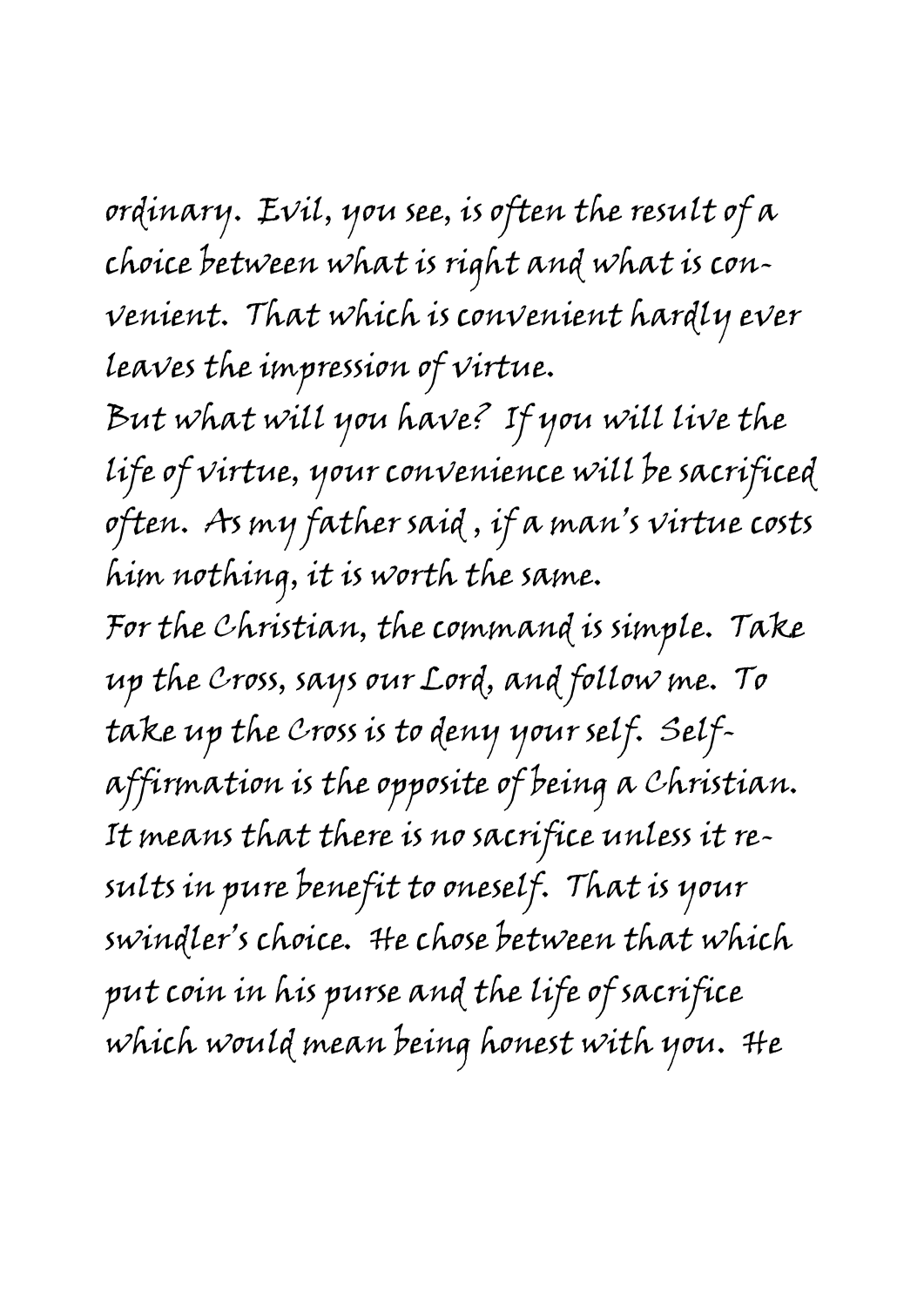would not sacrifice. You see the result in him; know that it is the same in you.

This is a sad thing for Christians. It is often the case that they say they are willing to take up the Cross – but they cannot seem to find a cross that is convenient. They deceive themselves into thinking themselves sacrificial Christians. They are willing to give of their abundance, but sacrifice nothing. It is still the truth: the worst cross to bear is no cross.

But take heart! Your God has presented to you a cross to bear for his sake. It has come in the form of honesty. You know what you should do. Do not expect others to be honest; never cease to be honest yourself. Is this a sacrifice? Of course. It will be very inconvenient, as it now is to you. But I am glad to see that you know that it is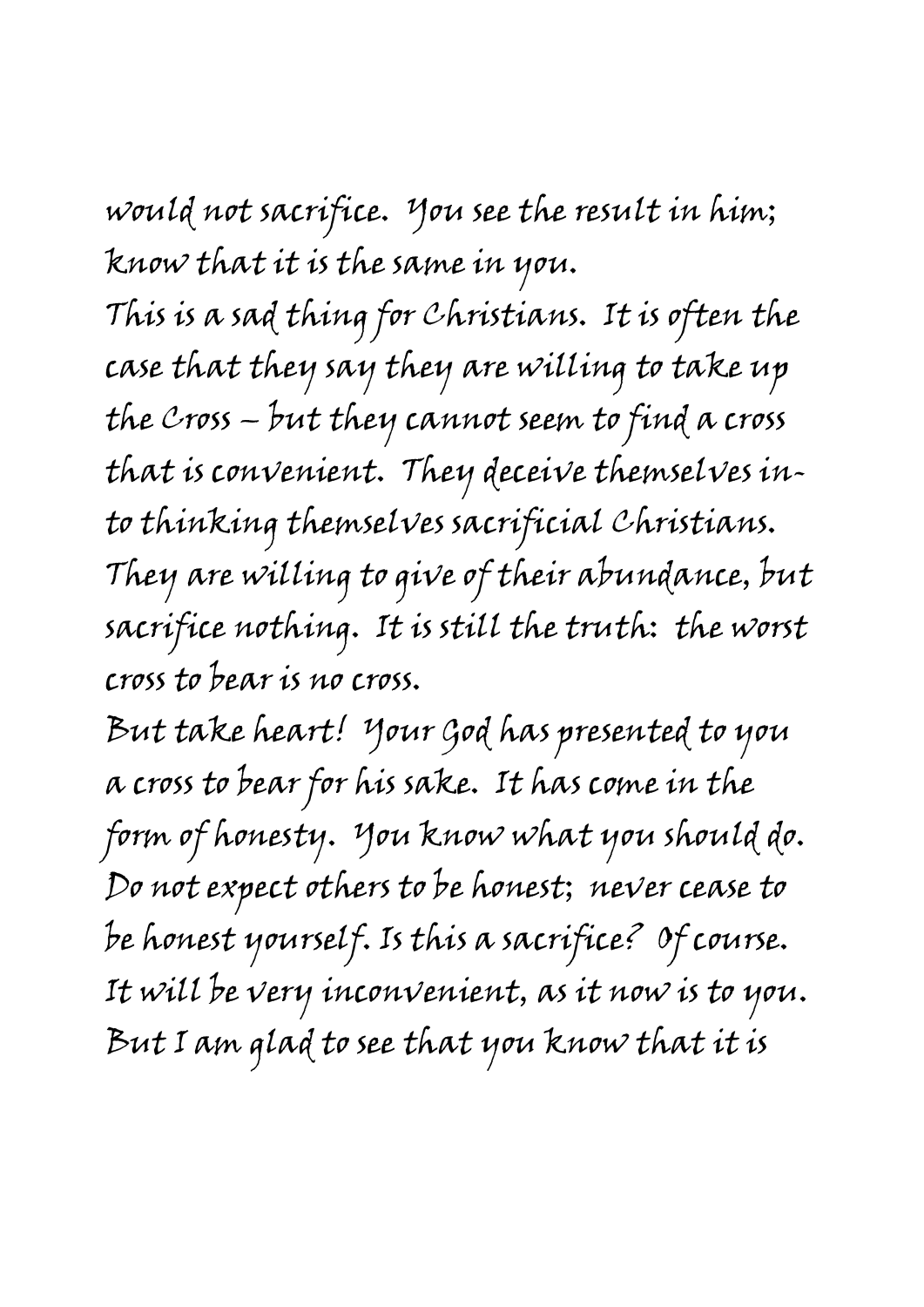the only choice of a true Christian. You could return his dishonesty by cheating him in return. It is much better to overcome evil with good. You have chosen well in this.

Rejoicing with you in your sufferings, I remain Isaac the alchemist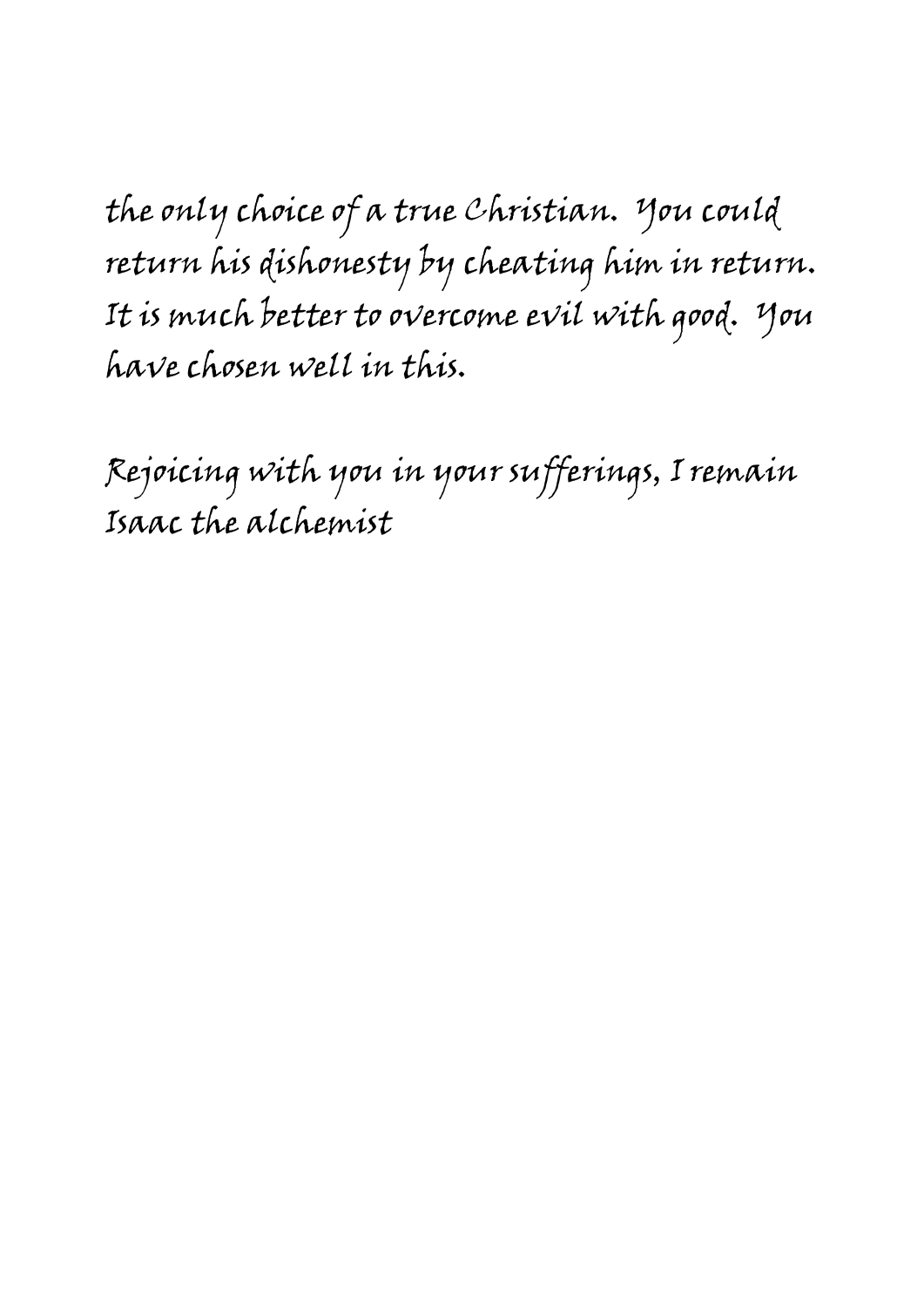It is good of you to ask. My health, in general, is quite good. There is a goodly amount of pain in my bones, however, which does seem to get worse in time of foul weather. Pain is now my companion in this life. I will not drink enough wine to remove it, for that would be drunkenness. I must confess, however, that a draft of wine now and then does ease the matter. I am fond of it at the end of the day. It aids my sleep, I find, and adds to warmth. Since the passing of my dear Mary Ann my body is not so warm as it once was. Particularly in the late hours of the night, cold and pain are often my companions. Many a morning my son's wife finds me by the fire, especially in winter.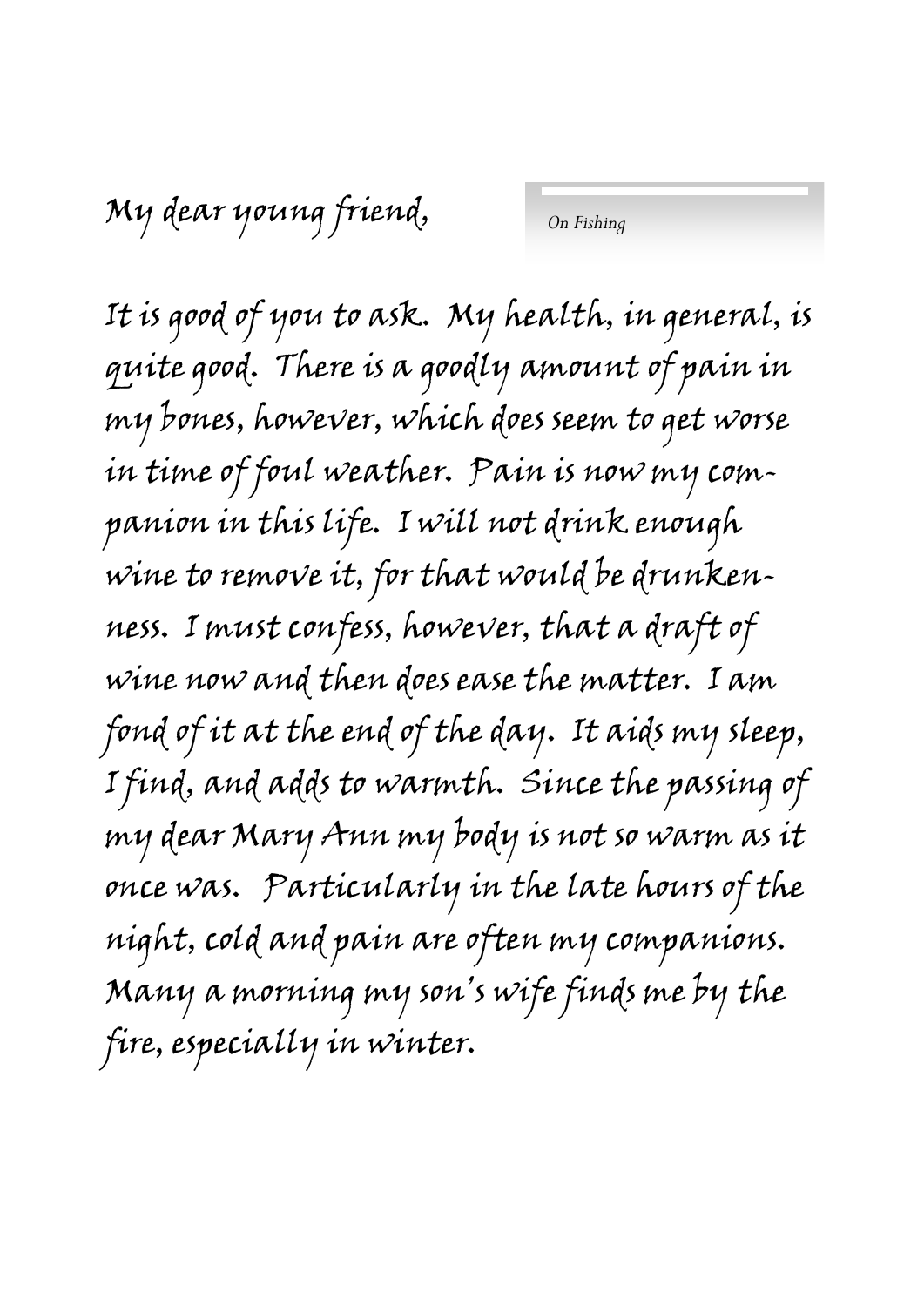It is summer now, and I have a different remedy. The early hours are the best for fishing, as all know. I do not fish as those who must live by it, but rather use the pole than the net. It is a most enjoyable thing.

My eyes see none too well at distance. But close up they are still working, and so I can still find the hook to put it on the line. My grandson has given me many hooks with the lure in place. It has taken much time to master which lure works best in which place, and with what fish. But that is the way of old men. When I was a young man I would insert the hook in some pork. Only the greediest of fish would take such bait. As I grew older I learned to net some small fish and use them to snare the large ones. Now I have mastered the art. I tease the fish with a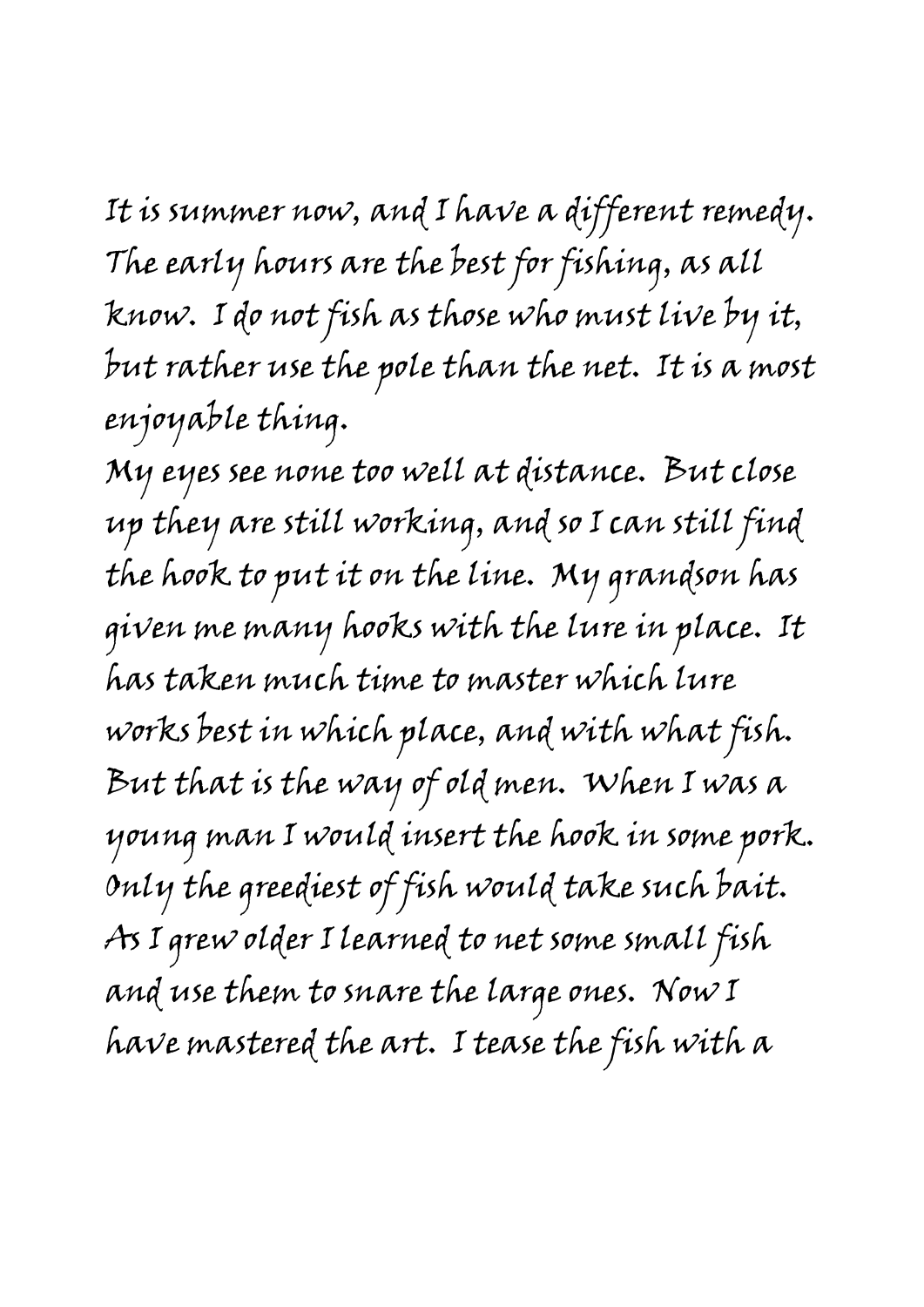bit of horsehair which only looks as if it could be eaten. I rather enjoy the thought that I have snared them and given them nothing in return. What a wicked fellow I am – to the fish! This is the way Satan deals with us all. When I was young he dangled dead meat in my face. Only the young fool would play the drunkard without thinking. Only the young fool would chase the wench and expect more than a night's pleasure. So it is with the fish; only the young fools will eat dead meat.

When I grew older, Satan used live bait on me. No longer the pleasures of the flesh, but the companionship of the world. How great is the desire to be accounted one of the fellows! It is a small fish; I am a big fish; surely all is well. At least the big fish got a last meal.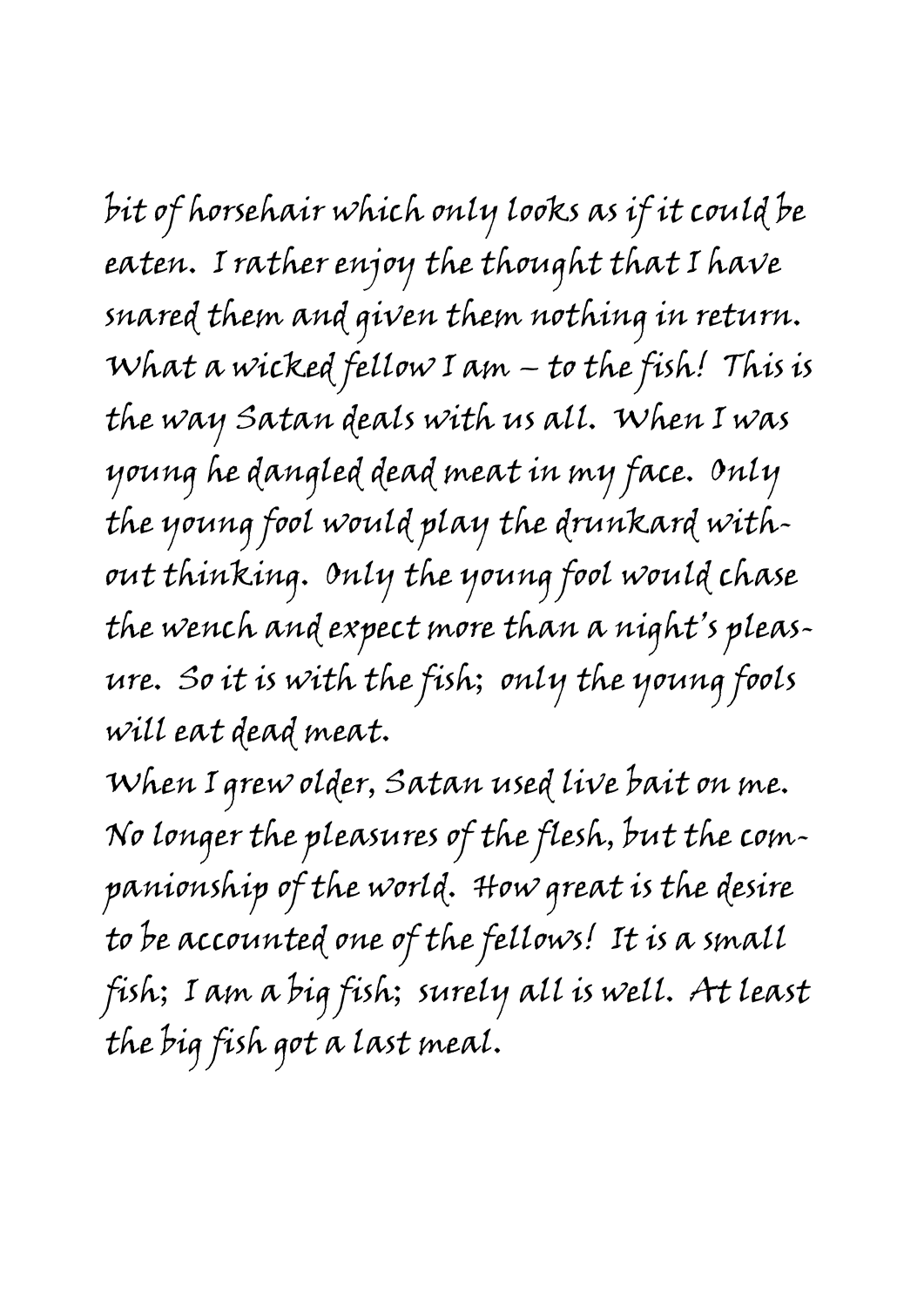But now there is no last meal. I am Satan to these fish! As Satan wants to give me pride and nothing of value, so I snare these fish with nothing but horsehair and a hook. I float it on the water and pull on it erratically. It appears to be a delicacy; an insect on the surface of the water. The poor fish must decide; shall I make the great leap and devour the unsuspecting insect? It is the fish who is unsuspecting! Now you see why Satan hates fishermen – they know too much of his ways! Perhaps this is why our Lord chose so many of them to become his Apostles. I know not. I know that I shall bury this letter for you – and then I will go fishing.

Hoping you enjoy the same, I remain Isaac the alchemist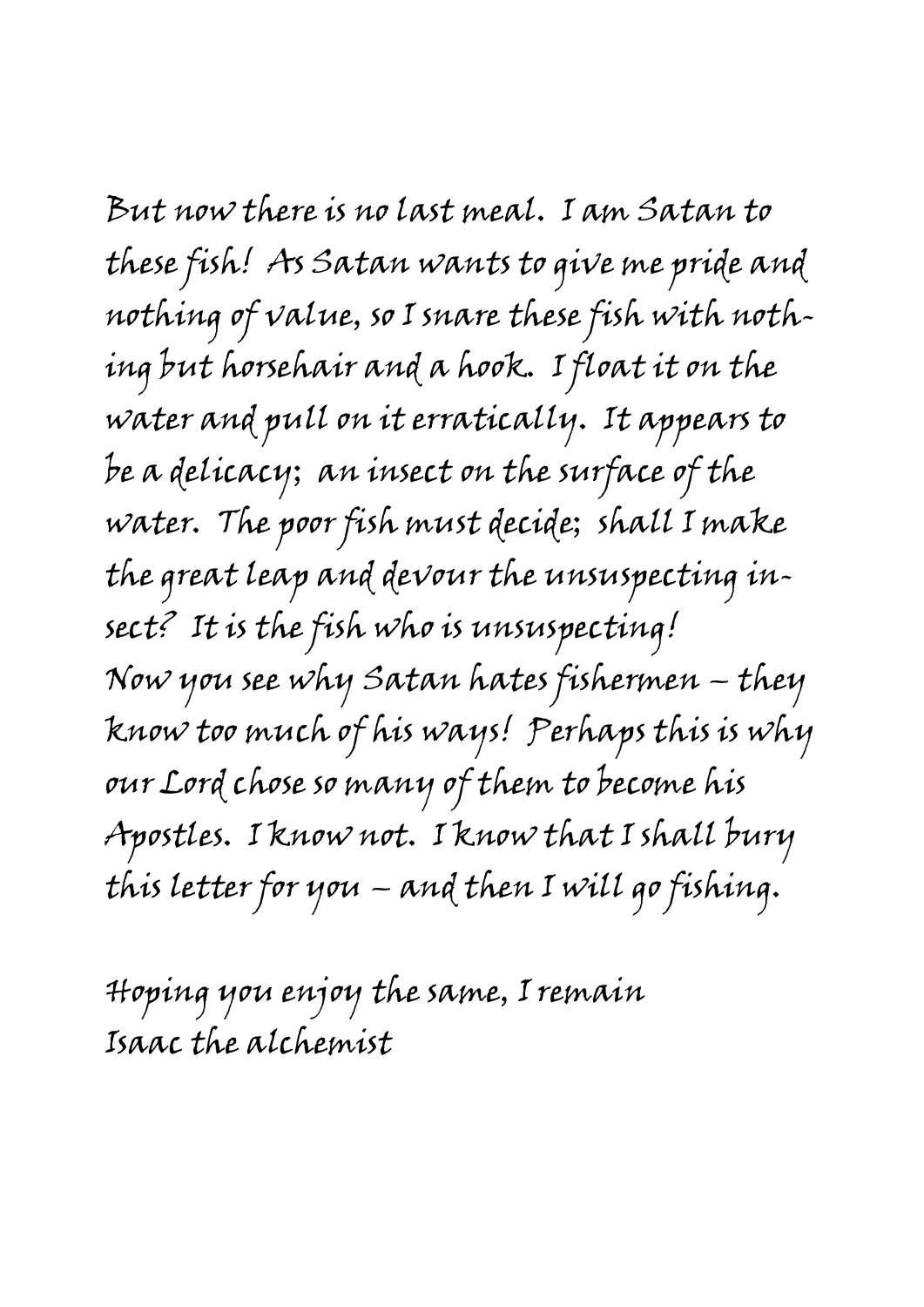*How strength is shown in gentleness* 

It was a modest day's catch, to be sure. But as I said, I do not fish as those who fish for their livelihood. The fish provided dinner; my son's wife and their family enjoyed the meal with me. It is good to have grandchildren. I suspect this is because my grandchildren and I have a common enemy: their parents. But upon examination, there is much more to the matter. I find myself teaching my grandchildren things which I would never have taught my children – but which my grandfather taught me. There are some virtues which only an old man can impart.

I have very little time left in this world, I suppose. So it may seem foolish that I live as if I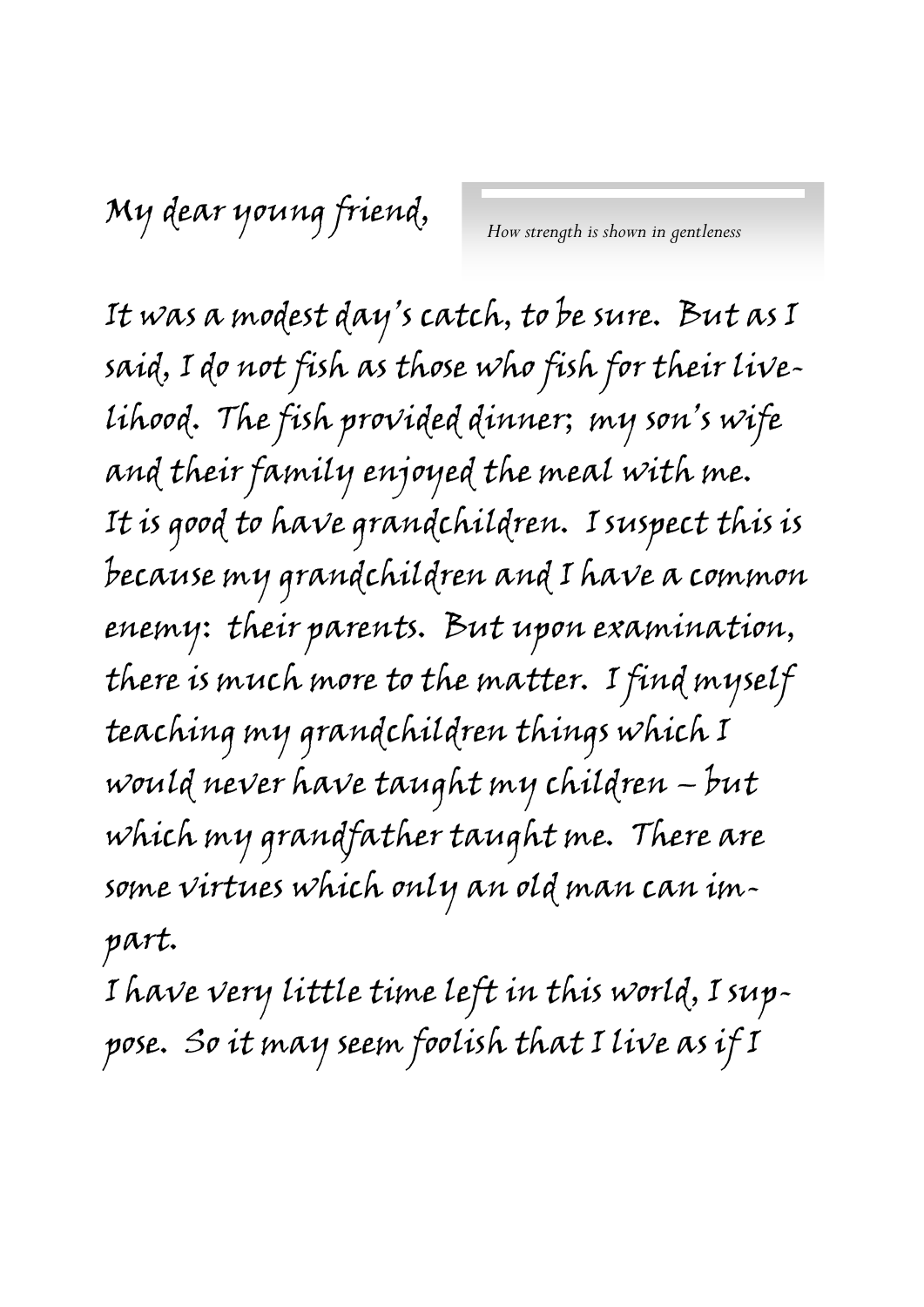had all of time. But consider: should I not have mastered life by now? And if I have, what difference is there in another day?

So I teach my grandchildren. Their parents teach them to do things; I teach them to have patience. More than that, I teach them gentleness. It is a virtue which ornaments a woman and strengthens a man.

Consider the matter in your own time. Is it not the case that the truly strong are the only ones who can deal with others in gentleness? Those who hope they are strong; those who want to be strong; those who know they are not strong but wish to deceive you – all these must act with harshness. But the man who is truly strong has the liberty of being gentle. No father would be accounted strong because he struck his infant.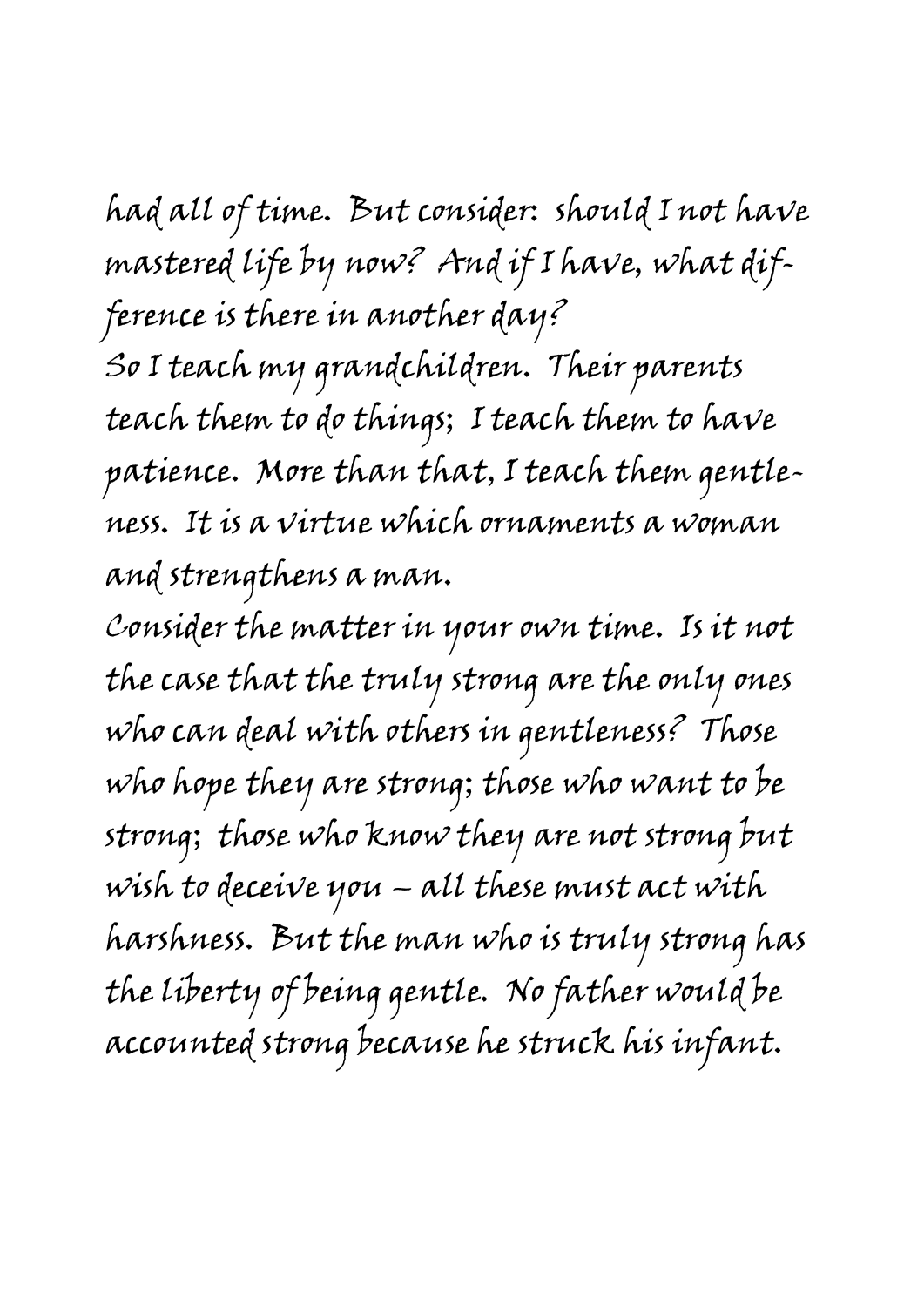Being sure in his strength, he can be gentle. So it is with the truly strong; they are the gentle ones. So it is with those who are at peace with God; they are protected by the omnipotent one. Gentleness is indeed a fruit of the Holy Spirit. For women this is also true. Women are weaker than men, or so we believe. But there is strength in going, and there is strength in enduring. I think that women are stronger in enduring. Such strength is often best shown in gentleness. Many women are greatly tried. A woman who is greatly tried and responds to all with gentleness is accounted noble. Such a woman was my Mary Ann. She endured all, and returned a sweet word for the sour. How often I would enter our bedchamber grousing, only to hear her words of sweet counsel. Much of my wisdom came from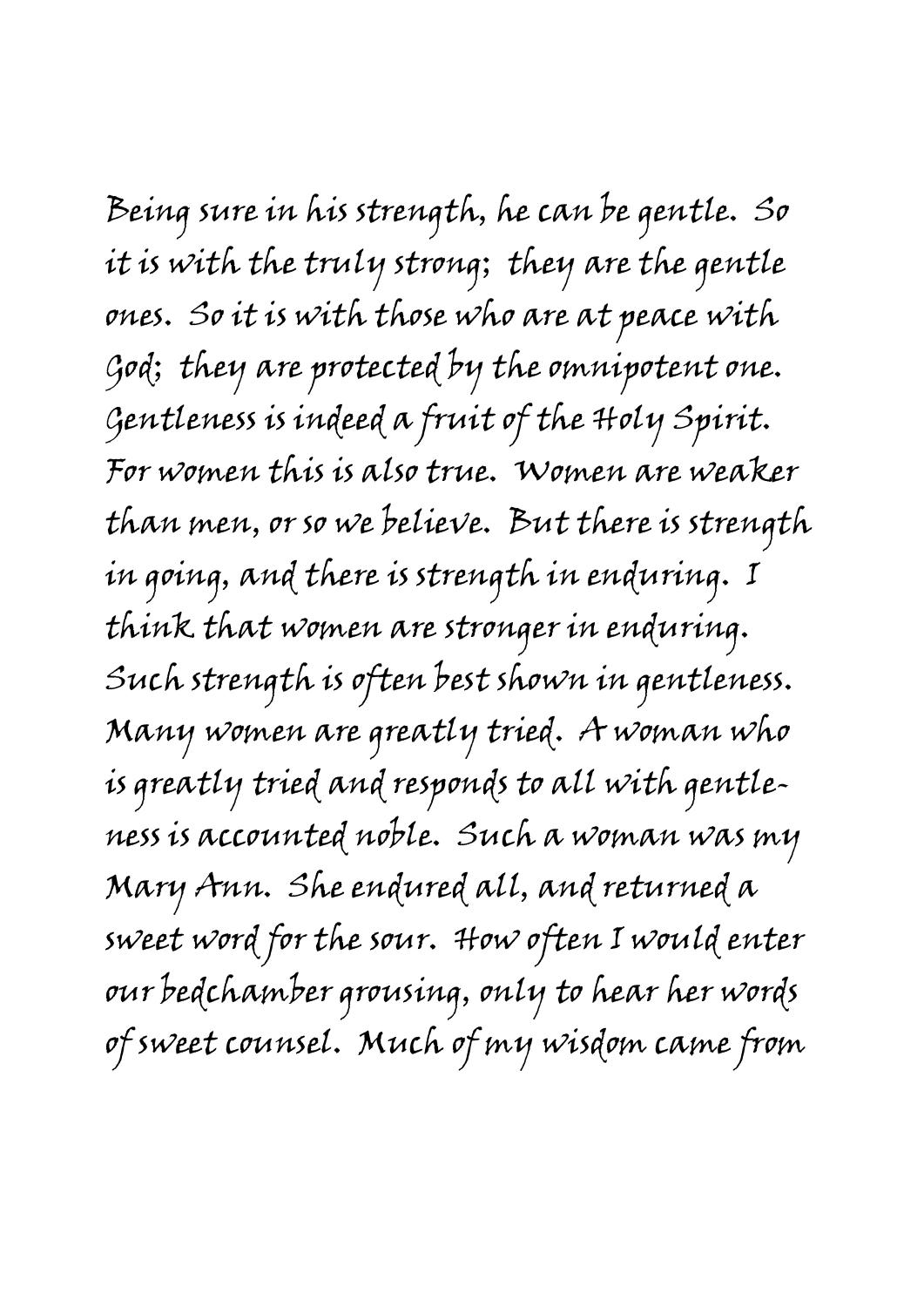her strength. I hope your wife can indeed do the same for you, my friend. Do not mistake her gentleness for weakness. Rather, give her the opportunity to bless you with her wisdom. If she is thoughtful enough to hold her tongue until she is in the bedchamber, close the doors and open your ears.

It is late and my bones ache again. There is a summer storm on the way, I feel it. A draft of wine and to bed for this old man.

Hoping this finds you in health and wisdom, Isaac the alchemist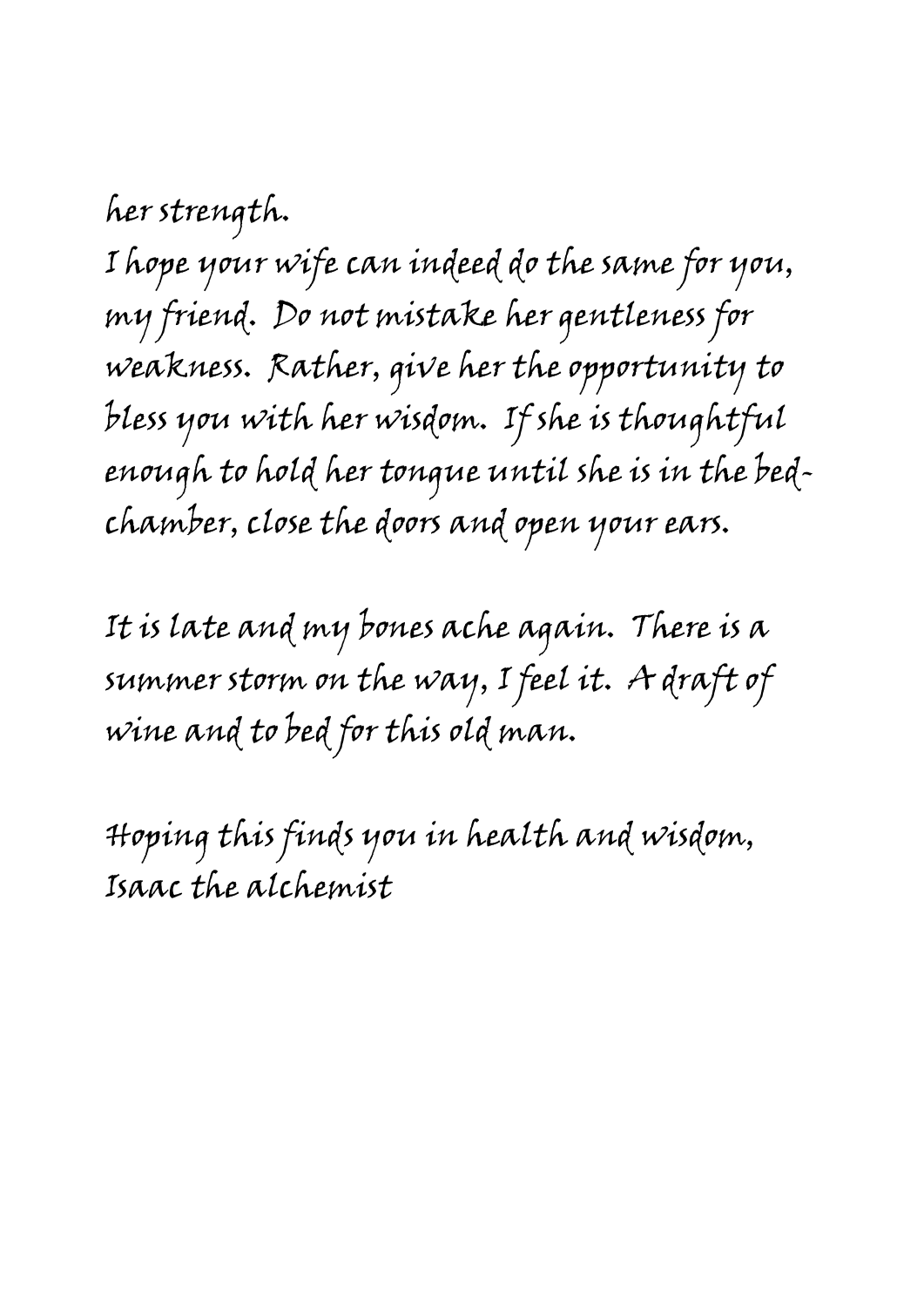*On Being an Old Man* 

How surprising that you would ask such a question! "What is old age like?" My Latin would be eloquent indeed if I could answer that question well. But I shall make the attempt.

You must understand that I have only lately reached that position. You become old in your own mind only when most of your friends have died. You realize that you are among the last of your generation. So in a sense old age brings with it loneliness. It also brings with it a sense that only my body is old. My mind is still young and sharp. This is why God gives us grandchildren, I think. My sons think that I am no longer capable; my grandchildren know better.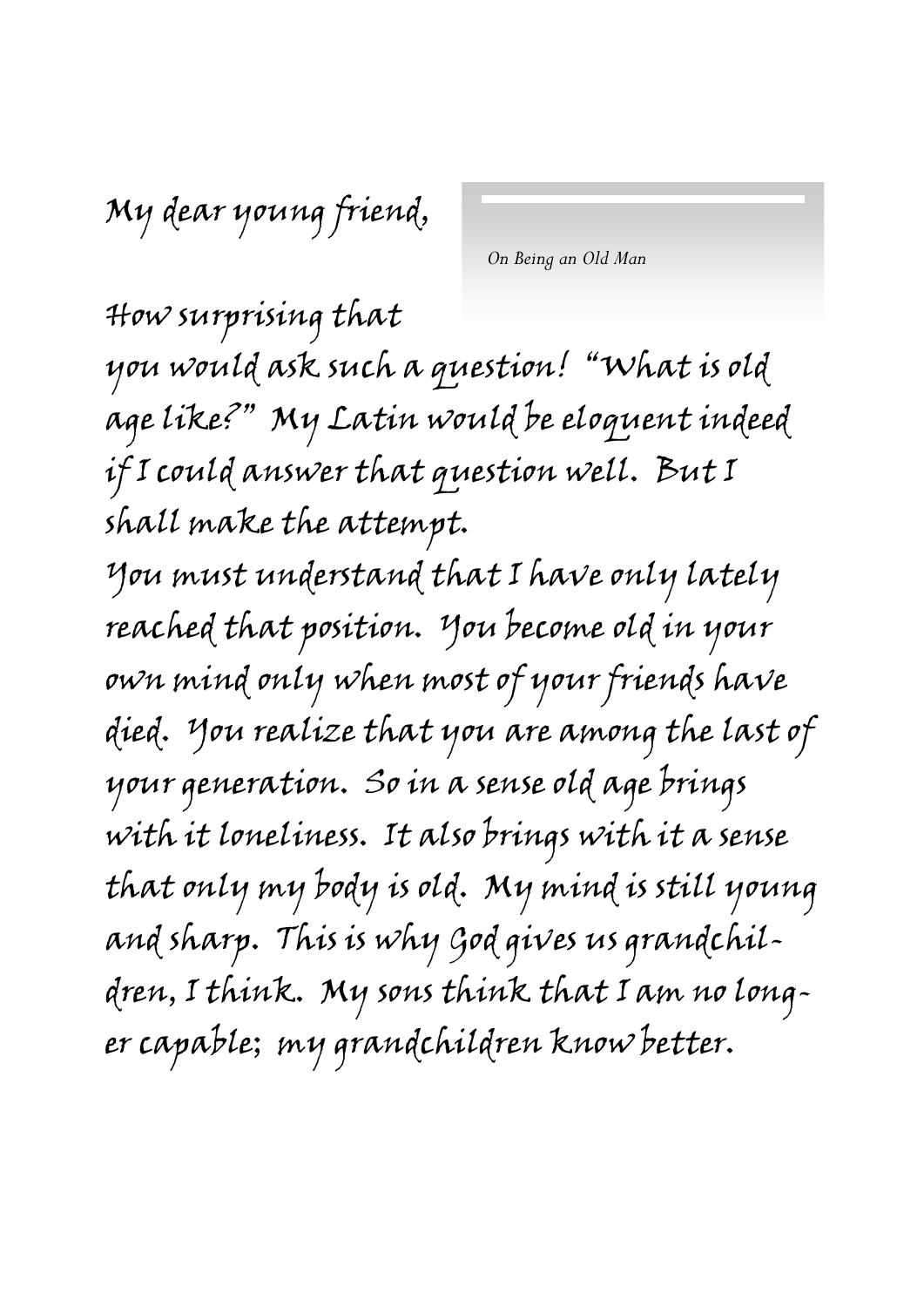The reason they think I am not capable is simple. The flame of my life burns steadily now. When I was young my life was one of passion and upheaval. A few words could bring me joy; others could bring me to rage. Since I no longer go about as a man blown in every wind, they assume I no longer care. They are wrong. I am old, and I refuse to be a windblown leaf. The leaves think the old oak dead because he moves so little.

Indeed, I have little reason to move, either. The sea of life is much calmer now. No longer do I need to see every word as a challenge, every action as a threat. As a young man I depended upon my strength. An old man depends upon the Lord. He calms the seas at his command, and he has calmed mine.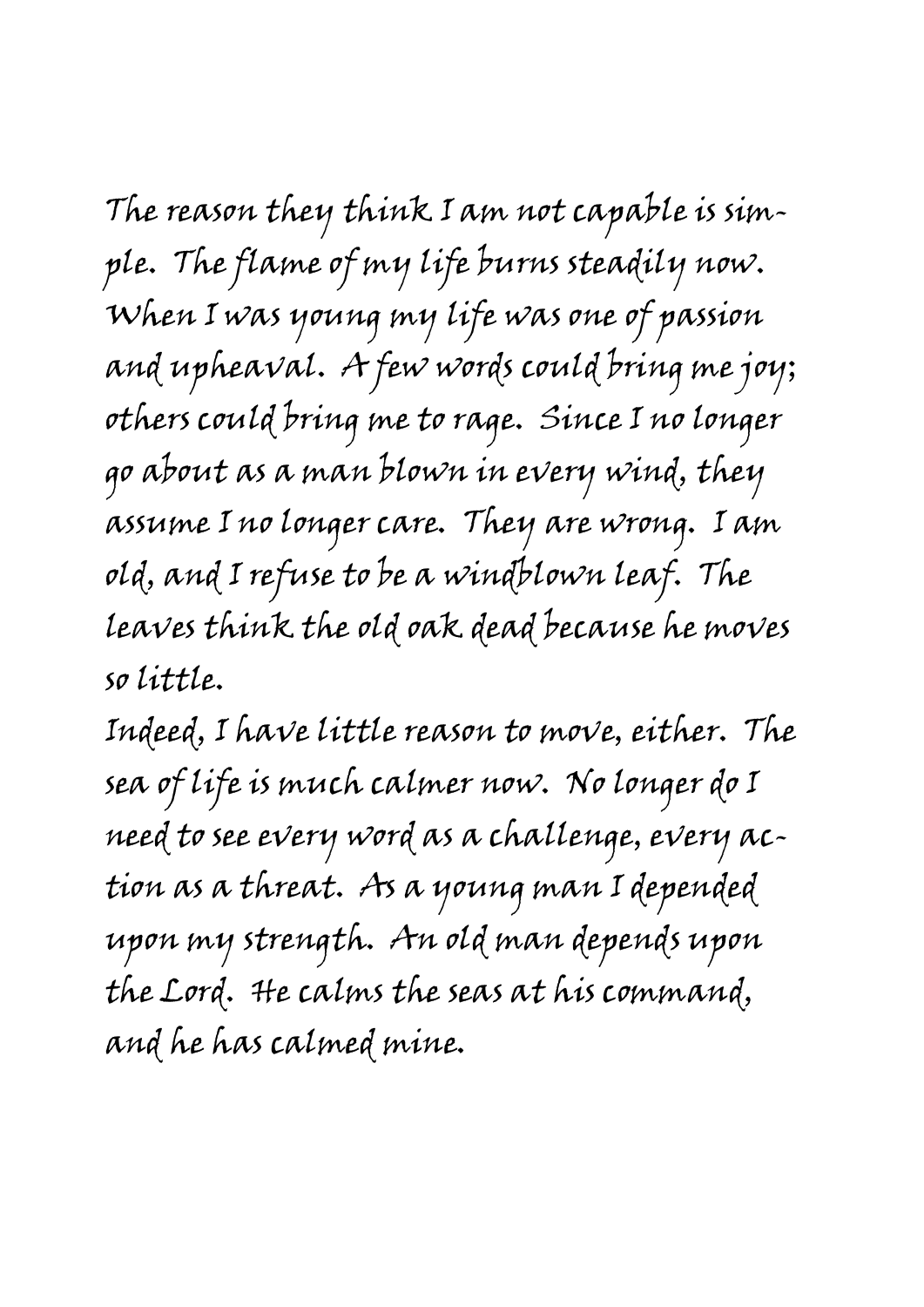Am I afraid of death? I think not. I have seen many die, and the process is not pleasant. I suspect I will not enjoy it. But death itself holds no terrors for an old Christian. My Lord has gone on before me – and returned from the grave. My guide is sure. Indeed, he tells me that he has prepared a place for me and assured me of my welcome. Have you ever been on a long trip with a warm home at the end? Take heart, young friend, in this: death is not the end. For our Lord has promised his return, and with it our resurrection. I shall inquire as to your whereabouts on that day; see to it that you are there to meet me.

In faith eternal, Isaac the alchemist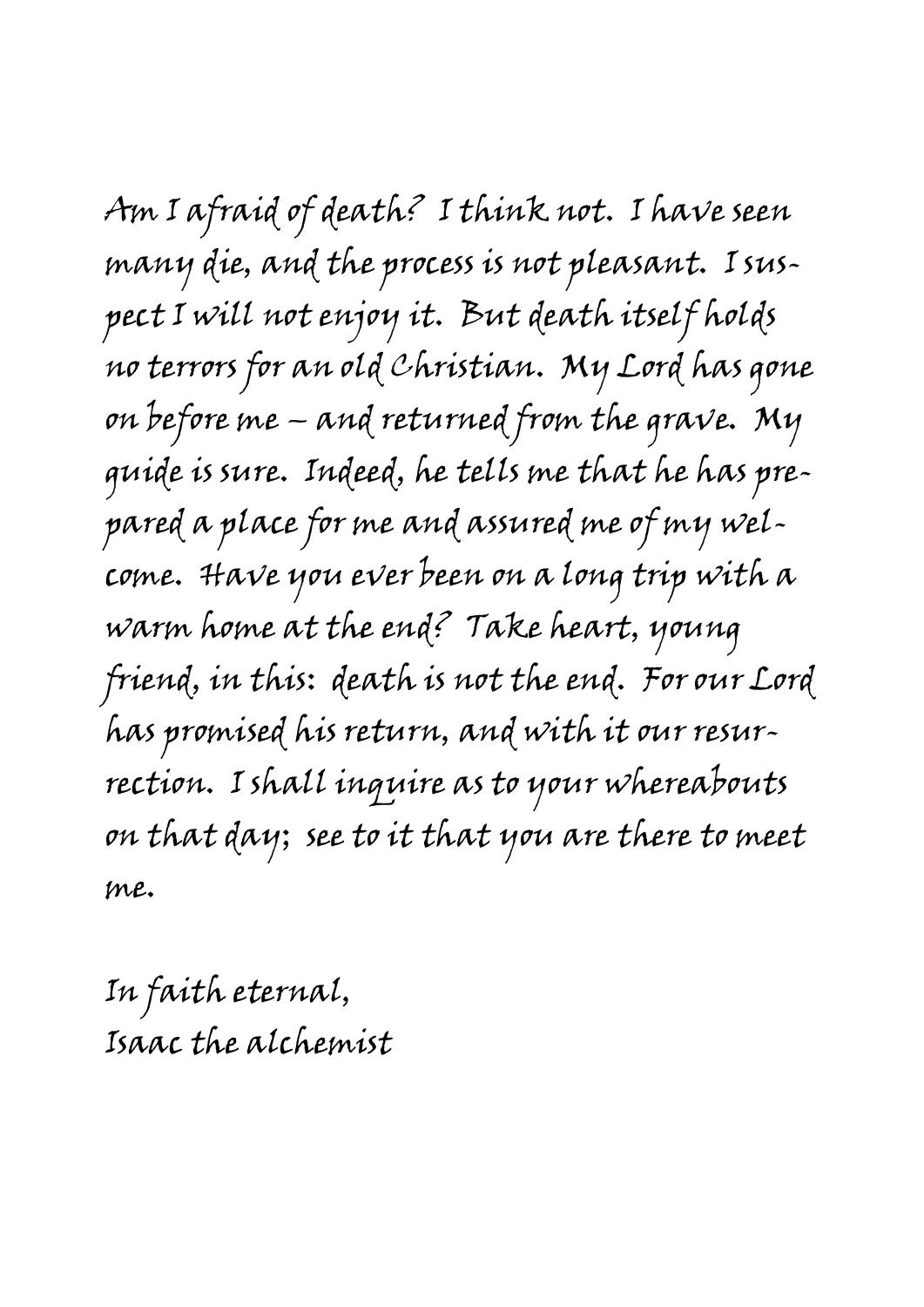*A New Father—and Grandparents* 

So, your bride is to present you with child! My heartiest congratulations; welcome to manhood. You will permit me, I am sure, to indulge you with some advice from an old man. I shall not tell you how to raise your child, as you know not if it be boy or girl. But may I place in your mind the value of your parents, and your wife's parents?

A child's life is not a secure one. Think what it must be, surrounded by people much larger than yourself, all with strong opinions and some with the quite evident desire to enforce them upon you. In such a time a child must crave a sense of position. The sense that one belongs to an orderly society, fitting in one's proper place, is of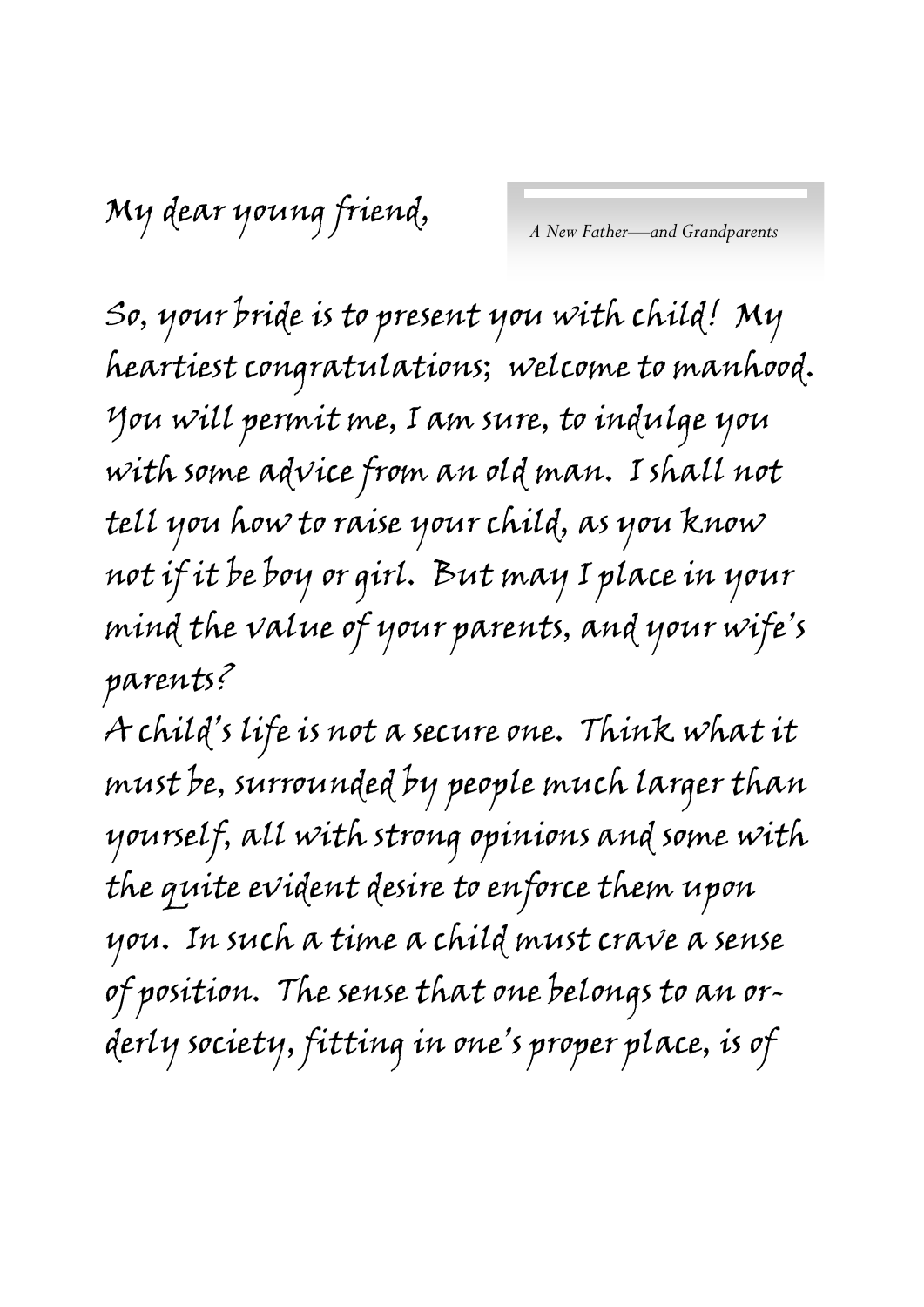great worth. The child's grandparents help provide that, for in them the child can see the continuing of the generations. If my father knows his place, then I can be sure of mine.

Now, I will grant you it is my privilege to go somewhat beyond the bounds of parental restriction in dealing with my grandchildren. This keeps my sons ever aware that I am still their father – and delights me no end too. But I think I have not utterly ruined the little ones. What a joy such children are! To be free from the responsibility of their daily bread and yet privileged to enjoy their company is indeed pleasant. One grandson – he is but four – takes great pleasure in grasping my hand and dragging me down by the brook. There he carefully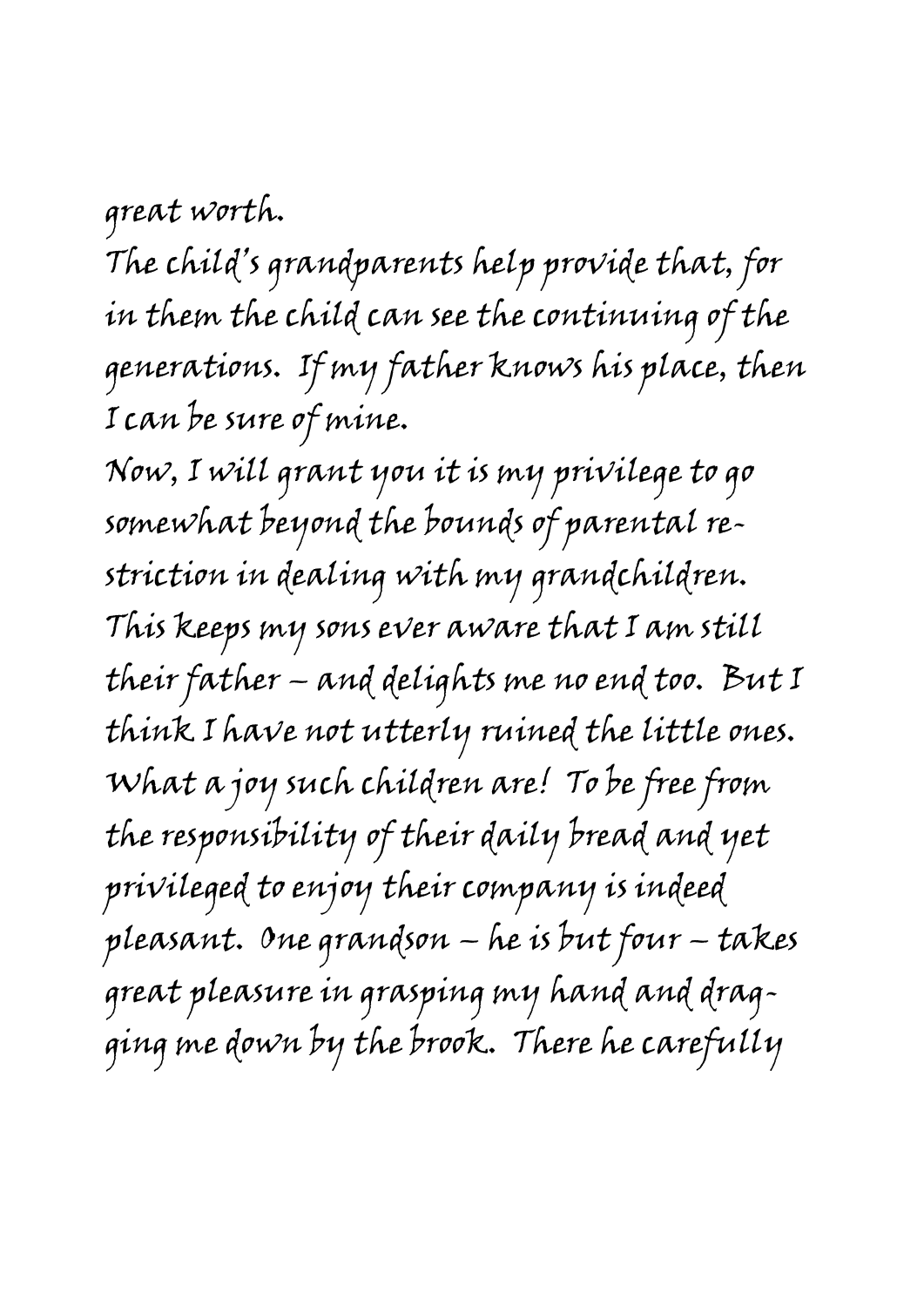points out the various fishes and frogs and insects, with an air that would credit a philosopher. Having instructed his ignorant grandfather in the ways of the world, he races home. There he proudly informs his mother of his adventure. The smile alone is worth the journey. So I encourage you; share your child with your parents. No doubt they endured you as well. Ponder your own childhood and recall such pleasures yourself, and do not deny them to your child.

Again, my congratulations, Isaac the Alchemist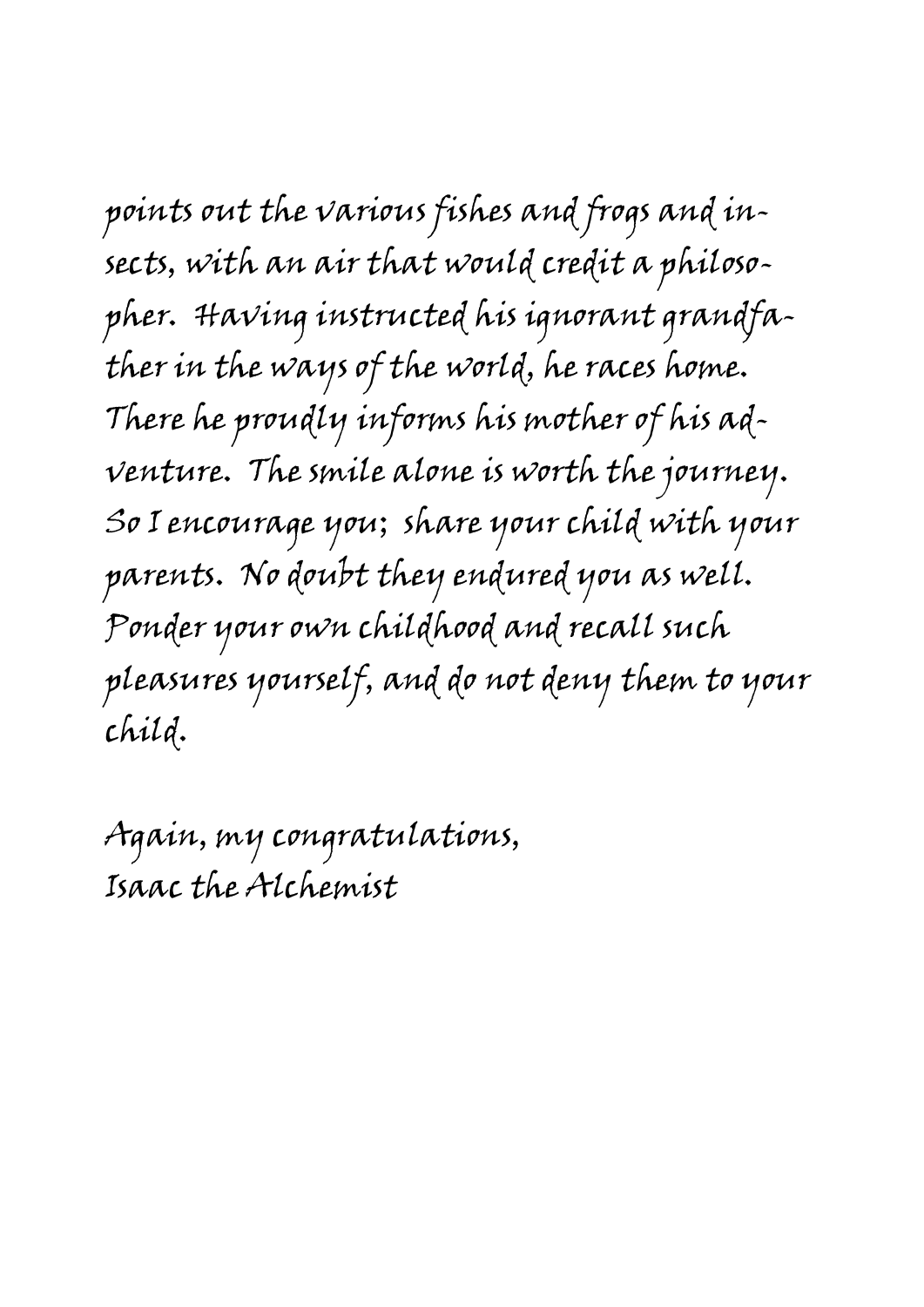*On Raising Children* 

A son! My heartiest of congratulations!

It is, perhaps, a bit early to speak to you of such things. But as one never knows the day of one's death, I shall venture a bit of instruction on the art of raising children.

The first thing is this: children must be brought under authority. You are under the authority of the Lord; your wife is under your authority, and she must then rule the children. Never accept from your children the slightest lack of respect for their mother! She is the woman you love as well as the one who bore the pain of their birth. She has earned their respect; it is her due.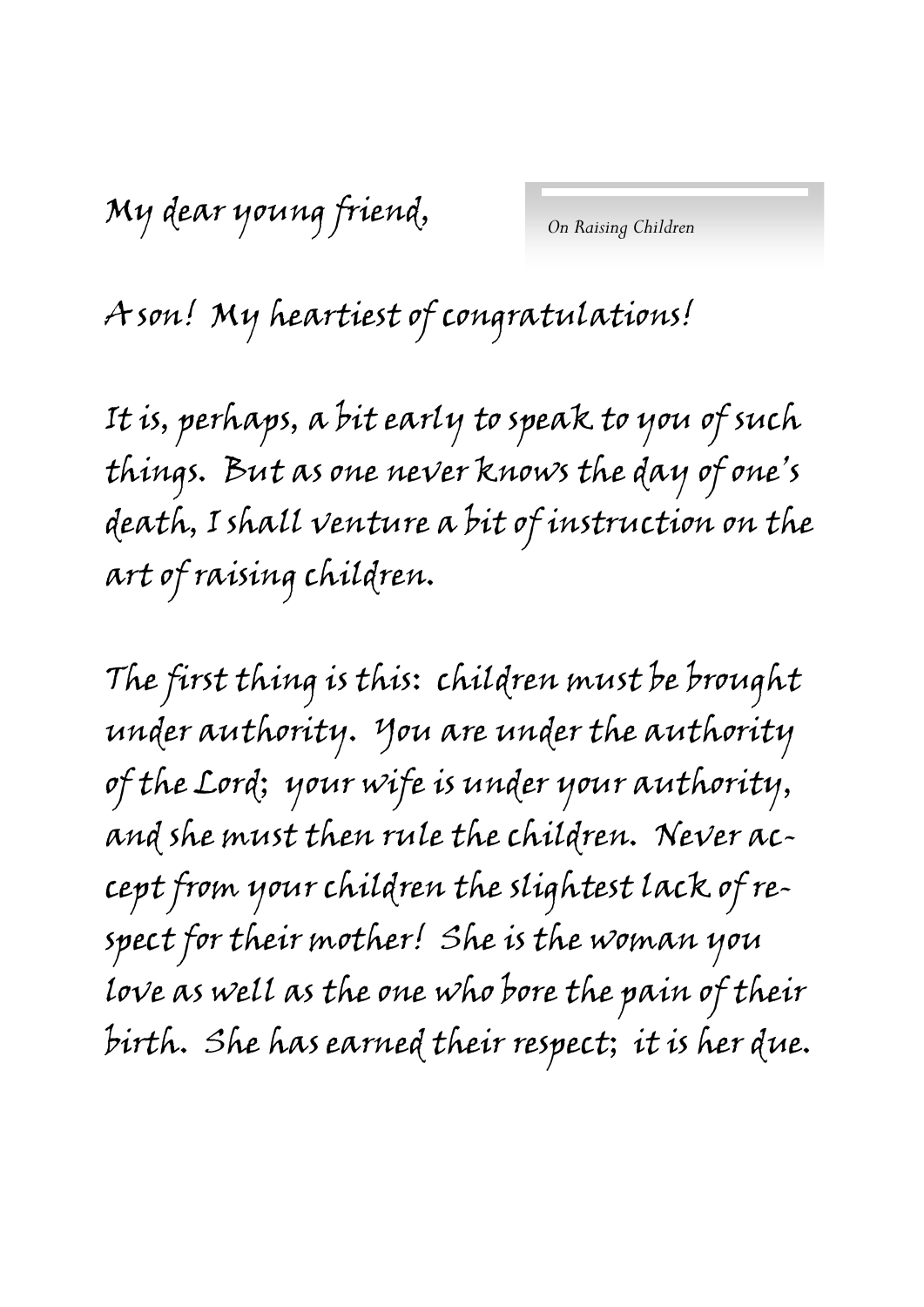If you will treat her with constant courtesy and respect, if you will always uphold her authority over the children, you will have little difficulty in disciplining them.

There is one obedience above all which you must observe. You cannot deceive your children. You must be under the authority of Christ. Your wife under your authority, your children under hers – all depend upon your obedience to Christ. It is the foundation of your family discipline. Your children are quick to learn by example, you see. Indeed, much quicker than you will realize. So if they see you in obedience to Christ; your wife in obedience to you, and both of you insisting upon their obedience and respect, they will soon see their place. How I remember my father, God rest his soul, up-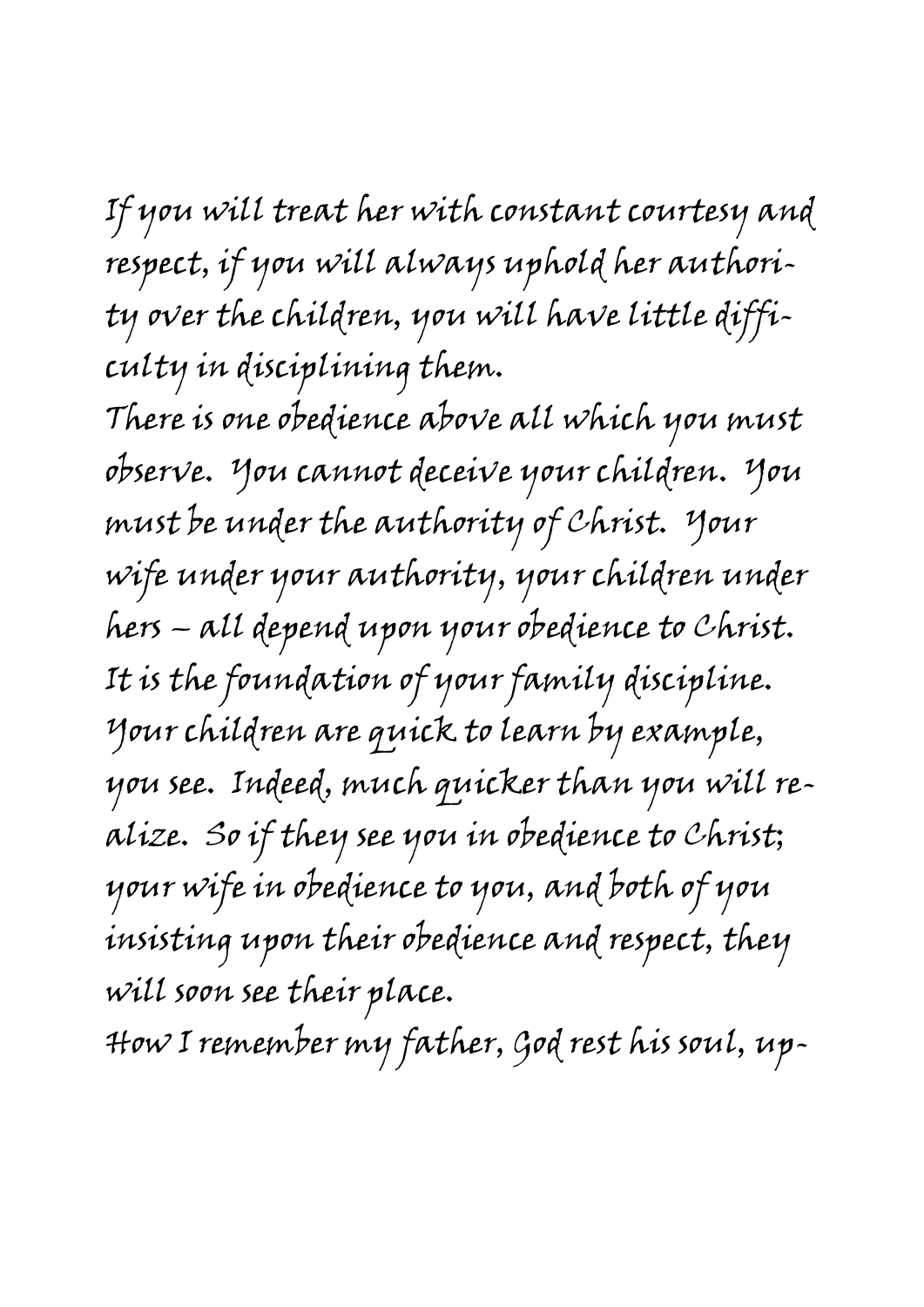holding that! No offense could be greater than to fail to respect to my mother. I never recall her disciplining us as children for such a thing; my father took it as personal offense. He defended her honor, her dignity and her authority on every occasion. Knowing no better, I did likewise. The results have been most satisfactory in both cases, and I believe my sons are of the same opinion.

In all this you must remember the Apostle's command: do not provoke your children to wrath. In my later years of childhood I often (it is the way of wisdom for those of thirteen summers) disagreed with my parents. My father permitted this – as long as all the forms of respect were observed. He, of course, had the final decision. Often enough, though, my whim and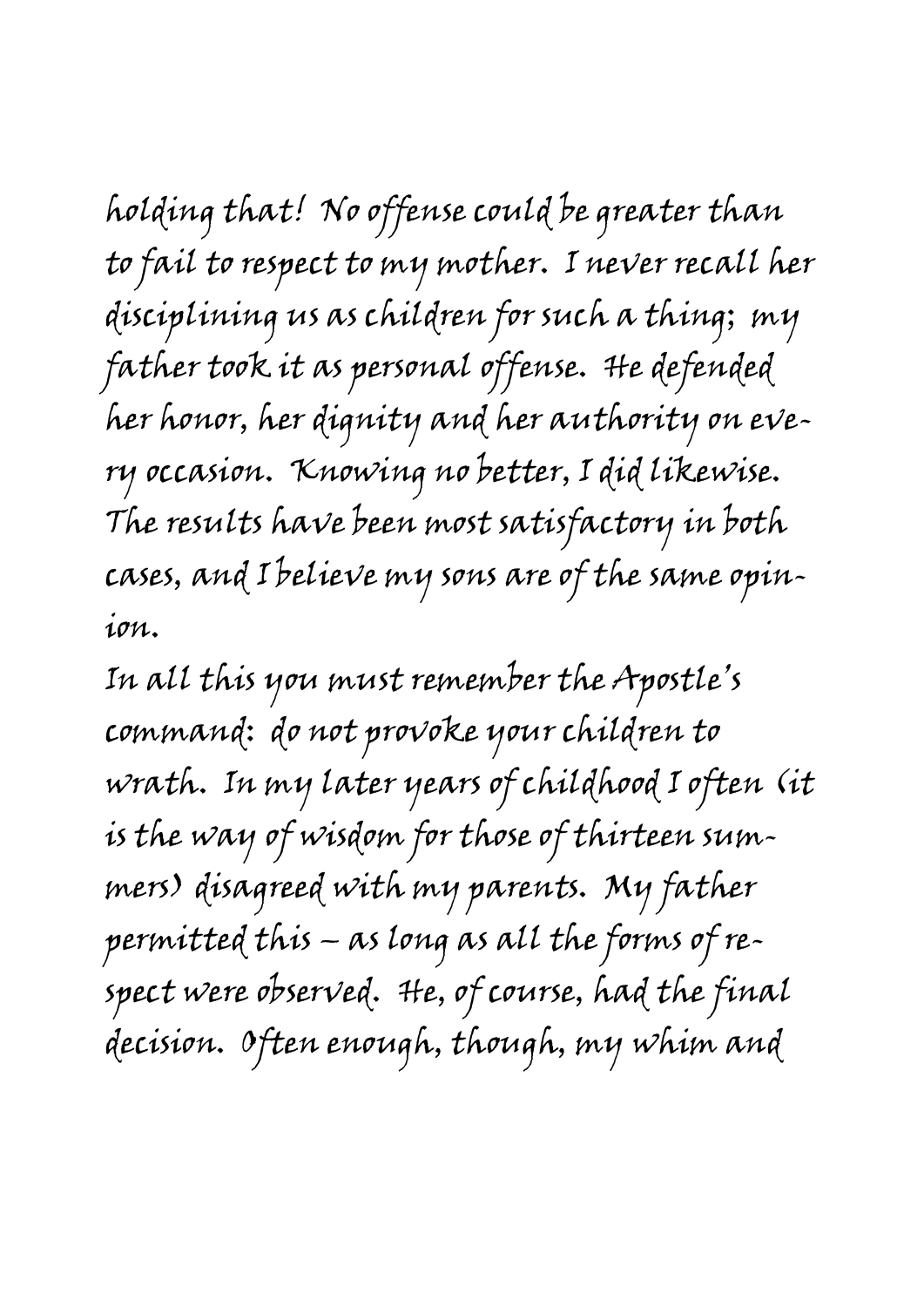foolishness were desire enough for him to allow me to try my own follies. Anything could be said – with respect and honor. In this there is great wisdom.

It is great wisdom for this: some day the child shall become a father as well. It is good that he then has walked on his own two legs for some time. Kindly remember that you are not raising a slave for service but a princeling in his own right. If you will turn your mind to raising a noble man, your son will have cause to thank you.

Trusting my words to be of service, I remain, Isaac the alchemist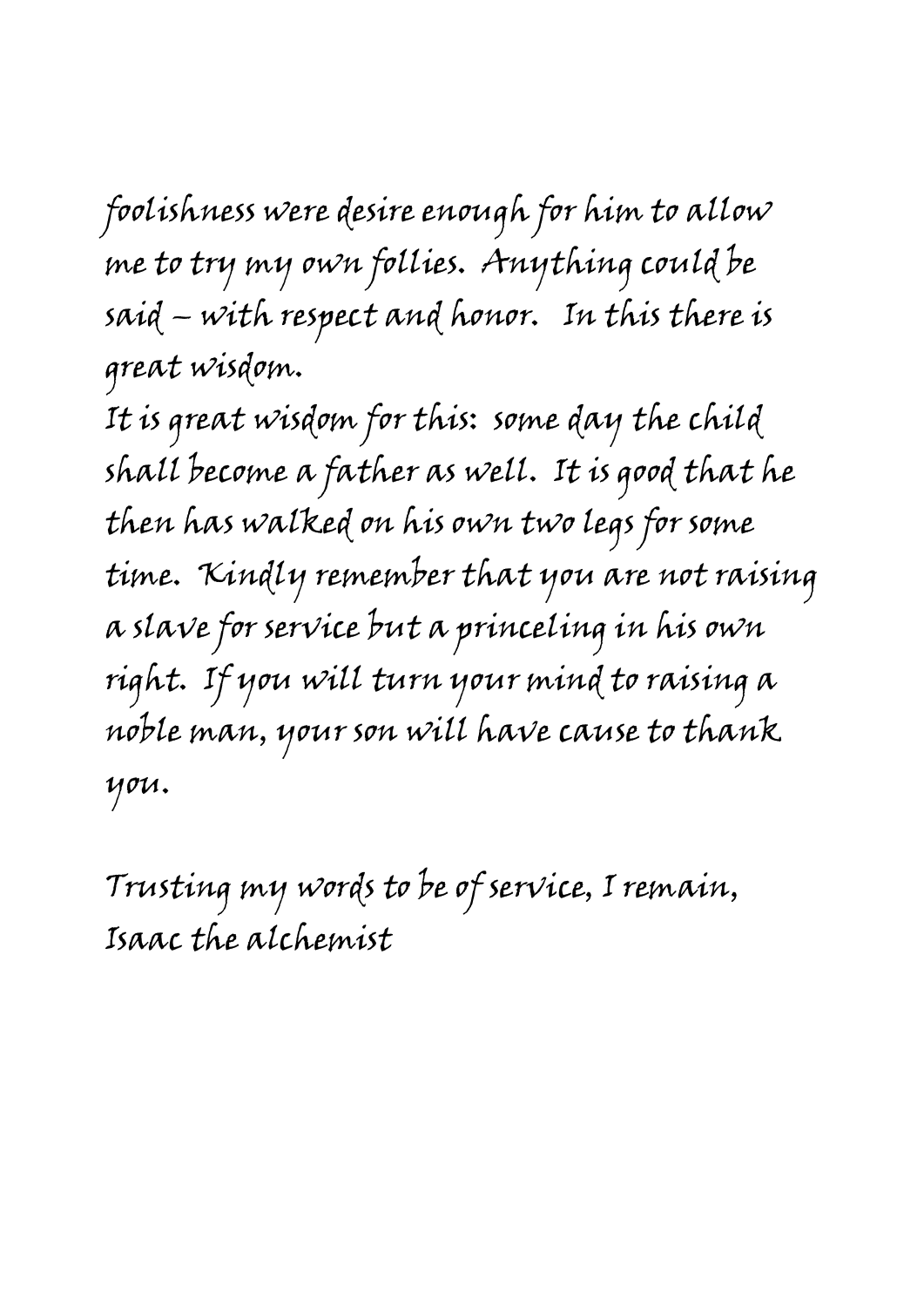*On National Calamity* 

If you wish the right answers you must first ask the right questions. I submit to you that your question should not be, "Why did this happen to us?" It rather should be, "How is it that God held his hand so long?" You seem to regard God as some sort of divine shield against all injury, and the source of all blessing. He is – to the righteous. But can your nation really claim to be righteous? You are servile in assuring the effeminate of your approval; you conduct abortion on a scale which exceeds that of any persecution in the history of the church; your leaders lie under oath. Should God bless such a nation as that? You look to him for love and protection. You should remem-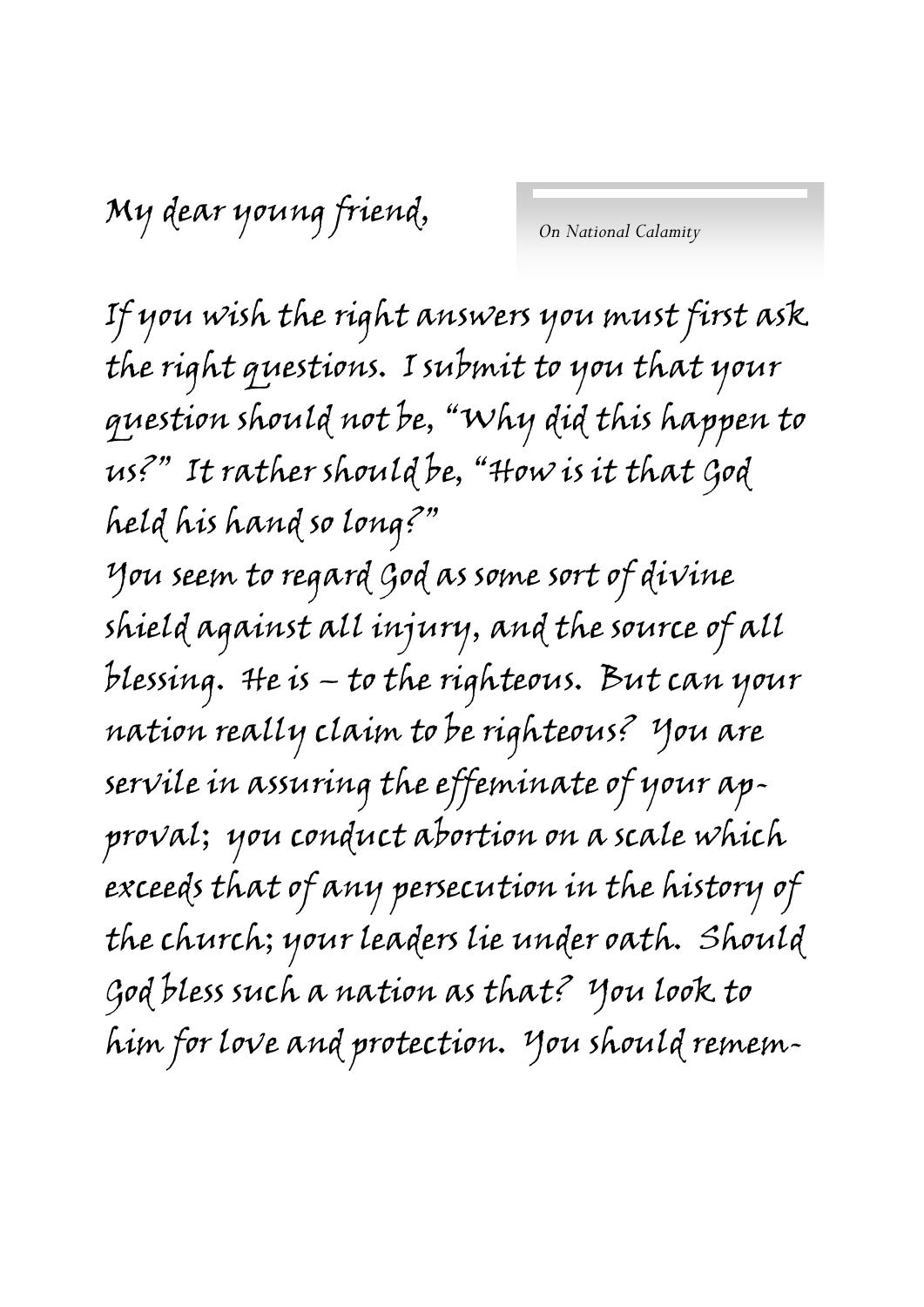ber that he is righteousness itself. What fellowship can righteousness have with evil? To my complete amazement, however, you also ask how God could use the heretics to perform his justice. Have you never read the history of Israel? Who were those whom God used to punish that holy nation? Did he not ordain the Babylonians, the Assyrians, and many more who worshiped idols? It is God's method; he unleashes those who do not fear him to correct those who should. He will destroy them in their turn. You must remember: God is righteous. If he were not also merciful, who among us would live? This is the lesson of the cross. Were God merciful but not righteous, why would our sins need atonement? Were he righteous but not merciful, why would he provide atonement? But he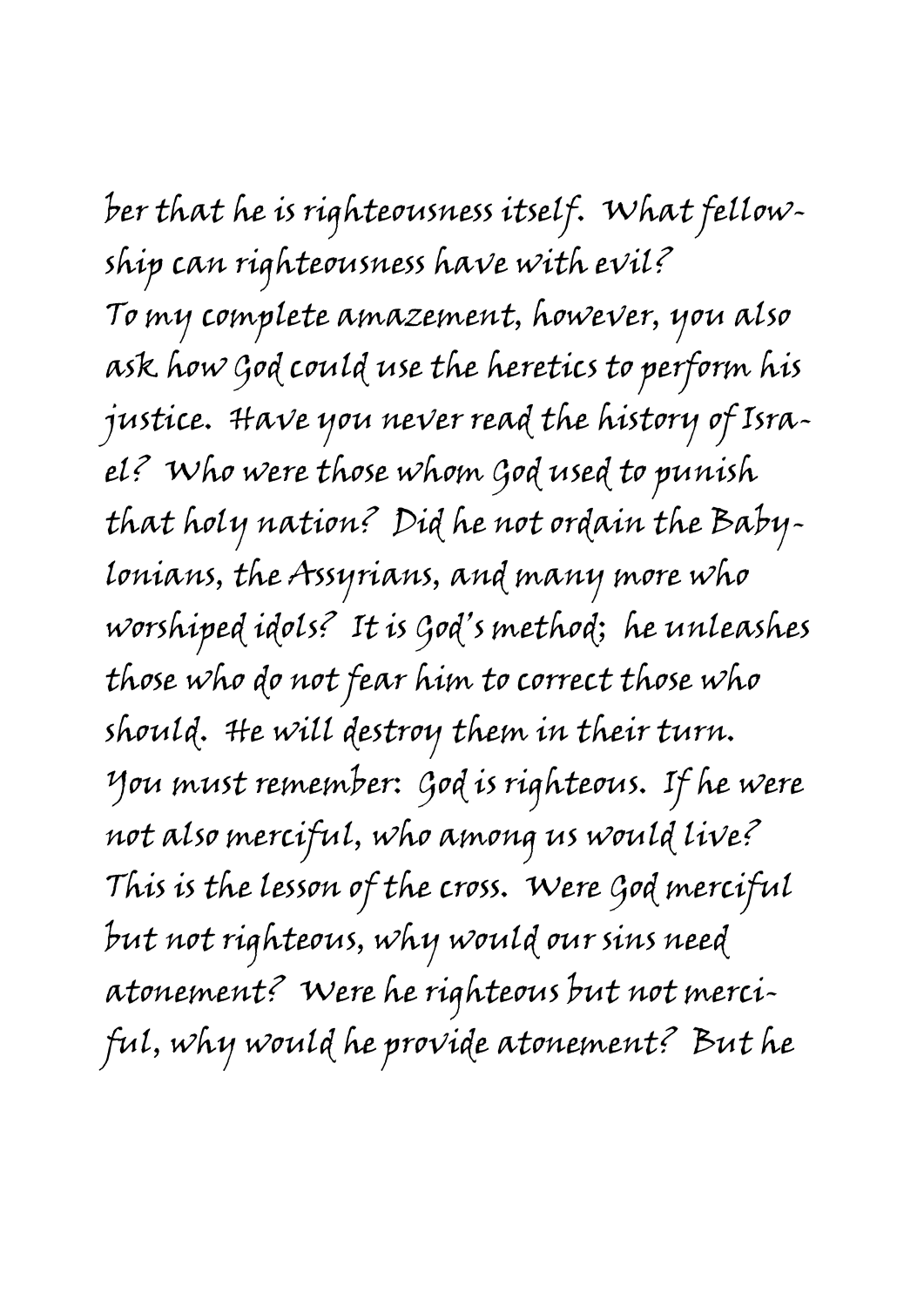is both, and by the power of the cross we have both mercy and righteousness.

Do listen to an old man's fears, my friend. My fear is that your nation will rise up in anger, but not righteousness. If you will not confess your sins, you must trust in your own strength to save you. If you do that, then how will you stand against the Almighty? Your power, you say, is great. But what power can prevail against the One who created all things? Do you not see that this is a hardening of your hearts? Whom God would destroy he first makes proud. Seek Him while He may be found. The time, I fear, is short.

As ever, Isaac the alchemist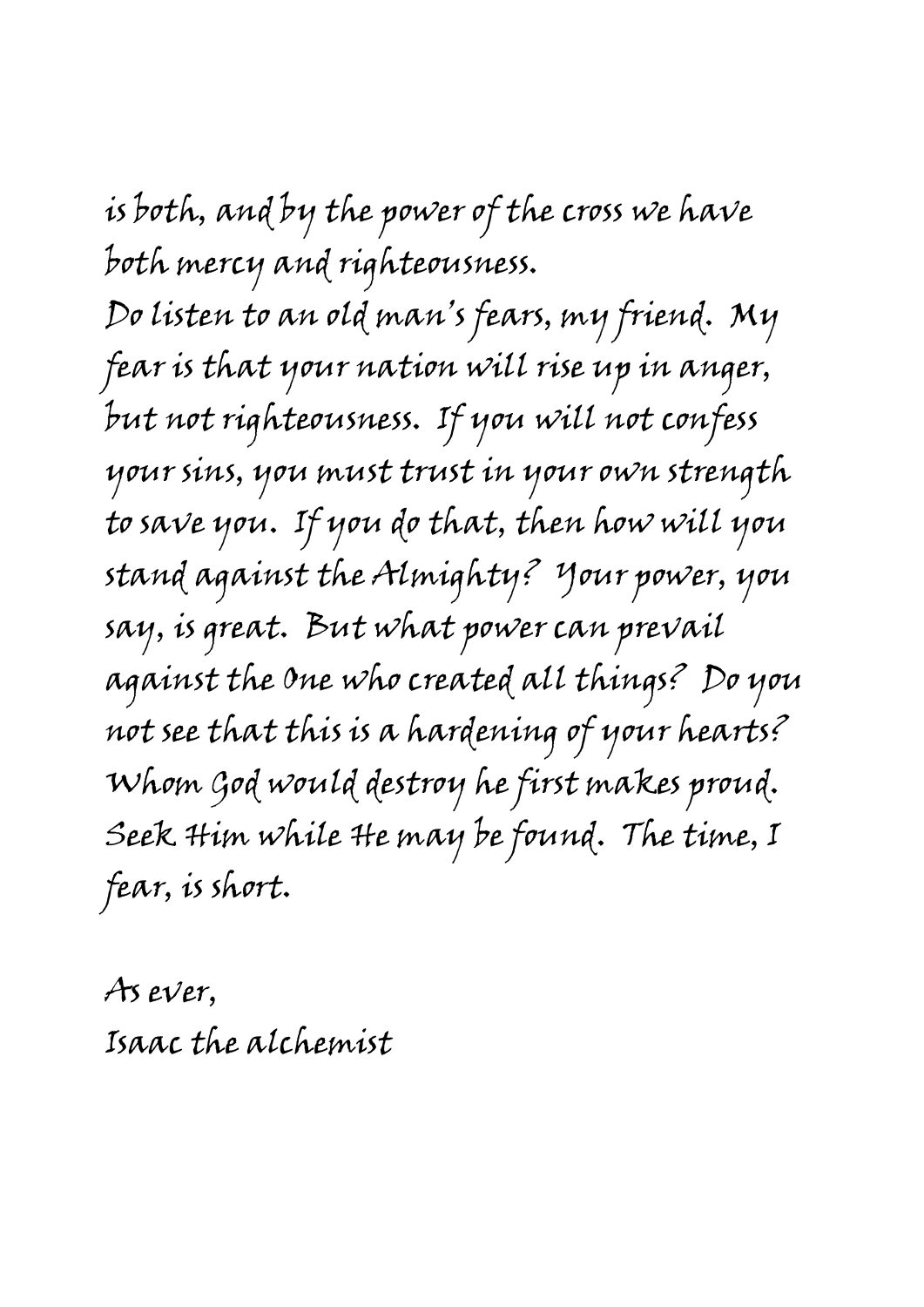*On Innocent Suffering* 

You now ask a different question, and one which is more difficult to answer. Indeed, I see the justice of your complaint. It is one thing for your nation to confess its national sins. It is entirely another to ask why a particular person died in such an attack.

Please remember that God does not see death as we do. Indeed, his ways are higher than ours; his thought is higher than ours. Is it not likely that he sees death simply as the entrance into his presence for his children? We grieve; he welcomes the departed home. For this reason I look forward to the day of my death. Most of those whom I love are gone from me; I anticipate the reunion with pleasure.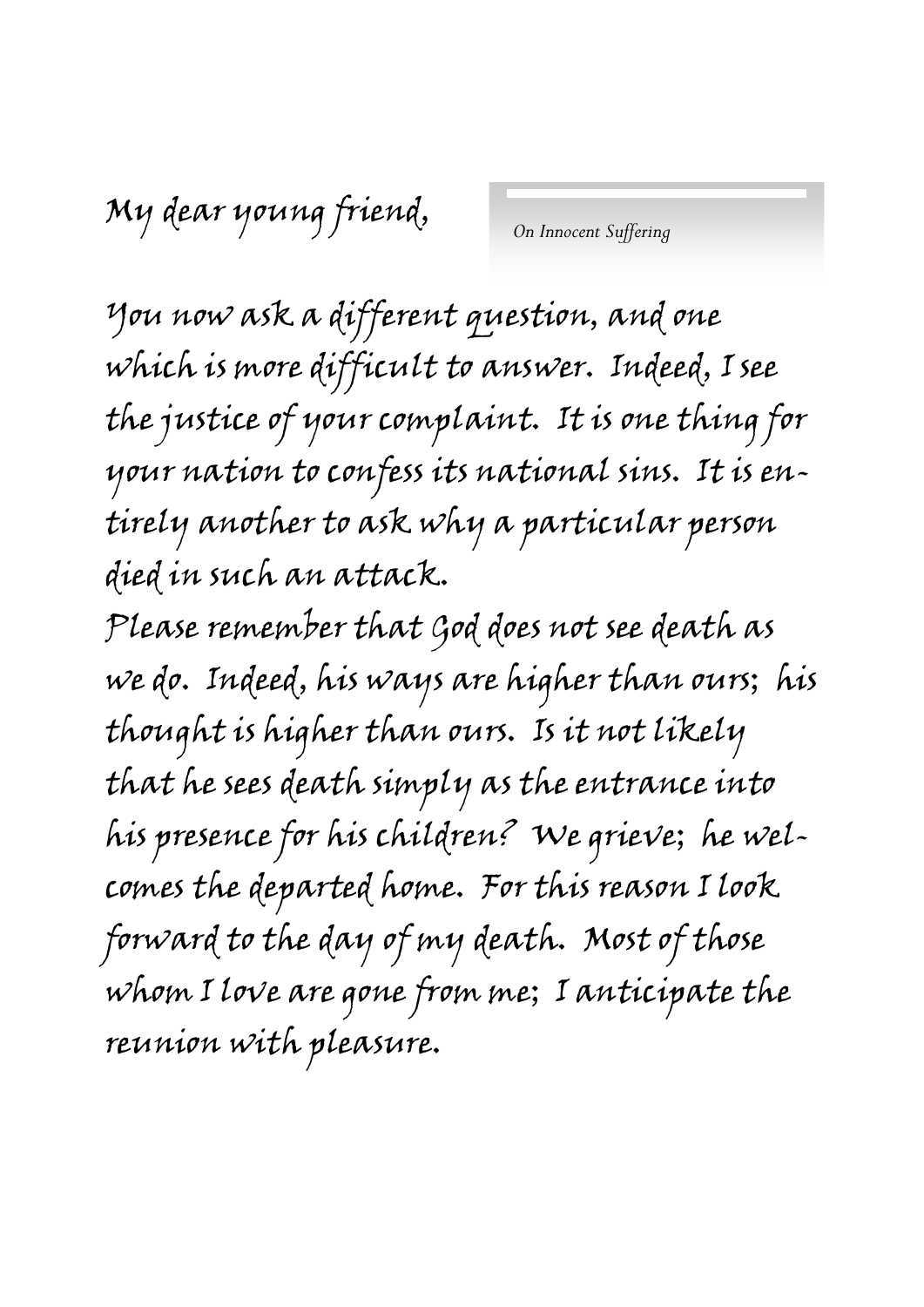It often seems to me that God is arbitrary in these matters. The Scripture tells us the story of the man born blind, healed by our Lord. He was blind from birth. He was thirty-seven when healed. All assumed that he had sinned, or his parents. But our Lord revealed that he had another purpose: the very glory of God. It seems less than just that a man suffer so long so that others might see the majesty of the Lord. But what are thirty-seven years compared to eternity? Remember, too, that God permits no evil unless a greater good can be brought from it. Surely the omnipotent one could have kept Judas from betraying him – but he did not. For out of that betrayal came the Cross; out of the Cross came the resurrection; out of the resurrection came our salvation.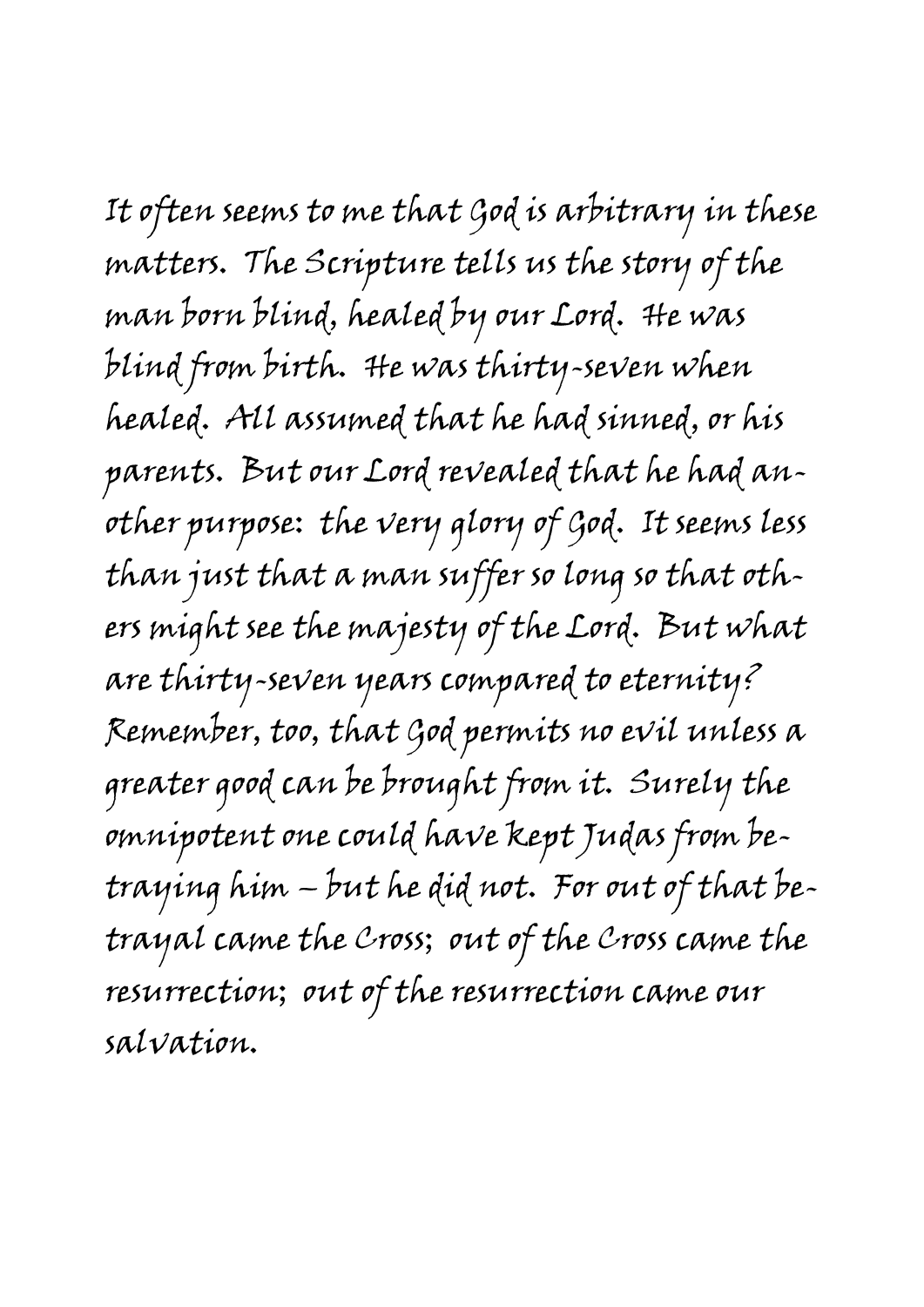As to the result of this matter, I think it too early to judge. Who knows? Perhaps it may bring about a great awakening of your people. Surely by now you know you need it.

I remain, Isaac the alchemist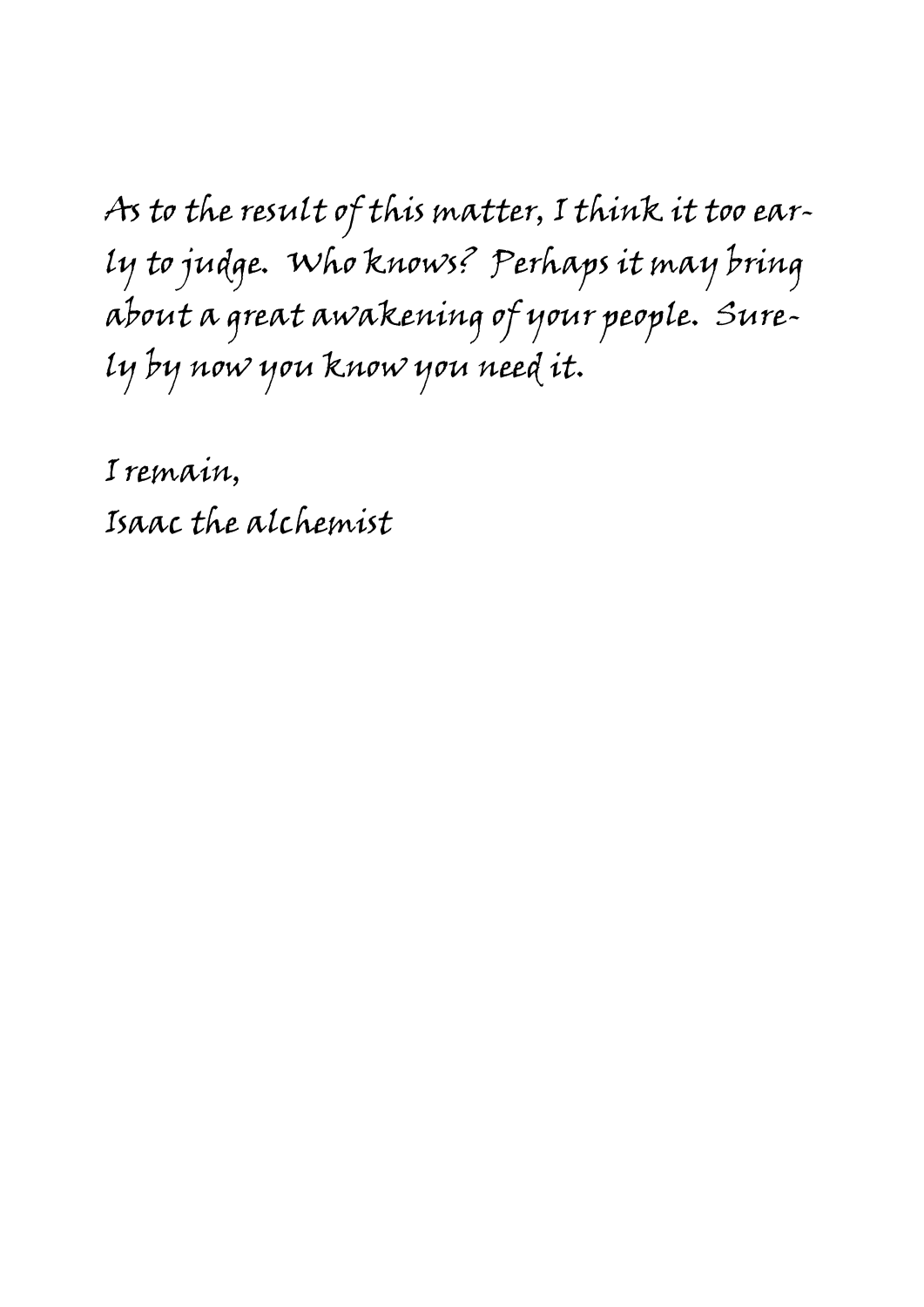*A Good Conscience, or No Conscience?* 

I do indeed see your point about the conscience. But as you yourself admit, the theory of your age is that the conscience should be denied existence. Surely a Christian can see that the problem is not the existence of the conscience but its guidance. One may be free of the feeling of guilt in several ways; the right way is to cease to be guilty and know it. Therefore, it is the task of the Christian to cultivate his own conscience. You cannot suppress it totally; if you do you are worse than a barbarian. Consider that! Even the barbarian has a conscience. God provides this by nature so that we might know we are sinners. To lose the conscience is deadly. The virtues of a good conscience are many. One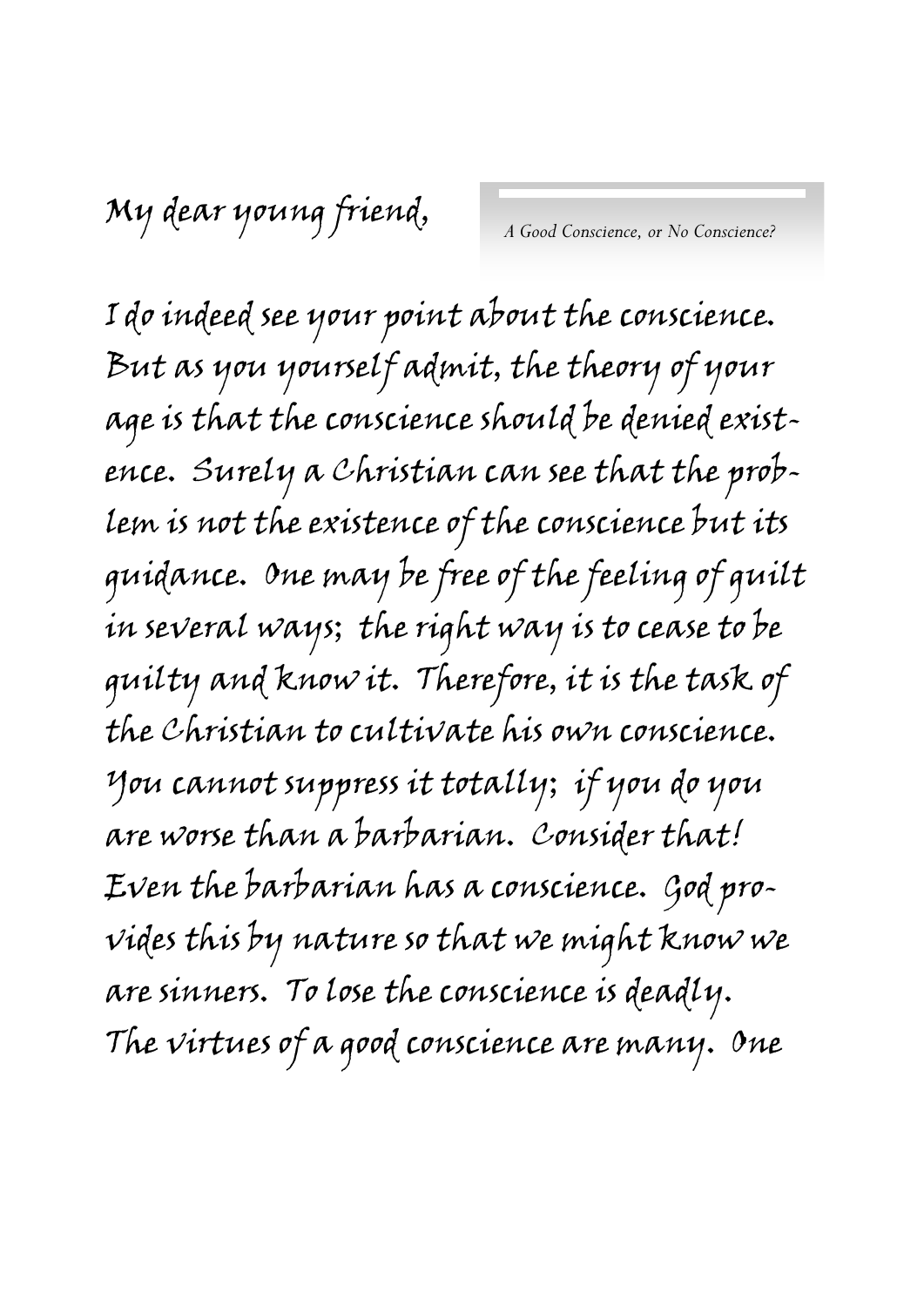in particular is that you sleep well of nights. He whose conscience is clear has no fear of retribution, for example. So it seems to me that your view deprives you of something which is both morally good and beneficial to the body. But the conscience must be instructed. If you will not instruct it, the mob will. The world will press on you until your conscience becomes nothing more than an alarm for good manners. What does it matter what other people think? Even if they praise you, beware. The true measuring rod for the conscience is the Holy Spirit. Train your conscience to Him, and all will be well.

It is somewhat like the tuning of the harp; it cannot be done without ears. You must listen to God if you are to tune your conscience. This is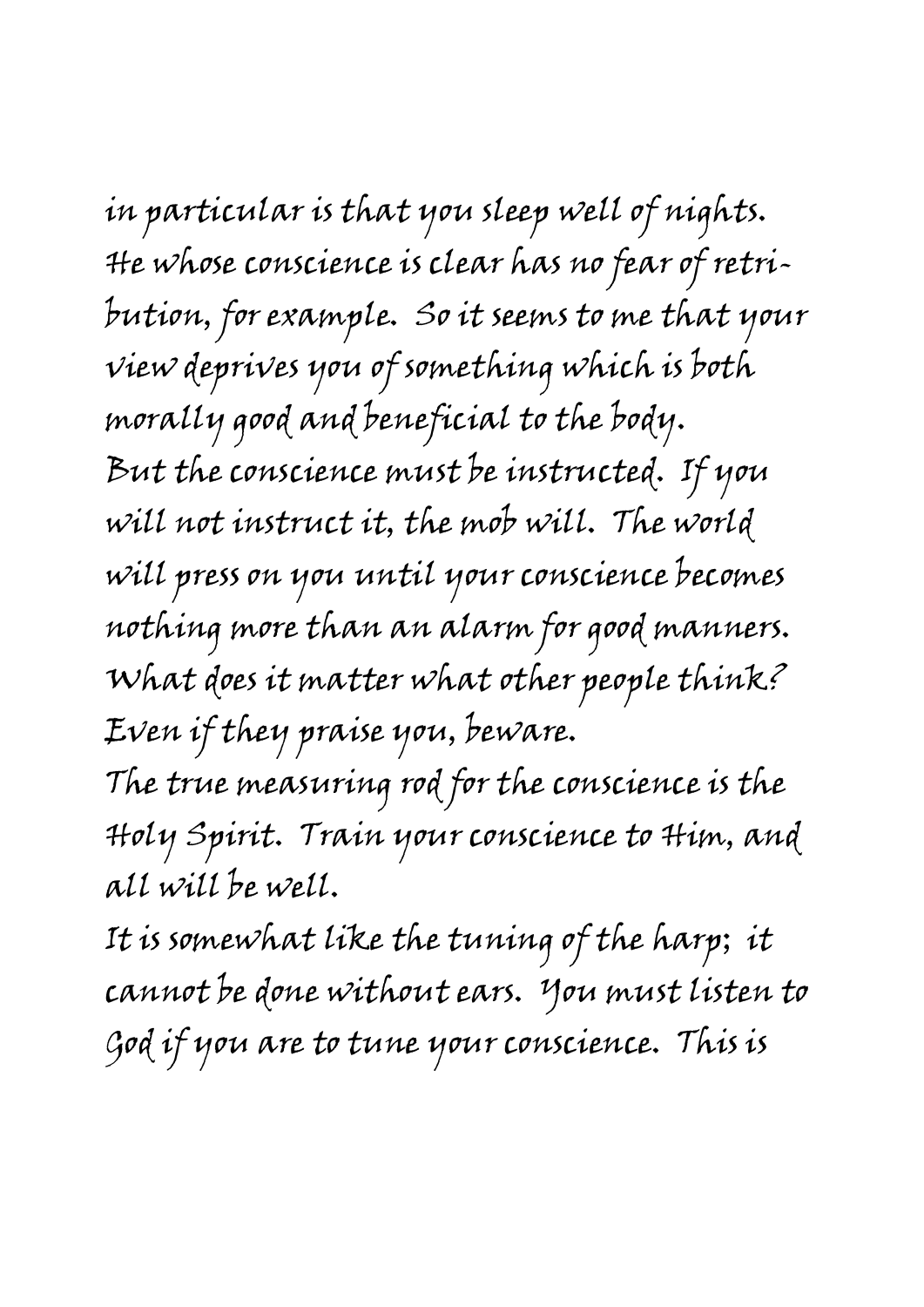done in prayer and meditation. It is done by instruction in the Scripture. It is also done by con-

versing with your elders in the faith, for often they see your trials as their history.

*The word translated "elders" here does not mean bishop, but rather "older Christians".* 

Your time thinks a good conscience to be no conscience at all. We see a good conscience as one in harmony with God. So I must ask you: which of the two of us will sleep better of nights?

Sleeping soundly, I remain, Isaac the alchemist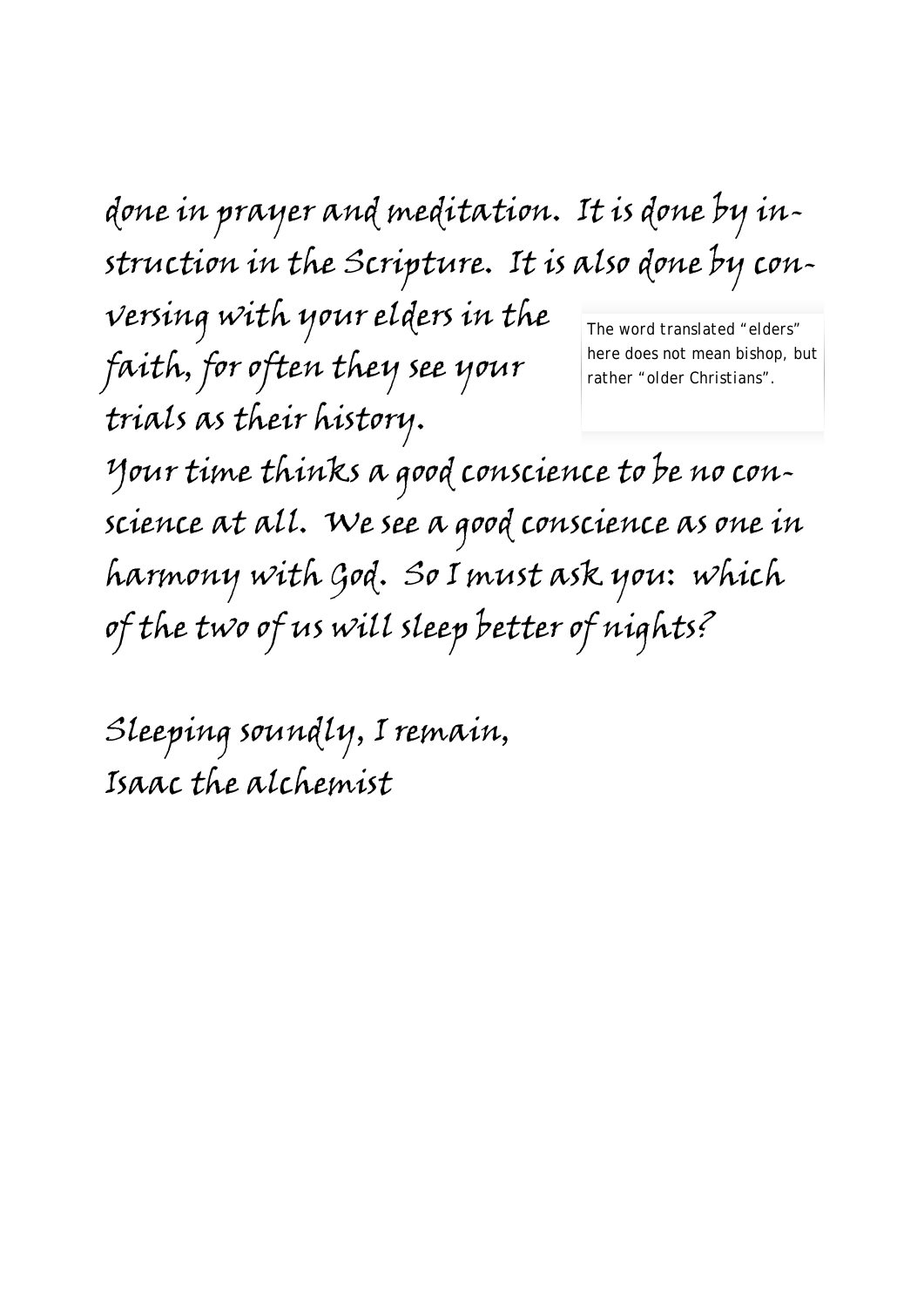Your question sounds as if you think these things to be of no use. Yes, the Christian of my time is acquainted with fasting; the vigil is largely the part of the priest and particularly the monk. If I may presume upon your ignorance, I shall attempt to enlighten you. It is not, as you surmise, that we consider the body to be evil. It is simply of this world, and must be transformed to be eternal. Indeed, as God made the body and pronounced it good, we should not see fit to disagree. But surely you will also agree it can be a source of difficulty. As such, it must be subdued. There are various methods for this; the fast is one. Our general practice is to fast from sunrise to sunset. As we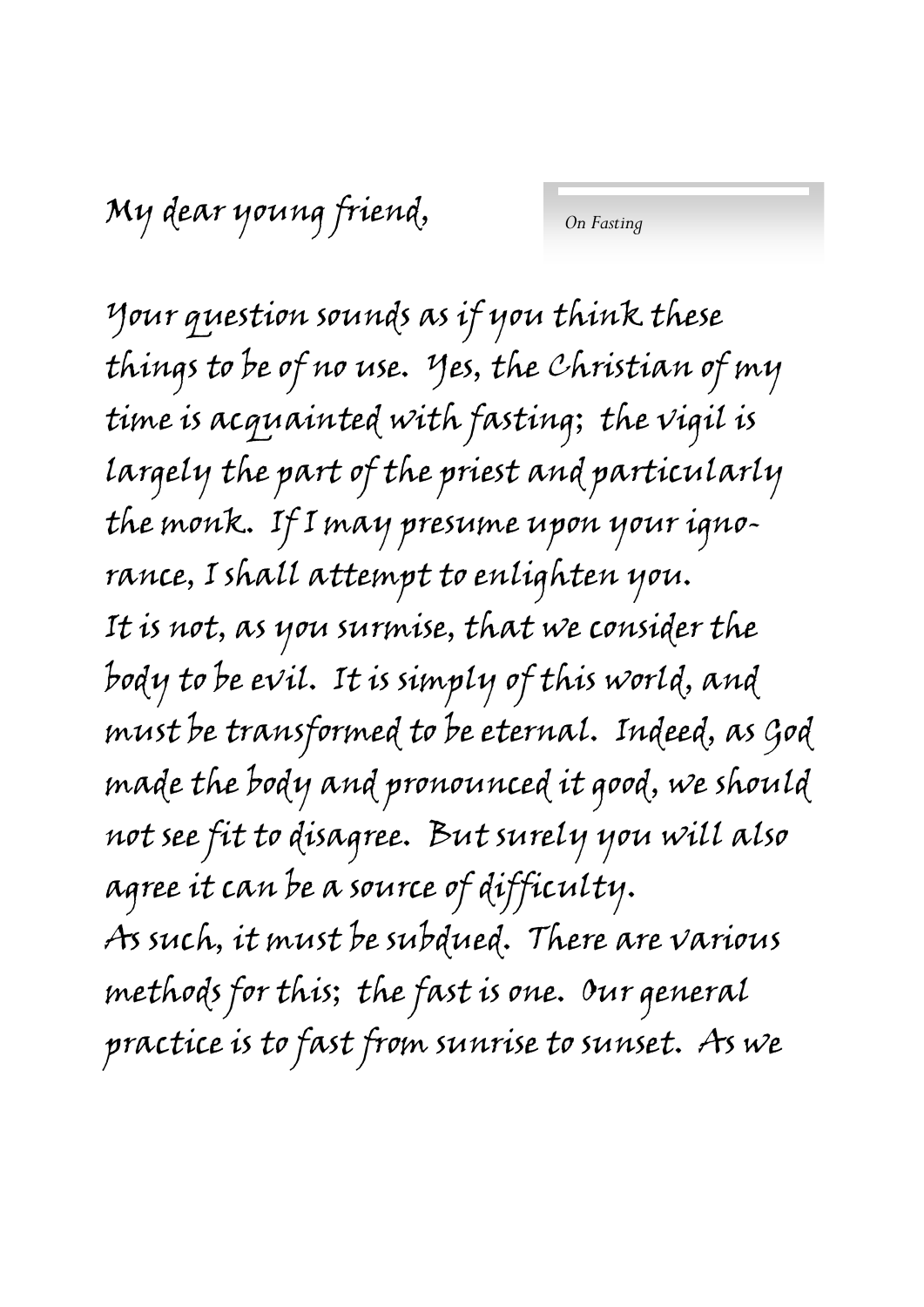seldom eat after sunset, this would become a complete day. For someone such as myself, living on a manor where food is abundant, this is an exercise in discipline. But my view is that life is to be lived, the body to be tamed, and all subject to Christ.

The monk holds to a different view. In that view the body must be denied. Not all are called to be monk or priest, though the occupation is held in high honor. One reason is this: those who fast but once or twice a year know the difficulty. We can imagine the trials of those who fast twice a week.

Can you not see that the difference is the calling of God? Some are called to be priests and bishops, others monks. The others are called to be as I am. You should therefore know that God,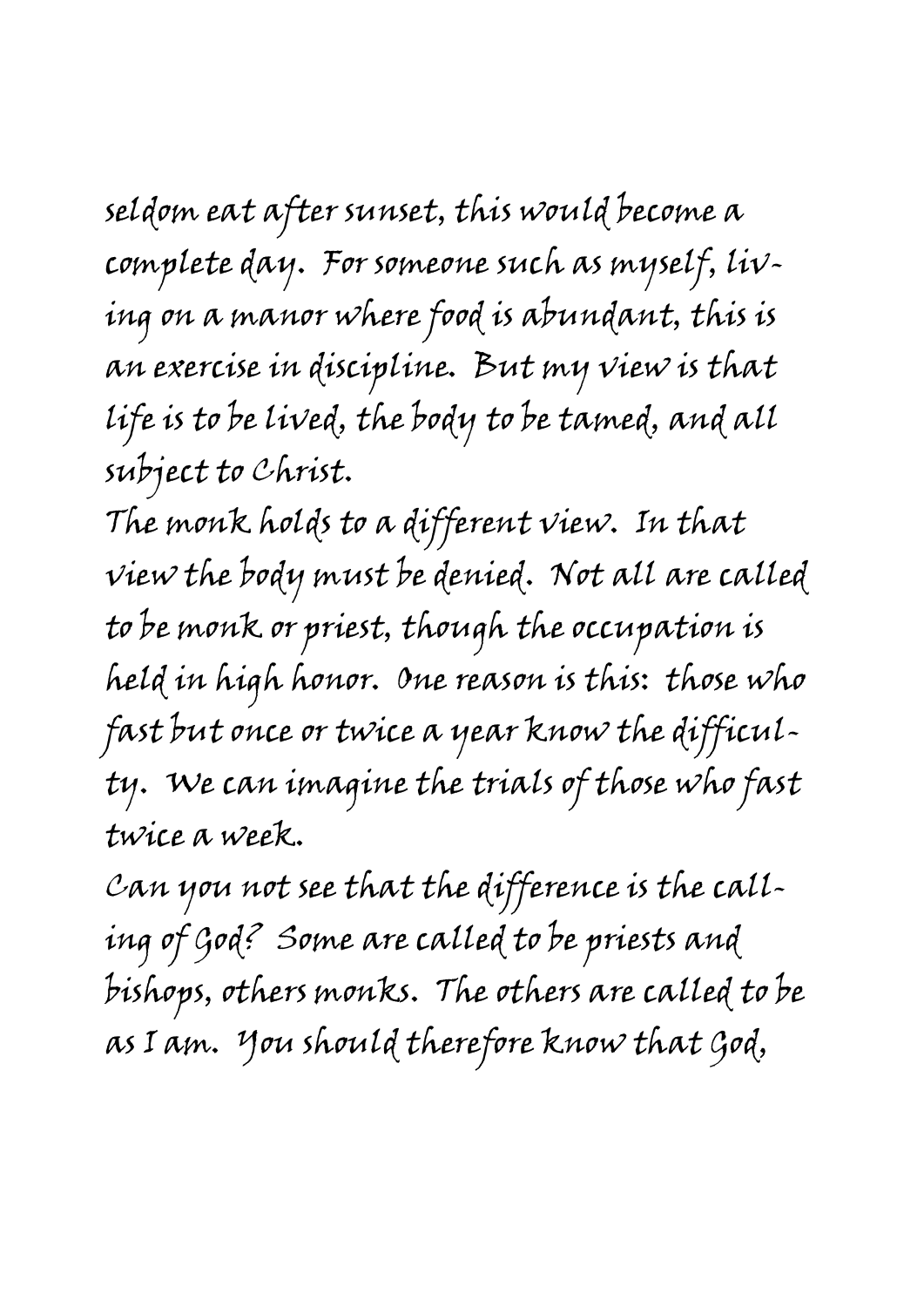having called, will bless in accordance with his call. Neither monk nor manor has the advantage, for there is no favoritism with God. Indeed, I would argue the matter makes no difference. For if you are a monk and despise this life, considering it all vanity, then you set your eyes on the things to come. But if you love this life, then what could please you more than to have it continue forever? Either way, your eyes should be upon the prize: eternal life. All else is insignificant.

So then, be you monk or merry, Christ is the goal. Some will share his joys; some will share his afflictions some little way; others will share them to the fullest. He is faithful and just; he will reward us all accordingly. In his hands are the keys of hell and death. If you wish entrance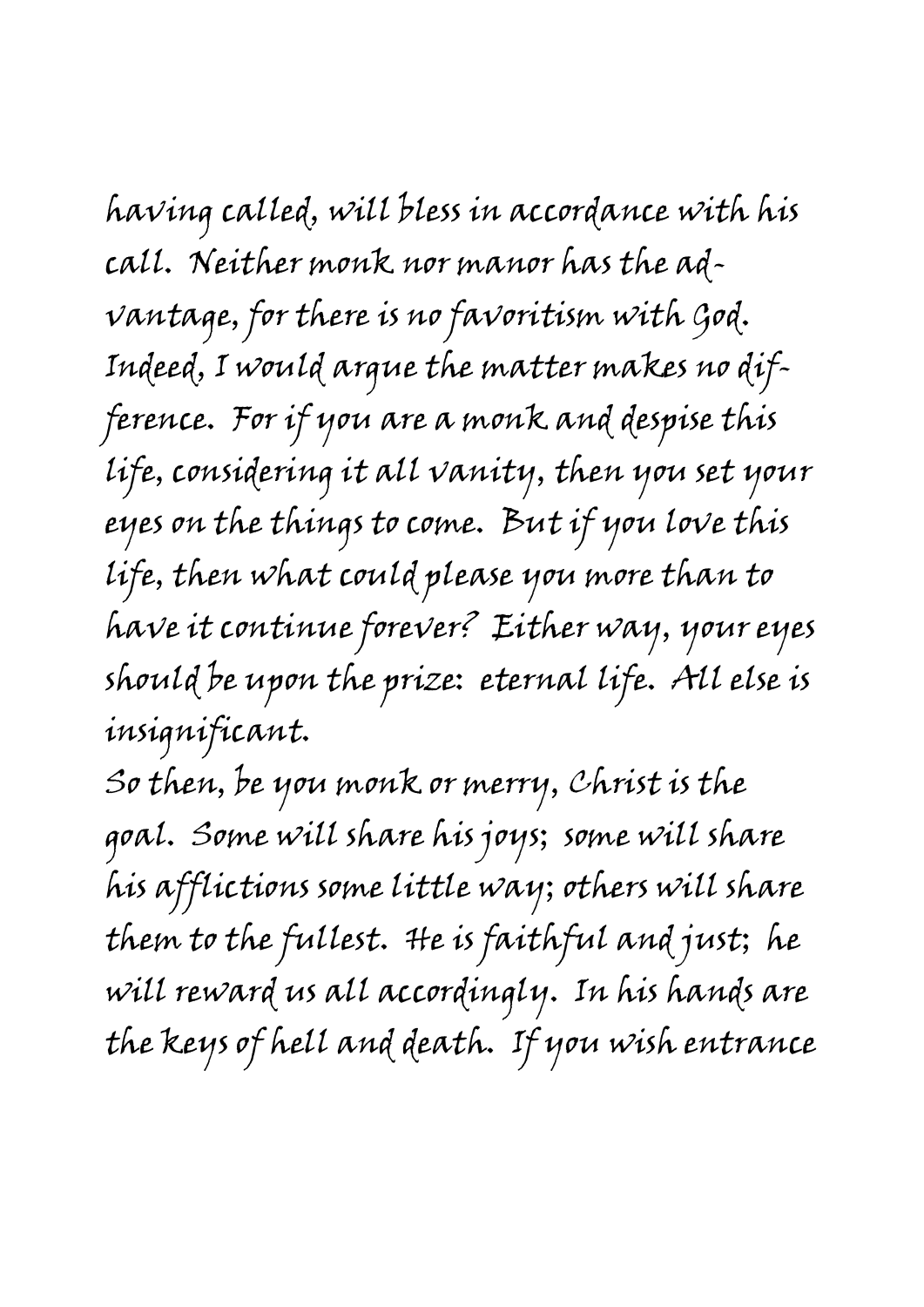into the holy city, you must know the doorkeeper.

Regarding you in joy and sorrow, I remain, Isaac the alchemist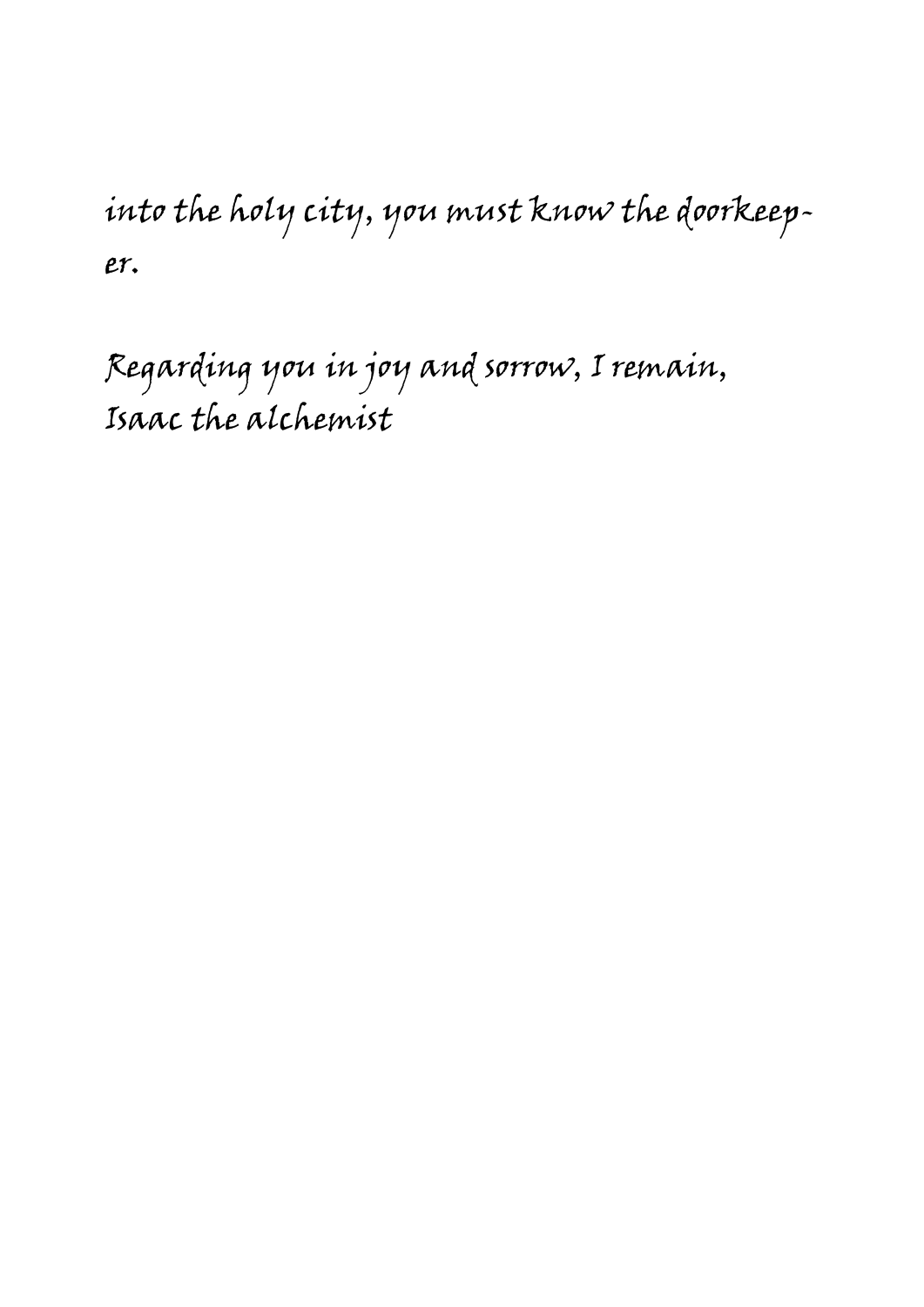*Satan, the ruler of hell?* 

What a curious notion you have – that Satan is ruler of hell. He most certainly is not! Satan, should it have escaped your notice, is the ruler of this world, not hell to come. I should think your president and his colleagues would have convinced you of that. This is his arena, fallen as he is.

The Scripture is quite clear on this; I wonder how you have come to such a mistake. Satan was a cherub of God, fallen from grace and dispelled from God's presence. His descent to this world is clearly proclaimed as Jesus sent out the seventy; at the coming of the kingdom Satan fell like lightning. By your time he should be in stride.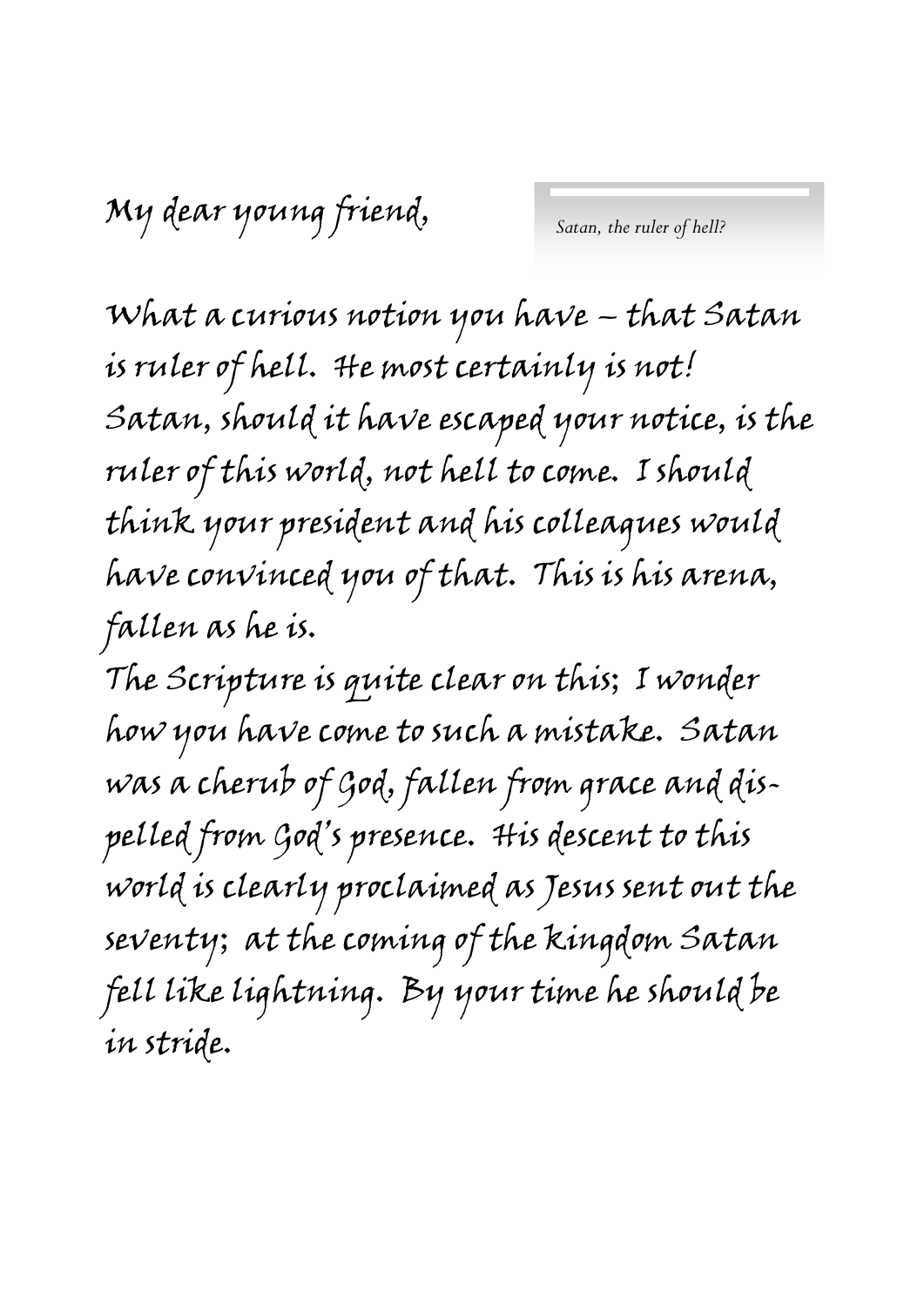It amuses me to hear that Satan and his demons do not exist for most of your world. Let me assure you, they are everywhere evident here. We see the effects of these demons daily; we see those of the church who are given the gift of casting them out. I can see how it would be difficult to understand in your time; evidently Satan has settled upon a policy of sinister silence. But we know him well, be assured. There is little profit to those who inquire of his nature. Two things, and two things only, you need know. First, that he is the father of lies. Second, that he is very powerful. Indeed, were not your heavenly Father protecting you, he would certainly overwhelm you. But by God's grace greater is he that is in us than he that is in the world.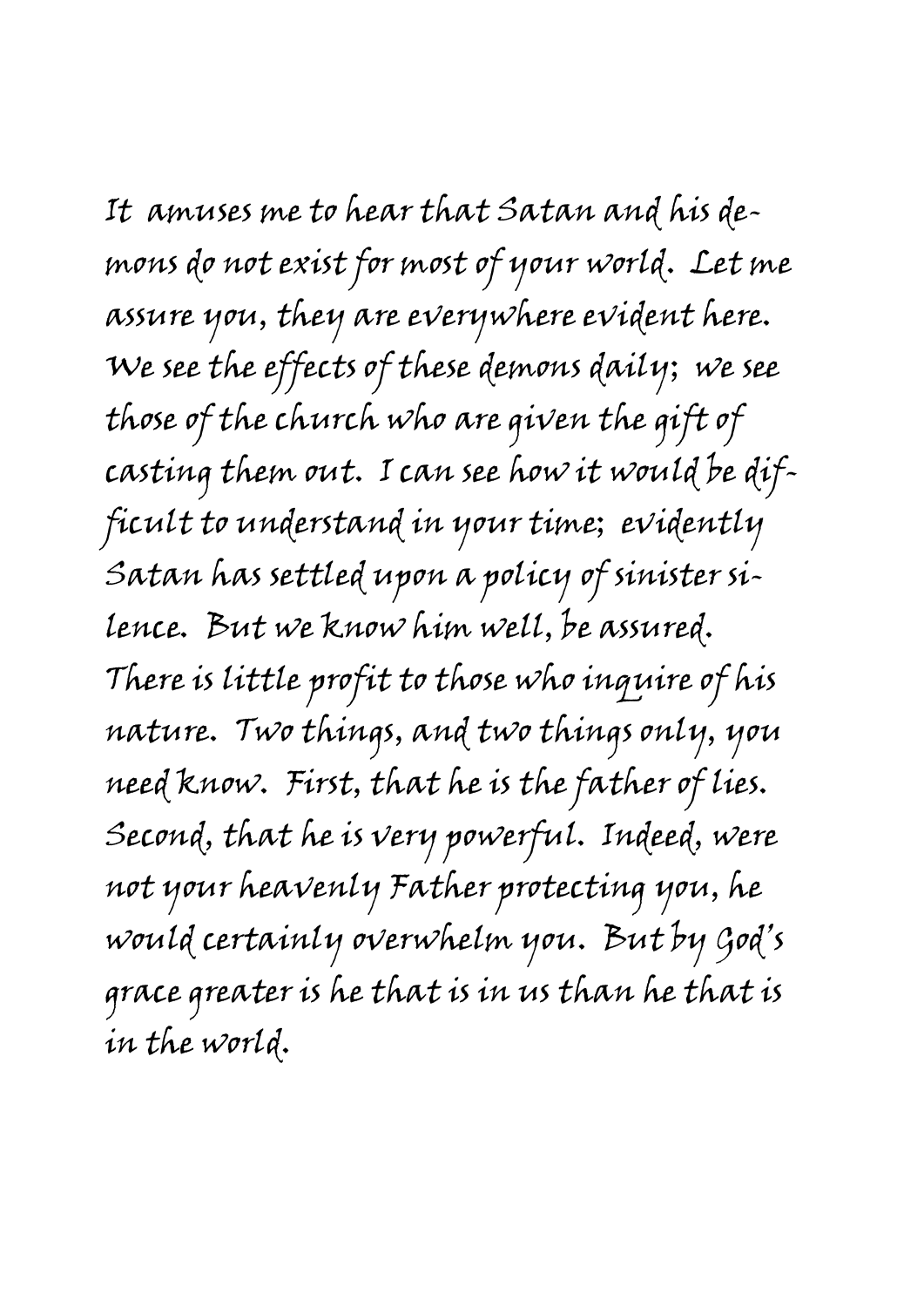If you think not, consider this. Paul tells us explicitly that the worship of idols is the worship of demons. Such worship arose before the coming of Christ. But by your own testimony no such worship exists in your land today. How is this? Only that people are not long deceived unless there is power in the deception. No longer do the demons have such power to deceive; they have been bound by our Lord Jesus Christ. But to say they do not exist is to ignore all evidence of times prior.

Satan is the ruler of hell? If so, look to your prisons – the prisoners have taken charge of them.

As ever, Isaac the alchemist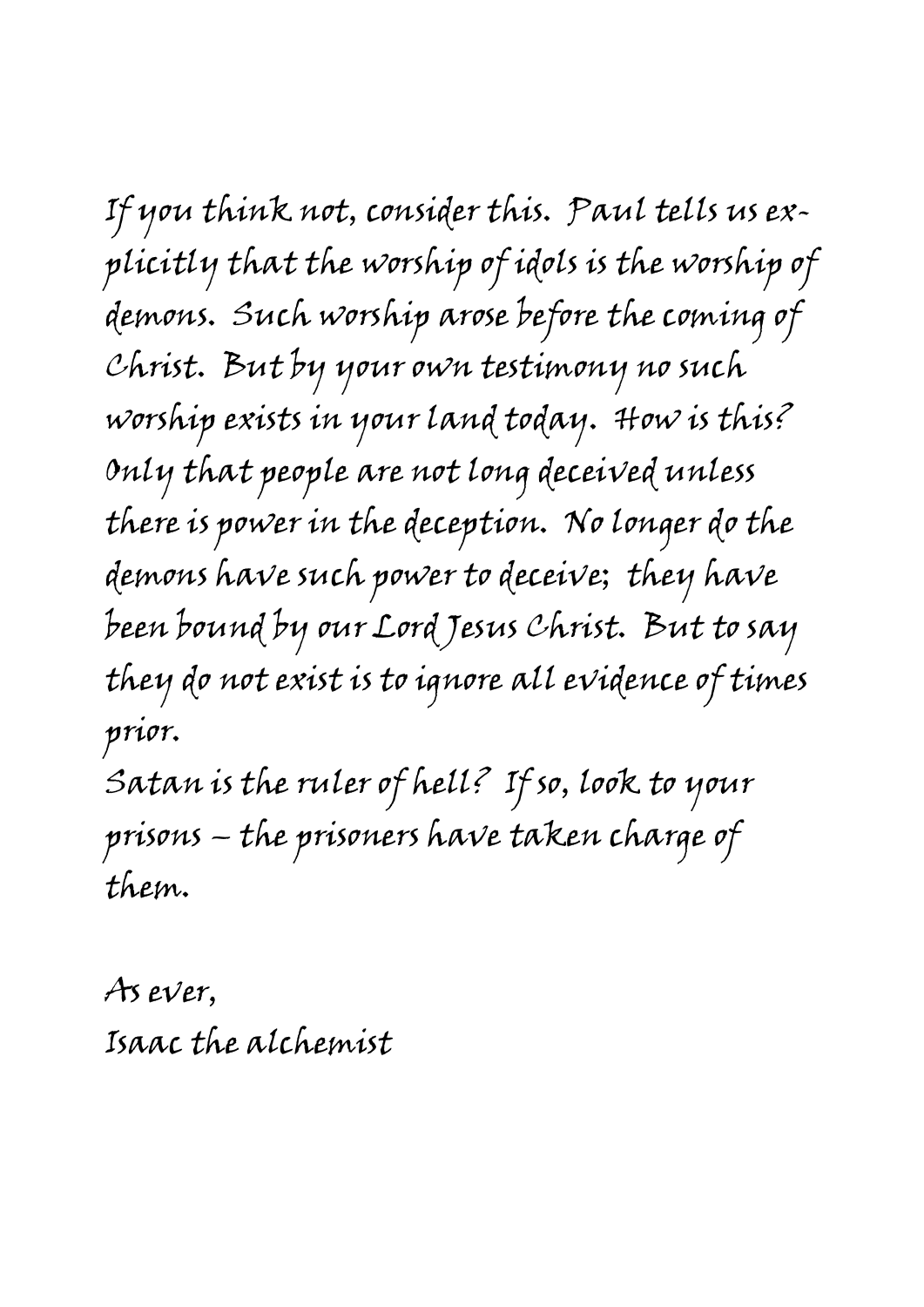*On True Wealth* 

Perhaps I misunderstand your meaning, but I gather that the vagaries of the market place have reduced your fortune somewhat. This seems a bitter thing to you; perhaps your hope was misplaced. Such things happen often in this world. If you wish to be truly rich, you must understand true wealth.

Permit me an example. Suppose you set out to purchase a horse. You find a horse trader. He displays one to you in fine harness, decked with gold and jewels. He talks on and on about the greatness of this horse. If you are a fool, you will buy the horse without riding it. What you have really purchased is the gold in the harness. The true virtue of the horse is not in the harness.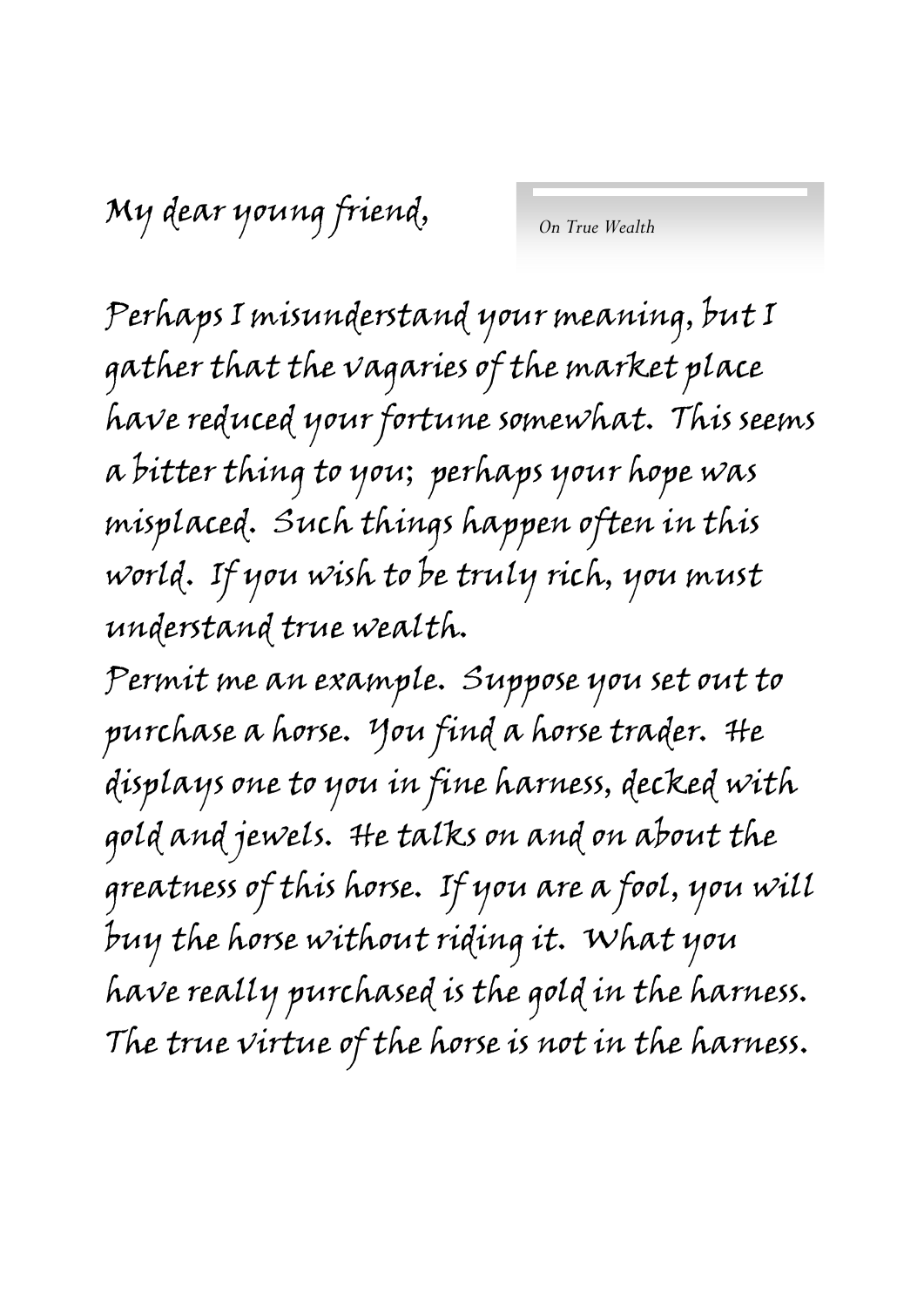It is in the running. Is the horse swift? Can it run great distances? If you put it to cart, can it pull a heavy load? These are the true virtues of the horse. So let us suppose that your horse has such virtue. Now, further imagine with me that someone comes and steals the finery from the horse. Are you really any the less in your fortune? I submit not; you did not buy the horse for a show. You bought it to ride. Your loss is in the trivial and the gaudy. But if the horse should turn lame, then your loss is great – even though the finery be still attached. So then, consider the principle thusly: that which mars the primary virtue of a thing

harms the thing indeed.

So then, if you wish to know that which truly harms a man, you must know the virtue of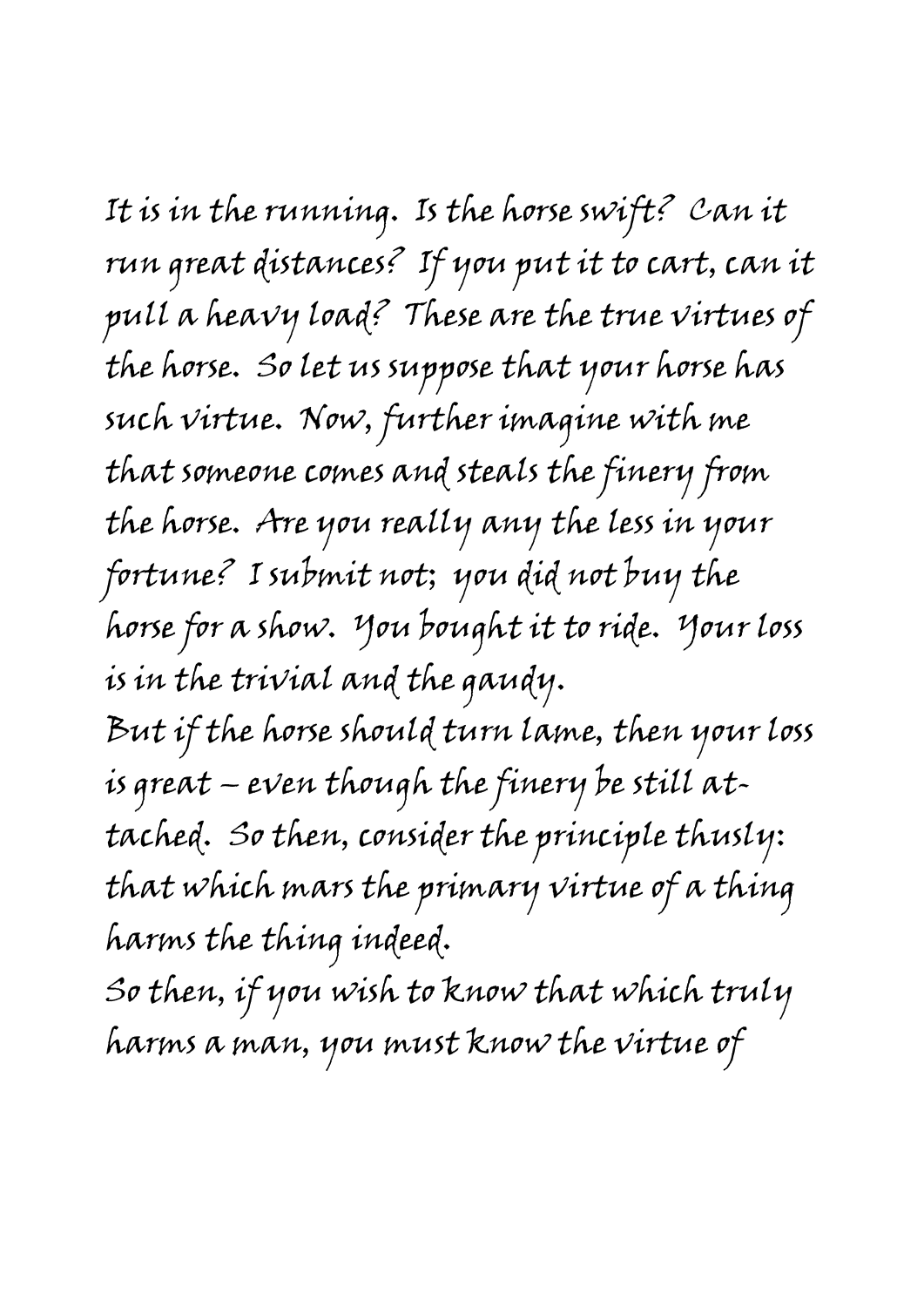man. Is man made for money? Is man made for pleasure? Is man made for pomp? None of these things! Man is made to serve God and enjoy Him forever. That which injures his service to God or his enjoyment of God is that which truly injures a man.

In that light, consider: has not God increased your wealth? By this decline in your fortune you have begun to question all things. This can but lead you to the Almighty as the source of all things. He has reduced your purse and increased your virtue. Only a fool or a scoundrel would have the reverse.

Counting your blessings, I remain, Isaac the alchemist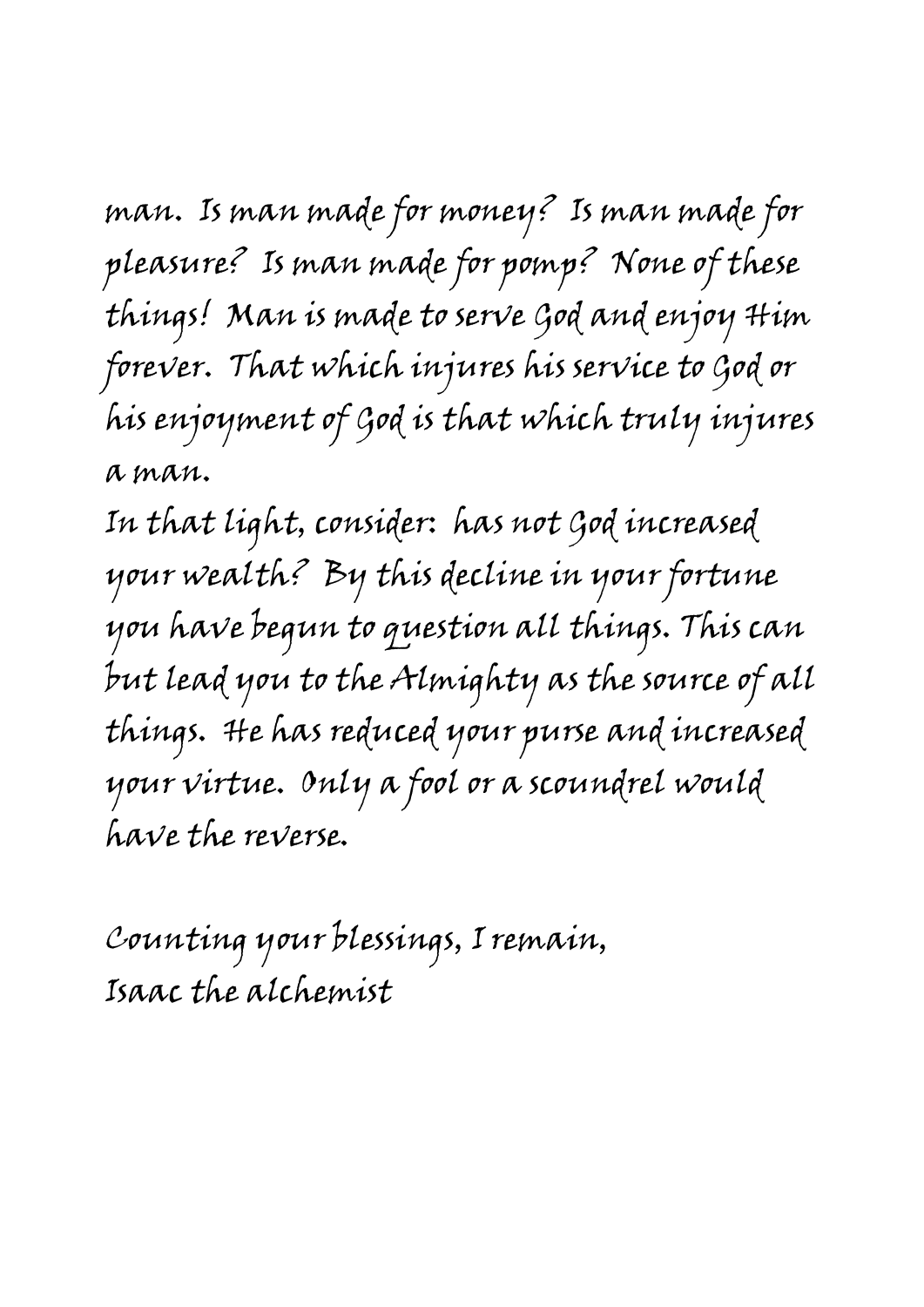*The Pain of Hearing a Chance Remark* 

Yes, it is very discouraging. The remark you hear when you were not supposed to be listening is often a well of sadness. So you have found It is very disappointing to hear one you thought a friend making such a remark However, take consolation in one fact: this is the way of men. All of us are weak. We seek the approval of others. I do not doubt that your friend thought you at a far distance, and was merely being agreeable to the tenor of the conversation. In your heart of hearts you know that you have done the same; at least I know I have.

Indeed, often we are not merely agreeable; we embellish. It is the nature of man to add a leaf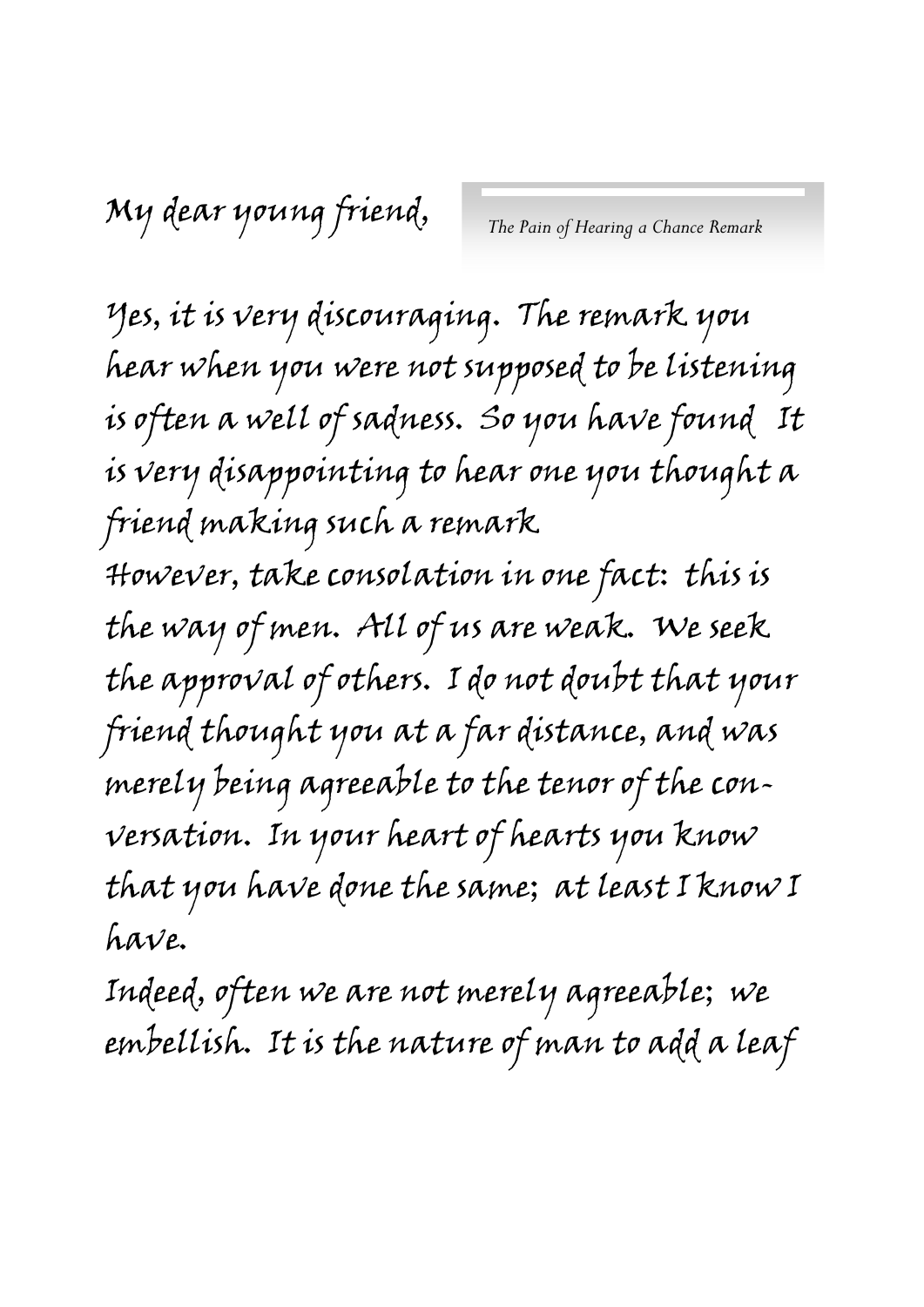to the branch of rumor. Can you honestly say you have never added to your own achievements, for example? My children know by now who won the war when I was young. By the time you become an old man, your military accomplishments are such that your grandchildren do indeed wonder what the rest of the army did. We are wont to do this for our accomplishments; likewise for the sins of others. It is a rare thing to find a friend who is pure in heart. Your friend is not really an enemy, just weak in spirit. Only those who are pure in heart keep themselves from such things. Such virtue is exceedingly rare in the young. Perhaps this is why those of my children's age smile at me when I refuse to be agreeable. They attribute it to old age and simplicity of mind; I think it the result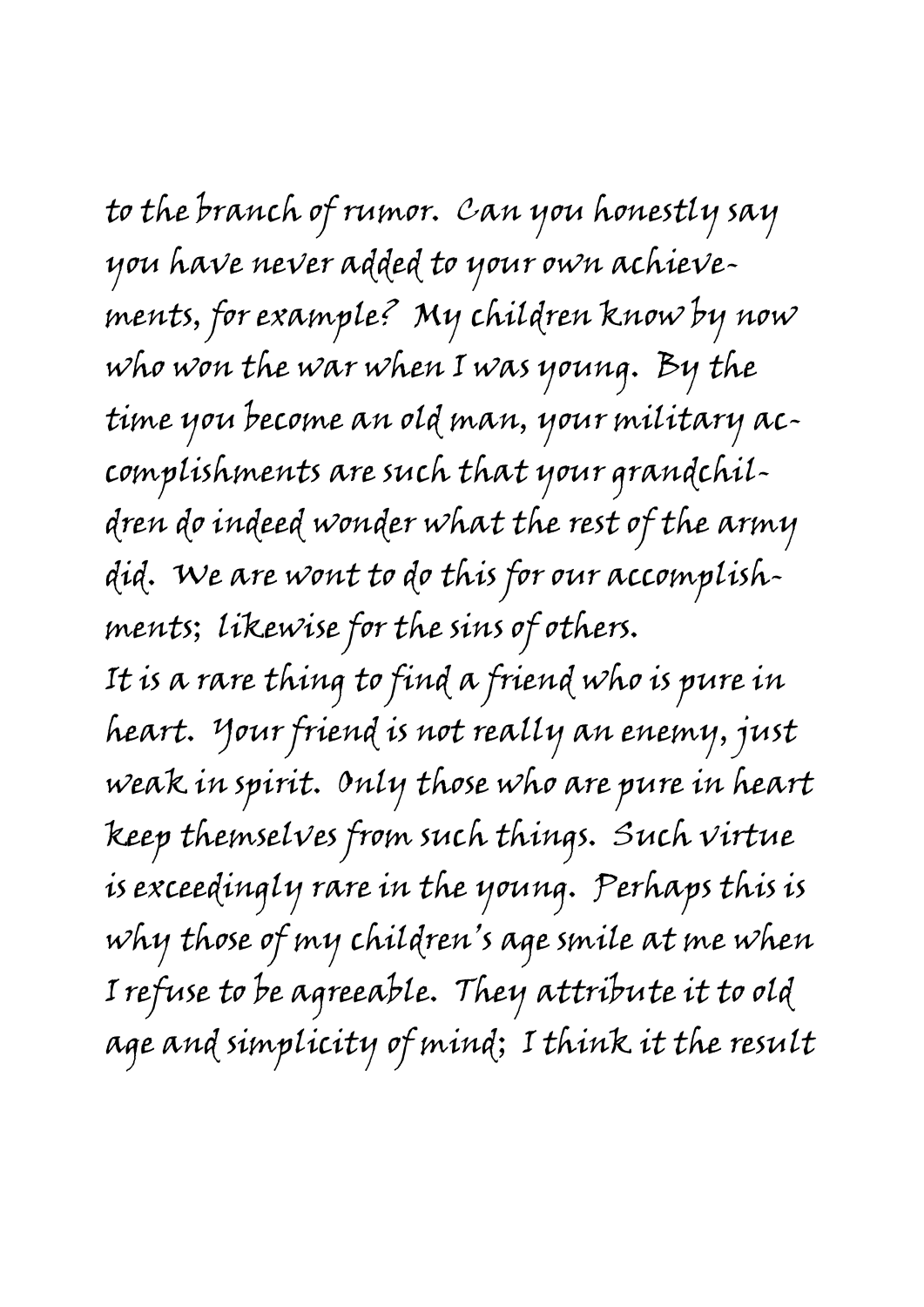of an old man working to please his Lord with purity of heart.

Take heart. Does your virtue really depend upon the chance remark of a friend? If so, your life will be miserable. To value yourself upon the opinions of others is a grave error. But we each need something by which to measure ourselves. The only sure measure is Christ himself. If you will seek your Master's approval alone, you will need no other.

Still a friend, Isaac the alchemist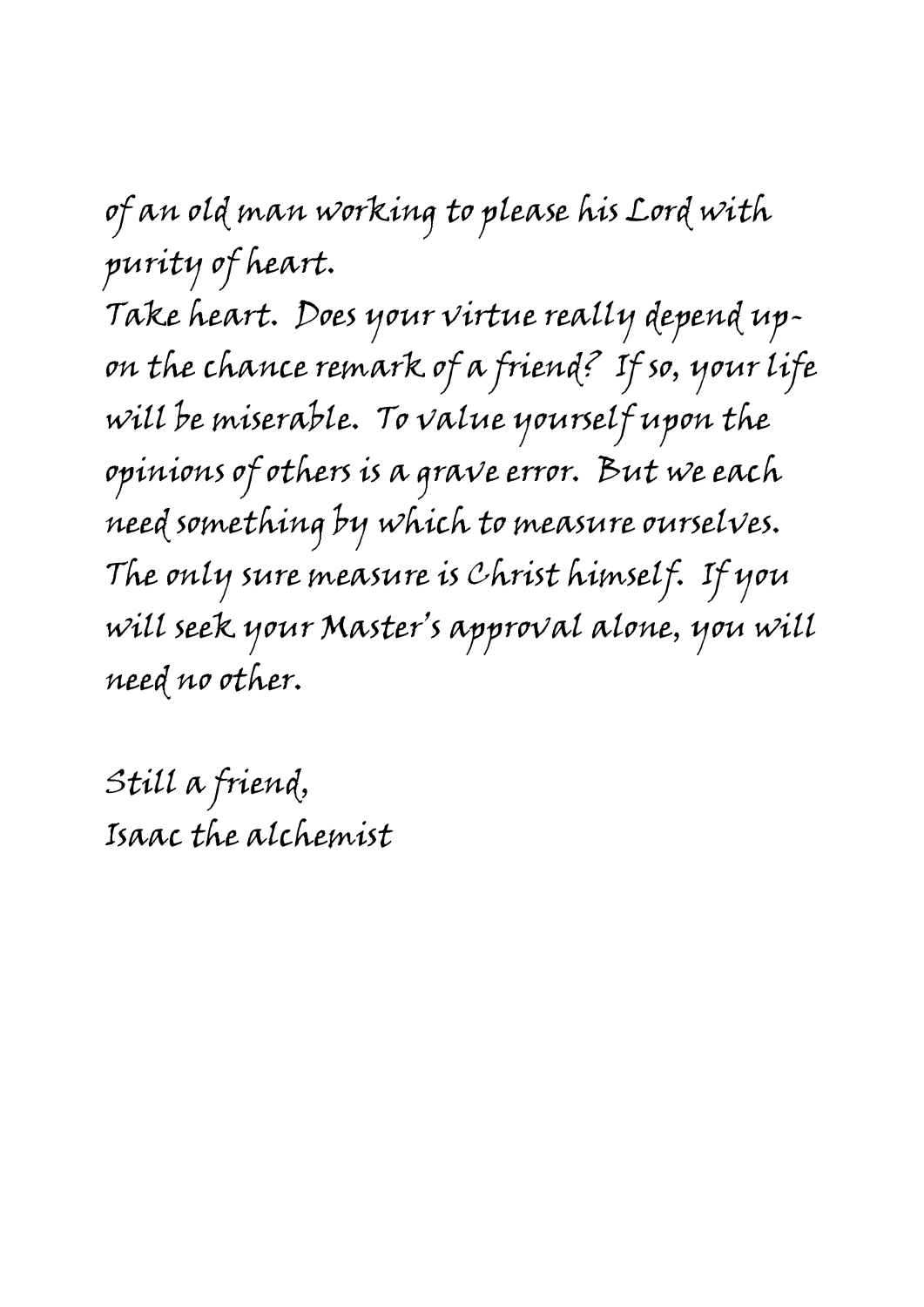My dear young friend,

*On Success and Failure* 

From what I can gather from your last letter, I should render you my heartiest congratulations. I am not sure what manner of elevation this *It is probable that the word intended here is "promotion", not elevation.* 

is, but it is evident that you have longed for it. It is also evident that you consider it the result of your own hard work, and that is always to be commended.

May an old man put in a word here? You have worked through failure; now you must learn to deal with success. It brings its own difficulties, often the worse because we are not prepared for them.

First, you must know that success, like failure, is fleeting. Today's grand news is tomorrow's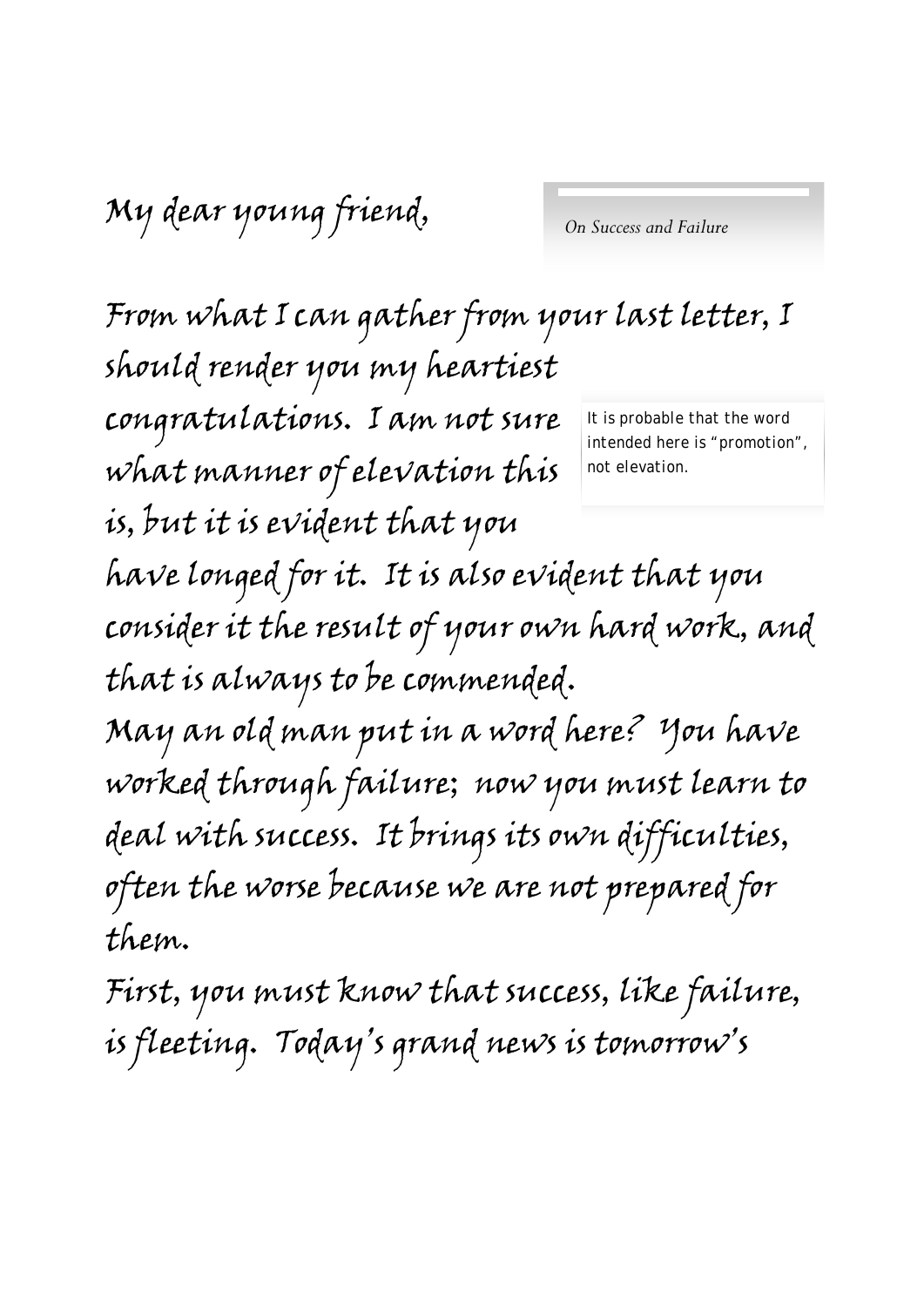empty wind. Success, by its very nature, demands more of you. You will soon be working hard again, thinking of the next elevation. Success and failure are imposters – both. They are things of this world; temporary. What does it matter if you are a beggar, when you understand divine mysteries? What profit is it to be a king, if you are a pagan? So these things must be taken in hand. Success, like money, is a good servant but a cruel master.

Indeed, success is more dangerous to the soul than is failure. For it breeds the confidence that says, "I know how to deal with this." Indeed, perhaps your method worked this once. But your right method now may be the wrong method later. If your success blinds you to new ways of accomplishment, have you really succeeded?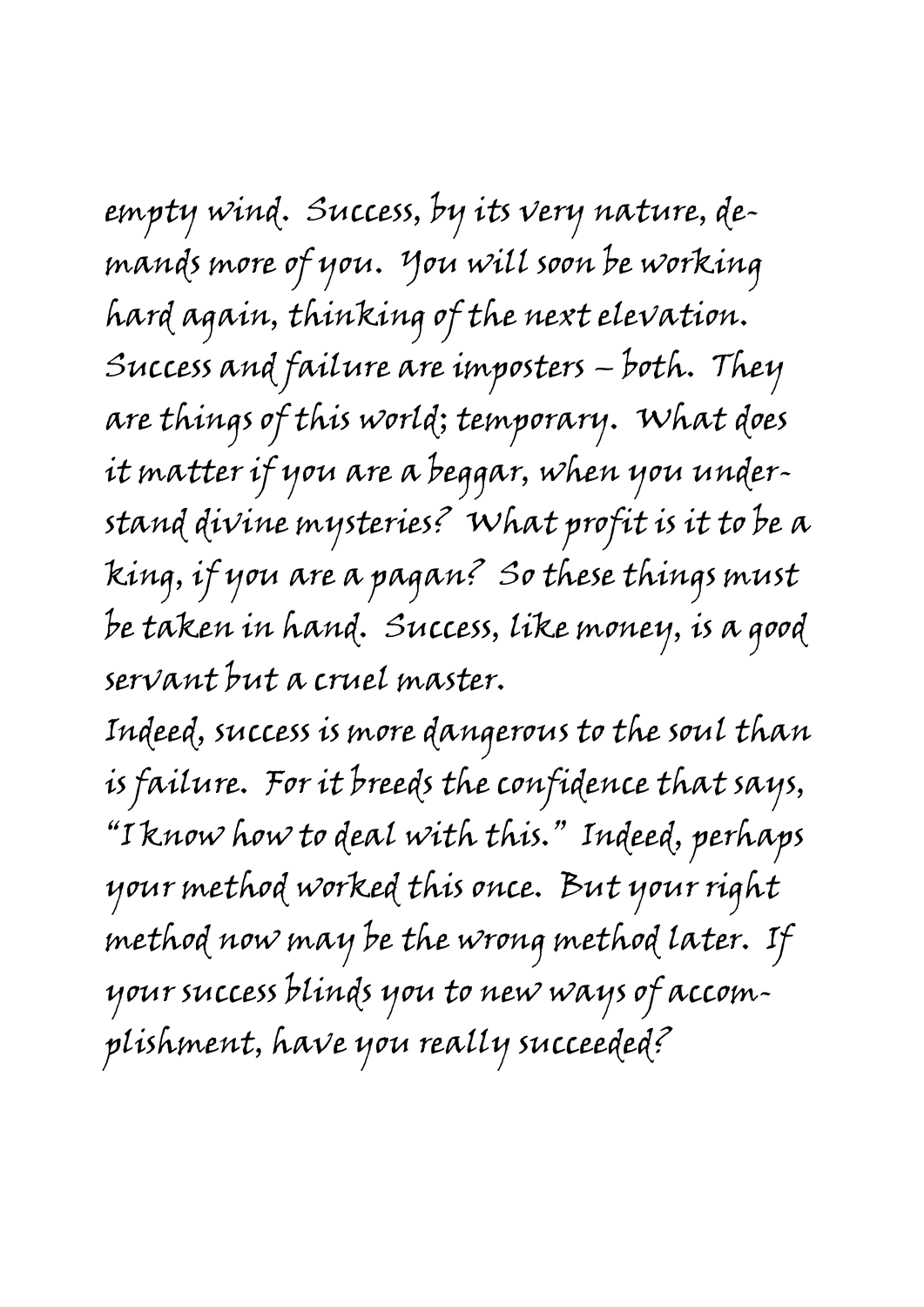There is also the danger of the closed mind.  $\,$  Hav-  $\,$ ing triumphed, you may conclude you have no more to learn. No scholar would make that mistake, but a man of the affairs of this world might. To cease to learn is to wither from the neck up. (When you get older, this is cured by having grandchildren.)

Worst of all is the danger of pride. Your success may cause you to look down upon those about you. You may conclude, like the gladiator, that the vanquished do not deserve to live. Thus does pride corrupt the heart; I have seen this with my own eyes.

This is why the church teaches the virtue of humility. Humility teaches that only God knows the way which is perfect. Humility teaches that one always has something of profit to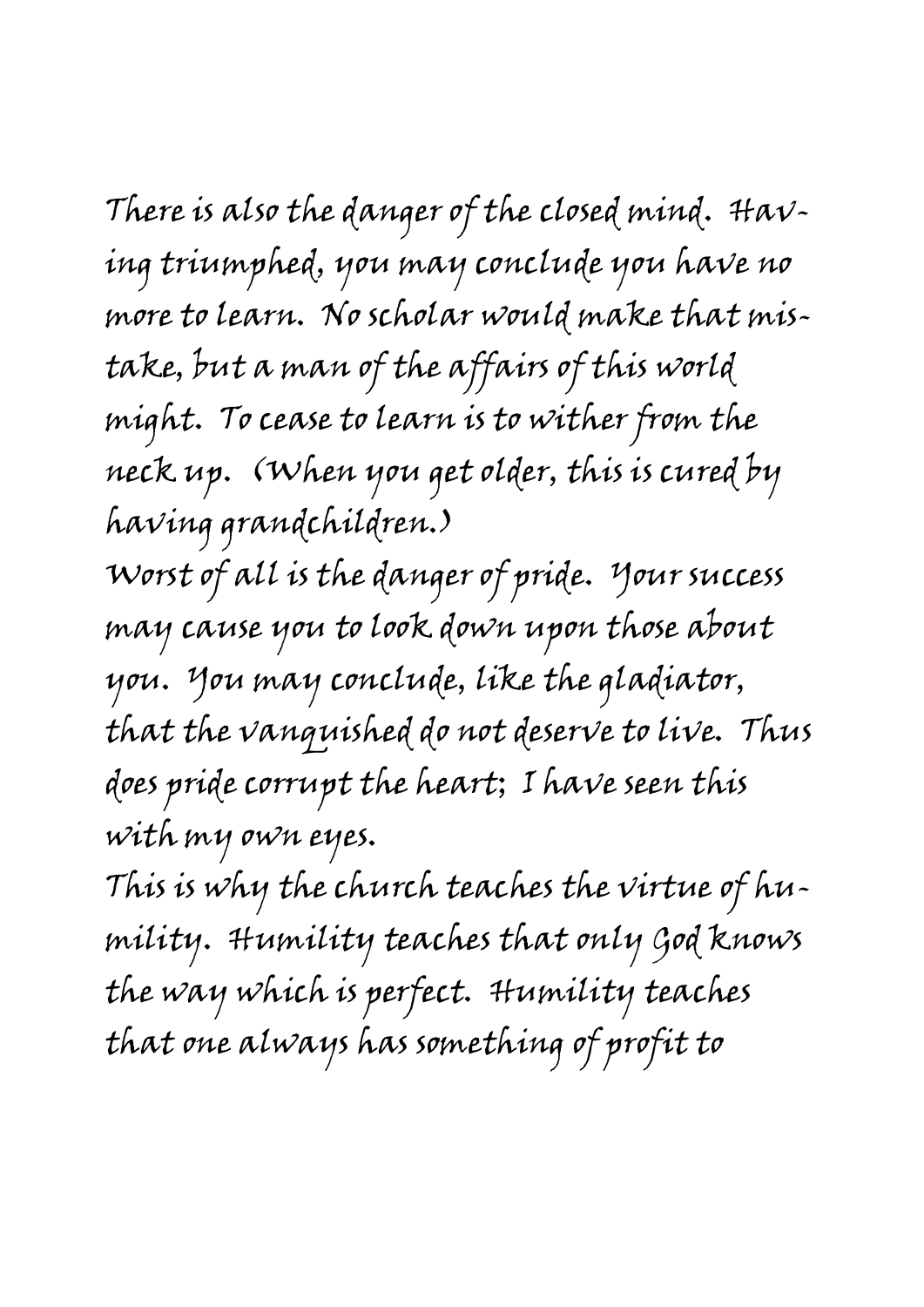learn. Humility is the great defense against pride.

If you would master yourself, young friend, master this success. Such mastery will be a greater success, for in your elevation you have mastered the world. In humility you master yourself.

Having achieved my altitude, I remain, Isaac the alchemist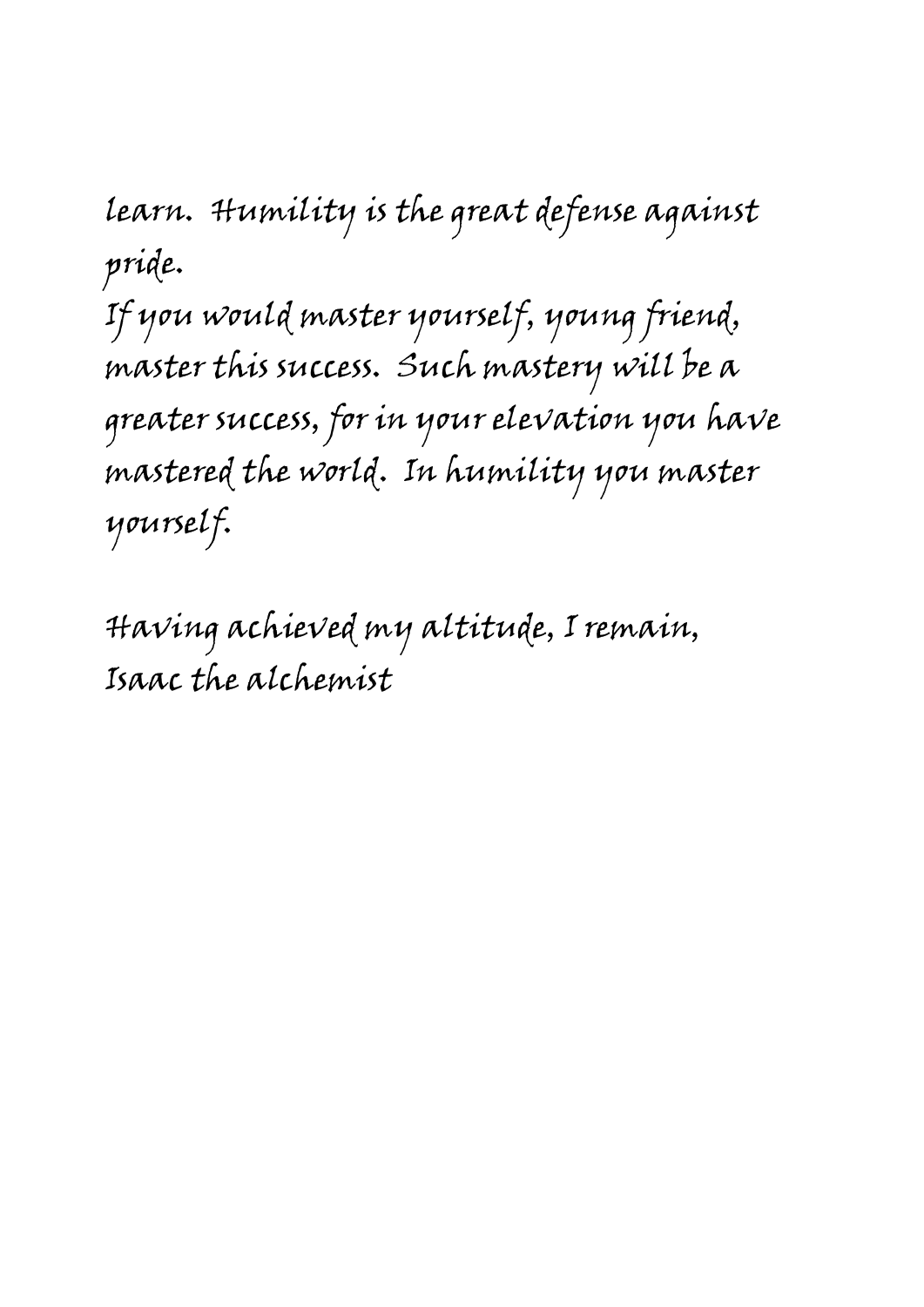*Reconciliation in Marriage* 

Why I trouble myself over your domestic difficulties, I do not know. You are exceedingly stubborn. In my time that is a privilege reserved for those of us of sufficient age to know how to use it.

The short of the matter is this. You have brought upon yourself this argument, and you have done so most unjustly to your wife. Is it not the case that you have read the greatest of meanings into her every action? Have you not found four ways to interpret her every word? And all the while you insist that your words are to be taken just as you spoke them. This is unjust.

It is worse. It is discourteous. If ever there were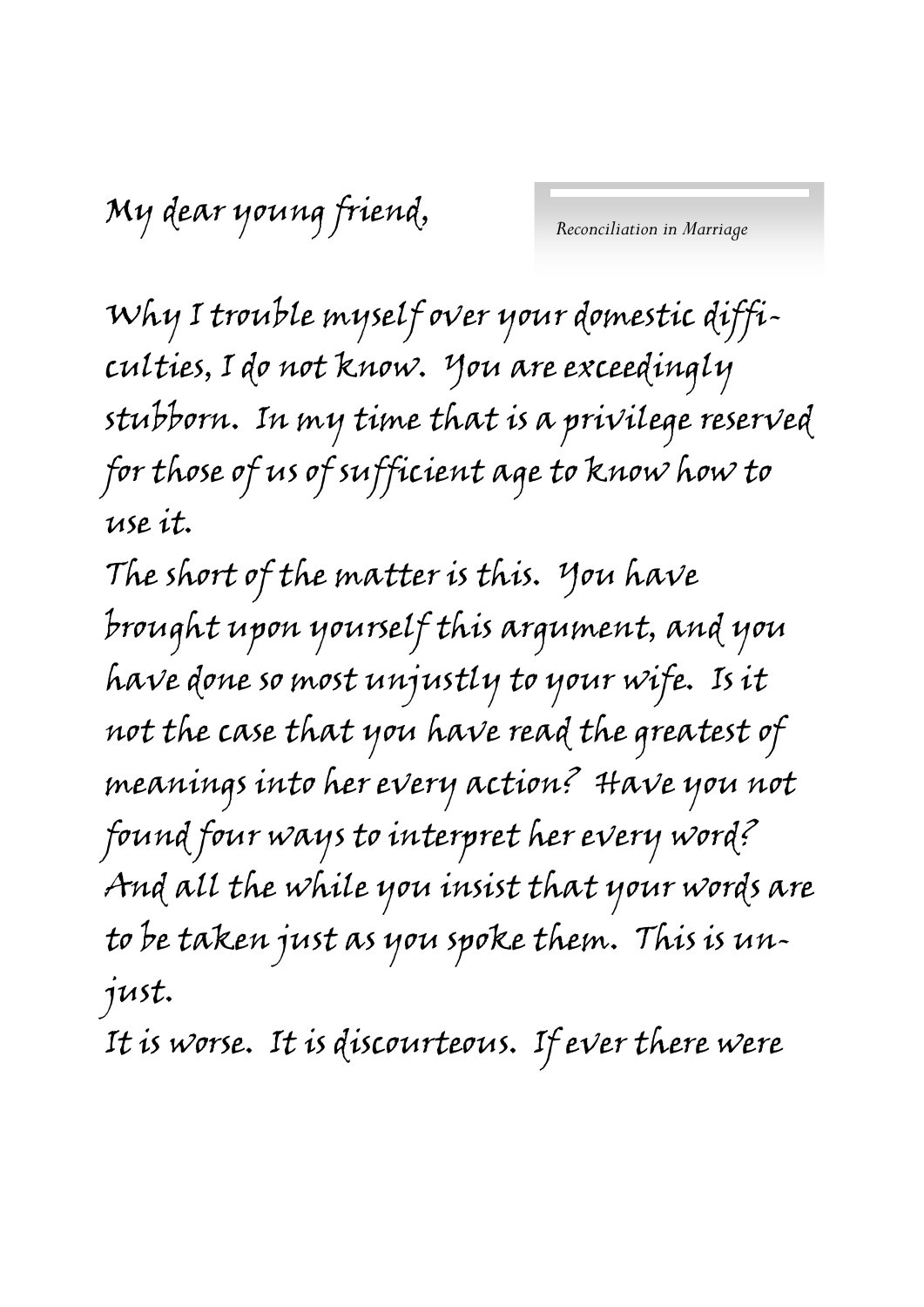words for a young man's education in marriage, here they are: You cannot be too courteous to your wife. At every turn in the argument you should be as polite as you know. She will thus be assured of your good intentions. I believe by now she has discovered your lack of sense. If your head is vacant, at minimum let your heart overflow.

Do you not realize that she is flesh of your flesh? She is in submission to you. Therefore you must put her needs before your own. It is your responsibility to end this matter. You must end it with all graciousness.

The matter is one of reconciliation. In this you must understand how reconciliation is accomplished. It is the one who reconciles who pays the price, not the reconciled. You think not? Con-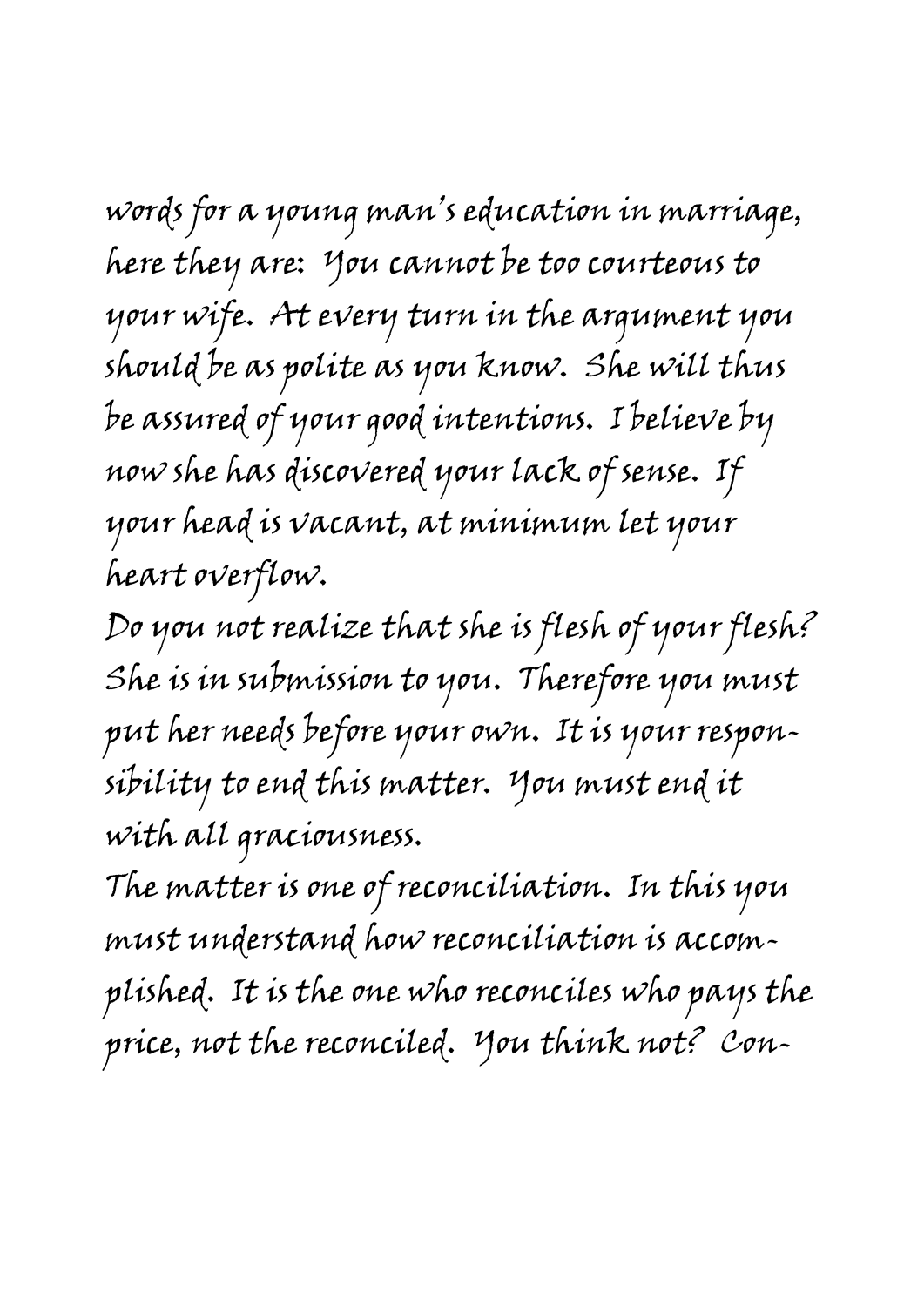sider Christ, who reconciled us to God. Did He not pay the price? You must now do likewise. Marriage is intended by God to be life long. You therefore must reconcile. Who is to be the author of reconciliation? You are head of the marriage, as Christ is head of the church. As he reconciled us, so you must be the author of reconciliation in your marriage.

There is one consolation, my young friend. She longs for that reconciliation. However long the journey, you must begin some time; be assured of a good welcome at the end.

Trusting you will act promptly, I remain Isaac the alchemist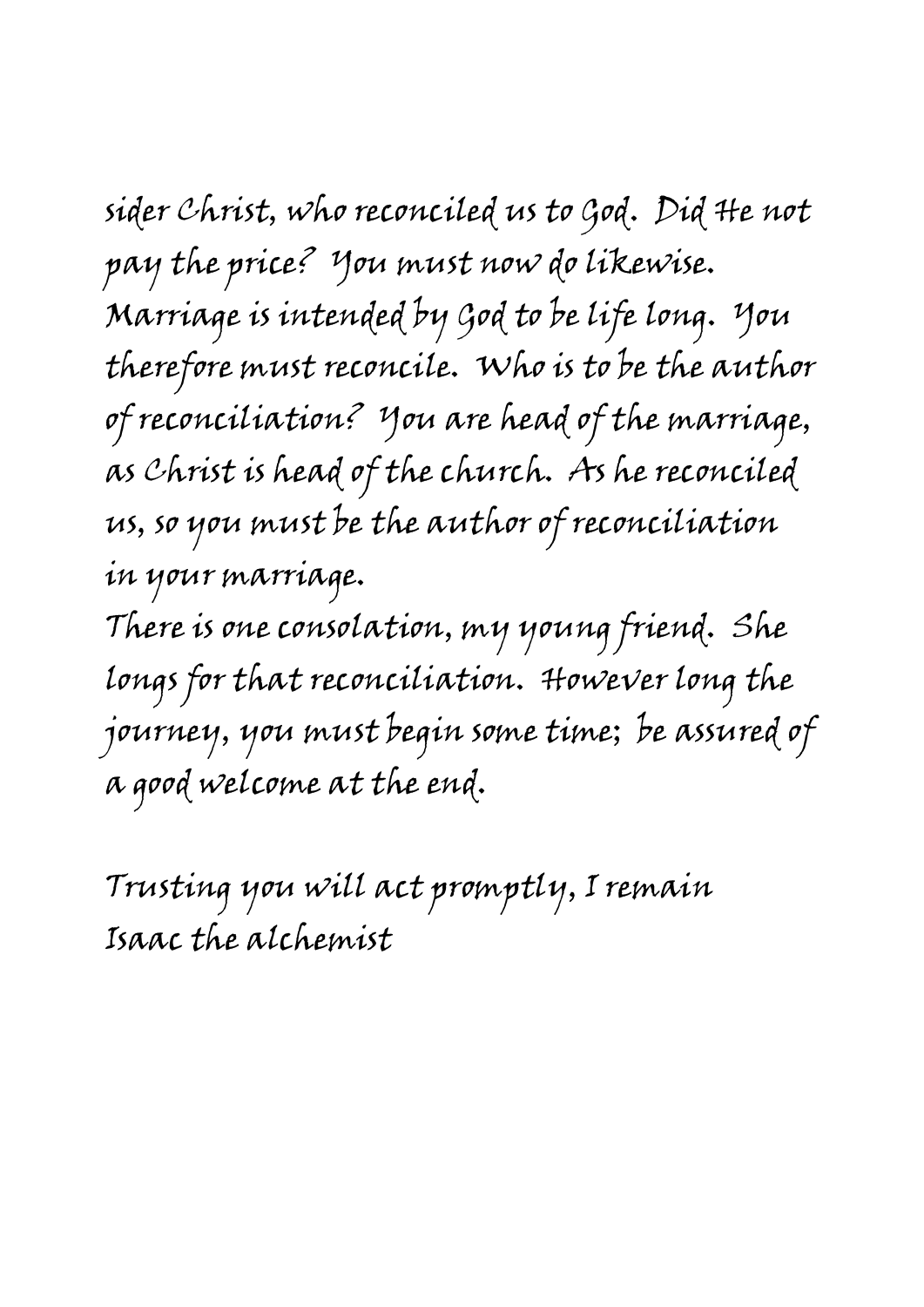My dear young friend,

*On Reading the Scripture* 

It would seem to me that you have been taught how to read without having been taught how to read.

That is not a contradiction. You have been taught the steps of reading a manuscript, but not the steps of how to read a

*The word for "manuscript" may also be interpreted as any written material; at this time the codex, or bound book of manuscripts, was also available. Printing, however, occurs much later than this date.* 

manuscript. These are two entirely different things. So when you complain that reading the Scripture is a boredom to you, it tells me instantly that you are not properly taught. Any fool can be taught to read. It is a child's skill. But reading in which one truly perceives – that is much more difficult. Each work must be approached in the proper way if you are truly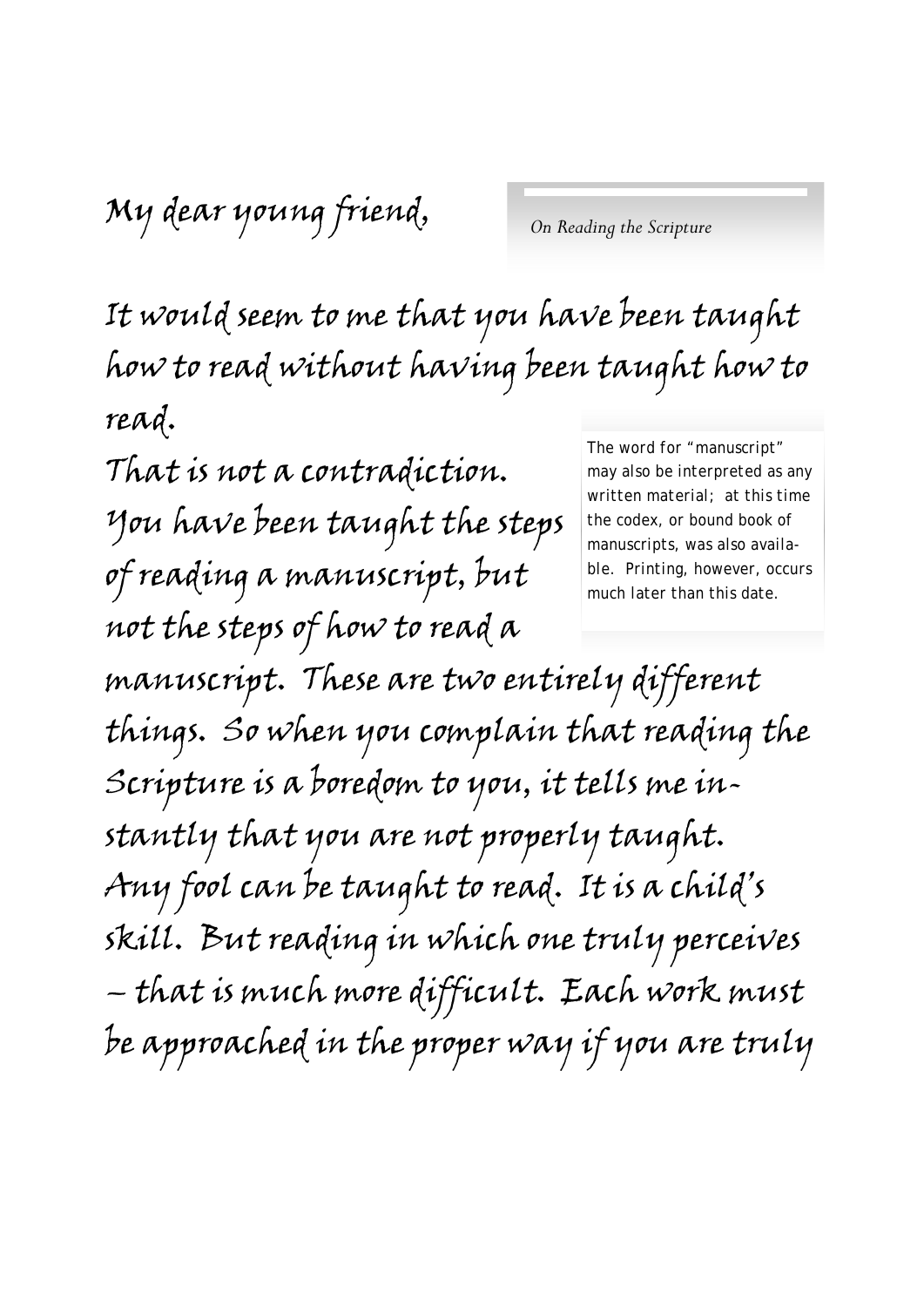to understand it. For example, should you desire to cook a boar by recipe, you must know your spices before you read the recipe. So it is with the Holy Writ. There are three most necessary conditions to reading the Scripture.

The first of these is humility. As God has permitted his own words to be captured for your benefit, you may not survey them with a lordly air. Understand first that the author is above you; he condescends to you as your Lord. If you will not approach his words with humility, how shall you learn? Indeed, will not your pride prevent your wisdom?

The next of these is simplicity. So many seek some hidden meaning in the Scripture! But is it not the case that the Scriptures are full of plain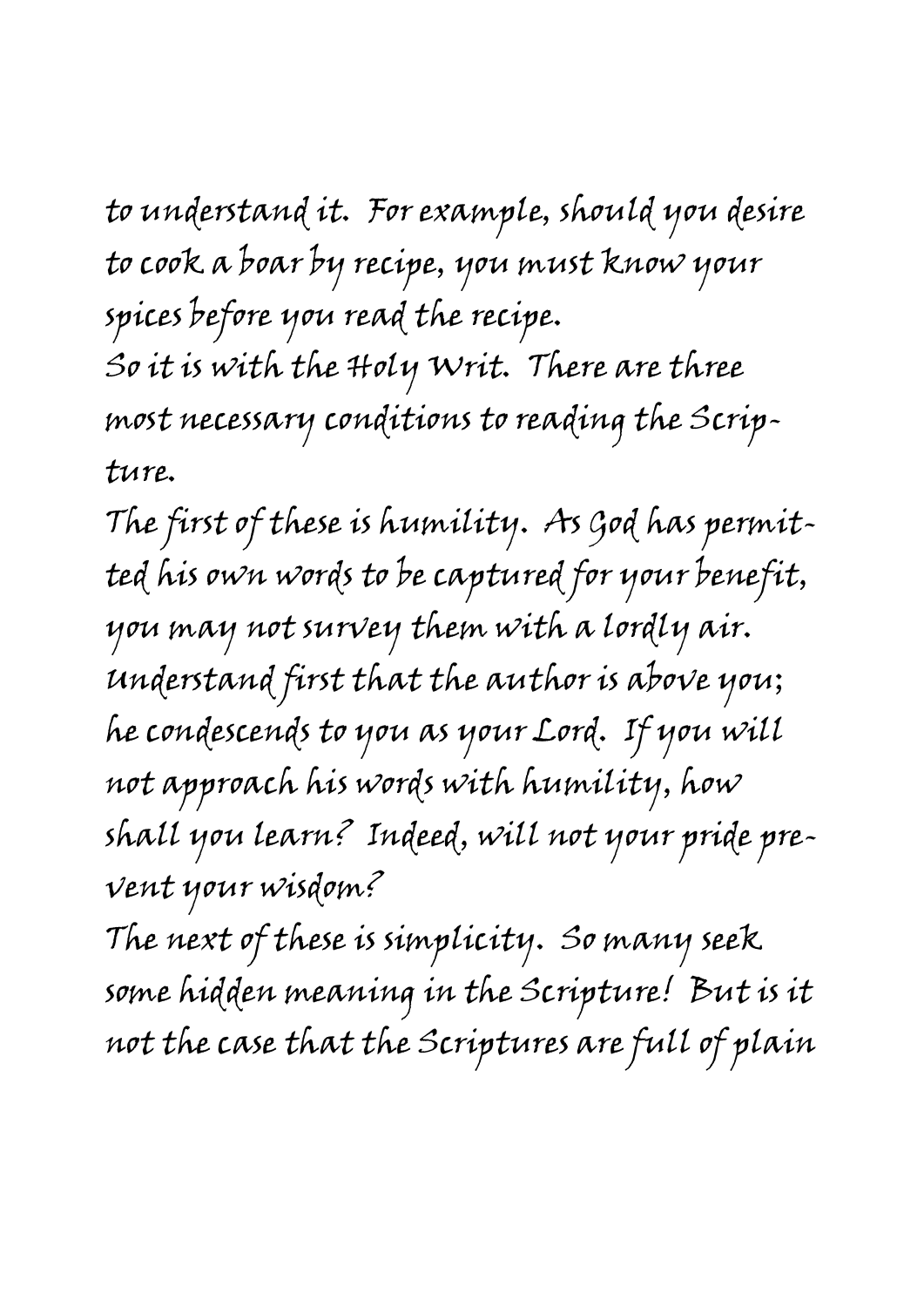speech? Are these not the words intended for the race of man, not the race of angels? Only the divine author could write so deeply yet so simply. Therefore, we must read with simplicity, not seeking to upset its meaning but to comprehend it.

Finally, we must read with faith. All things written are for our profit. God is economical with words. Therefore we must see all things written through the eyes of faith. If we will not, then the hardened heart of the cynic will soon grow within us.

You read but you do not understand; you listen but you do not hear. Did not Isaiah the Prophet speak of this? Let go of your desire for hidden meaning and read with humility, simplicity and faith. Then your understanding will grow,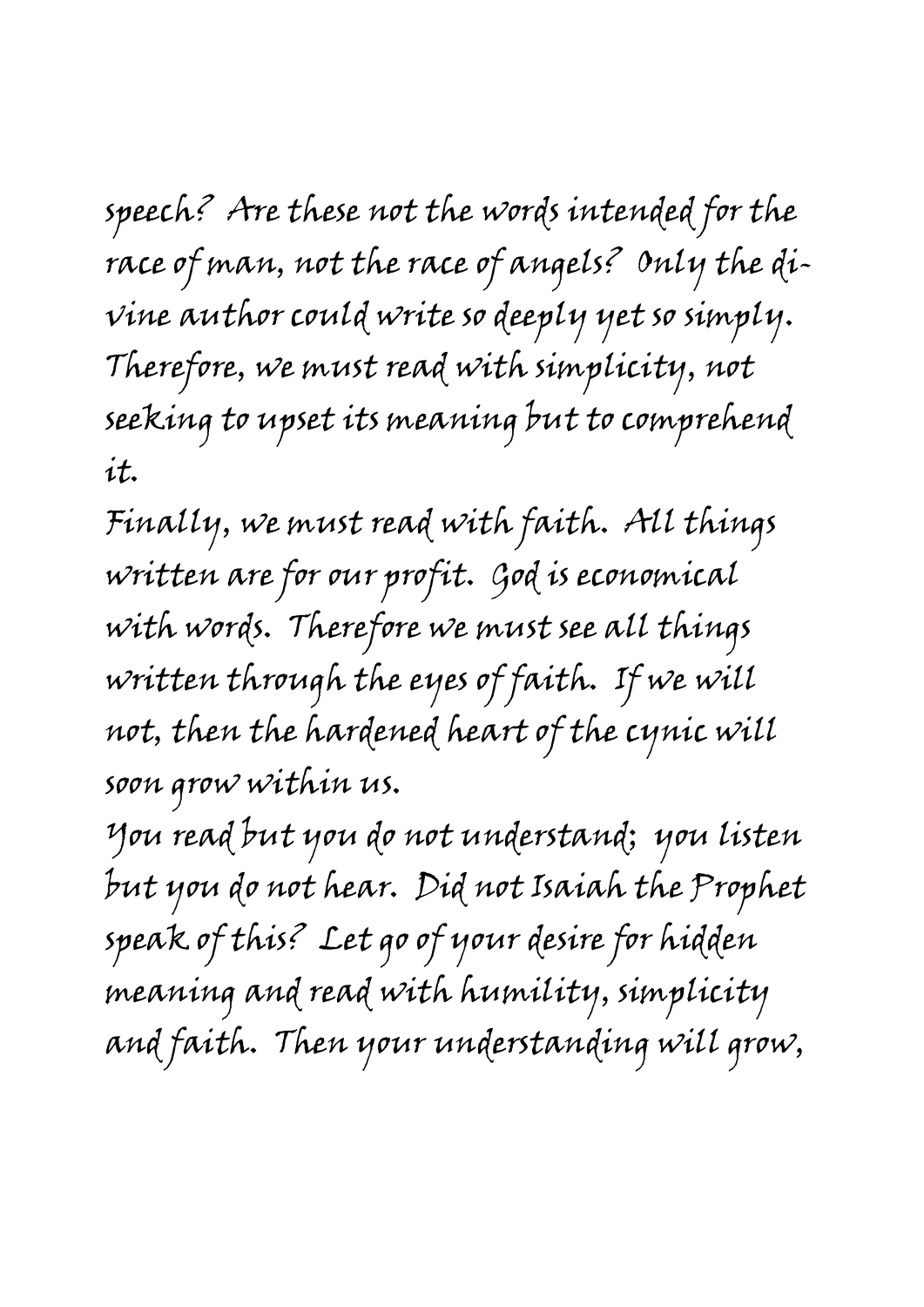and your heart will be nourished with true food.

As ever, Isaac the alchemist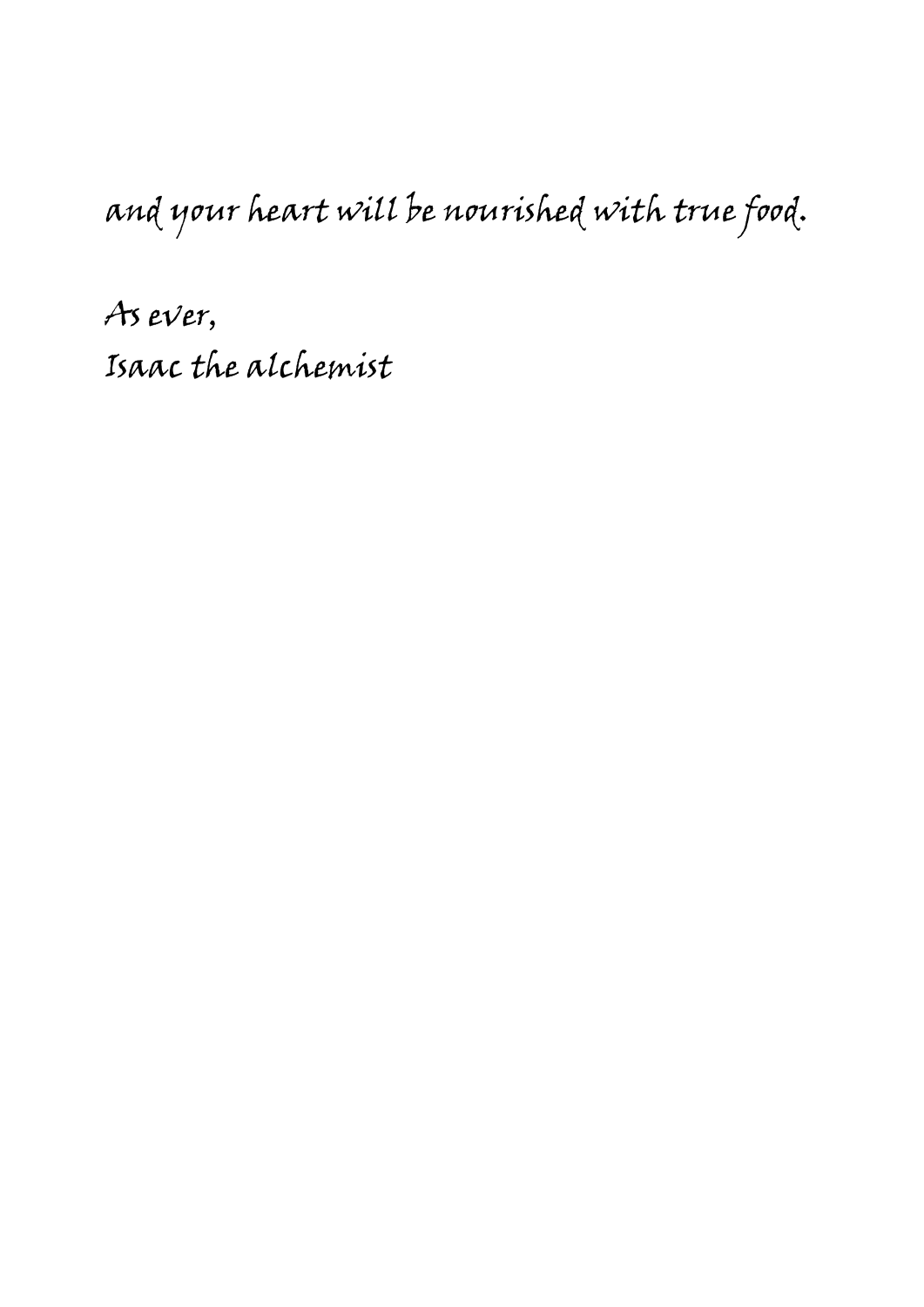*God has been too good to me* 

It is kind of you to enquire. Yes, my sight of late has declined; my letters are getting larger, I suppose. Things at a distance have long been a fog; now I find that things at hand require more study too. I do not think it blindness, just my age.

You are mistaken, however, about my reaction to it. There is no thought in me that God has been harsh or unjust to me. Indeed, my thought is quite the opposite. But behind that there is a tale to tell. My children have heard it too many times, but I now have a new audience. As a young lad I was a clumsy lout. I took it into my head that there was nothing I touched that I would not break. My father, God give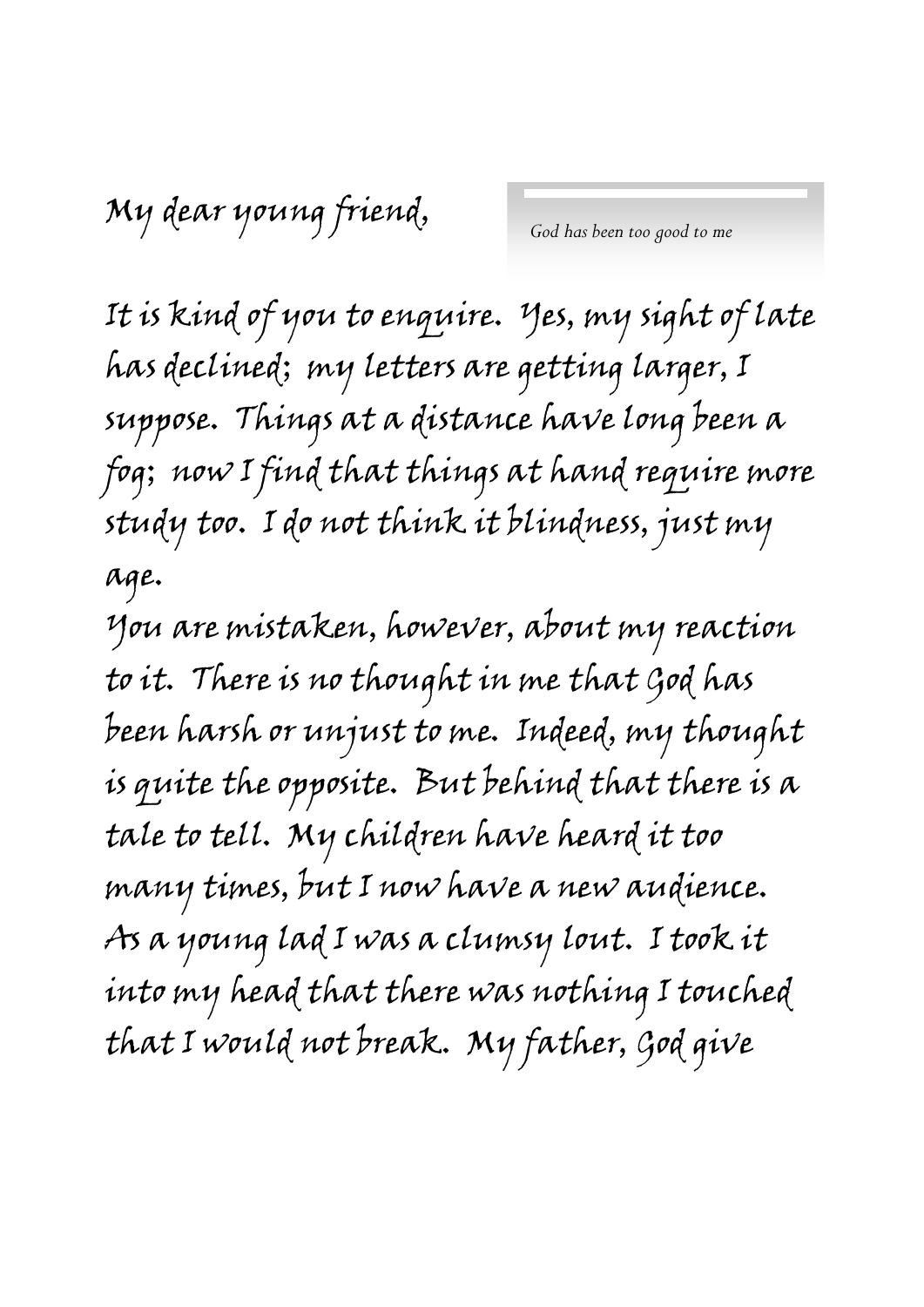him peace, often lost patience with his son in this matter. It became so bad that I sought the aid of a priest, thinking to enter a monastery. My thought was that I was doomed to punishment, but that perhaps God would accept me if I took up the cowl.

Of course, I would have been miserable as a monk, too. I thought that the difficulty was with God when it was with myself. I need not tell you how we talked, or how God spoke to me in dreams. You need merely know that I was soon convinced that it was not my lot to suffer greatly for God. God gives his spiritual gifts as He sees fit, and a tolerance for suffering is not one He gave me. Can you imagine me as a monk? As our priest pointed out, even the Apostles did not choose their own place of service. I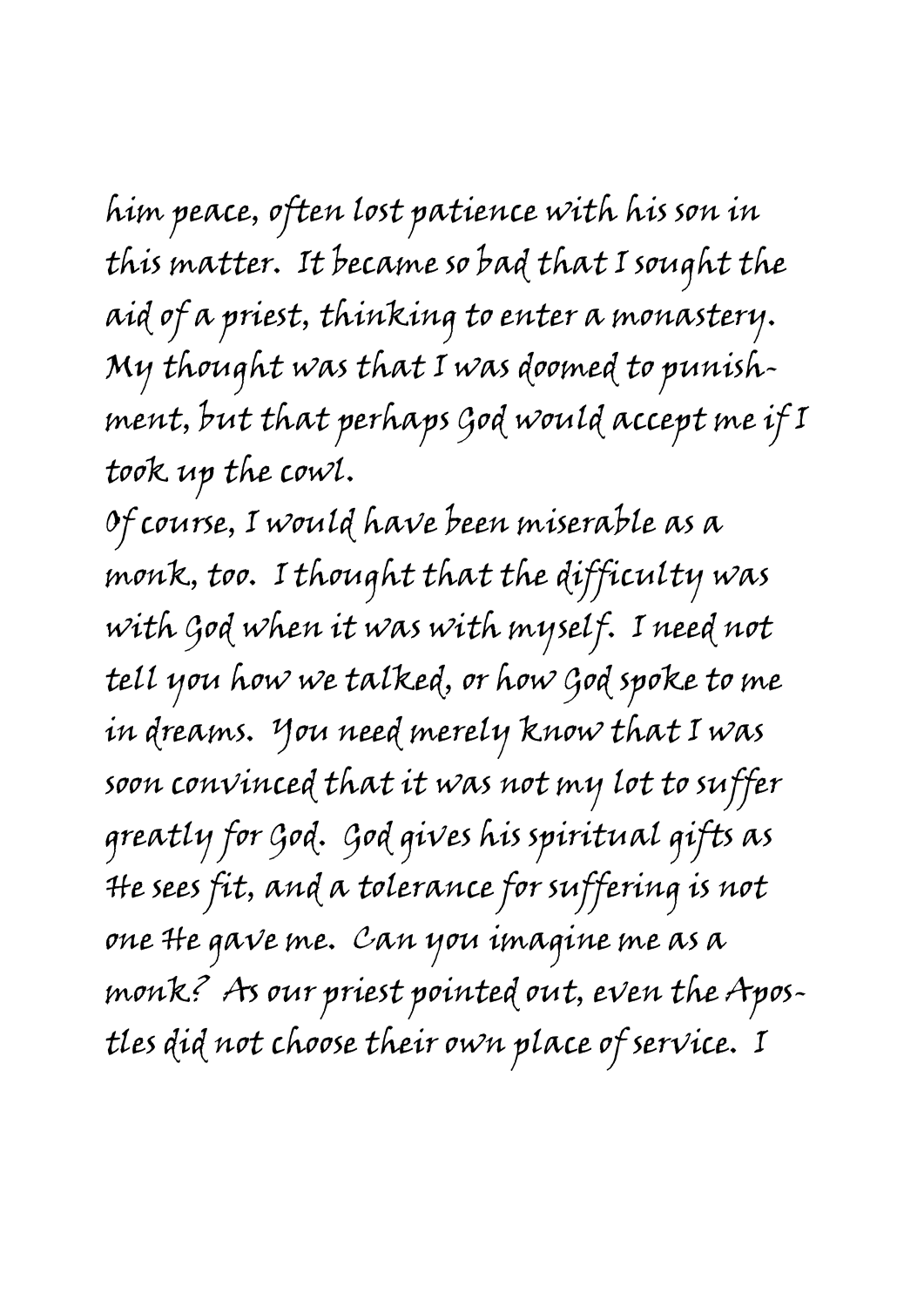had visions of doing great things for Christ. It seems Christ had visions of me doing plain things for Him. The Divine Carpenter knows the tools of his hand. I am a dull chisel.

The result has been almost embarrassing. God has been too good to me. I have received long life, a loving wife, fine sons and beautiful daughters, the wealth of this world in good measure and many other things beside. Should I then complain of my trivial sufferings? The decay of my sight is nothing compared to my blessings. Indeed, it is a lesson in humility as well. To all this you may add the blessing of peace. For I know my Lord is faithful, and at the last day I shall see him face to face—with clear eyes. In this life we see things as in a play, not knowing what ending the Author intends. But He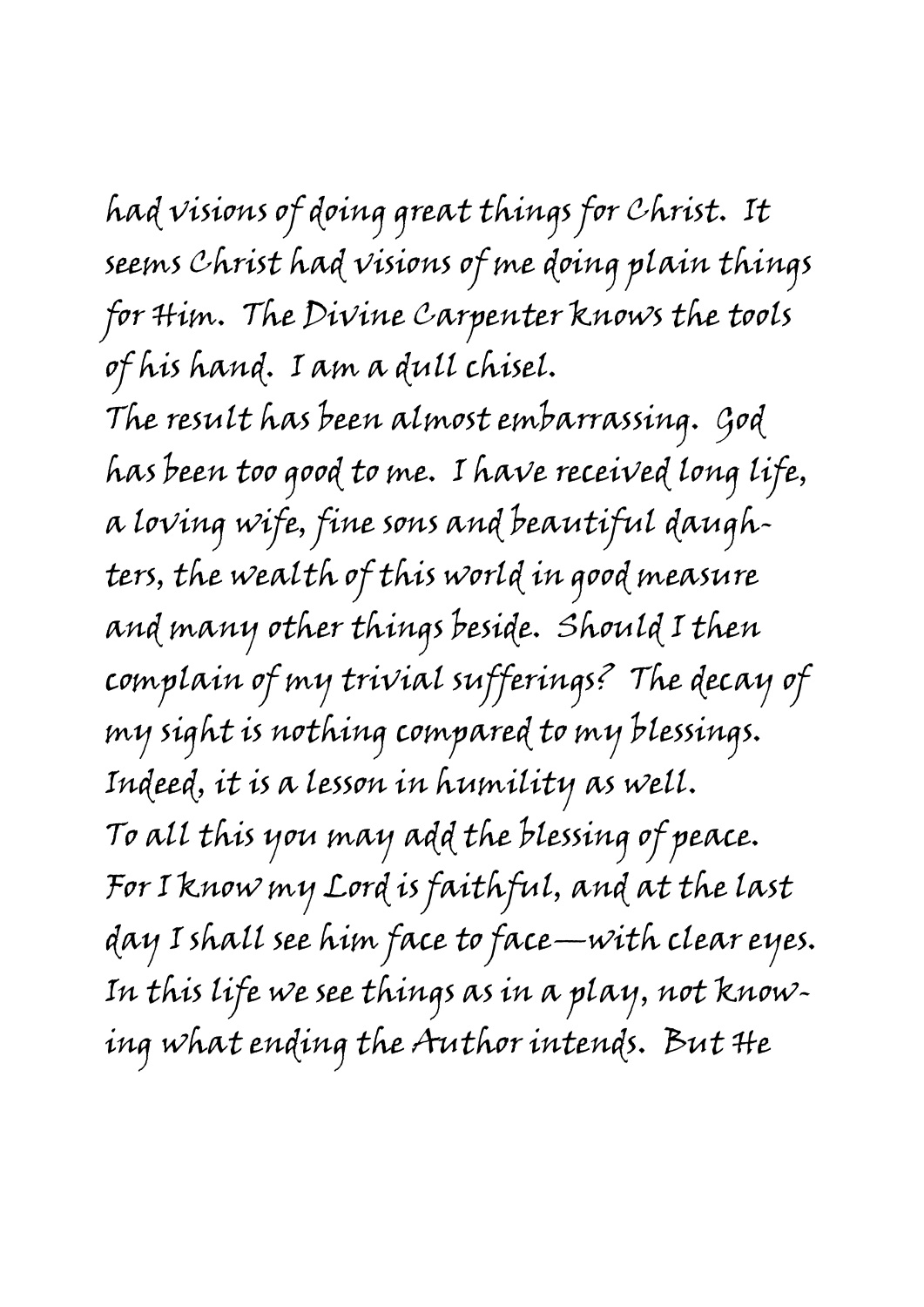sees it as the playwright, knowing every line. In the last act all shall be renewed and we shall see Him.

On that day we shall meet. It will be a large crowd, but do not fear. We will have all of eternity to meet. I shall enjoy hearing of the marvels of your time from your own lips.

Until then, I remain, Isaac the alchemist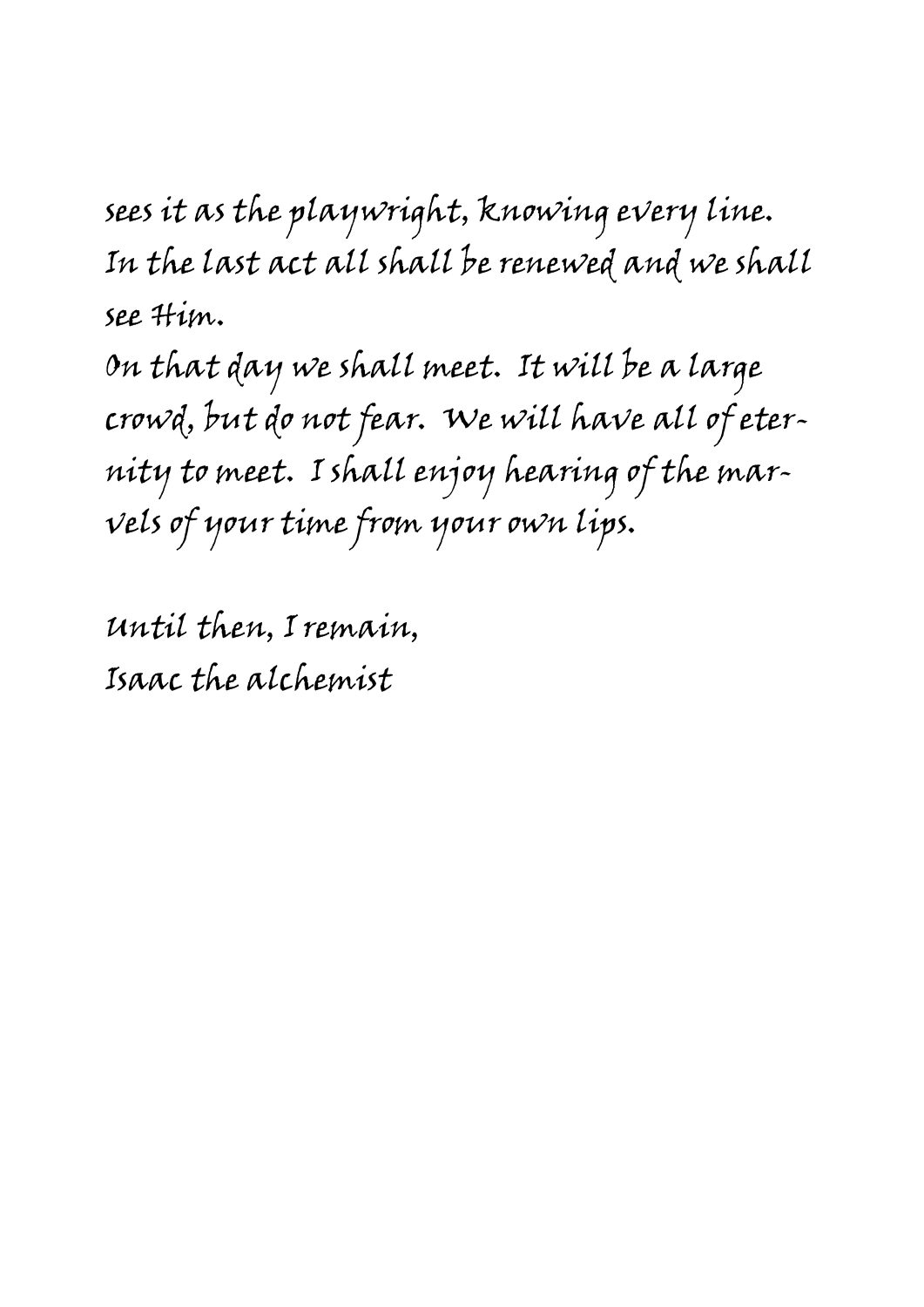*Giving Anonymously* 

You must maintain quite a correspondence. I would rather have thought one or two letters in a day would be sufficient for you. That you receive so many is indeed a surprise to me. Indeed, it is a surprise to me that there exist so many who clamor for your charity. This is not good. You must be very well known to receive so many demands.

It is rather different with us. All these matters are regulated by the church. I exclude, of course, those acts of charity a man should perform in his own household.

The great surprise to me is this – that in a time of plenty such as yours there should be so many agents pressing you to provide. I would have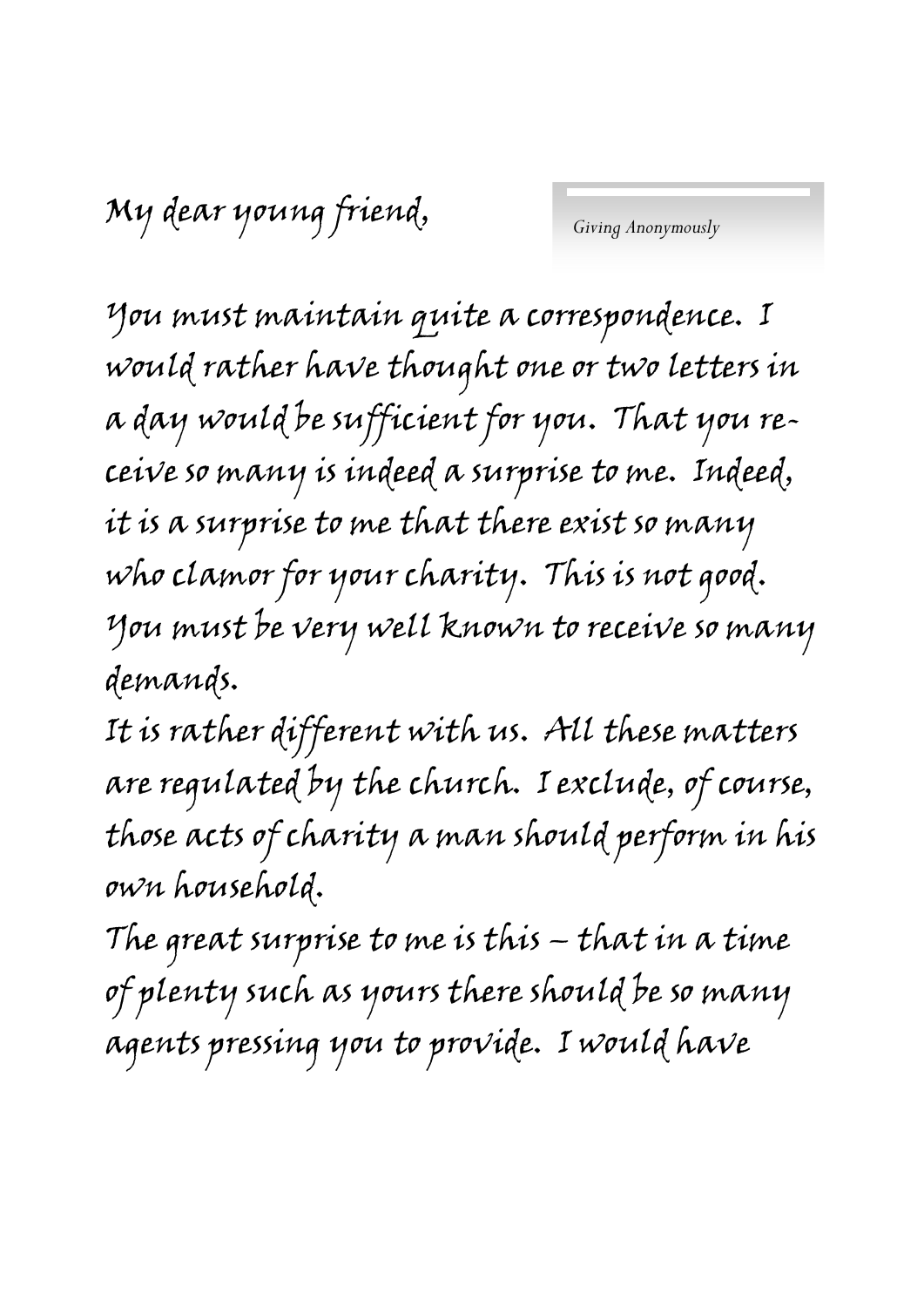thought that our time would have been the more needful, as yours appears to be one of abundance. But perhaps I take too simple a view. The central thought in charity must always be this: God values the heart, not the gift. I am a man of property; a small gift from me may be a large one to someone else. But God knows the giver. He who lacks nothing measures everything.

This you must keep in mind. Often we give from a mixture of motives. We may feel many eyes looking on us as we give; or it may simply be an emotion of warmth in giving. Often enough the gift is in our own interest, or we have some hope of reward. It is hard to keep a pure heart in this. God gives us his example in this. If we give from a pure heart, expecting nothing in return, then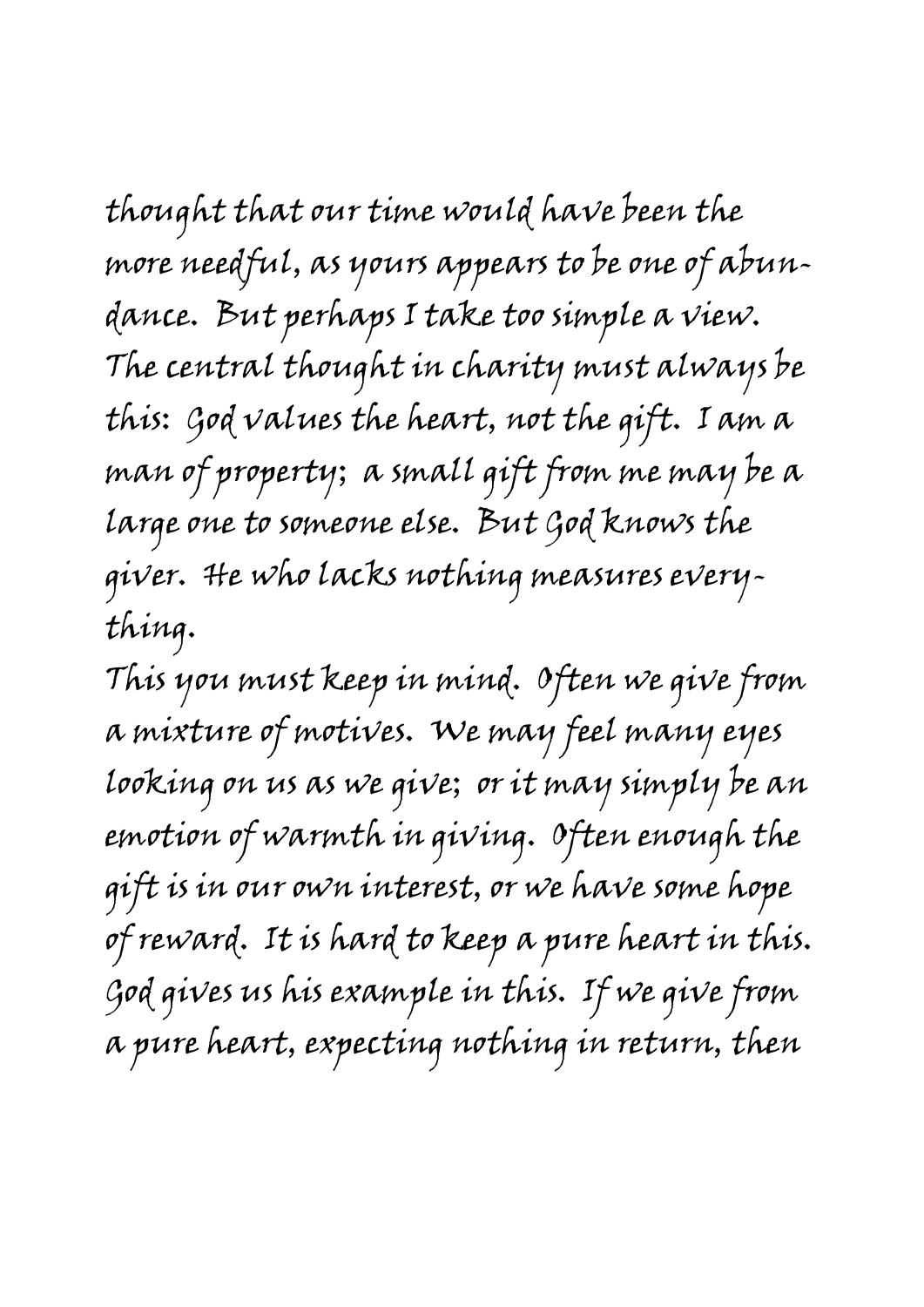we shall receive our recompense from Him. My advice to you in this is simple. First, always give out of view of the eye. Surely those who handle money for the church can be trusted in this. By doing this you remove all hope of man's reward and place the matter in God's hands. Second, give with wisdom. Place no gift in the hands of the idle; it does them no service. In all such things give the matter over first to God and let him direct the gold.

It has been my privilege to give much in my life. But I am mindful of the widow's mite. I hope that my Lord will find that I have done my best, both in what I gave and how I gave it.

In generosity and wisdom, I remain, Isaac the alchemist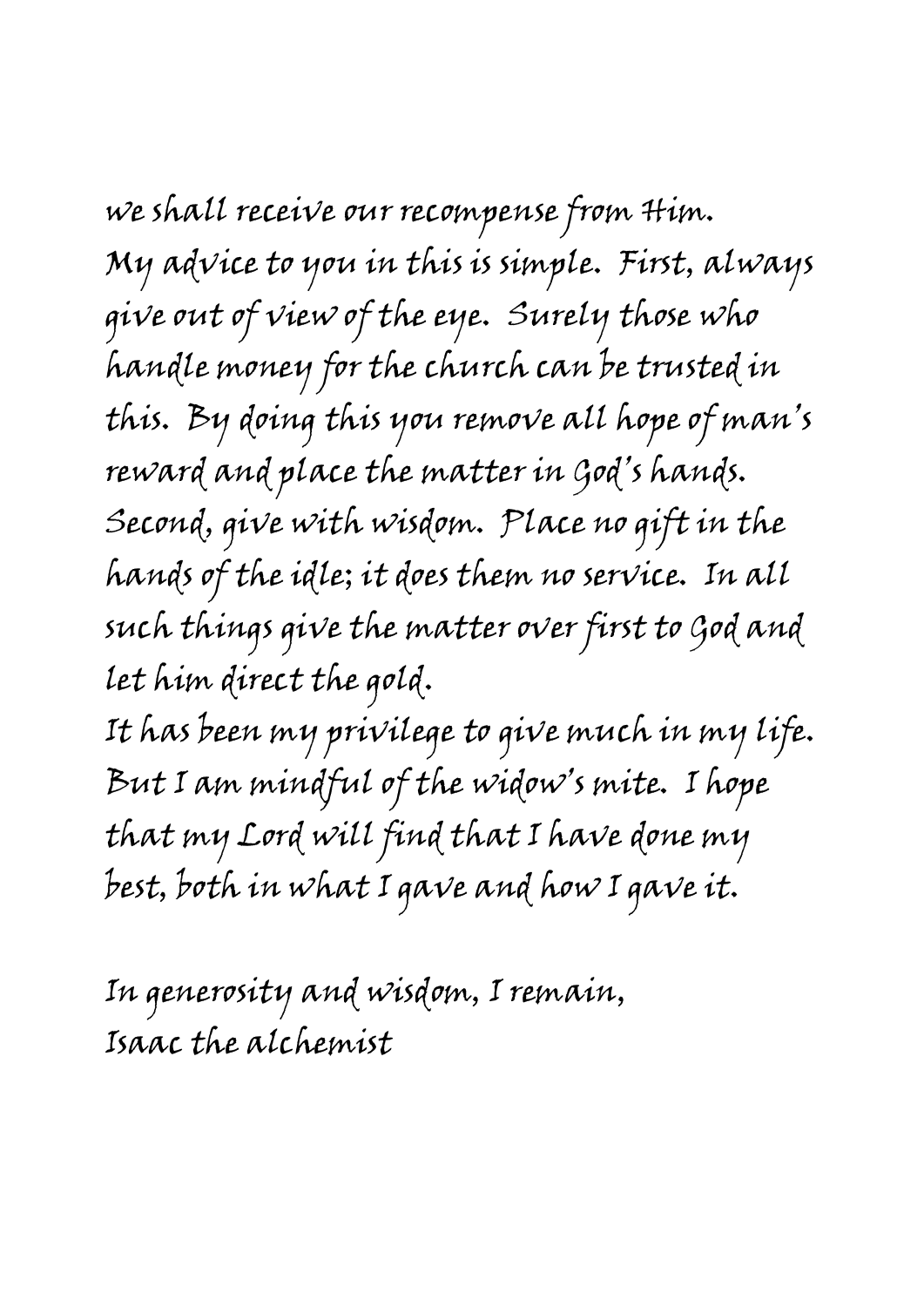*Slaves—wage and otherwise* 

I confess that you have presented me with a problem which has no parallel in my experience. How is it that you do not pay your laborers by the day? Do they not starve waiting for the end of the month? Should that be done here, it would be seen as a sin to deprive the worker of his wages. What will he eat if you will not pay him each day? I give it up.

Your plight, however, is rather common with slaves. It seems you have been robbed and your thinking machine damaged by one you trusted. Robbery can be amended but trust cannot. I fear I have no remedy for that.

What I can give you, I will. I will tell you how to treat slaves so that you do not have this prob-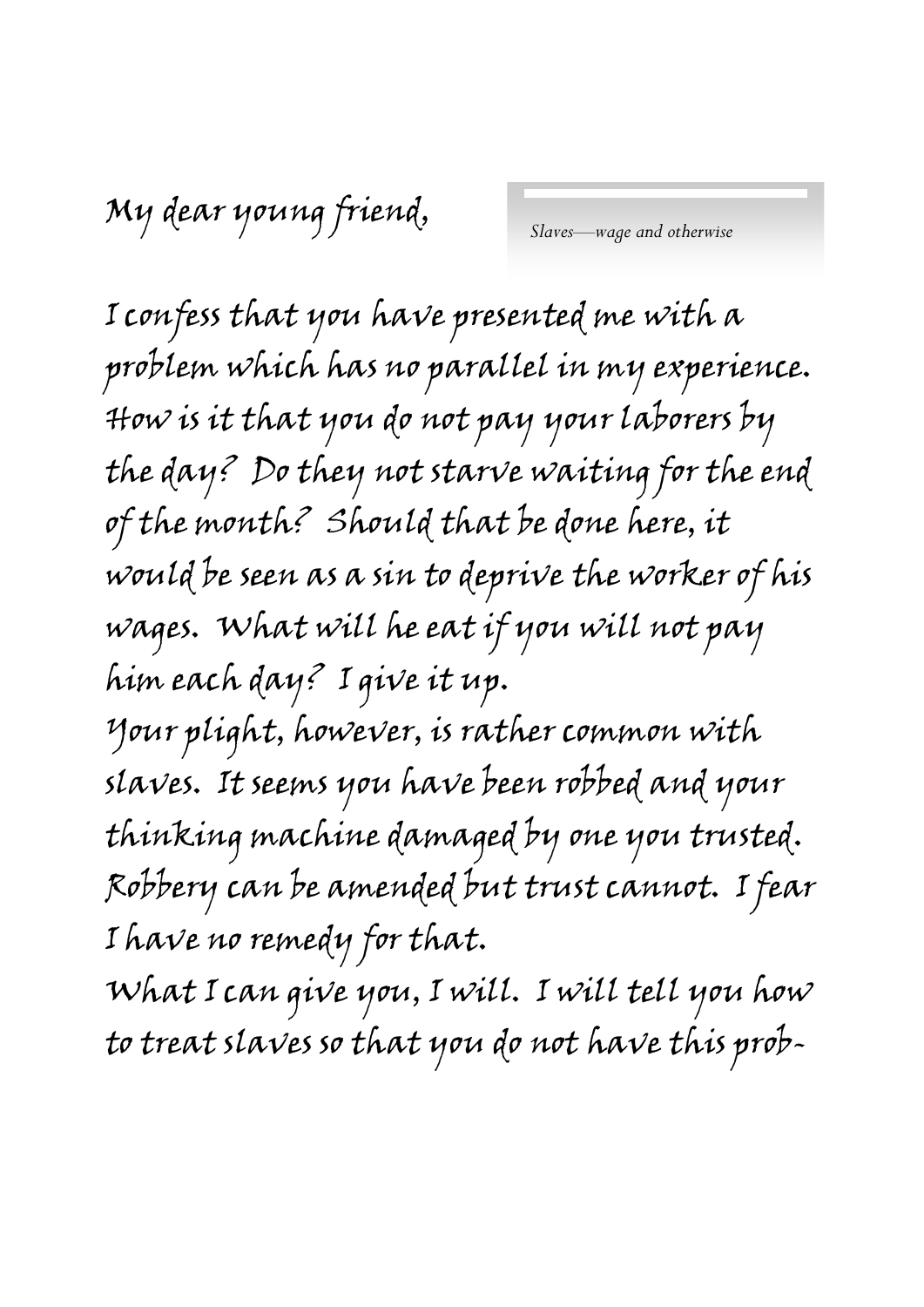lem – at least, not frequently. You may pluck from this advice whatever seems reasonable to you.

First, you must remember that your Lord is no respecter of persons. That you are master and the other a slave means nothing to Him. Therefore you must treat your slaves as brothers in Christ. You are doing this not so much for their sake as for your own, so it is to your profit. I would commend to you two thoughts:

You must above all treat them with kindness. It is a sore temptation to beat upon the innocent slave to cool your own anger. This you must not do. Rather, remember it is only God's grace which keeps you from being one of them. Indeed, this brings great benefit. A kindness shown to one is remarked by all.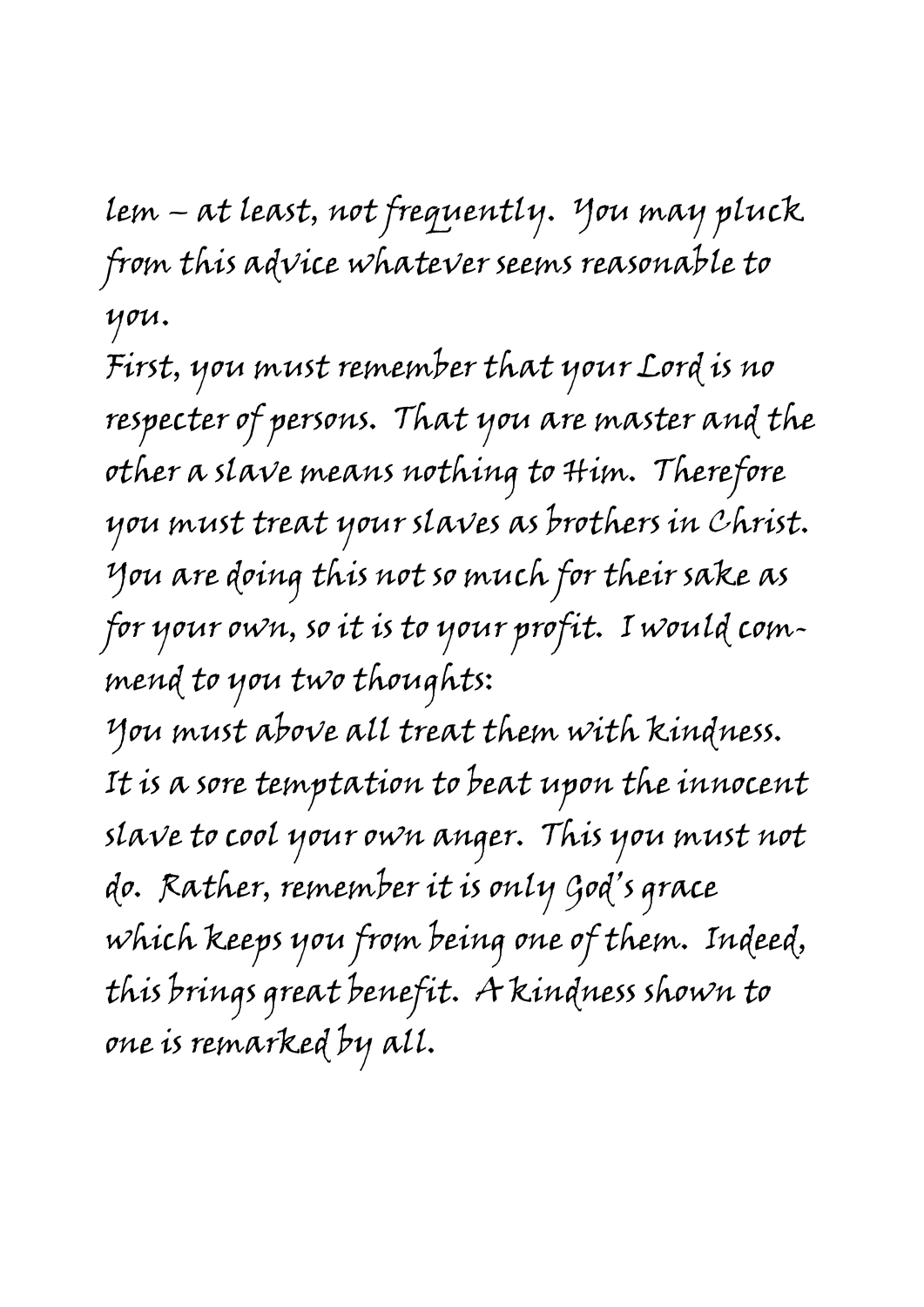You must also be consistent. A slave ever looks to your hands and eyes to know if he has found favor. How is he to know what pleases with you if this changes like the wind? By doing this you mold the mind and lighten the anxiety of your slave. If he cannot have freedom, surely he can be free of worry as it concerns you. Then you must always remember that as you are given authority you are given responsibility. A slave must eat; he must be clothed; he must have shelter from the weather and the night. These things are yours to perform, and your own luxury must give way to them. A slave who is confident of these things is a loyal worker.

Second, you must be just. It is no kindness to your slaves to allow one to become lazy. The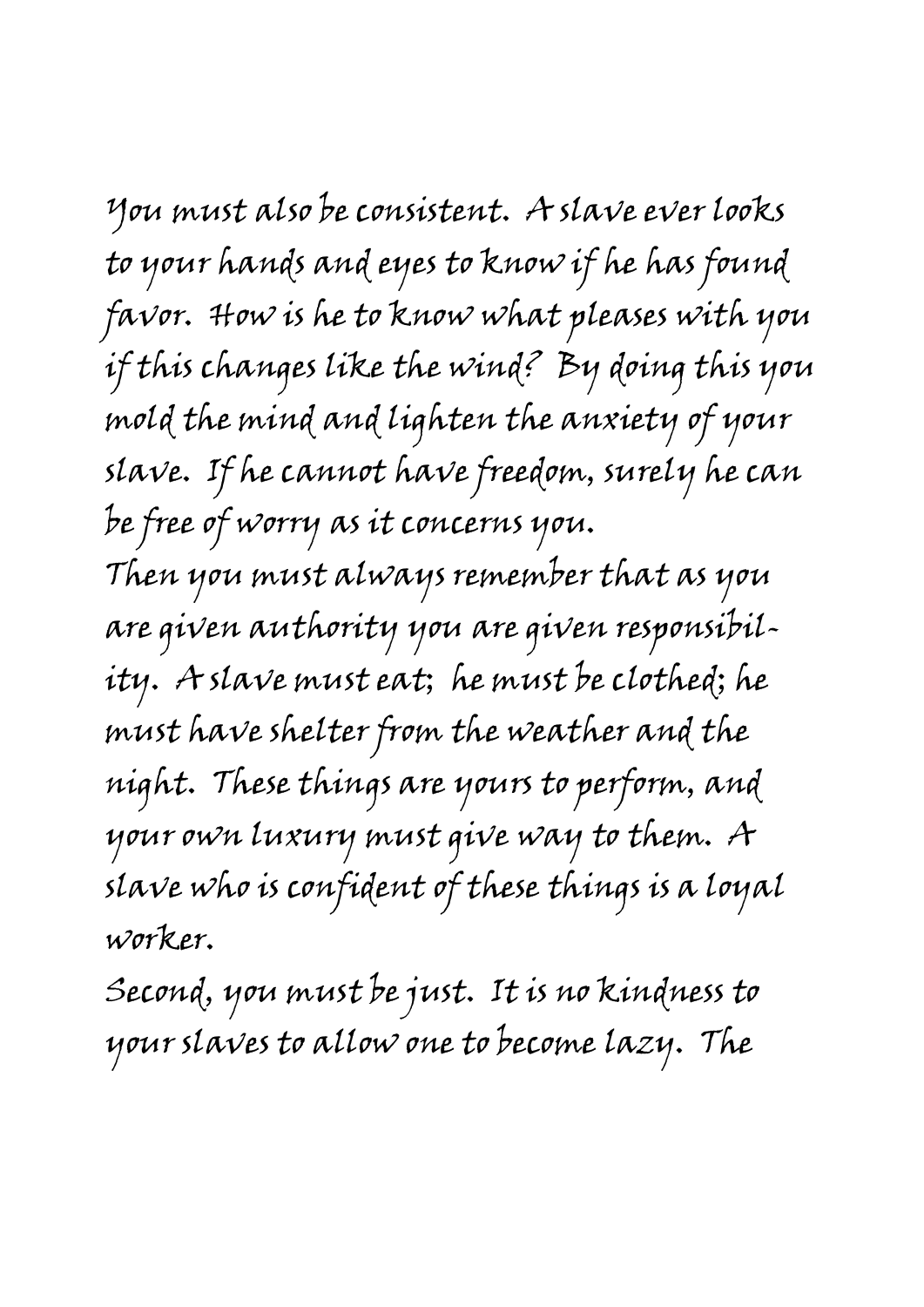others must then do his work, and the fault will fall to you. If the slave sees the justice in the beating, there will be no complaints. Be sure that it is both just and seen to be just. Likewise, be just in rewarding those whose labors have profited you greatly. Apportion the tasks according to ability; do not expect the aged to work the field, nor the young.

All this my father taught to me when I was young. Often I have seen slaves running away; we have had but two such in my lifetime – neither worth running after. Most slaves run because their masters are cruel or think only of themselves.

I would end with a caution. Our Lord shall return. On that day there will be neither slave nor free, but each shall be rewarded in accord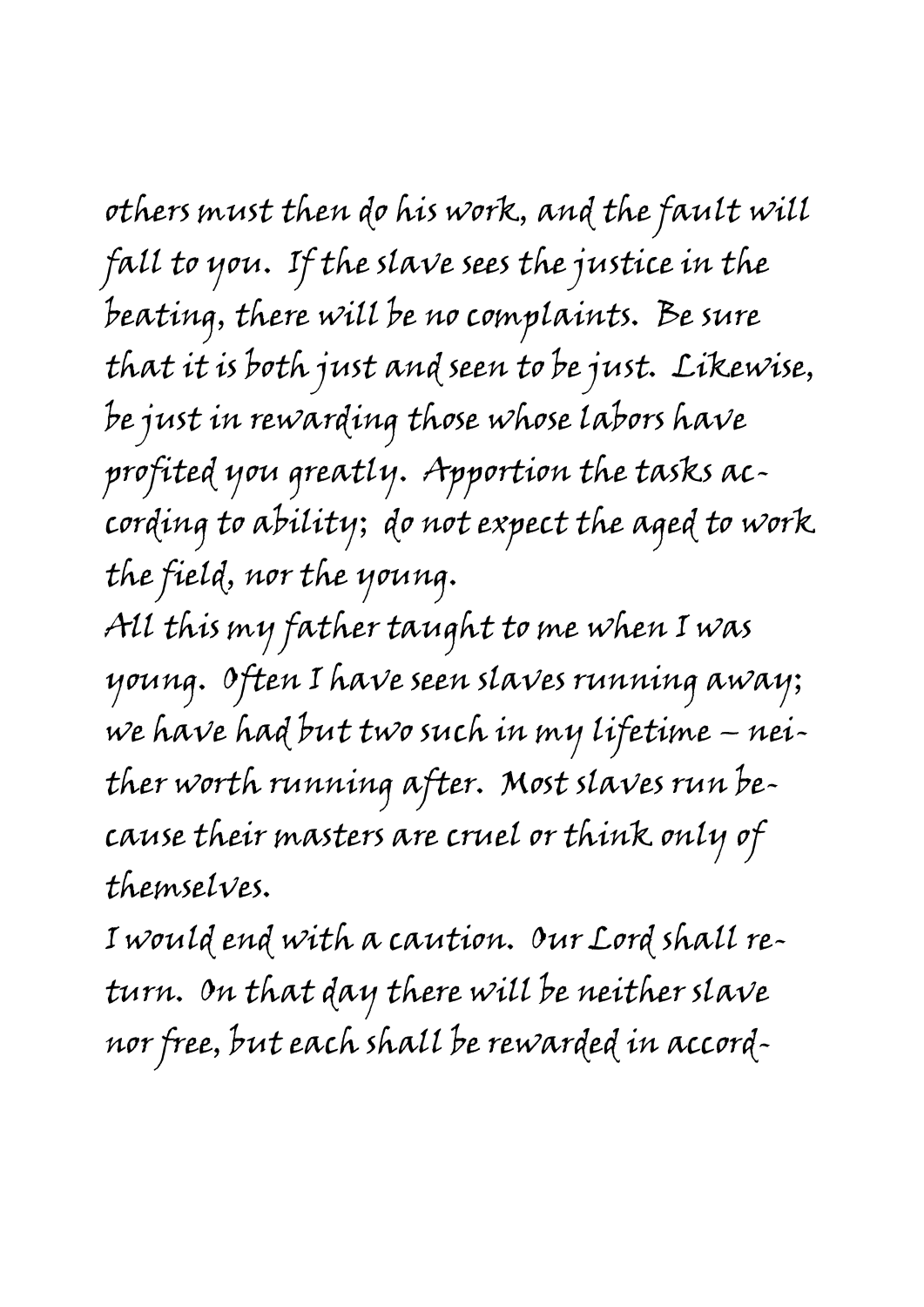ance with his deeds. As master, remember that you too have a Master.

Puzzled, I remain Isaac the alchemist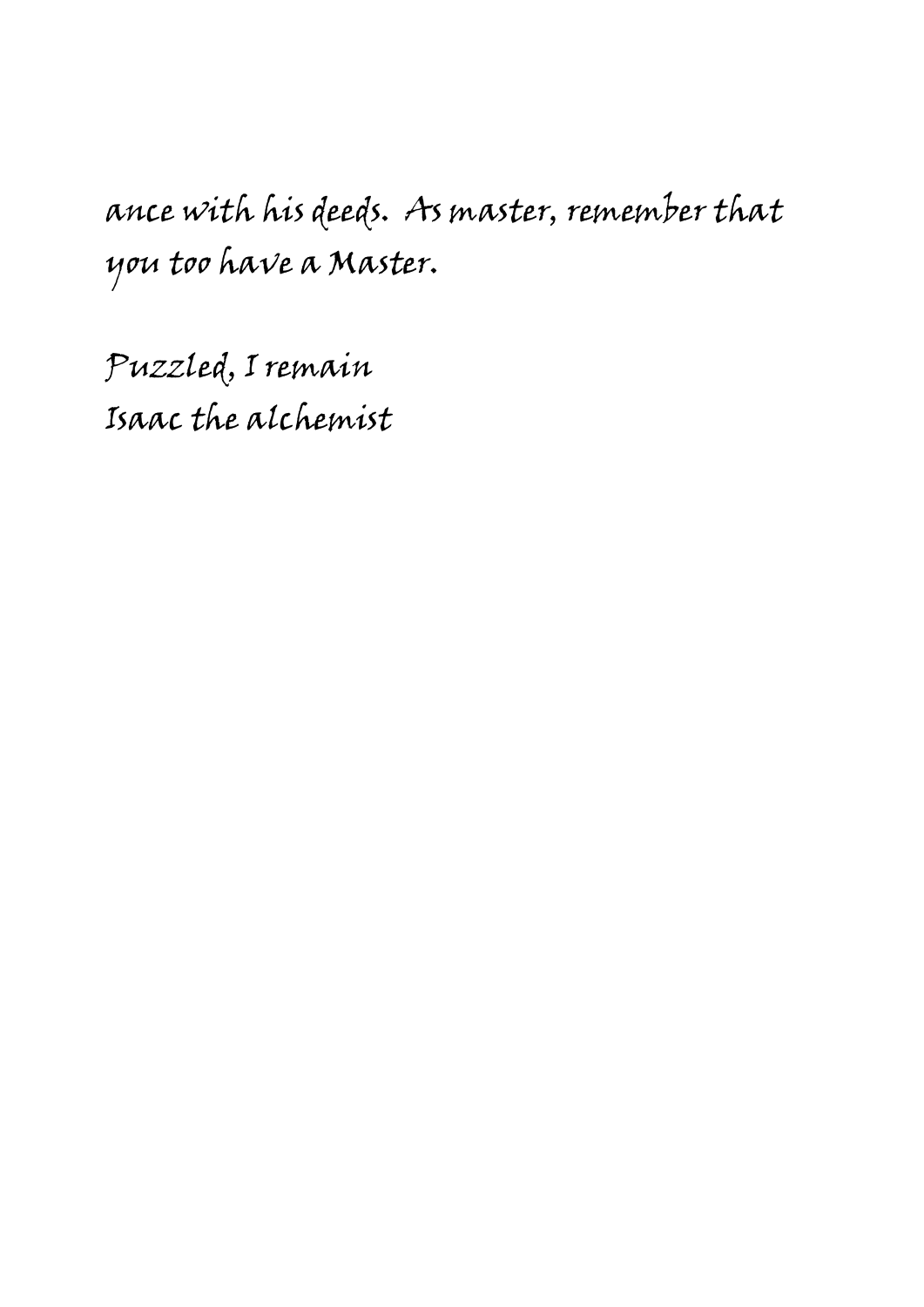*Working for Christ* 

From your point of view I can see the discouragement. You have worked hard to please this man, and nothing has come of it. But of this comes a lesson: you were working for the wrong man.

By that I do not mean you selected your labors poorly. Rather, you selected your lord poorly. You worked for a mortal man. One might as well work for a jackass. Consider: had you done the same labors, but presented them to Christ as your Lord, how much greater your reward would be! If your service is to Him, then your reward is from Him, is it not? All of us take a master of one sort another; the wise choose Christ. If you will do this, you will cease to work to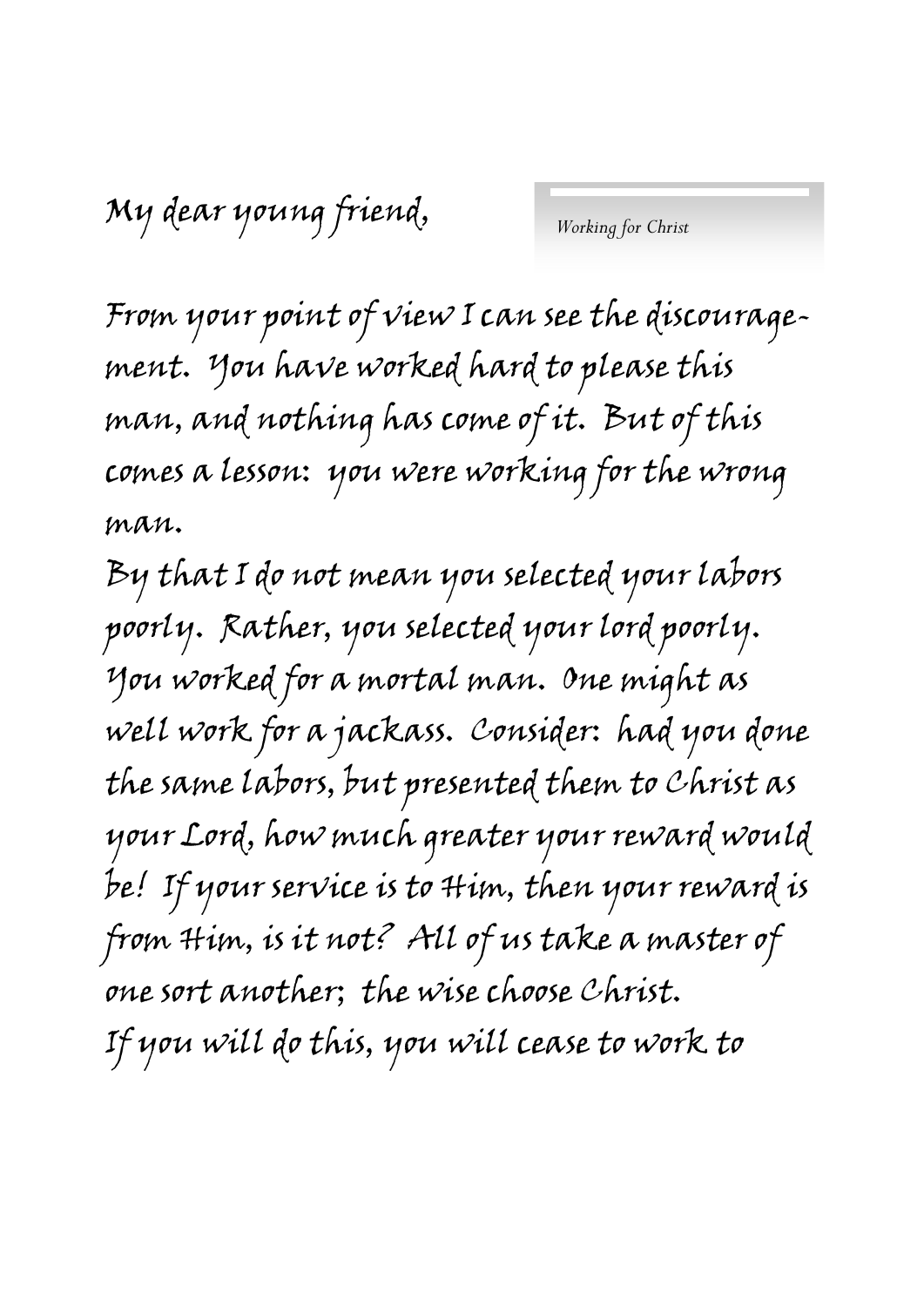please others around you. You may think that foolish, but consider: can you offer Christ anything but the finest of service? It would be foolish to try. Therefore you will give your best to Him. He will reward you; do not be surprised if those about you favor you as well. Hard work softens a hard master.

As to your discouragement, turn to prayer and to praise. If you will go to Him in prayer you must acknowledge your needs to Him. Cast your burdens upon Him! But do not neglect the power of praise. If you are to converse with the Almighty, you must know Him. If you know Him, you will praise Him.

Thus you will pray in confidence. How can you not? If you have just praised Him as Lord and King, Creator and Ruler, how can you then say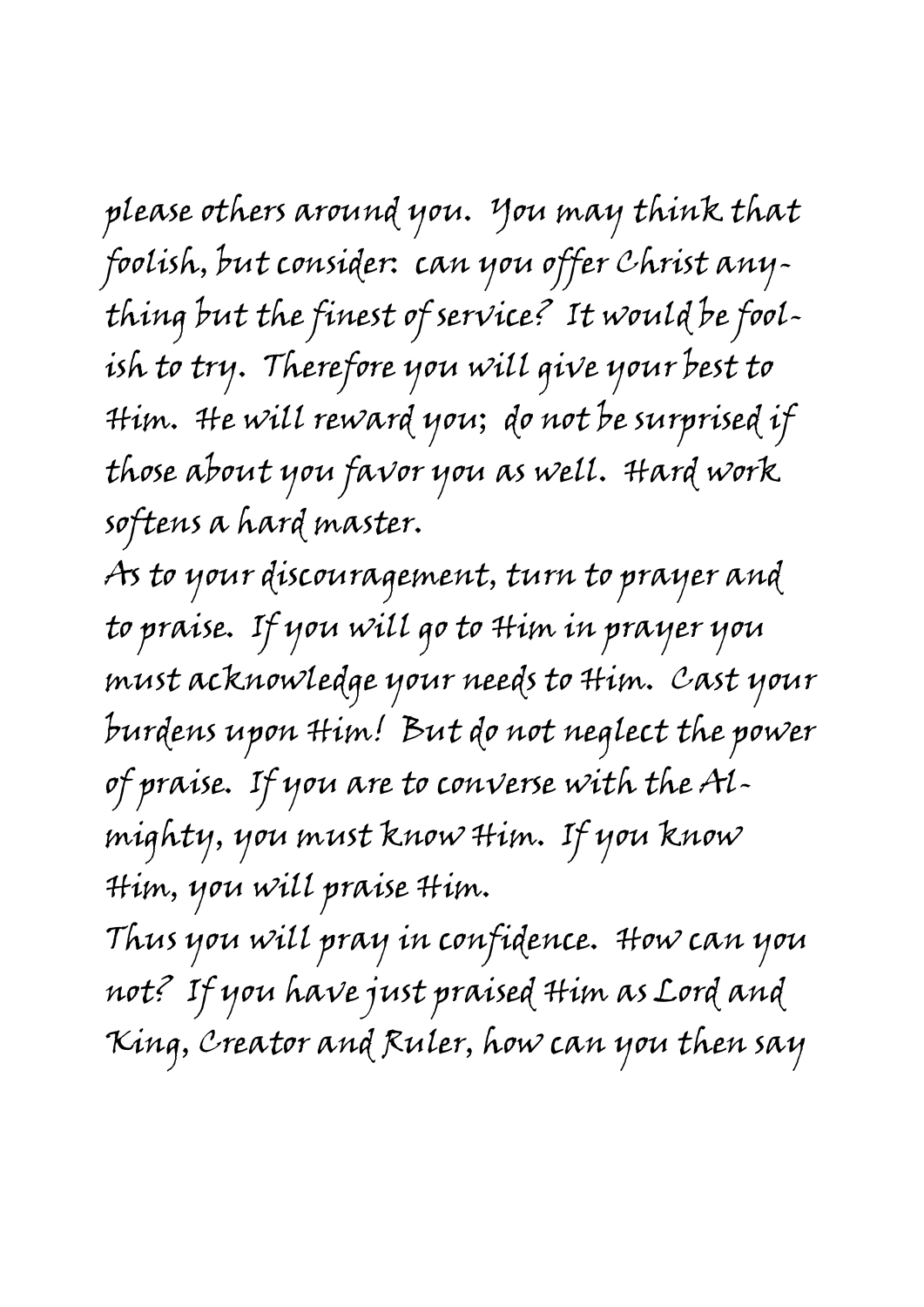that you do not believe He can be of assistance? Do you not see how praise gives confidence, which gives life to prayer? The cardinal point is this: you must trust Him. You must trust Him to do as He promises. Deliver your life's work to Him, trust in His reward, and you will soon see His gracious hand at work.

Confident of your success, I remain, Isaac the alchemist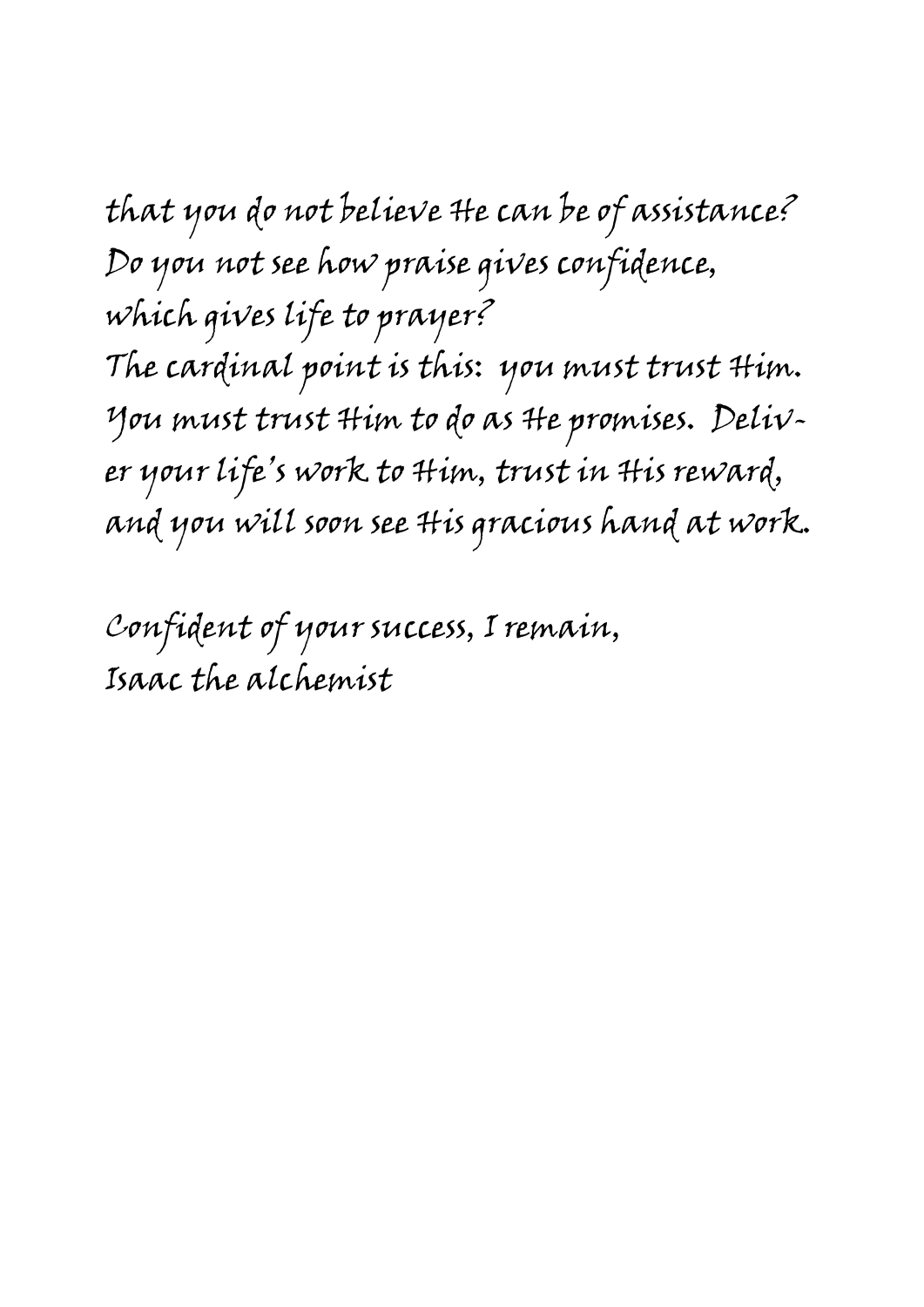*Wandering Mind in Prayer* 

You do me too great an honor. To say that my mind never wanders in prayer is certainly false. Particularly in the church, in time of priestly prayer, my mind wanders in many paths. The explanation, for you as for me, is simply this: a man whose mind is constantly on God does not wander during prayer. A man whose mind is on the world, wanders.

The remedy for this fault is common enough. You must confess this weakness to God, and humble yourself before Him. In your prayers use the simplest of words. Do not think that God is blessed by your wisdom! Rather, in simple words and phrases – the mark of the humble man – bring your praises and petitions.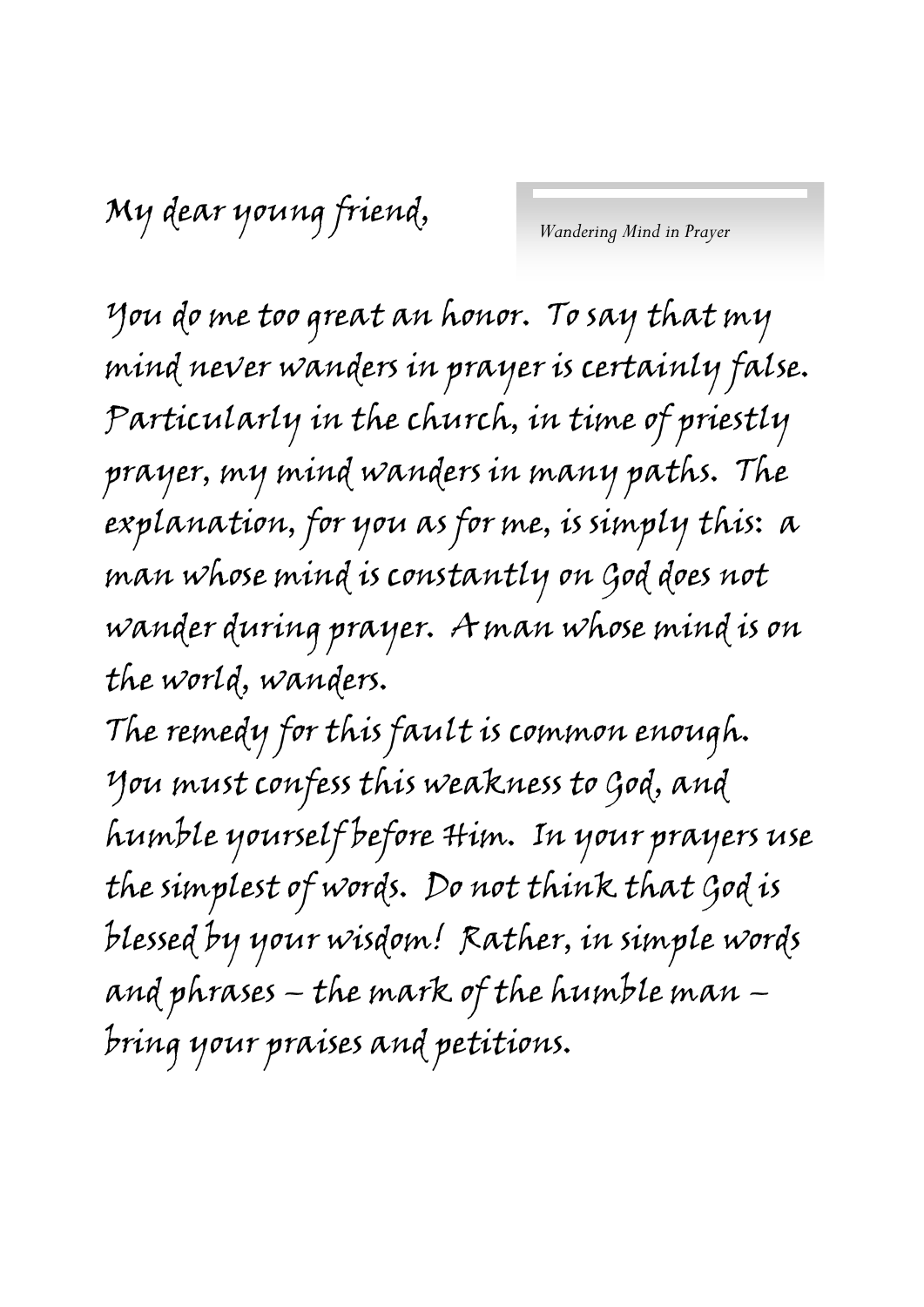When I was younger I gave much thought to this. I would fret over my wandering mind – which, naturally, caused it to wander even more from my prayers. Satan was no doubt delighted. But the trick cannot be played forever. At length I realized that my wandering was affecting my confession – so I gave it up. Put the matter plainly to God; He is swift to forgive. He knows we are but flesh.

As you grow older, think of God more often. Discipline your mind to stay on Him. Then at prayer your mind will not wander.

Do you have any sense of how long it takes me to reply to your letters? I know not; but this one has taken some time. I have been quite ill; indeed, the doctors began to smile at me. They do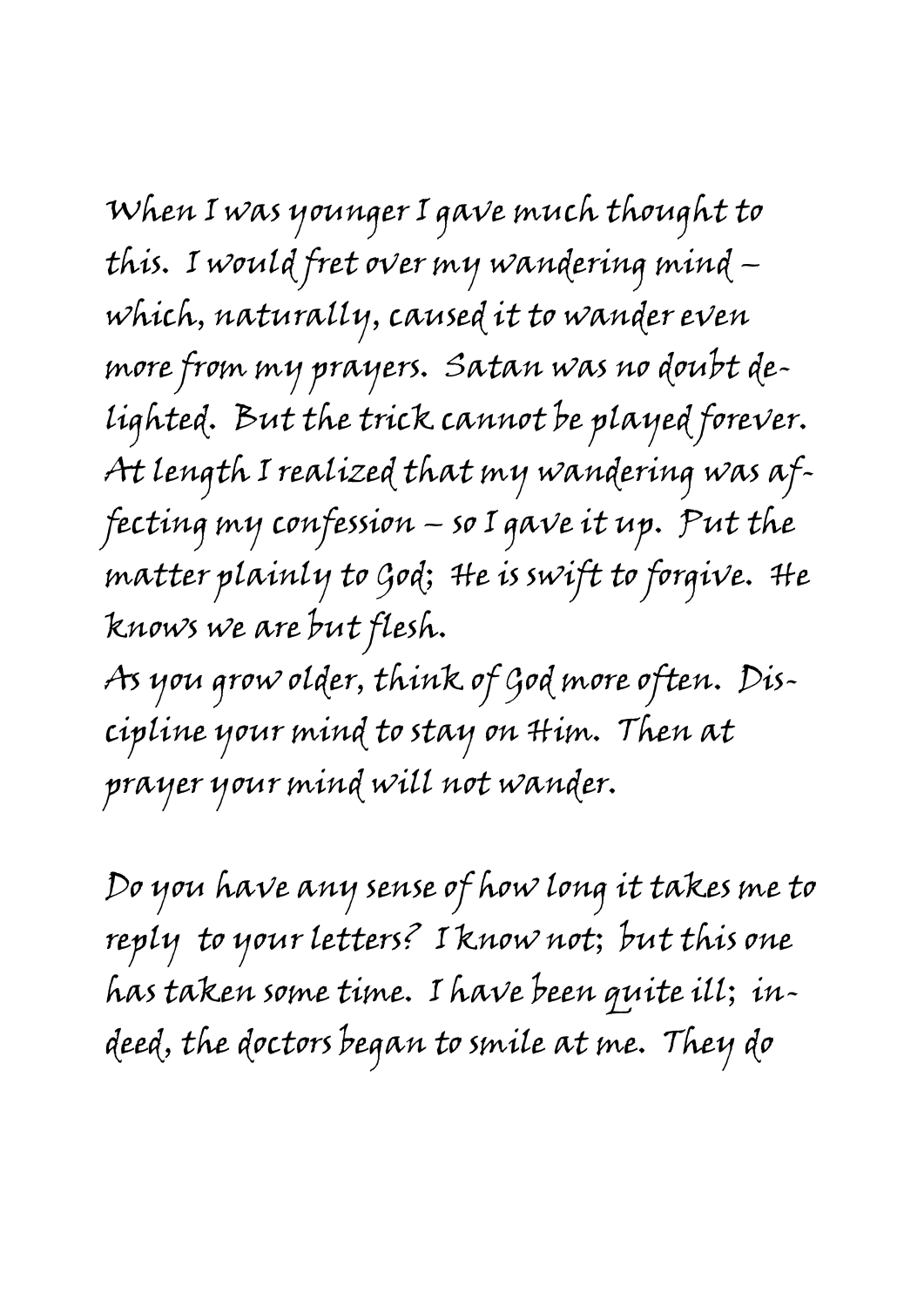that when they think you are about to die. It is assumed to cheer the patient, you know. It cheered me not at all; these doctors lie with their teeth bared in silence. But by God's grace I am mending. One of my grandchildren has been reading from the Psalms, a great comfort. So if I caused worry, I render my apologies. I shall try to stay out of the sickbed.

Weak, but returning, I remain Isaac the alchemist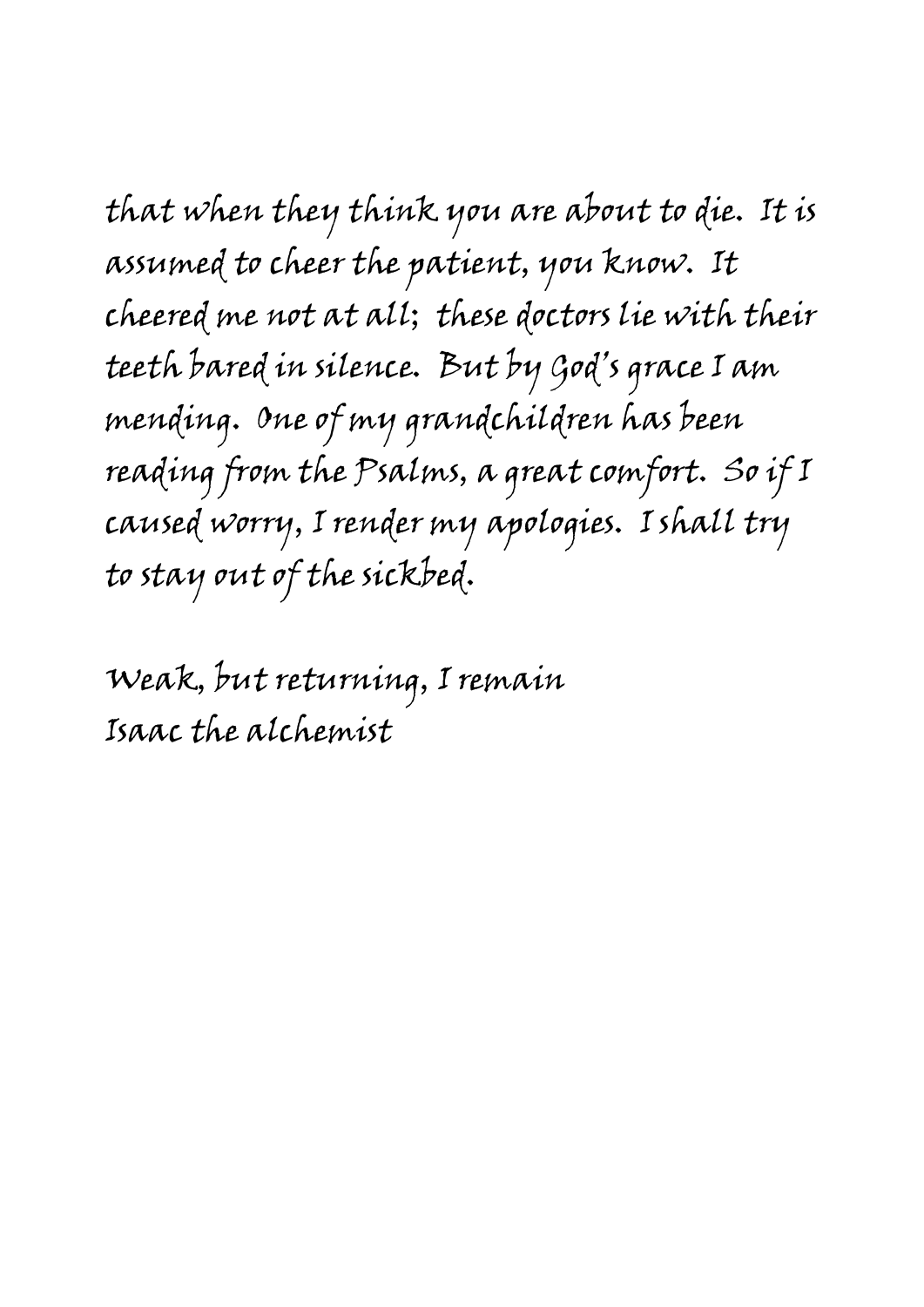*Title Deeds of Civilization* 

You ask a question worthy of some time. I trust my answer will meet your thought. What indeed are the tests of civilization? Do recall that the word means "to live in a city." Any collection of fools can exist together farm by farm. The test is in the city. I give you no answers, but only questions.

First, how are the weak treated? Are children treated well, or beaten? I am old. In a barbarian tribe I would be left in the woods to die of starvation. My sons care for my needs now. You tell me that in your time the governors are charged with this. I ask you: would you receive your daily bread with cold impartiality or the warmth of love? I think it better that the fam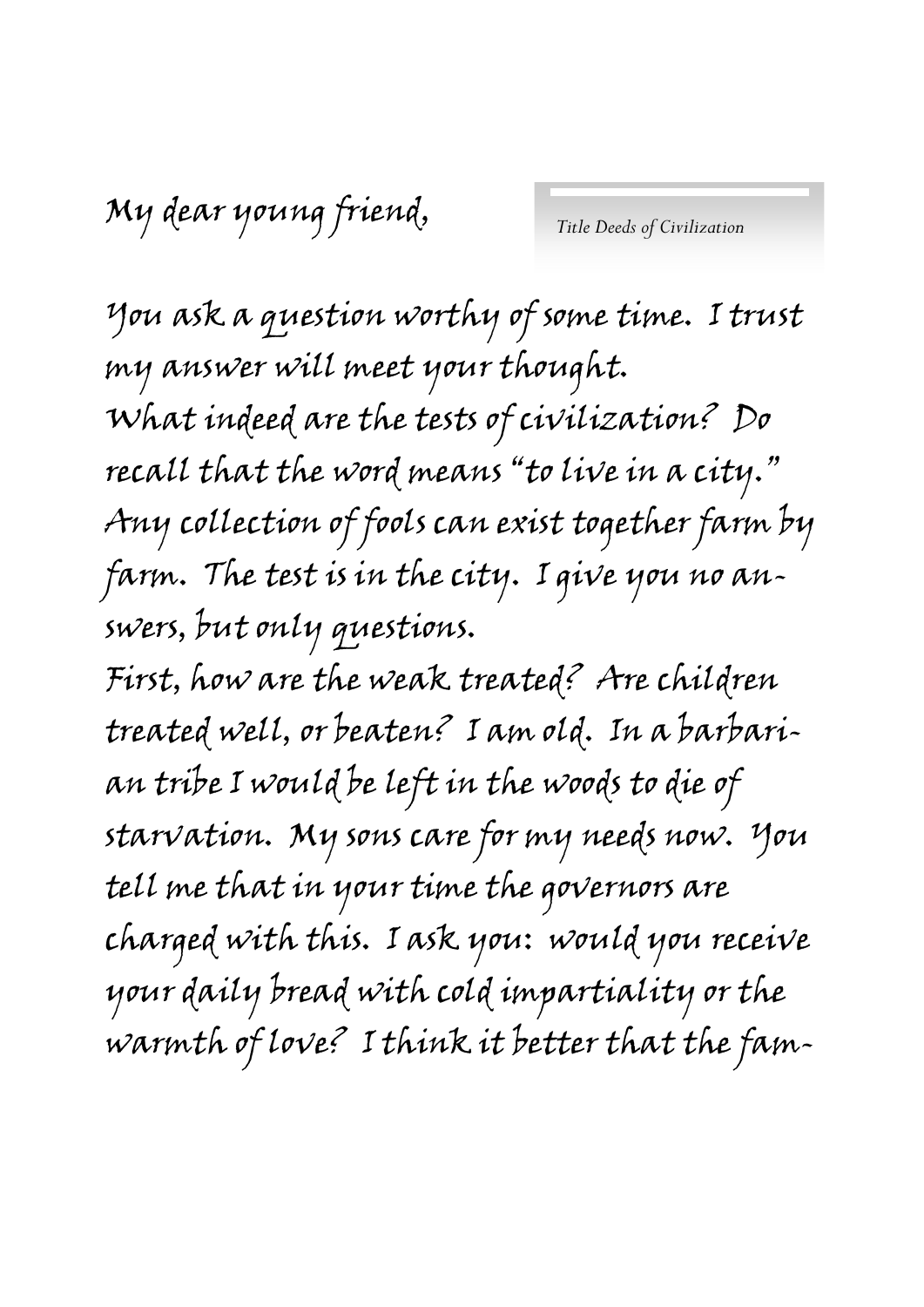ily provide for the weak; failing that, the church.

Next, how are the young taught? Are they made to understand that they are the heirs of wisdom and greatness, or are they taught only the latest whims of the philosophers? Heirs of greatness become great. Those who know only what is new, know little and learn less. Again, is there justice in the land? Is that justice swift? Do all acknowledge that it is fair? Even the thief on the cross knew he deserved his punishment.

If the wall is to be strong, the bricks must be sound. Consider the bricks of civilization. Are men trustworthy, or is there great need of the courts? Is marriage honored or mocked? Is the home a strength or a trial? Do those who live in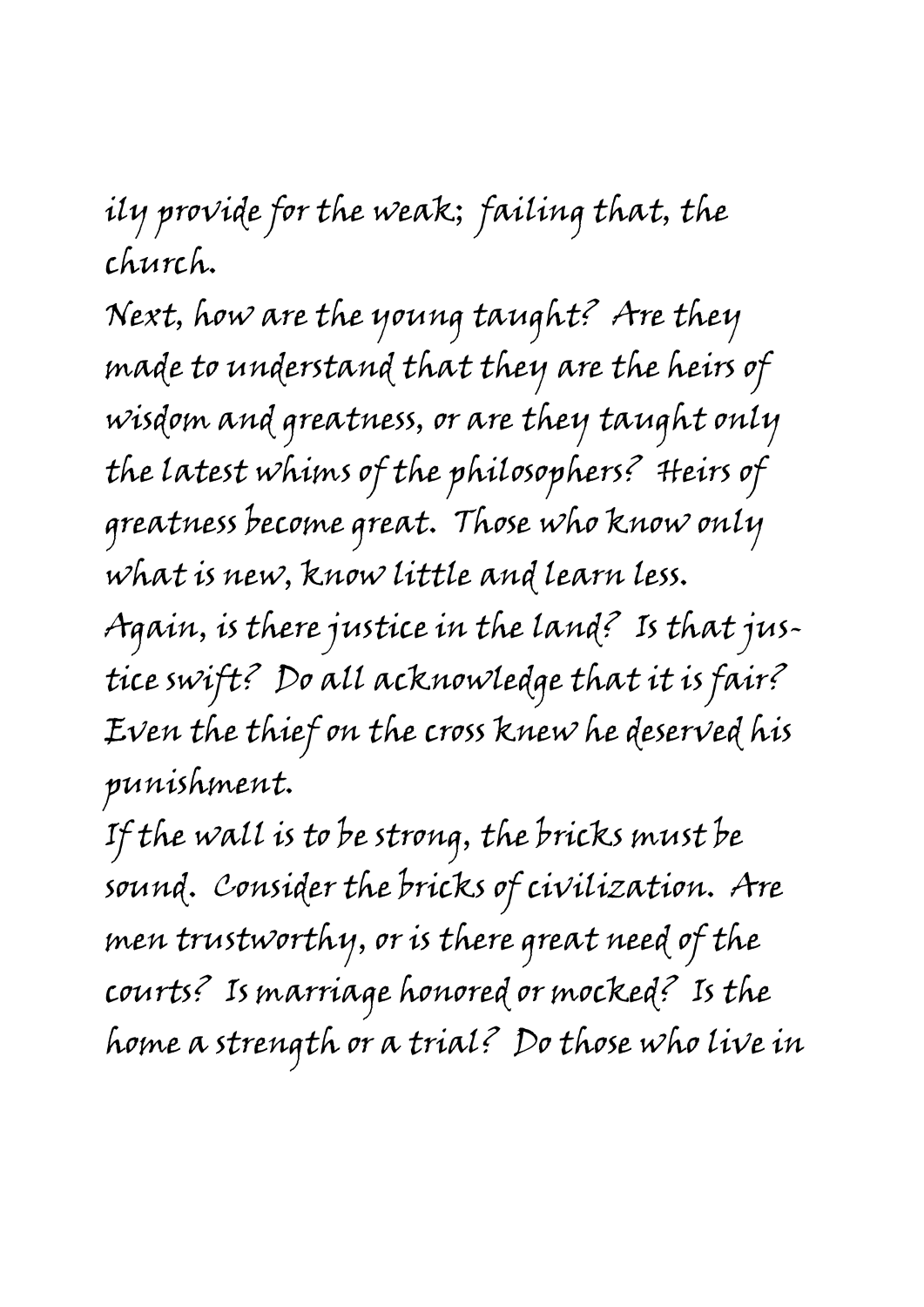the city uphold it or feed off it? Finally, are the rulers held to the standard of high honor, or is corruption a common thing? It seems to me that these questions need asking in any age. Upon them depends your civilization. The strongest weapon will fail in weak hands.

As ever, Isaac the alchemist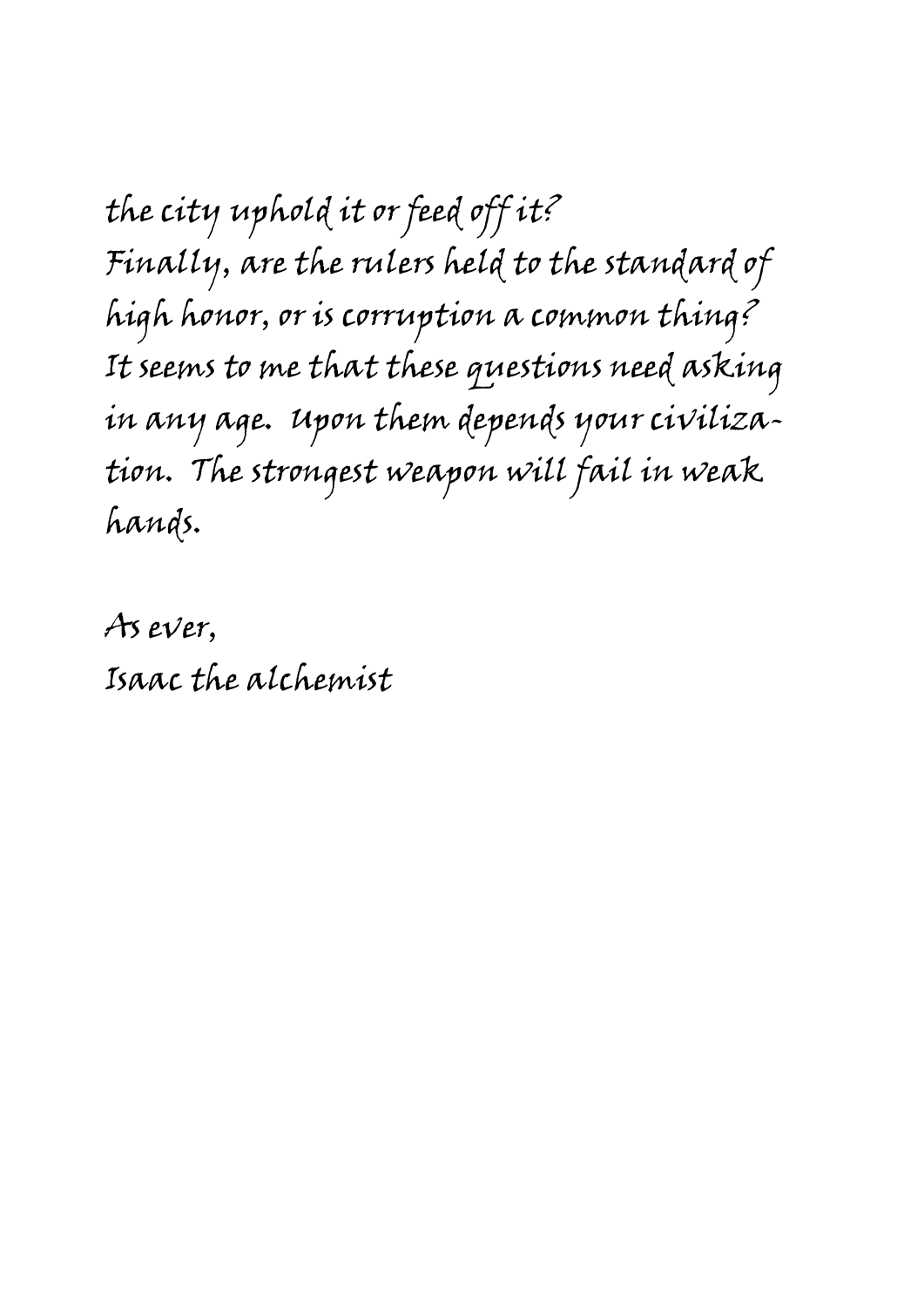*Does virtue come in compartments?* 

Upon the matter of your leader's infidelity I can perhaps give you more comment. He makes the argument, as I understand you, that his infidelity has nothing to do with his leadership. Therefore you can safely ignore it, treating him with all respect.

I think not. If a man cannot govern himself, how can he govern others? Of all people in this world over whom you have control, surely you have the most control over yourself! If you do not even have that control, how then can you claim to govern others? You may have experience at writing out orders, but you have no experience as a leader.

You forget the power of example. All soldiers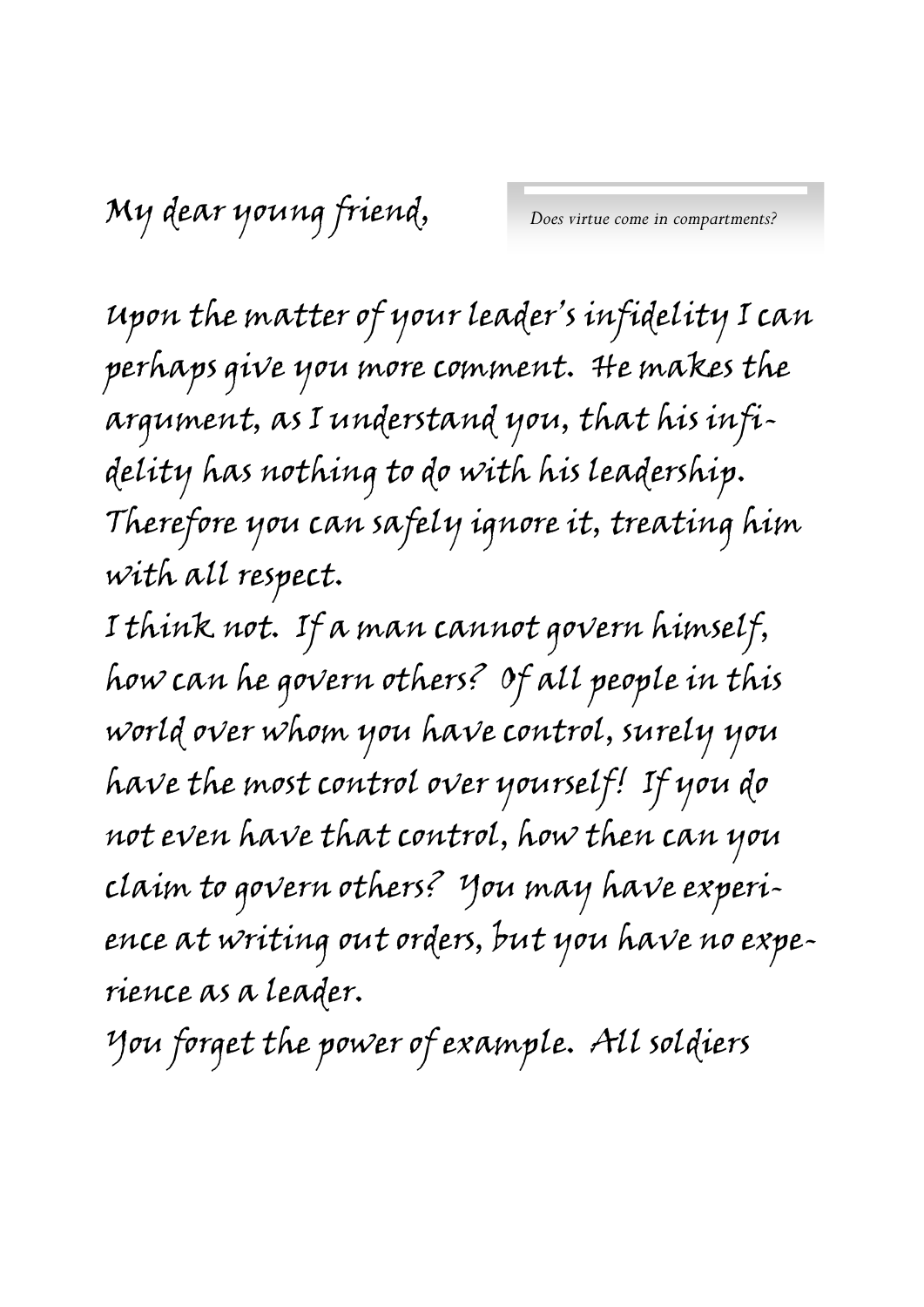will follow a known leader – if they believe he asks of them no more than he asks of himself. A leader who is first in every advance and last in every retreat will see men tracing his footsteps in battle. But if your leader is at the rear, the troops will soon be with him – and the battle lost. Courage is best commanded by example. So it is with all virtue.

Your argument that his failure in marital virtue does not affect any other virtue is absurd. Virtue is not fruit in the market place to be selected at a whim. The essence of virtue is integrity – that you are a man of one-ness. You cannot be a coward today and brave tomorrow. Those whom you lead will quickly see the lack of integrity.

This leads to hypocrisy. If they see in you one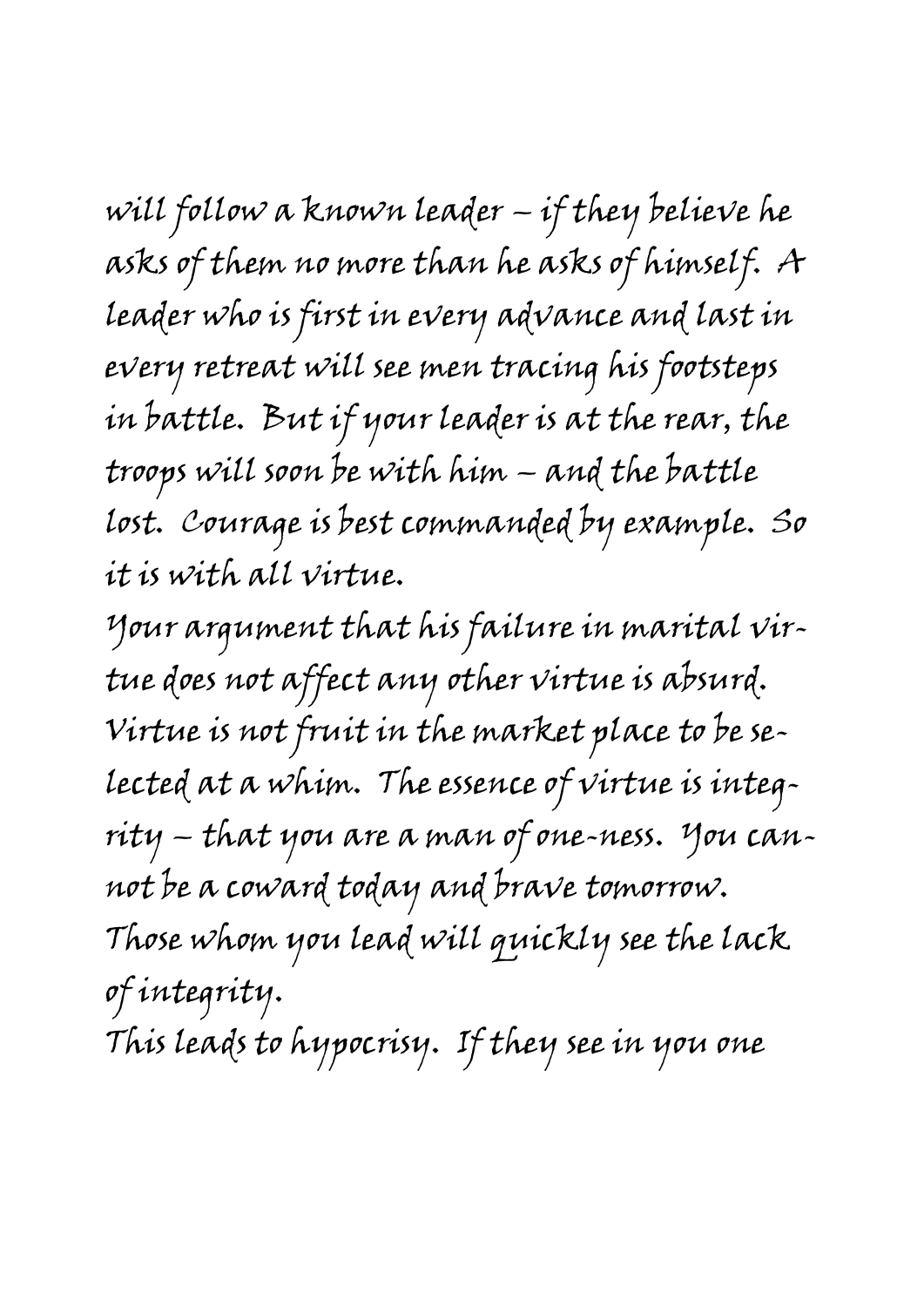point in which you have not mastered yourself, they will soon suspect all points. You then begin to hear flattering words from servants who wish as little contact with you as they can arrange. They will praise your courage to your face, and condemn you over their wine. Of greater import is this: they will follow your orders only so long as they think them profitable. At the moment of trial, all will crumble.

So then, do not imitate this fool you have for a leader. Rather, be a man of integrity. Those about you will not take long in discovering it.

As ever, Isaac the alchemist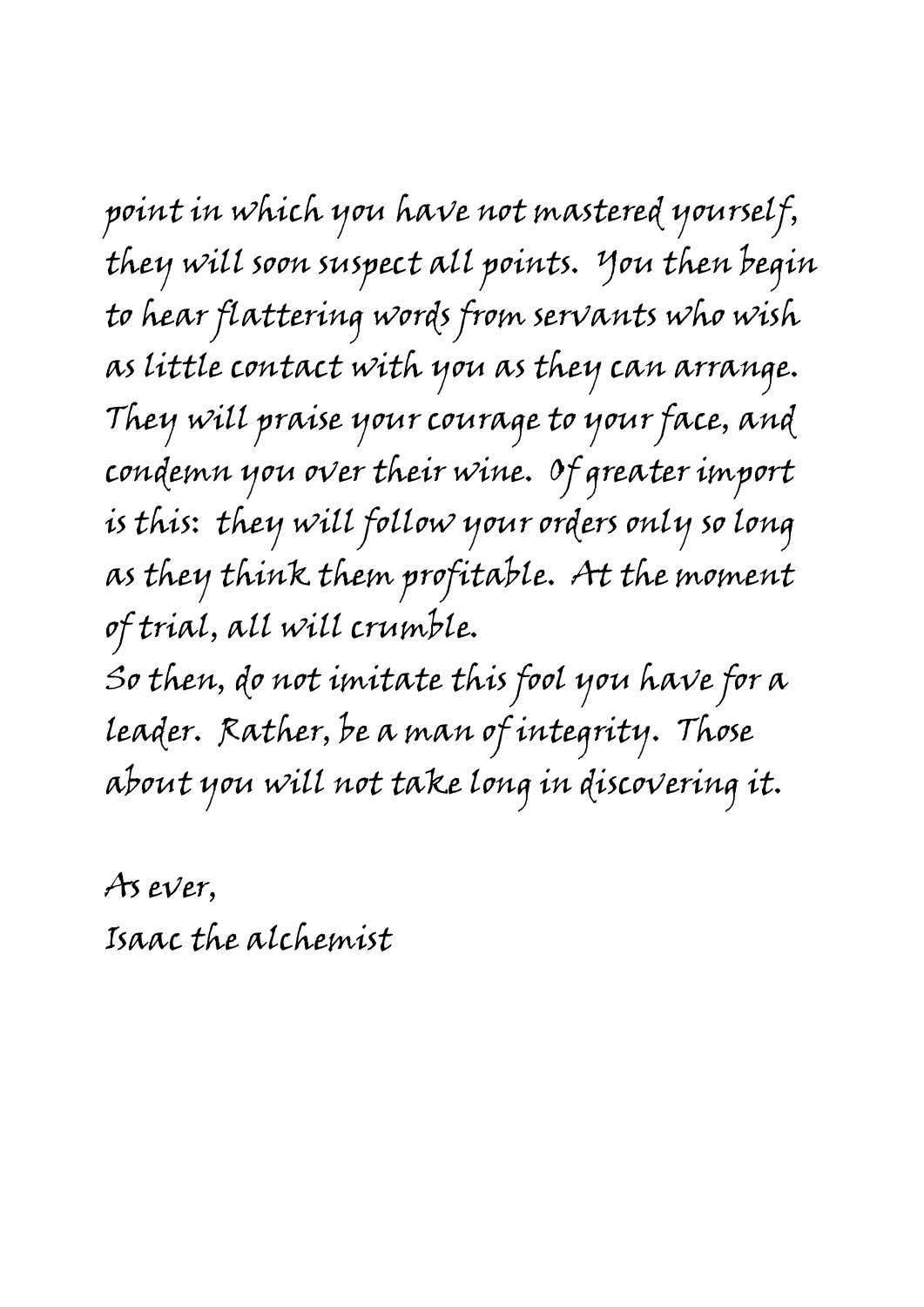*On dying and death* 

How wonderful the news! Your leeches must indeed be skillful to know that the baby will be a boy. Another son! I am honored to know that one of his names will be Isaac. It is a blessing in a time of trial.

I will not conceal it from you, my young friend. The doctors hold out little hope that I will run my course much longer. I cannot hear it – my hearing is not what it was – but they tell me that the sounds of my heart are those of a man who will not live long.

It does not pain me to know that I am dying. Most of my good friends have departed long ago; I am a relic of a bygone age. My grandchildren and my great-grandchildren are now my de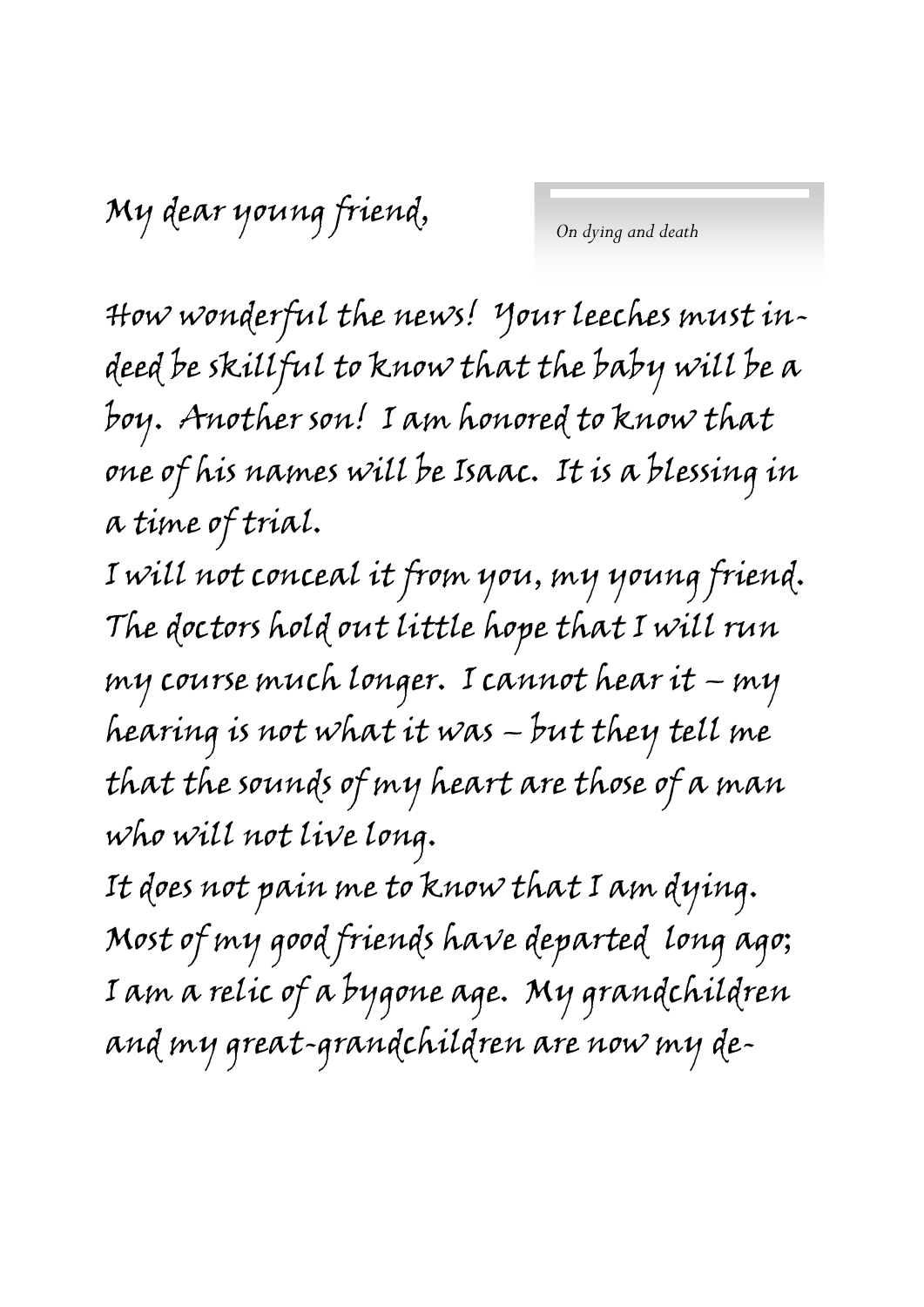lights. They are young; they will mourn but go on, as they should.

Now I have the privilege of dying as a Christian . Before the advent of our Lord this would have been a misery. Even the holiest of men feared to die. Now that death is conquered by our Lord and Savior; it is no longer ours to fear, but to embrace. To be absent from the body is to be present with the Lord – how I long for release! It has pleased my Lord to give me a long life in which to train myself to this end. It is normal for man to fear death; but the Holy Spirit within and the church without agree: I have nothing to fear. Long have I anticipated this time; I am ready, at last. Perhaps this is why he allowed such long life; that I was not ready in my younger days.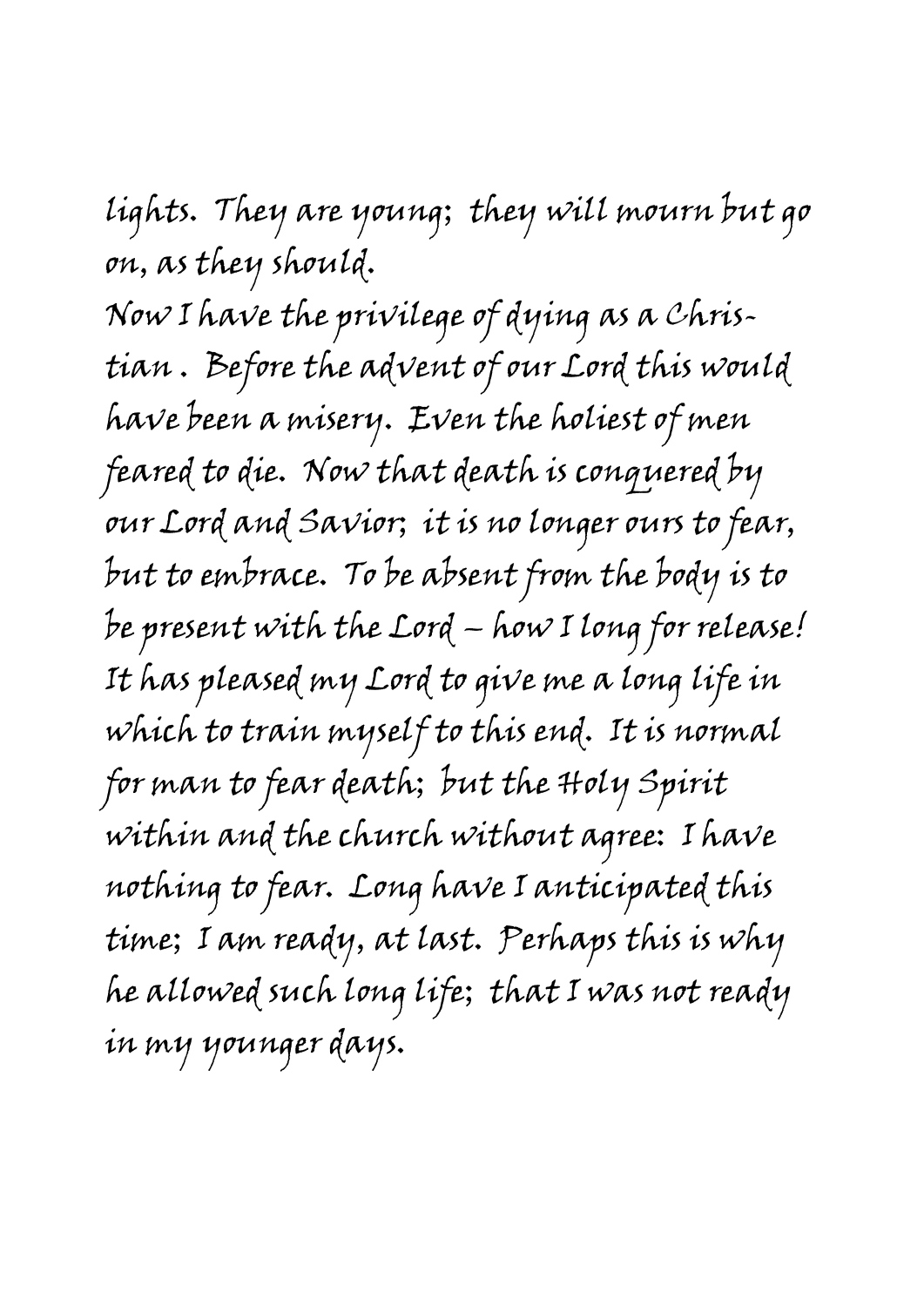Would that you were here with me! I fear for your time. Have you ever seen the glory of a Christian dying? It is a magnificent sight. I hope to present all my family with such glory, that they may know the firm confidence I have in my Lord and Savior.

It is likely I shall not be able to write again. I have instructed my servant to advise you of all things needful, but I feel in my body the weakness of my heart. I was young; I am old and soon will be with the Lord. Do not weep for me; I go to my reward, and gracious is He who gives that reward. May your end be as sweet, and your life be kept in His.

With the blessings of God, I remain, Isaac the alchemist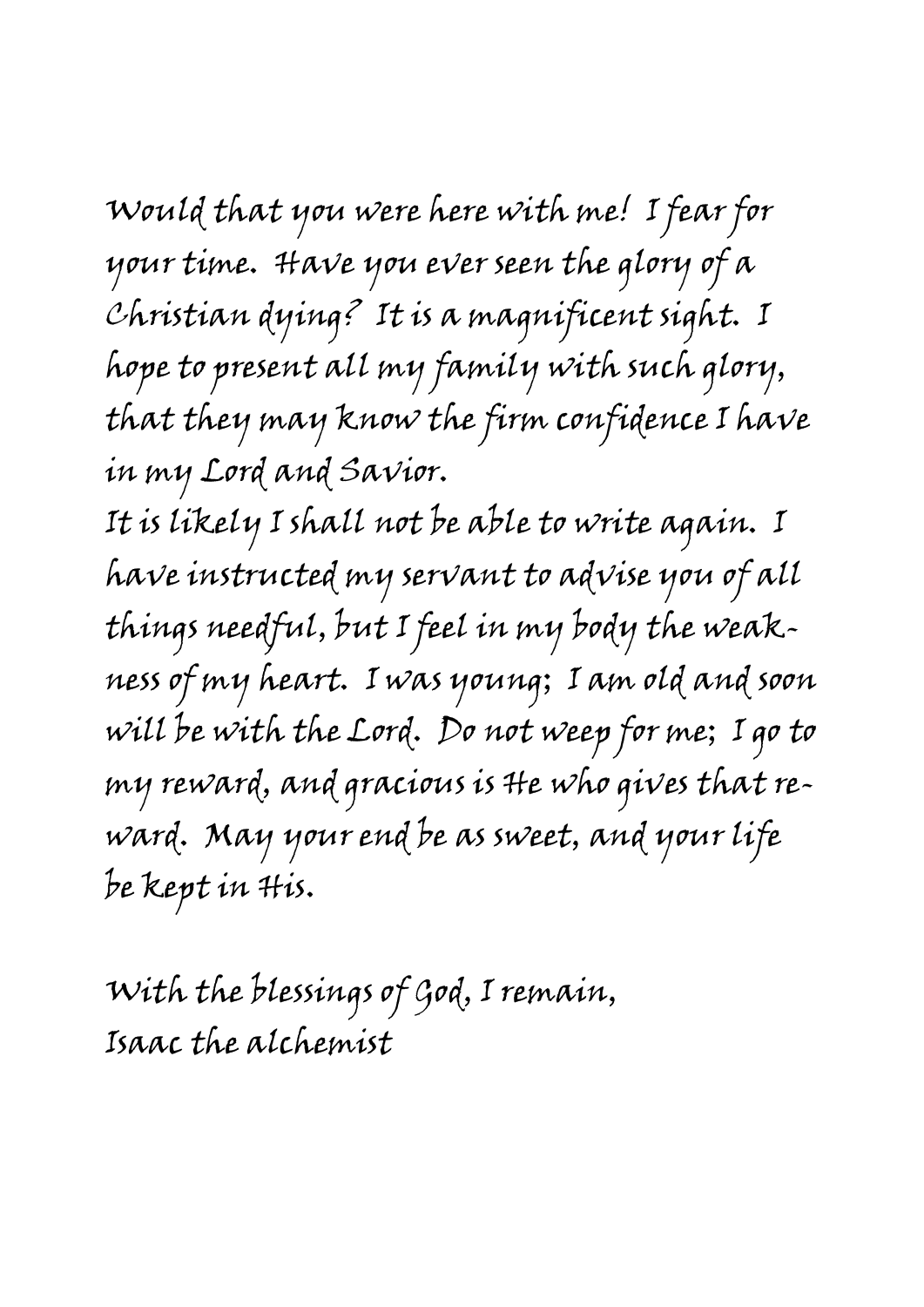*Exuent Omnes* 

To his excellency the alchemist of the lights, friend of the great Isaac, writer from afar, mystic of strange places and utter terror to all who serve,

From your humble and obedient servant, Marmion, faithful attendant of Isaac, he who buries the jars and sees the lights, greeting: Your humble servant begs to present you with the dread news that Isaac has gone to be with his Lord and Savior. He was in the 93rd year of his pilgrimage, and his mind was not dimmed until the day he died. He bade me write to you of the manner of his death, that you might know all things. He charged me most strictly with these words.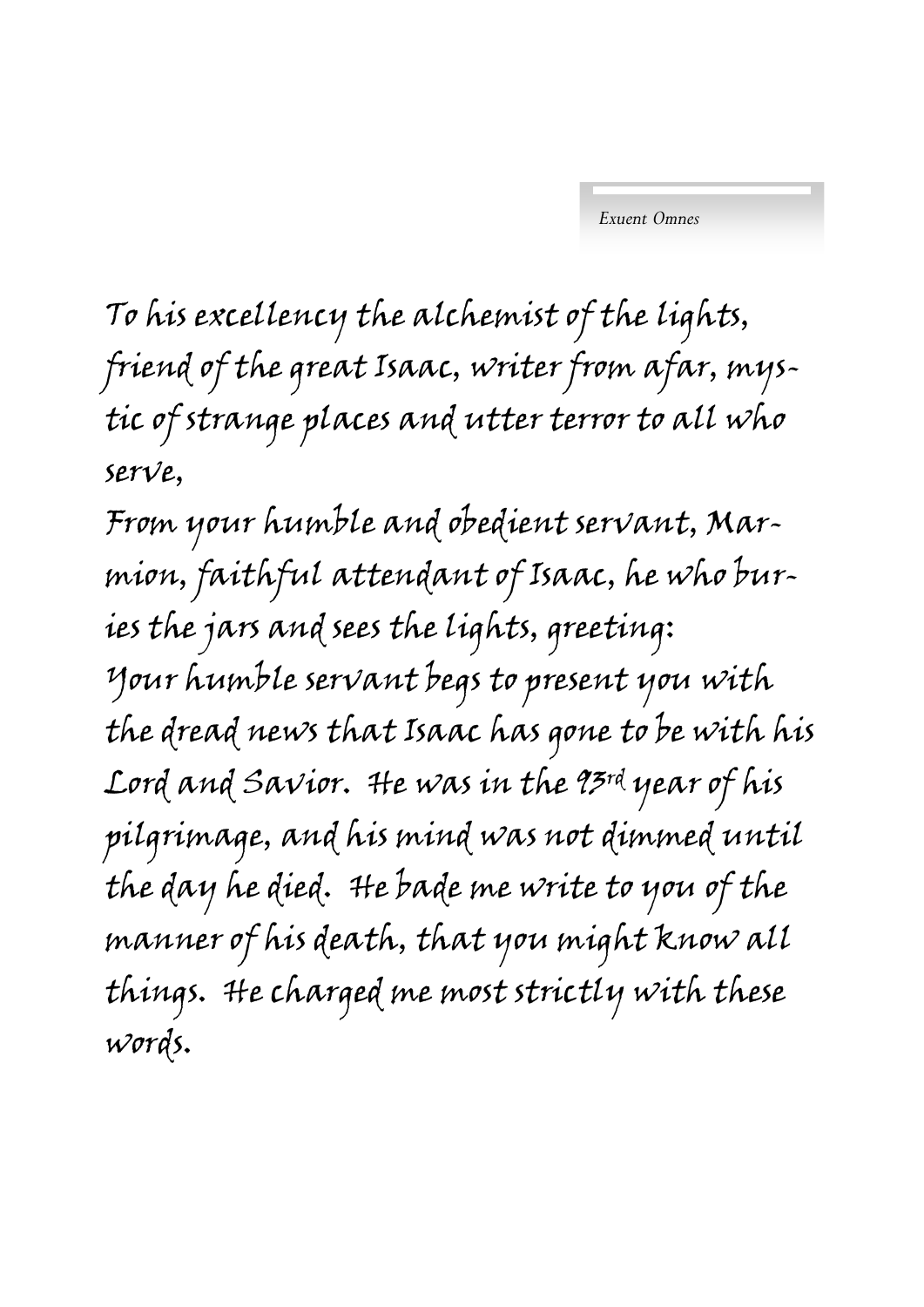Upon his death bed, he called for paper and pen, and had me write. His last message was to you, and I record it for your eyes alone. He bade me destroy all copies but this, saying that you would understand the reason for this strange proceeding.

He counsels you by Almighty God to keep the faith! He fears lest the demons of your city overwhelm you by the cares of this world. He bids you be generous in charity, frequent in visiting the sick and those in prison, even those prisoner of their own sins. Most of all he bids you be instant in prayer and frequent in the reading of the Holy Scripture.

He begs you by the grace of Almighty God that you destroy your device with all haste and use it no more. If you do not, he fears that much evil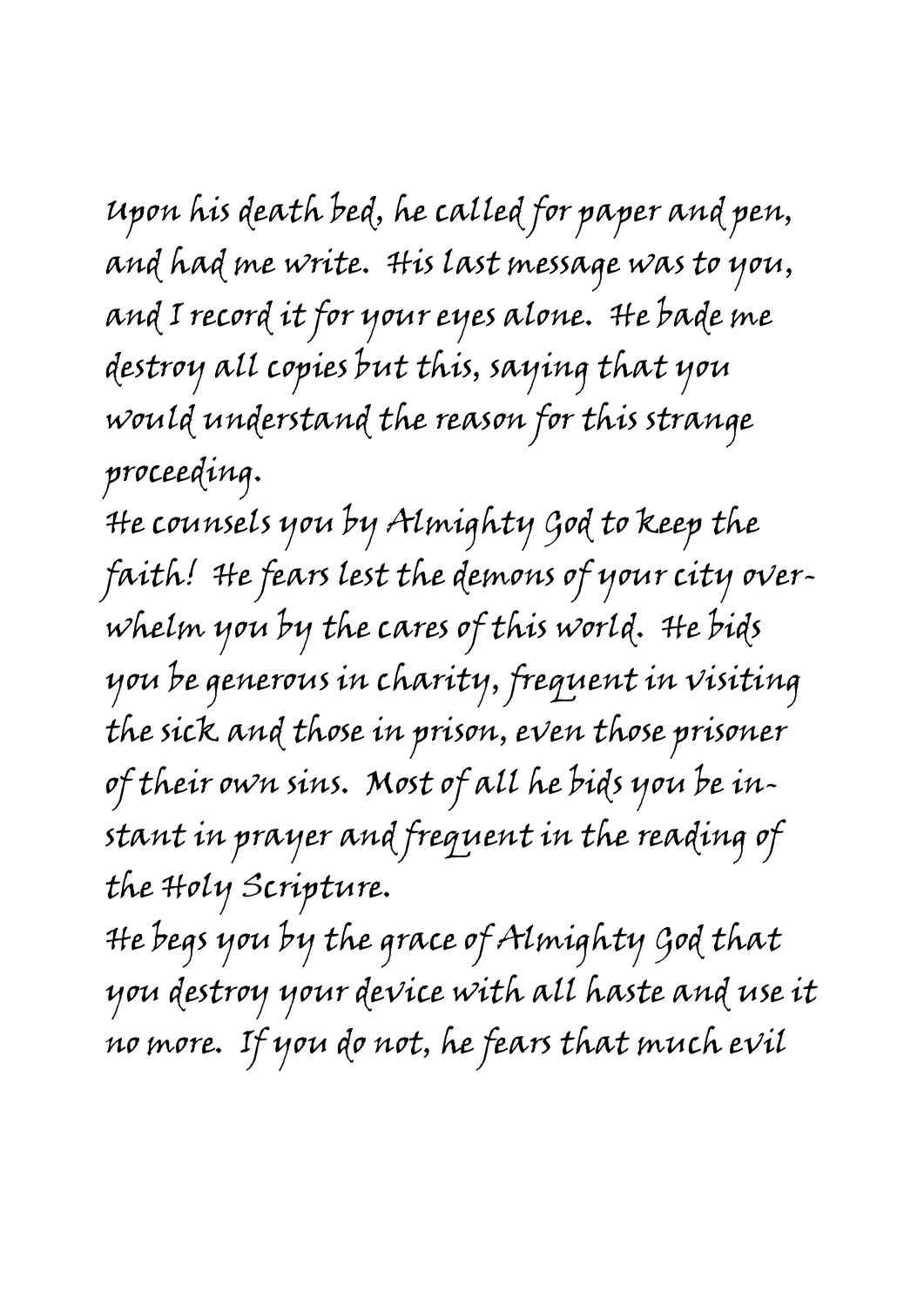## will come. He bade me tell you that he met death with joy, as one returning to a home long lost. This is so; I, Marmion, attended his death bed.

He was a good man and a wise master. His powers of alchemy he used for the sick; many owe him much. He was generous to the poor and cared for those who served him, of whom I am the least. Those who knew him best mourn him most. He spoke of this, and bids you not grieve overlong. He commanded me to say this: he sits at the gate of heaven day by day, awaiting your coming. Do not fail him! By the grace of the God he served I bid you farewell. I, Marmion, write this with my own hand, that you may know that all is true.